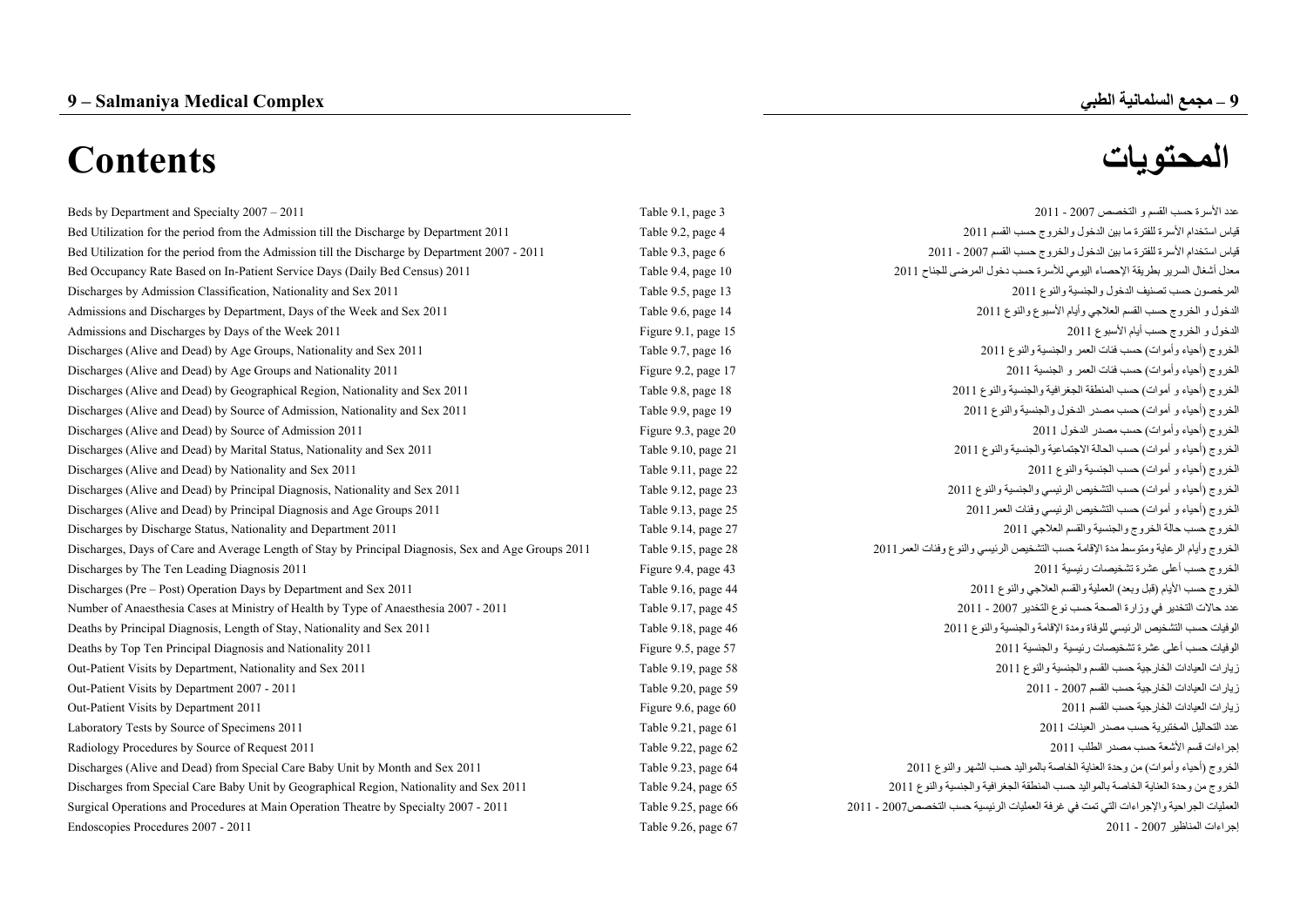<span id="page-1-0"></span>

| <b>Department</b>                        | 2011                    | 2010                    | 2009           | 2008           | 2007     | القسم                                          |
|------------------------------------------|-------------------------|-------------------------|----------------|----------------|----------|------------------------------------------------|
| <b>Medical</b>                           | 239                     | 239                     | 235            | 218            | 220      | الناطنية                                       |
| Internal Medicine                        | 186                     | 186                     | 182            | 165            |          | الأمراض الباطنية 139                           |
| Chest/Respiratory                        | 17                      | 17                      | 17             | 17             |          | الأمراض الصدرية 17                             |
| Cardiology                               | 20                      | 20                      | 20             | 20             | 48       | القلب                                          |
| Cardiac Care Unit (CCU)                  | 16                      | 16                      | 16             | 16             | 16       | وحدة العناية بالقلب                            |
| <b>Neurosciences</b>                     | 44                      | 44                      | 44             | 44             | 44       | العلوم العصبية                                 |
| <b>Nephrology</b>                        | 21                      | 19                      | 19             | 19             | 19       | أمراض الكلى                                    |
| Oncology*                                | 49                      | 49                      | 49             | 49             | 49       | الأورام *                                      |
| Adult                                    | 38                      | 38                      | 38             | 38             |          | البالغين 49                                    |
| Paediatrics                              | 11                      | 11                      | 11             | 11             |          | الأطفال NA                                     |
| <b>Surgical</b>                          | 133                     | 133                     | 133            | 155            | 136      | الجراحة                                        |
| <b>General Surgery</b>                   | 117                     | 117                     | 117            | 139            |          | جراحة عامة 120                                 |
| <b>Paediatrics Surgery</b>               | 16                      | 16                      | 16             | 16             | 16       | جر احة الأطفال                                 |
| <b>Orthopedic Surgery &amp; Fracture</b> | 62                      | 62                      | 62             | 62             | 62       | جراحة العظام والكسور                           |
| <b>Plastic Surgery &amp; Burns</b>       | 17                      | 17                      | 17             | 17             | 17       | جراحة التجميل والحروق                          |
| <b>Plastic Surgery</b>                   | <b>NA</b>               | <b>NA</b>               | <b>NA</b>      | <b>NA</b>      |          | جراحة التجميل NA                               |
| <b>Burns</b>                             | 17                      | 17                      | 17             | 17             |          | الحروق 17                                      |
| <b>Paediatrics</b>                       | 98                      | 98                      | 74             | 104            | 90       | أمراض الأطفال                                  |
| <b>General Paediatrics</b>               | 75                      | 75                      | 51             | 81             |          | أمراض الأطفال 67                               |
| <b>Infectious Diseases</b>               | 23                      | 23                      | 23             | 23             |          | الأمراض المعدية 23                             |
| <b>Obstetrics &amp; Gynecology</b>       | 122                     | 122                     | 122            | 142            | 146      | أمر اض النساع و الو لادة                       |
| Obstetrics                               | 56                      | 56                      | 56             | 76             |          | الولادة 80                                     |
| Gynecology                               | 40                      | 40                      | 56             | 56             |          | أمراض النساء 56                                |
| Gyn & Obs Private Ward                   | 26                      | 26                      | 10             | 10             |          | الجناح الخاص لأمراض النساء والولادة 10         |
| Ear, Nose and Throat                     | 36                      | 36                      | 36             | 36             | 36       | الأنف والأذن والحنجرة                          |
| Ophthalmology                            | 16                      | 16                      | 20             | 20             | 22       | العيون                                         |
| <b>Dental</b>                            | $\overline{\mathbf{2}}$ | $\overline{\mathbf{c}}$ | $\overline{2}$ | $\overline{2}$ | $\bf{2}$ | الأسنان                                        |
| Intensive Care Unit (ICU)                | 23                      | 23                      | 23             | 23             | 19       | وحدة العناية المركزة                           |
| Adult                                    | 15                      | 15                      | 15             | 15             |          | البالغين 11                                    |
| Paediatrics                              | 8                       | 8                       | 8              | 8              | 8        | الأطفال                                        |
| Other                                    | 34                      | 34                      | 34             | 12             | 12       | أخرى                                           |
| Private Ward                             | 12                      | 12                      | 12             | 12             |          | الجناح الخاص 12                                |
| General Ward                             | 22                      | 22                      | 22             | <b>NA</b>      |          | جناح عام NA                                    |
| <b>Total</b>                             | 896                     | 894                     | 870            | 903            | 874      | الجملة                                         |
| <b>Other Beds</b>                        |                         |                         |                |                |          | أسرة أخرى                                      |
| Day Case Unit                            | 26                      | 26                      | 26             | 21             | 21       | وحدة الأقامة القصير ة                          |
| Accident & Emergency                     | 104                     | 104                     | 84             | 84             | 84       | الحوادث والطوارئ                               |
| Neonatal / Special Care Baby Unit        | 42                      | 42                      | 42             | 25             | 25       | الأجنة المبكرة / وحدة العناية الخاصة بالمواليد |

# **جدول 9.1 Table عدد األسرة حسب القسم <sup>و</sup> التخصص 2007 - 2011 Beds by Department and Specialty 2007 - 2011**

Note: Beds were distributed according to the departmental need.

األورام : تم فصل أسرة أورام األطفال عن أسرة األورام في عام 2008 . 2008. in beds Oncology from separated were beds Oncology Paediatrics :Oncology\*

ملاحظة: تم توزيع الأسرة حسب حاجة كل قسم .<br>\* الأورام : تم فصل أسرة أورام الأطفال عن أسرة الأورام في عام 2008 .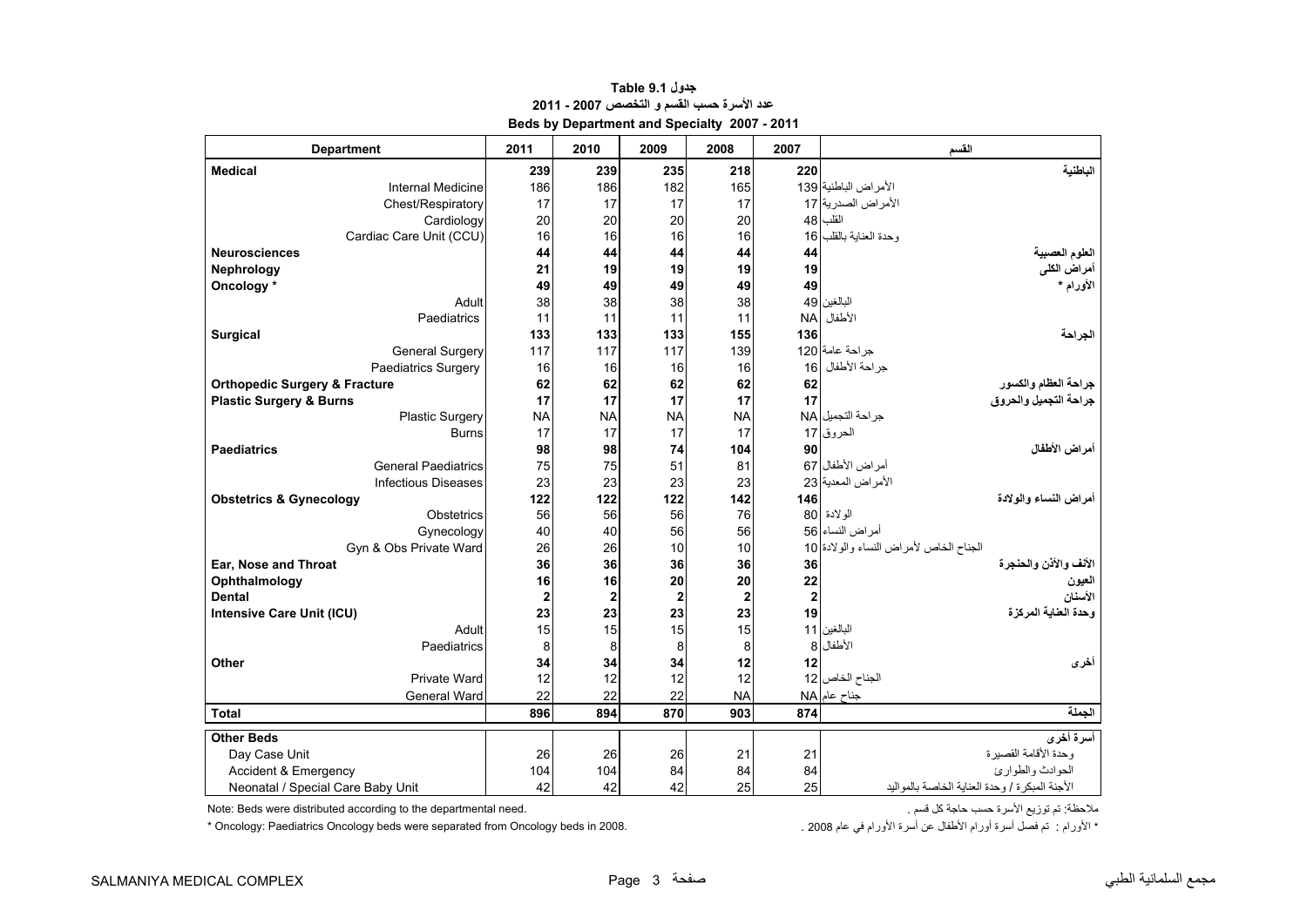| جدول Table 9.2                                                                          |  |
|-----------------------------------------------------------------------------------------|--|
| قياس استخدام الأسرة للفترة ما بين الدخول والخروج حسب القسم 2011                         |  |
| Bed Utilization for the period from the Admission till the Discharge by Department 2011 |  |

<span id="page-2-0"></span>

| وحدة<br>العناية<br>الخاصة<br>بالمواليد<br><b>SCBU</b> | الجملة <sup>1</sup><br>Total | وحدة<br>العناية<br>المركزة<br>Intensive<br>Care<br>Unit | أمراض<br>الكلى<br>Nephro-<br>logy | العلوم<br>العصسة<br>Neuro-<br><b>Sciences</b> | الأورام<br>Oncology | الأسنان<br><b>Dental</b> | العيون<br>Ophthal-<br>mology | أنف<br>وأذن<br>وحنجرة<br>Ear,<br>Nose &<br><b>Throat</b> | أمراض<br>الأطفال<br>Paed-<br>iatrics | أمراض<br>نساء<br>وولادة<br>Obs. &<br>Gyne. | جراحة<br>التجميل<br>والحروق<br><b>Plastic</b><br>Surg. &<br><b>Burn</b> | جراحة<br>العظام<br>والكسور<br>Orthop<br>Surg. &<br><b>Fracture</b> | الجراحة<br><b>Surgery</b> | الباطنية<br><b>Medical</b> | البيان<br><b>Description</b>                                     |
|-------------------------------------------------------|------------------------------|---------------------------------------------------------|-----------------------------------|-----------------------------------------------|---------------------|--------------------------|------------------------------|----------------------------------------------------------|--------------------------------------|--------------------------------------------|-------------------------------------------------------------------------|--------------------------------------------------------------------|---------------------------|----------------------------|------------------------------------------------------------------|
| 815                                                   | 36,719                       | 244                                                     | 967                               | 1,284                                         | 3,039               | 204                      | 1,000                        | 1,847                                                    | 4,020                                | 9,261                                      | 373                                                                     | 2,242                                                              | 5,498                     | 6,740                      | اجمالي الدخول<br>Total admissions                                |
| 800                                                   | 36,789                       | 100                                                     | 985                               | 1,331                                         | 3,114               | 213                      | 1,004                        | 1,841                                                    | 4,030                                | 9,258                                      | 380                                                                     | 2,264                                                              | 5,558                     | 6,711                      | اجمالي الخروج<br>Total discharges                                |
| 42                                                    | 896                          | 23                                                      | 21                                | 44                                            | 49                  | $\overline{2}$           | 16                           | 36                                                       | 98                                   | 122                                        | 17                                                                      | 62                                                                 | 133                       | 239                        | عدد الأسرة <sup>1</sup><br>No. of beds $1$                       |
| 15,330                                                | 327,040                      | 8,395                                                   | 7,665                             | 16,060                                        | 17,885              | 730                      | 5,840                        | 13,140                                                   | 35,770                               | 44,530                                     | 6,205                                                                   | 22,630                                                             | 48,545                    | 87,235                     | أيام الأسرة<br>Bed days available                                |
| 12,178                                                | 210,706                      | 1,629                                                   | 7,650                             | 16,502                                        | 29,640              | 963                      | 2,781                        | 5,285                                                    | 17,987                               | 27,903                                     | 3,051                                                                   | 17,234                                                             | 33,933                    | 46,148                     | أيام المرضى <sup>2</sup><br>Patient-days overnight <sup>2</sup>  |
| 12                                                    | 983                          | 3                                                       | 17                                | 53                                            | 78                  | 6                        | 28                           | 68                                                       | 199                                  | 203                                        | 23                                                                      | 22                                                                 | 123                       | 160                        | ايام المرضى < يوم <sup>2</sup><br>Patient days < 1 day $^2$      |
| 12,190                                                | 211,689                      | 1,632                                                   | 7,667                             | 16,555                                        | 29,718              | 969                      | 2,809                        | 5,353                                                    | 18,186                               | 28,106                                     | 3,074                                                                   | 17,256                                                             | 34,056                    | 46,308                     | جملة أيام المرضى <sup>2</sup><br>Total Patient days <sup>2</sup> |

للمريض من المستشفى وليس بطريقة اإلحصاء اليومي . . census daily the by not and discharge

 $1$  Total Beds: Including Private ward and General Ward (refer to table 9.1).  $<sup>2</sup>$  Patient Days counted for the period from the admission till the discharge and not by the daily census .</sup>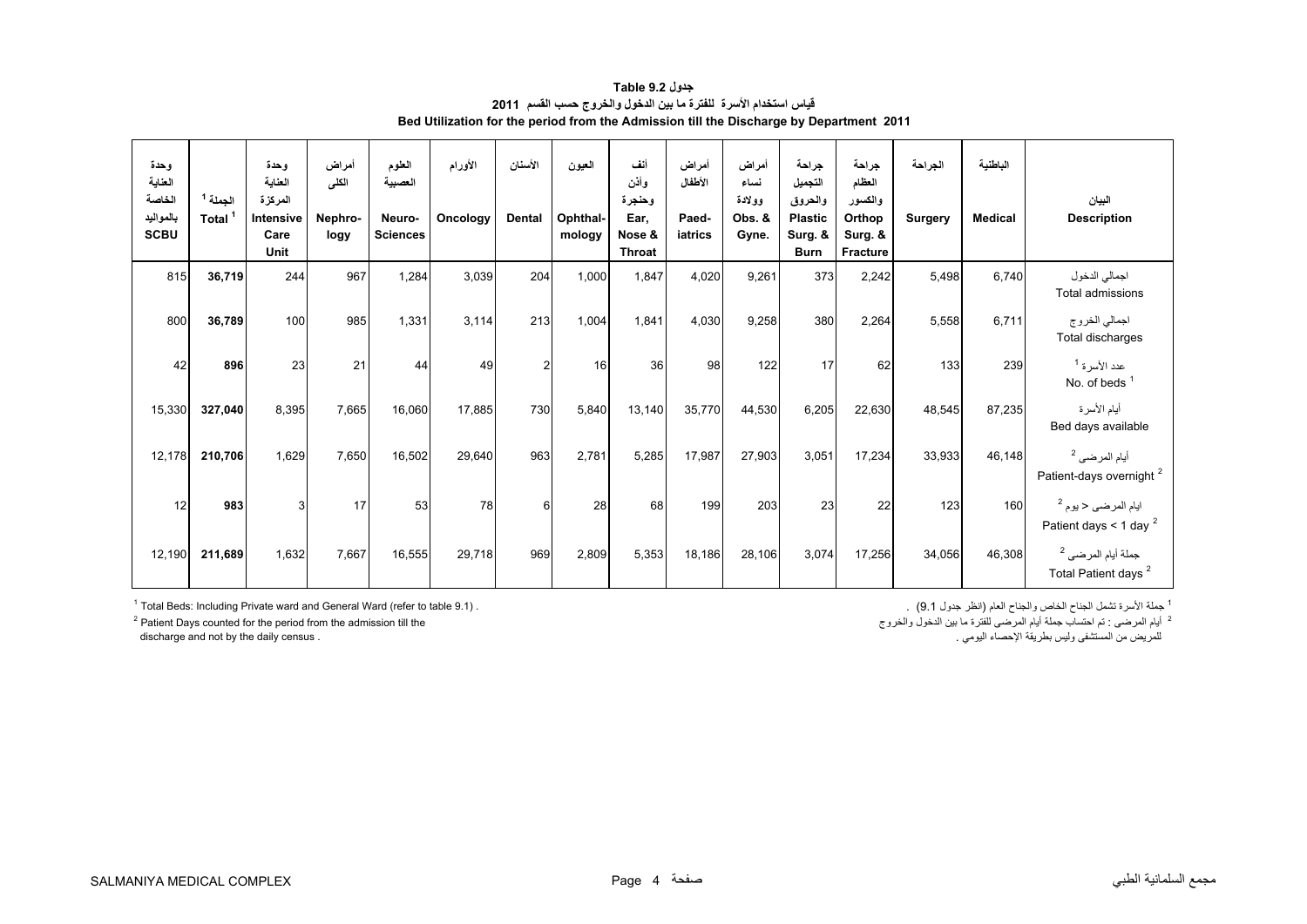#### **Bed Utilization for the period from the Admission till the Discharge by Department 2011 (Cont'd) Table 9.2 جدول ) تابع( قياس استخدام األسرة للفترة ما بين الدخول والخروج حسب القسم <sup>2011</sup>**

| وحدة<br>العناية<br>الخاصة<br>بالمواليد<br><b>SCBU</b> | الجملة 1<br>Total <sup>1</sup> | وحدة<br>العناية<br>المركزة<br><b>Intensive</b><br>Care<br>Unit | أمراض<br>الكلى<br>Nephro-<br>logy | العلوم<br>العصبية<br>Neuro-<br><b>Sciences</b> | الأورام<br>Oncology | الأسنان<br>Dental | العيون<br>Ophthal-<br>mology | أنف<br>وأذن<br>وحنجرة<br><b>E.N.T.</b> | أمراض<br>الأطفال<br>Paed-<br>iatrics | أمراض<br>نساء<br>وولادة<br>Obs. &<br>Gyne. | جراحة<br>التجميل<br>والحروق<br><b>Plastic</b><br>Surg. &<br>Burn | جراحة<br>العظام<br>والكسور<br>Orthop<br>Surg. &<br>Fracture | الجراحة<br>Surgery | الباطنية<br><b>Medical</b> | البيان<br><b>Description</b>                                    |
|-------------------------------------------------------|--------------------------------|----------------------------------------------------------------|-----------------------------------|------------------------------------------------|---------------------|-------------------|------------------------------|----------------------------------------|--------------------------------------|--------------------------------------------|------------------------------------------------------------------|-------------------------------------------------------------|--------------------|----------------------------|-----------------------------------------------------------------|
| 19.0                                                  | 41.1                           | 4.3                                                            | 46.9                              | 30.3                                           | 63.6                | 106.5             | 62.8                         | 51.1                                   | 41.1                                 | 75.9                                       | 22.4                                                             | 36.5                                                        | 41.8               | 28.1                       | معدل دوران السرير<br>Turnover rate                              |
| 3.9                                                   | 3.1                            | 67.6                                                           | 0.0                               | $-0.4$                                         | $-3.8$              | $-1.1$            | 3.0                          | 4.2                                    | 4.4                                  | 1.8                                        | 8.2                                                              | 2.4                                                         | 2.6                | 6.1                        | فترة فراغ السرير <sup>3</sup><br>Turnover interval <sup>3</sup> |
| 2.2                                                   | 100.6                          | 0.7                                                            | 2.6                               | 3.5                                            | 8.3                 | 0.6               | 2.7                          | 5.1                                    | 11.0                                 | 25.4                                       | 1.0                                                              | 6.1                                                         | 15.1               | 18.5                       | متوسط الدخول اليومي<br>Average daily admission                  |
| 2.2                                                   | 100.8                          | 0.3                                                            | 2.7                               | 3.6                                            | 8.5                 | 0.6               | 2.8                          | 5.0                                    | 11.0                                 | 25.4                                       | 1.0                                                              | 6.2                                                         | 15.2               | 18.4                       | متوسط الخروج اليومي<br>Average daily discharge                  |
| 15.2                                                  | 5.8                            | 16.3                                                           | 7.8                               | 12.4                                           | 9.5                 | 4.5               | 2.8                          | 2.9                                    | 4.5                                  | 3.0                                        | 8.1                                                              | 7.6                                                         | 6.1                | 6.9                        | متوسط مدة الأقامة<br>Average length of stay                     |

 $3$  Turnover Interval: Negative sign indicates that the concerned department is utilising more beds than allocated . . لديه المتوفرة األسرة

3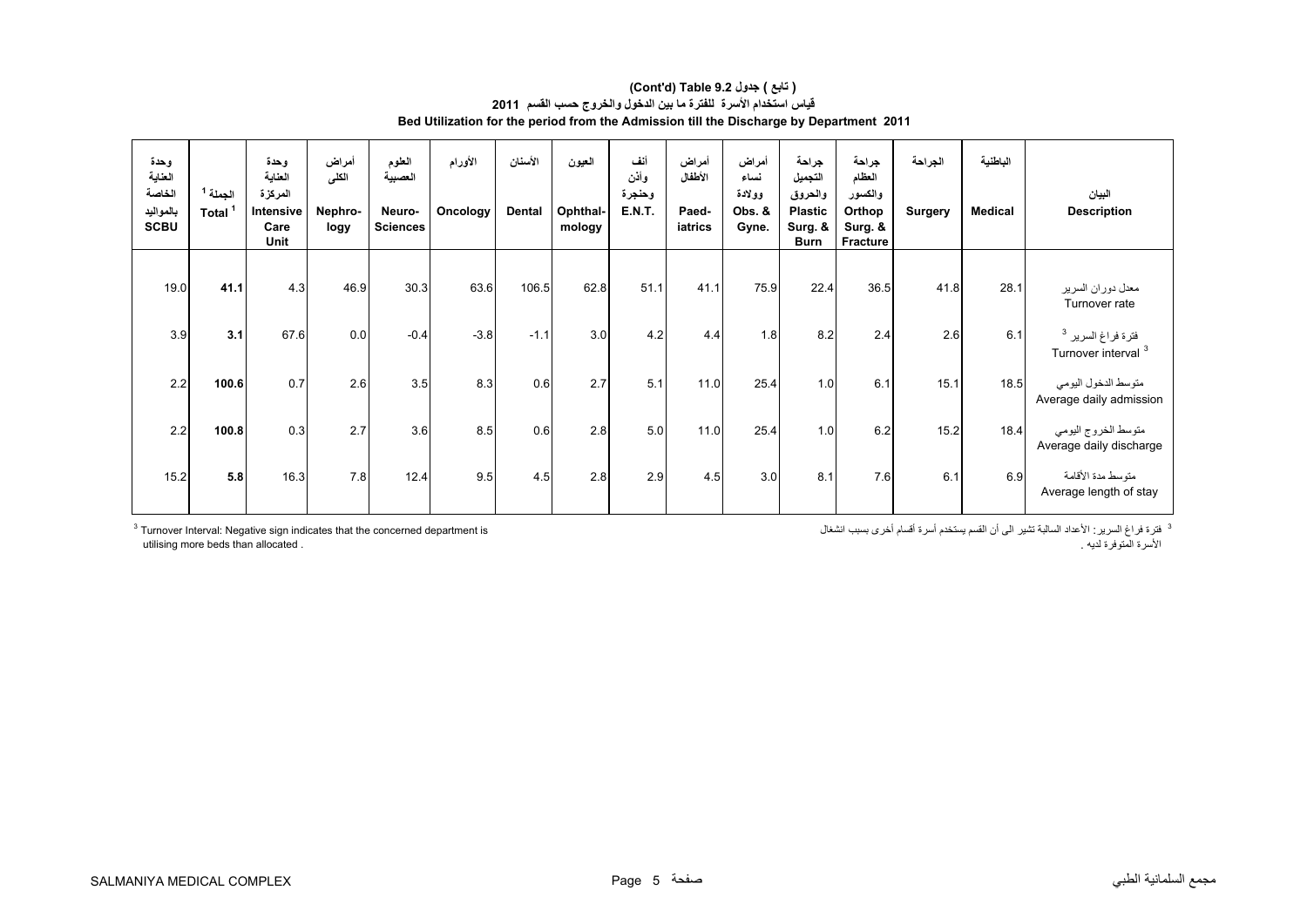<span id="page-4-0"></span>

| <b>Department / Unit</b>                 | 2011   | 2010   | 2009   | 2008   | 2007   | القسم/الوحدة         |
|------------------------------------------|--------|--------|--------|--------|--------|----------------------|
| <b>Medical</b>                           |        |        |        |        |        | الباطنية             |
| <b>Total Admissions</b>                  | 6,740  | 7,563  | 7,938  | 8,293  | 8,286  | اجمالي الدخول        |
| <b>Total Discharges</b>                  | 6,711  | 7,552  | 7,877  | 8,251  | 8,270  | اجمالي الخروج        |
| No.of beds                               | 239    | 239    | 235    | 218    | 220    | عدد الأسرة           |
| <b>Total Patient days</b>                | 46,308 | 49,089 | 50,201 | 57,852 | 51,641 | جملة أيام المرضي     |
| Average length of stay                   | 6.9    | 6.5    | 6.4    | 7.0    | 6.2    | متوسط مدة الأقامة    |
| Surgical                                 |        |        |        |        |        | الجراحة              |
| <b>Total Admissions</b>                  | 5,498  | 6,276  | 6,405  | 6,462  | 5,968  | اجمالي الدخول        |
| <b>Total Discharges</b>                  | 5,558  | 6,274  | 6,440  | 6,497  | 5,968  | اجمالي الخروج        |
| No.of beds                               | 133    | 133    | 133    | 155    | 136    | عدد الأسرة           |
| <b>Total Patient days</b>                | 34,056 | 37,951 | 38,455 | 42,334 | 37,720 | جملة أيام المرضي     |
| Average length of stay                   | 6.1    | 6.0    | 6.0    | 6.5    | 6.3    | منّوسط مدة الأقامة   |
| <b>Orthopedic Surgery &amp; Fracture</b> |        |        |        |        |        | جراحة العظام والكسور |
| <b>Total Admissions</b>                  | 2,242  | 2,665  | 2,711  | 2,727  | 2,455  | اجمالي الدخول        |
| <b>Total Discharges</b>                  | 2,264  | 2,696  | 2,734  | 2,706  | 2,464  | اجمالي الخروج        |
| No.of beds                               | 62     | 62     | 62     | 62     | 62     | عدد الأسرة           |
| <b>Total Patient days</b>                | 17,256 | 21,302 | 21,151 | 21,620 | 19,743 | جملة أيام المرضي     |
| Average length of stay                   | 7.6    | 7.9    | 7.7    | 8.0    | 8.0    | متوسط مدة الأقامة    |

# **جدول 9.3 Table قياس استخدام األسرة للفترة ما بين الدخول والخروج حسب القسم 2007 - 2011 Bed Utilization for the period from the Admission till the Discharge by Department 2007 - 2011**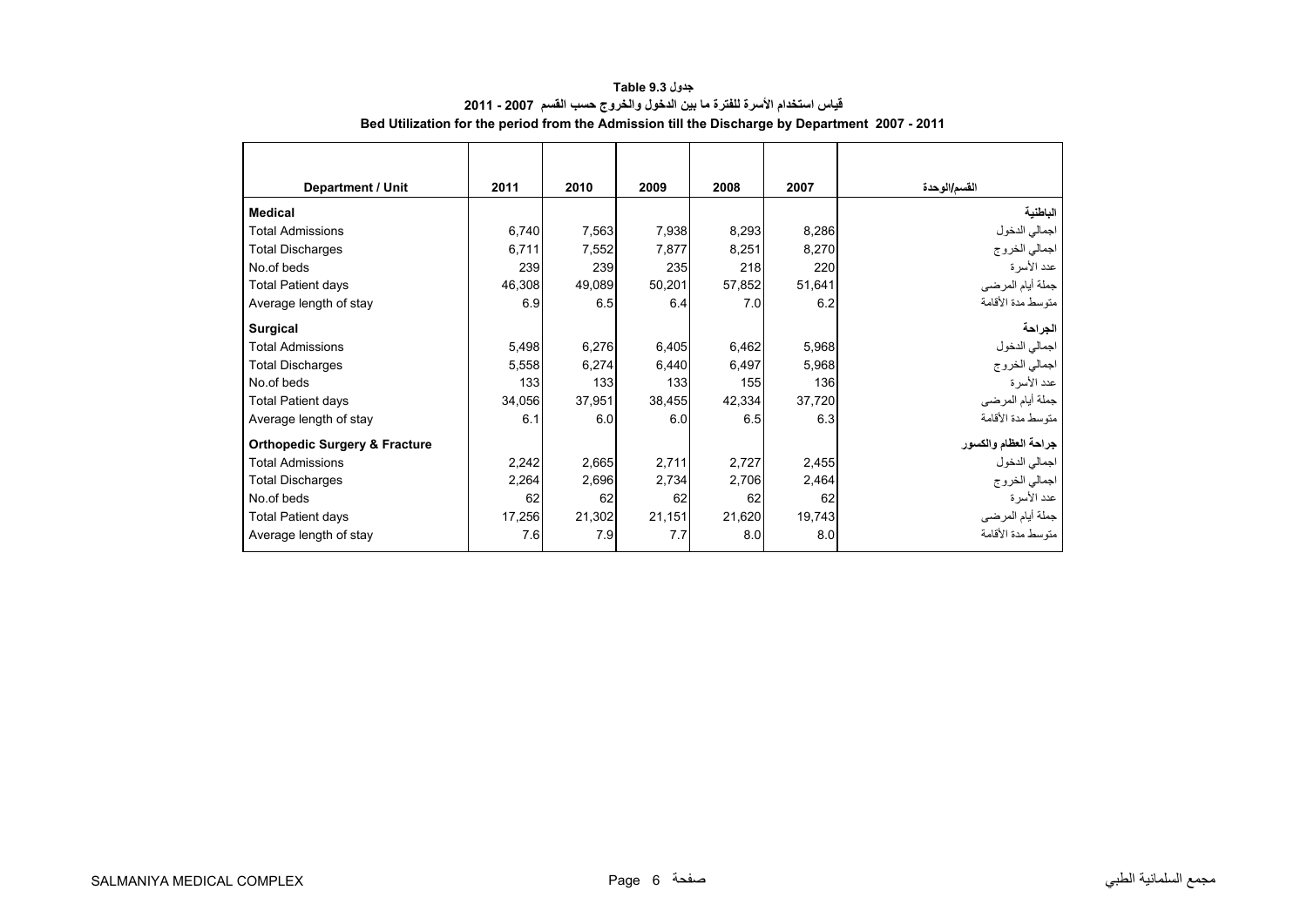# **قياس استخدام األسرة للفترة ما بين الدخول والخروج حسب القسم 2007 - 2011 Bed Utilization for the period from the Admission till the Discharge by Department 2007 - 2011 (Cont'd) Table 9.3 جدول ) تابع(**

| Department / Unit                  | 2011   | 2010   | 2009   | 2008   | 2007   | القسم/الوحدة          |
|------------------------------------|--------|--------|--------|--------|--------|-----------------------|
| <b>Plastic Surgery &amp; Burns</b> |        |        |        |        |        | جراحة التجميل والحروق |
| <b>Total Admissions</b>            | 373    | 561    | 555    | 547    | 543    | اجمالي الدخول         |
| <b>Total Discharges</b>            | 380    | 567    | 575    | 566    | 557    | اجمالي الخروج         |
| No.of beds                         | 17     | 17     | 17     | 17     | 17     | عدد الأسر ة           |
| <b>Total Patient days</b>          | 3,074  | 4.094  | 4,708  | 4,659  | 4,443  | جملة أيام المرضي      |
| Average length of stay             | 8.1    | 7.2    | 8.2    | 8.2    | 8.0    | متوسط مدة الأقامة     |
| <b>Obstetrics/Gynecology</b>       |        |        |        |        |        | أمراض النساء والولادة |
| <b>Total Admissions</b>            | 9,261  | 11.604 | 11,264 | 11.989 | 12.077 | اجمالي الدخول         |
| <b>Total Discharges</b>            | 9,258  | 11,622 | 11,253 | 11,934 | 12.045 | اجمالي الخروج         |
| No.of beds                         | 122    | 122    | 122    | 142    | 146    | عدد الأسرة            |
| <b>Total Patient days</b>          | 28,106 | 35,138 | 36,201 | 41,461 | 39,660 | جملة أيام المرضي      |
| Average length of stay             | 3.0    | 3.0    | 3.2    | 3.5    | 3.3    | متوسط مدة الأقامة     |
| <b>Paediatrics</b>                 |        |        |        |        |        | أمراض الأطفال         |
| <b>Total Admissions</b>            | 4.020  | 4.549  | 4.582  | 4.687  | 5,416  | اجمالي الدخول         |
| <b>Total Discharges</b>            | 4,030  | 4,554  | 4,633  | 4,715  | 5,446  | اجمالي الخروج         |
| No.of beds                         | 98     | 98     | 74     | 104    | 90     | عدد الأسرة            |
| <b>Total Patient days</b>          | 18,186 | 21.565 | 21,103 | 21,839 | 22.685 | جملة أيام المرضي      |
| Average length of stay             | 4.5    | 4.7    | 4.6    | 4.6    | 4.2    | متوسط مدة الأقامة     |
| Ear, Nose and Throat               |        |        |        |        |        | أنف وأذن وحنجرة       |
| <b>Total Admissions</b>            | 1.847  | 2.377  | 2,340  | 2.781  | 3,120  | اجمالي الدخول         |
| <b>Total Discharges</b>            | 1,841  | 2.373  | 2,320  | 2.774  | 3,106  | اجمالي الخروج         |
| No.of beds                         | 36     | 36     | 36     | 36     | 36     | عدد الأسرة            |
| <b>Total Patient days</b>          | 5,353  | 7,120  | 6,435  | 8,118  | 9,268  | جملة أيام المرضي      |
| Average length of stay             | 2.9    | 3.0    | 2.8    | 2.9    | 3.0    | منوسط مدة الأقامة     |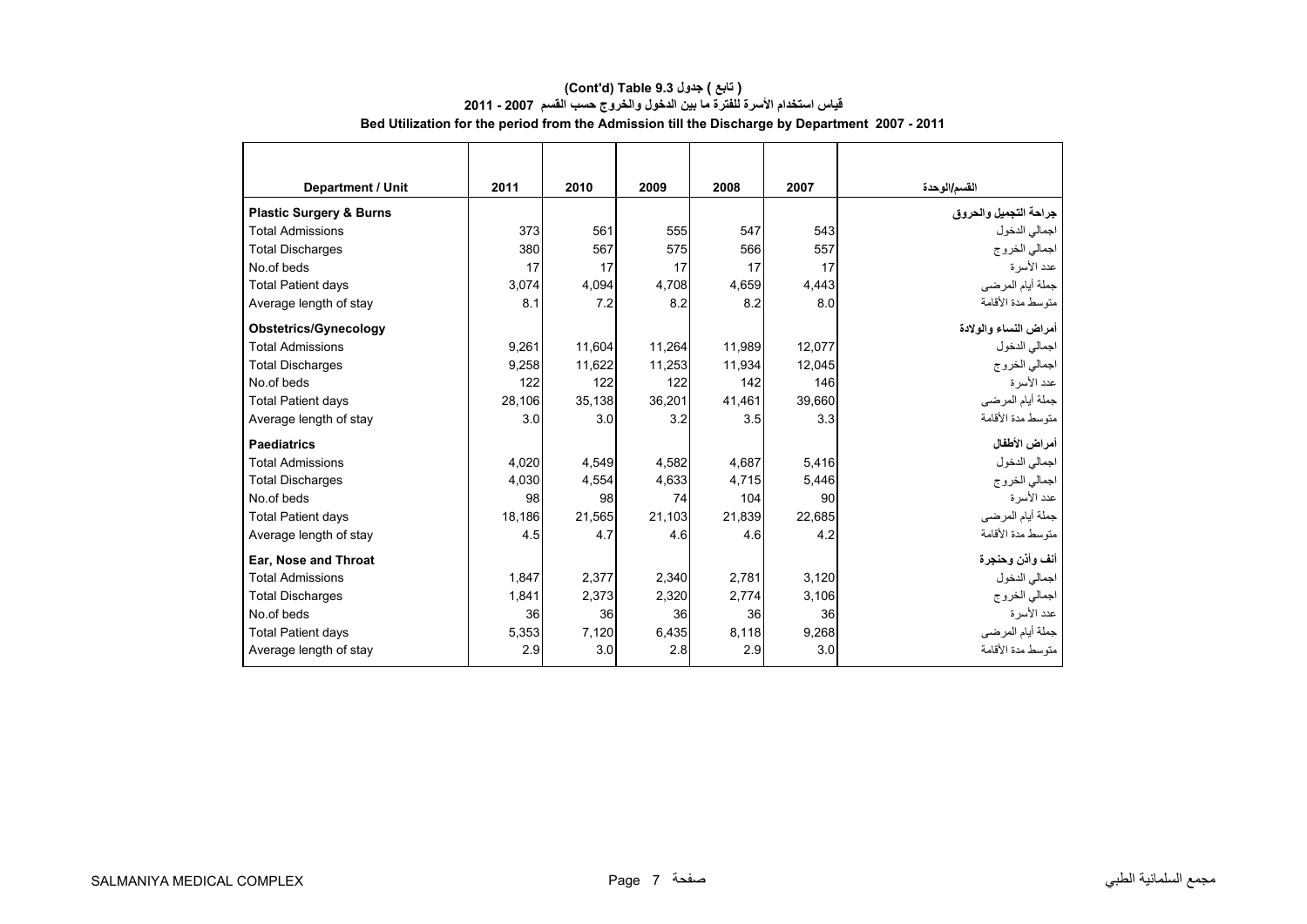| Department / Unit         | 2011   | 2010           | 2009           | 2008   | 2007           | القسم/الوحدة      |
|---------------------------|--------|----------------|----------------|--------|----------------|-------------------|
| Ophthalmology             |        |                |                |        |                | العيون            |
| <b>Total Admissions</b>   | 1,000  | 1,225          | 1,220          | 1,343  | 1,320          | اجمالي الدخول     |
| <b>Total Discharges</b>   | 1,004  | 1,212          | 1,220          | 1,346  | 1,310          | اجمالي الخروج     |
| No.of beds                | 16     | 16             | 20             | 20     | 22             | عدد الأسر ة       |
| <b>Total Patient days</b> | 2,809  | 3,982          | 4,641          | 5,409  | 6,172          | جملة أيام المرضي  |
| Average length of stay    | 2.8    | 3.3            | 3.8            | 4.0    | 4.7            | متوسط مدة الأقامة |
| <b>Dental</b>             |        |                |                |        |                | الأسنان           |
| <b>Total Admissions</b>   | 204    | 344            | 347            | 388    | 325            | اجمالي الدخول     |
| <b>Total Discharges</b>   | 213    | 346            | 347            | 397    | 323            | اجمالي الخروج     |
| No.of beds                | 2      | $\overline{2}$ | $\overline{2}$ | 2      | $\overline{2}$ | عدد الأسرة        |
| <b>Total Patient days</b> | 969    | 1,612          | 1,587          | 1,934  | 1,688          | جملة أيام المرضى  |
| Average length of stay    | 4.5    | 4.7            | 4.6            | 4.9    | 5.2            | متوسط مدة الأقامة |
| <b>Oncology</b>           |        |                |                |        |                | الأورام           |
| <b>Total Admissions</b>   | 3.039  | 3.792          | 3,363          | 3.209  | 3,004          | اجمالي الدخول     |
| <b>Total Discharges</b>   | 3,114  | 3,843          | 3,430          | 3,270  | 3,014          | اجمالي الخروج     |
| No.of beds                | 49     | 49             | 49             | 49     | 49             | عدد الأسرة        |
| <b>Total Patient days</b> | 29.718 | 31,242         | 29.367         | 25,576 | 22.042         | جملة أيام المرضي  |
| Average length of stay    | 9.5    | 8.1            | 8.6            | 7.8    | 7.3            | متوسط مدة الأقامة |
| <b>Neuro Sciences</b>     |        |                |                |        |                | العلوم العصبية    |
| <b>Total Admissions</b>   | 1,284  | 1,572          | 1,661          | 1,871  | 2,127          | اجمالي الدخول     |
| <b>Total Discharges</b>   | 1.331  | 1.658          | 1,704          | 1.937  | 2.171          | اجمالي الخروج     |
| No.of beds                | 44     | 44             | 44             | 44     | 44             | عدد الأسرة        |
| <b>Total Patient days</b> | 16,555 | 17.143         | 16,538         | 17,807 | 16.997         | جملة أيام المرضي  |
| Average length of stay    | 12.4   | 10.3           | 9.7            | 9.2    | 7.8            | متوسط مدة الأقامة |

# **(Cont'd) Table 9.3 جدول ) تابع( قياس استخدام األسرة للفترة ما بين الدخول والخروج حسب القسم 2007 - 2011 Bed Utilization for the period from the Admission till the Discharge by Department 2007 - 2011**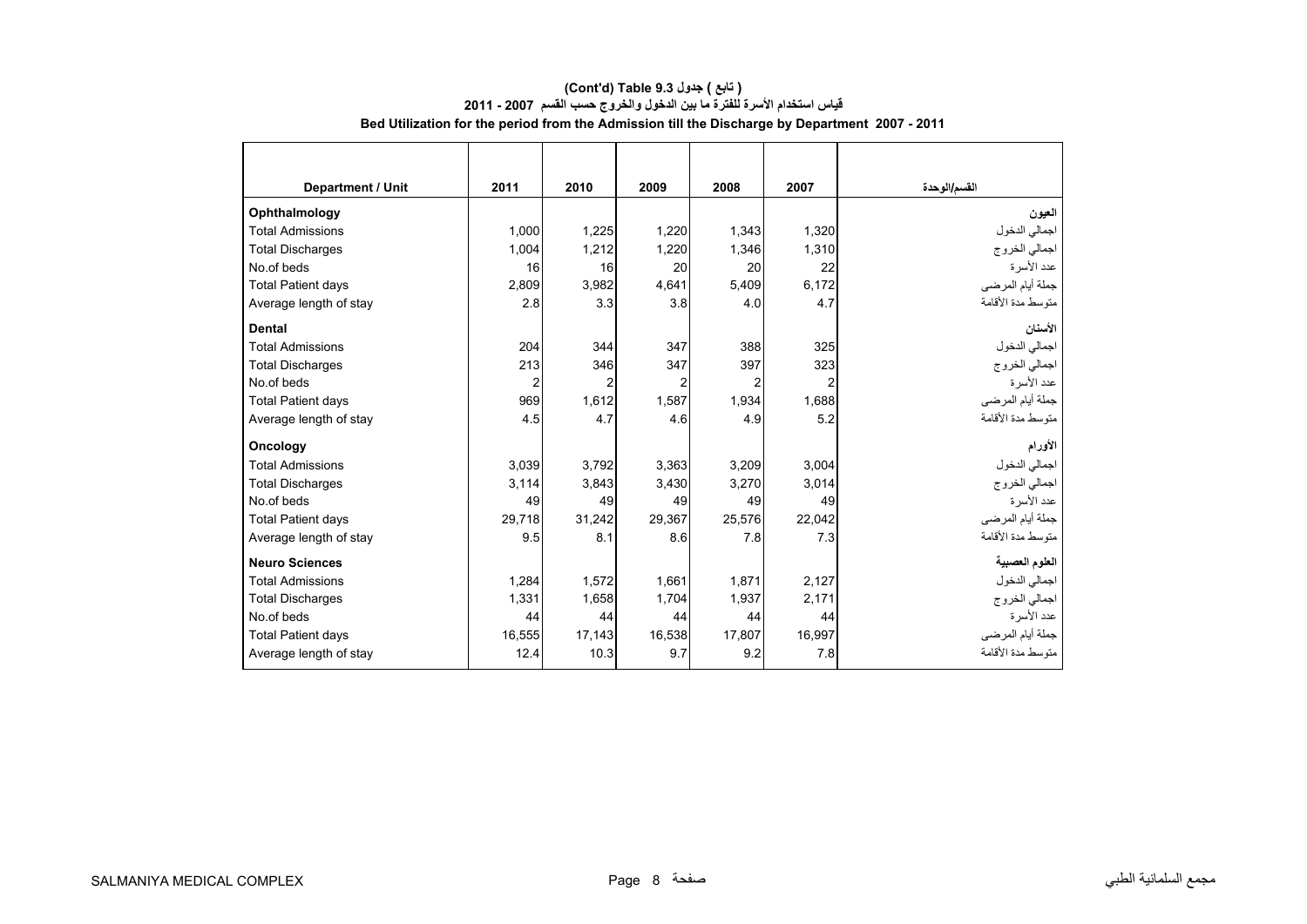| <b>Department / Unit</b>      | 2011    | 2010    | 2009    | 2008    | 2007    | القسم / الوحدة                |
|-------------------------------|---------|---------|---------|---------|---------|-------------------------------|
| <b>Nephrology</b>             |         |         |         |         |         | أمراض الكلى                   |
| <b>Total Admissions</b>       | 967     | 1,200   | 1,208   | 1,144   | 1,032   | اجمالي الدخول                 |
| <b>Total Discharges</b>       | 985     | 1.217   | 1,220   | 1,143   | 1.056   | اجمالي الخروج                 |
| No.of beds                    | 21      | 19      | 19      | 19      | 19      | عدد الأسرة                    |
| <b>Total Patient days</b>     | 7,667   | 10.366  | 10,142  | 9,532   | 8,916   | جملة أيام المرضى              |
| Average length of stay        | 7.8     | 8.5     | 8.3     | 8.3     | 8.4     | متوسط مدة الأقامة             |
| <b>Intensive Care Unit</b>    |         |         |         |         |         | وحدة العناية المركزة          |
| <b>Total Admissions</b>       | 244     | 285     | 245     | 240     | 222     | اجمالي الدخول                 |
| <b>Total Discharges</b>       | 100     | 134     | 121     | 117     | 94      | اجمالي الخروج                 |
| No.of beds                    | 23      | 23      | 23      | 23      | 19      | عدد الأسرة                    |
| <b>Total Patient days</b>     | 1,632   | 2,082   | 2,044   | 1,821   | 1,286   | جملة أيام المرضى              |
| Average length of stay        | 16.3    | 15.5    | 16.9    | 15.6    | 13.7    | منّوسط مدة الأقامة            |
| <b>Total Admissions</b>       | 36,719  | 44,013  | 43,839  | 45,590  | 45,895  | اجمالي الدخول                 |
| <b>Total Discharges</b>       | 36,789  | 44,048  | 43,874  | 45,653  | 45,824  | اجمالي الخروج                 |
| No.of beds                    | 862     | 860     | 870     | 903     | 874     | عدد الأسرة                    |
| <b>Total Patient days</b>     | 211.689 | 242.686 | 242.573 | 259.962 | 242.261 | جملة أيام المرضى              |
| Average length of stay        | 5.5     | 5.5     | 5.5     | 5.7     | 5.3     | متوسط مدة الأقامة             |
| <b>Special Care Baby Unit</b> |         |         |         |         |         | وحدة العناية الخاصة بالمواليد |
| <b>Total Admissions</b>       | 815     | 970     | 996     | 933     | 843     | اجمالي الدخول                 |
| <b>Total Discharges</b>       | 800     | 945     | 939     | 895     | 797     | اجمالي الخروج                 |
| No.of beds                    | 42      | 42      | 42      | 25      | 25      | عدد الأسرة                    |
| <b>Total Patient days</b>     | 12,190  | 14,249  | 13,300  | 13,111  | 8.255   | جملة أيام المرضي              |
| Average length of stay        | 15.2    | 15.1    | 14.2    | 14.6    | 10.4    | منّوسط مدة الأقامة            |
|                               |         |         |         |         |         |                               |

# **(Cont'd) Table 9.3 جدول ) تابع( قياس استخدام األسرة للفترة ما بين الدخول والخروج حسب القسم 2007 - 2011 Bed Utilization for the period from the Admission till the Discharge by Department 2007 - 2011**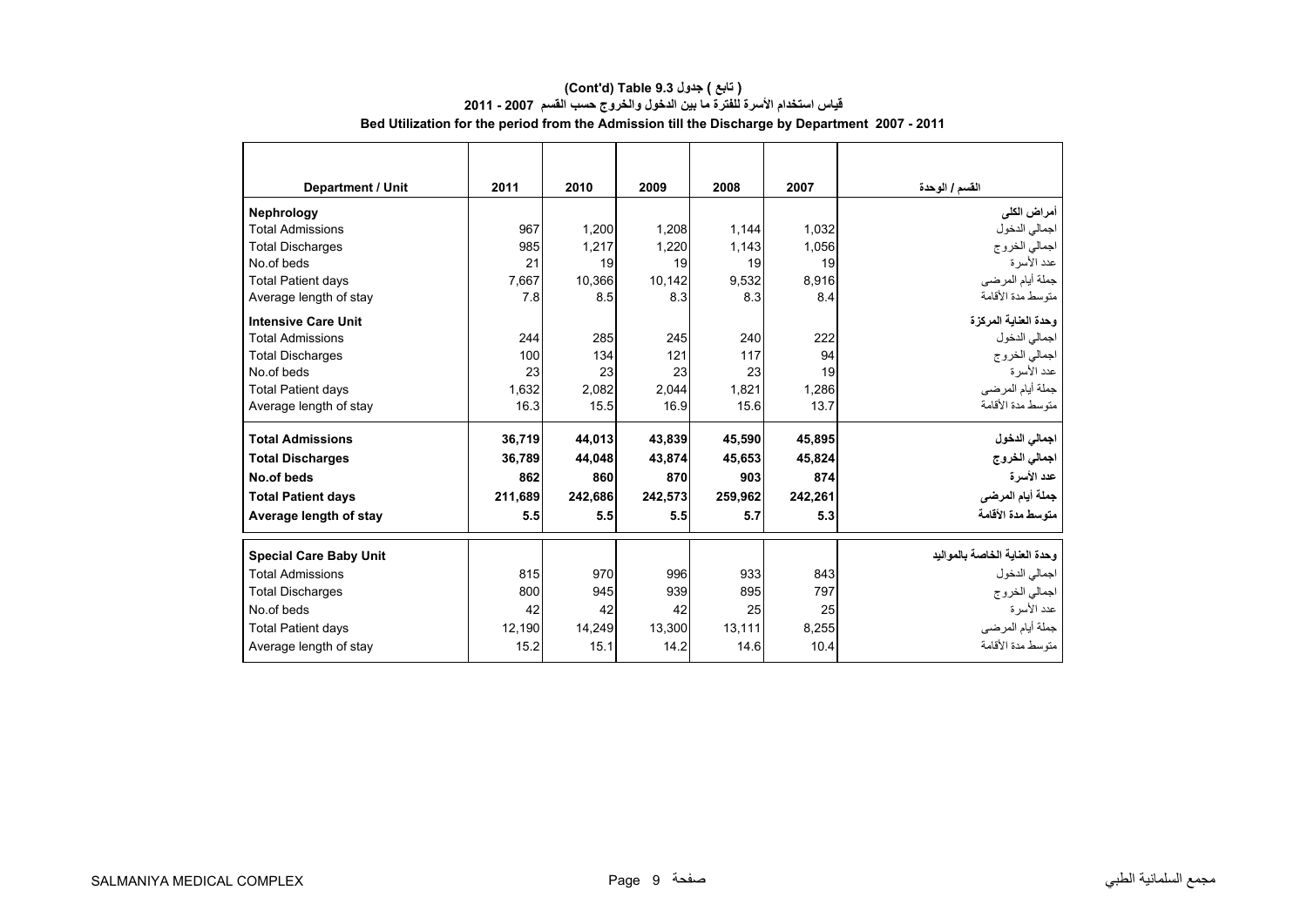<span id="page-8-0"></span>

| معدل أشغال السرير<br><b>Bed occupancy</b><br>rate | اجمالى<br>أيام المرضى<br><b>Total</b><br>In-patient<br>service days | اجمالى<br>أيام الأسرة<br><b>Total bed</b><br>count days | أيام الأسرة<br><b>Bed days</b><br>available | عدد الأسرة<br>No. of beds |                | القسم المخصص<br><b>Allocated Department</b> | رقم الجناح<br>Ward<br><b>Number</b> |
|---------------------------------------------------|---------------------------------------------------------------------|---------------------------------------------------------|---------------------------------------------|---------------------------|----------------|---------------------------------------------|-------------------------------------|
| 61%                                               | 3,767                                                               | 6,205                                                   | 365                                         | 17                        | Medical        | الباطنية                                    | 4                                   |
| 96%                                               | 5,251                                                               | 5,475                                                   | 365                                         | 15                        | Vascular       | الأوعية الدموية                             | 11                                  |
| $\blacksquare$                                    |                                                                     |                                                         |                                             |                           | Medical        | الباطنية                                    | 12                                  |
| 81%                                               | 5,035                                                               | 6,205                                                   | 365                                         |                           | 17 Medical     | الباطنية                                    | 13                                  |
| 79%                                               | 5,784                                                               | 7,300                                                   | 365                                         | 20                        | Orthopedics    | العظام                                      | 21                                  |
| 85%                                               | 4,989                                                               | 5,840                                                   | 365                                         | 16                        | Orthopedics    | العظام                                      | 22                                  |
| 80%                                               | 5,816                                                               | 7,300                                                   | 365                                         | 20                        | Orthopedics    | العظام                                      | 23                                  |
| 44%                                               | 1,273                                                               | 2,920                                                   | 365                                         | 8                         | Pediatrics ICU | وحدة العنابة المركز ة للأطفال               | 24                                  |
| 76%                                               | 5,860                                                               | 7,665                                                   | 365                                         | 21                        | Pediatrics     | الأطفال                                     | 31                                  |
| 74%                                               | 4,305                                                               | 5,840                                                   | 365                                         | 16                        | Pediatrics     | الأطفال                                     | 32                                  |
| 61%                                               | 4,897                                                               | 8,030                                                   | 365                                         | 22                        | Ped Surgery    | جراحة الأطفال                               | 33                                  |
| 53%                                               | 4,615                                                               | 8,760                                                   | 365                                         | 24                        | Pediatrics     | الأطفال                                     | 34                                  |
|                                                   |                                                                     |                                                         |                                             | 14                        | Pediatrics     | الأطفال                                     | 35                                  |
| 61%                                               | 5,134                                                               | 8,395                                                   | 365                                         | 23                        | Pediatrics     | الأطفال                                     | 36                                  |
| 76%                                               | 6,023                                                               | 7,898                                                   | 359                                         | 22                        | Surgery        | الجراحة                                     | 41                                  |
| 78%                                               | 4,568                                                               | 5,840                                                   | 365                                         | 16                        | Surgery        | الجراحة                                     | 42                                  |
| 77%                                               | 6,223                                                               | 8,030                                                   | 365                                         | 22                        | Surgery        | الجراحة                                     | 43                                  |
| 92%                                               | 7,414                                                               | 8,030                                                   | 365                                         |                           | 22 Short Stay  | الاقامة القصبر ة                            | 44                                  |
| 82%                                               | 4,790                                                               | 5,840                                                   | 365                                         |                           | 16 Surgery     | الجراحة                                     | 45                                  |

**جدول 9.4 Table معدل أشغال السرير بطريقة اإلحصاء اليومي لألسرة حسب دخول المرضى للجناح <sup>2011</sup> Bed Occupancy Rate Based on In-Patient Service Days (Daily Bed Census) 2011**

Note: Bed occupancy rate was calculated based on the daily

ملاحظة: تم احتساب معذل الشغال الأسرة اعتماداً على الإحصاء اليومي<br>وليس القسم . للقسم وليس القسم وليس القسم . الجناح وليس القسم . الجناح وليس القسم . الجناح وليس القسم . الجناح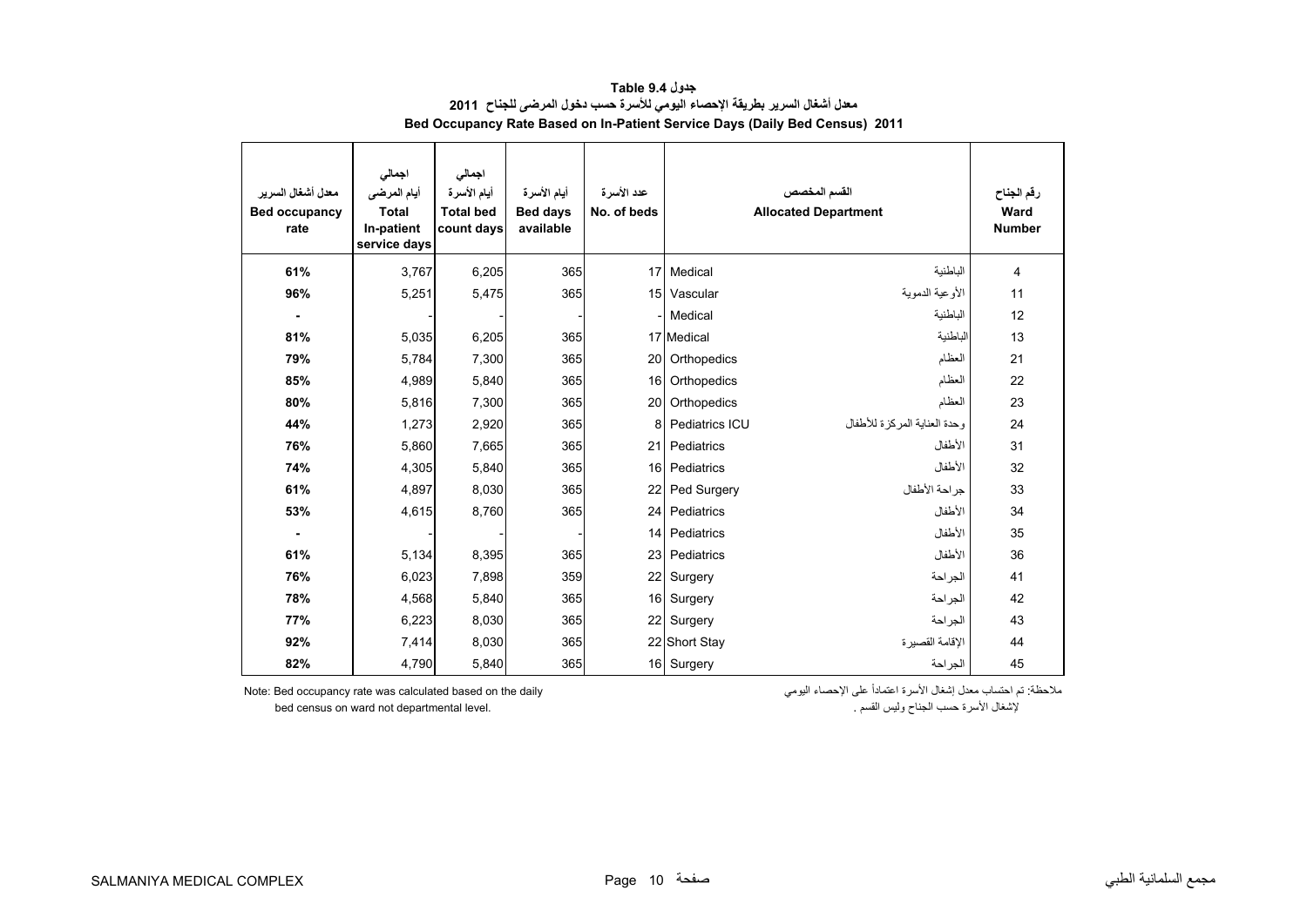| معدل أشغال السرير<br><b>Bed occupancy</b><br>rate | اجمالى<br>أيام المرضى<br><b>Total</b><br>In-patient<br>service days | اجمالي<br>أيام الأسرة<br><b>Total bed</b><br>count days | أيام الأسرة<br><b>Bed days</b><br>available | عدد الأسرة<br>No. of beds | القسم المخصص<br><b>Allocated Department</b> |                              | رقم الجناح<br>Ward<br><b>Number</b> |
|---------------------------------------------------|---------------------------------------------------------------------|---------------------------------------------------------|---------------------------------------------|---------------------------|---------------------------------------------|------------------------------|-------------------------------------|
| 76%                                               | 6,115                                                               | 8,030                                                   | 365                                         |                           | 22 Surgery                                  | الجراحة                      | 46                                  |
| 90%                                               | 7,209                                                               | 8,030                                                   | 365                                         |                           | 22 Medical                                  | الباطنية                     | 51                                  |
| 93%                                               | 3.734                                                               | 4,015                                                   | 365                                         |                           | 11 Medical                                  | الباطنية                     | 52                                  |
| 71%                                               | 1,021                                                               | 1,440                                                   | 360                                         |                           | 4 Medical                                   | الباطنية                     | <b>52 ICU</b>                       |
| 97%                                               | 4.970                                                               | 5,110                                                   | 365                                         |                           | 14 Medical                                  | الباطنية                     | 53                                  |
| 91%                                               | 7,324                                                               | 8,030                                                   | 365                                         |                           | 22 Neuro-Sciences                           | العلوم العصبية               | 54                                  |
| 105%                                              | 6,928                                                               | 6,570                                                   | 365                                         |                           | 18 Medical                                  | الباطنية                     | 55                                  |
| 92%                                               | 7,348                                                               | 8,030                                                   | 365                                         |                           | 22 Medical                                  | الباطنية                     | 56                                  |
| 58%                                               | 4,640                                                               | 8,030                                                   | 365                                         |                           | 22 Medical                                  | الباطنية                     | 61                                  |
| 43%                                               | 2,340                                                               | 5,392                                                   | 337                                         |                           | 16 Ophthalmology                            | العيون                       | 62                                  |
| 68%                                               | 5,273                                                               | 7,766                                                   | 353                                         | 22                        | Medical                                     | الباطنية                     | 63                                  |
| 58%                                               | 4,602                                                               | 7,964                                                   | 362                                         | 22 <sub>l</sub>           | Ear, Nose and Throat                        | أنف وأذن وحنجرة              | 64                                  |
| 65%                                               | 3,760                                                               | 5,744                                                   | 359                                         | 16 <sup>1</sup>           | Ear, Nose and Throat                        | أنف وأذن وحنجرة              | 65                                  |
| 81%                                               | 6,511                                                               | 8,008                                                   | 364                                         |                           | 22 Neuro-Sciences                           | العلوم العصبية               | 66                                  |
| 29%                                               | 1,146                                                               | 3,949                                                   | 359                                         | 11                        | Pediatric Oncology                          | أورام الأطفال                | 202                                 |
| 71%                                               | 5,419                                                               | 7,665                                                   | 365                                         | 21                        | Nephrology & Transplant                     | أمراض الكلى والزراعة         | 204                                 |
| 77%                                               | 3.084                                                               | 4.015                                                   | 365                                         | 11                        | Intensive Care Unit                         | وحدة العنابة المركز ة        | 205                                 |
| 49%                                               | 3,015                                                               | 6,205                                                   | 365                                         | 17                        | <b>Burns</b>                                | الحروق                       | 206                                 |
| 79%                                               | 2,307                                                               | 2,920                                                   | 365                                         | 8                         | Coronary Care Unit                          | وحدة العنابة بالقلب المركز ة | 207CC                               |

# **(Cont'd) Table 9.4 جدول ) تابع( معدل أشغال السرير بطريقة اإلحصاء اليومي لألسرة حسب دخول المرضى للجناح <sup>2011</sup> Bed Occupancy Rate Based on In-Patient Service Days (Daily Bed Census) 2011**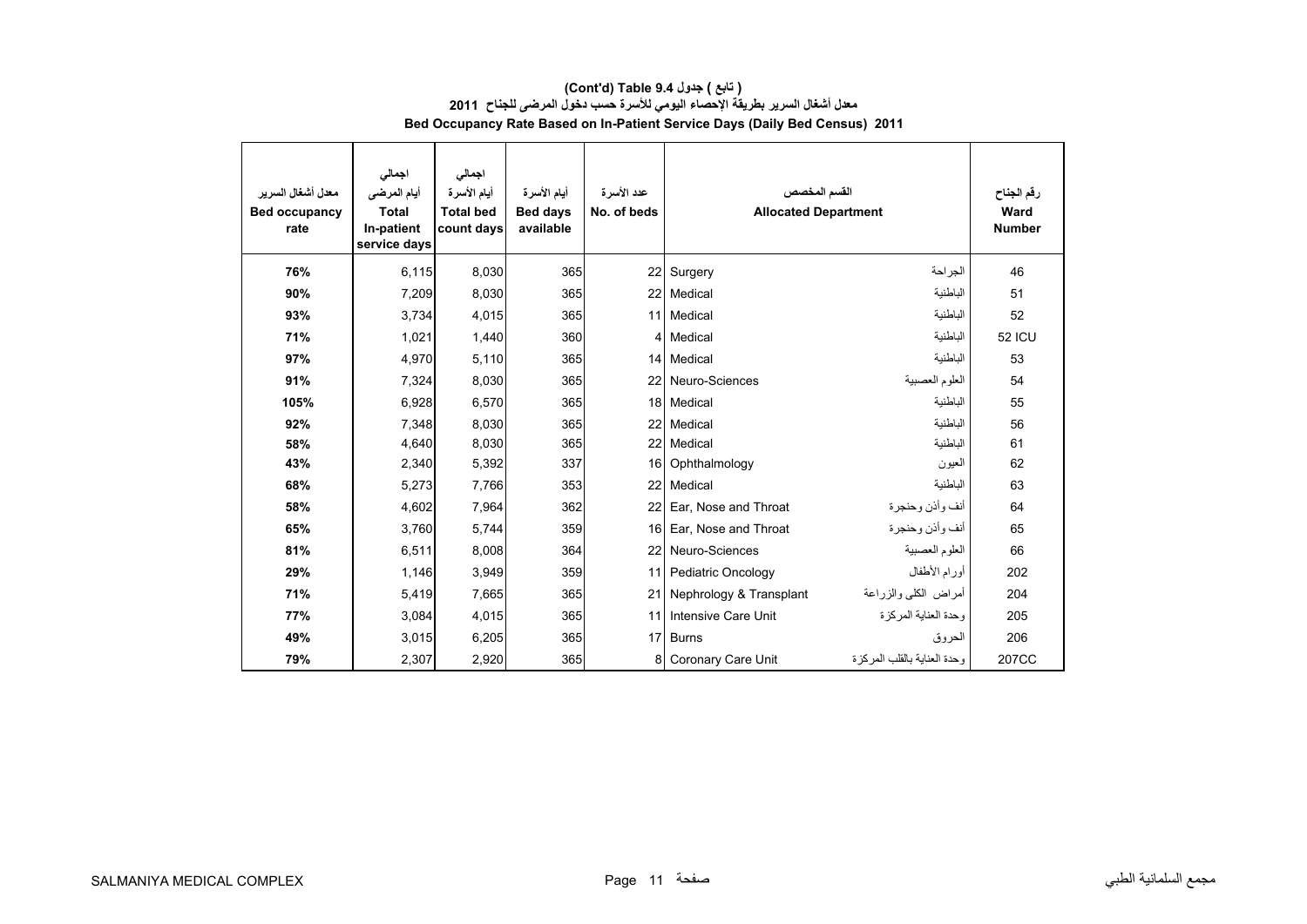| ( تابع ) جدول Cont'd) Table 9.4 )                                                  |  |  |  |  |  |  |  |  |  |
|------------------------------------------------------------------------------------|--|--|--|--|--|--|--|--|--|
|                                                                                    |  |  |  |  |  |  |  |  |  |
| <b>Bed Occupancy Rate Based on In-Patient Service Days (Daily Bed Census) 2011</b> |  |  |  |  |  |  |  |  |  |
|                                                                                    |  |  |  |  |  |  |  |  |  |

| معدل أشغال السر ير<br><b>Bed occupancy</b><br>rate | اجمالى<br>أيام المرضى<br><b>Total</b><br>In-patient<br>service days | اجمالى<br>أيام الأسرة<br><b>Total bed</b><br>count days | أيام الأسرة<br><b>Bed days</b><br>available | عدد الأسرة<br>No. of beds |                      | القسم المخصص<br><b>Allocated Department</b> | رقم الجناح<br>Ward<br><b>Number</b> |
|----------------------------------------------------|---------------------------------------------------------------------|---------------------------------------------------------|---------------------------------------------|---------------------------|----------------------|---------------------------------------------|-------------------------------------|
| 90%                                                | 3.293                                                               | 3,650                                                   | 365                                         | 10 <sup>1</sup>           | Cardiology           | وحدة العنابة بالقلب                         | 207SD                               |
| 80%                                                | 2.325                                                               | 2,920                                                   | 365                                         |                           | Coronary Care Unit   | وحدة العنابة بالقلب المركز ة                | 208CC                               |
| 83%                                                | 3.024                                                               | 3,650                                                   | 365                                         | 10 <sup>1</sup>           | Cardiology           | وحدة العنابة بالقلب                         | 208SD                               |
| 85%                                                | 6,213                                                               | 7,300                                                   | 365                                         | <b>20</b>                 | Medical              | الباطنية                                    | 312                                 |
| 76%                                                | 5.548                                                               | 7,300                                                   | 365                                         | 20                        | Oncology             | الأورام                                     | 411                                 |
| 86%                                                | 5.667                                                               | 6.570                                                   | 365                                         | 18                        | Oncology             | الأورام                                     | 412                                 |
| 78%                                                | 3.403                                                               | 4,380                                                   | 365                                         | 12 <sup>1</sup>           | Private              | الخاص                                       | 413                                 |
| 73%                                                | 201,963                                                             | 275,232                                                 | 366                                         |                           | 752 Total            | الحملة                                      |                                     |
| 89%                                                | 8.148                                                               | 9,125                                                   | 365                                         |                           | 25 S.C.B.U           | وحدة العناية الخاصة بالأطفال                | 307                                 |
| 54%                                                | 3,126                                                               | 5,840                                                   | 365                                         |                           | 16 Labor & Delivery  | جناح الولادة                                | 308                                 |
| 65%                                                | 5,253                                                               | 8,030                                                   | 365                                         |                           | 22 S.C.B.U           | وحدة العناية الخاصة بالأطفال                | 309                                 |
| 58%                                                | 3.989                                                               | 6,820                                                   | 341                                         | <b>20</b>                 | Obstetrics           | الو لادة                                    | 310                                 |
| 69%                                                | 5.057                                                               | 7,300                                                   | 365                                         | 20                        | Obstetrics           | الو لادة                                    | 311                                 |
| 75%                                                | 4,369                                                               | 5,840                                                   | 365                                         | 16 <sup>1</sup>           | Obs.&Gyn. Private    | امراض النساء والولادة الخاص                 | 407                                 |
| 64%                                                | 4.638                                                               | 7,220                                                   | 361                                         | <b>20</b>                 | Gynecology           | امراض النساء                                | 408                                 |
| 74%                                                | 5,386                                                               | 7,260                                                   | 363                                         | <b>20</b>                 | Gynecology           | امر اض النساء                               | 409                                 |
| 66%                                                | 2,370                                                               | 3,590                                                   | 359                                         | 10 <sup>1</sup>           | Obs.& Gyn. (Private) | امراض النساء والولادة (الخاص)               | 410                                 |
| 69%                                                | 42,336                                                              | 61,685                                                  | 365                                         |                           | 169 Total            | الحملة                                      |                                     |
| 73%                                                | 244,299                                                             | 336,165                                                 | 365                                         | 921                       | <b>Grand Total</b>   | الحملة الكلبة                               |                                     |

مالحظة : تم اغالق الجناحين 12 و 35 في عام 2011 . . 2011 in closed were 35 and 12 Wards :Note

 $\overline{\phantom{0}}$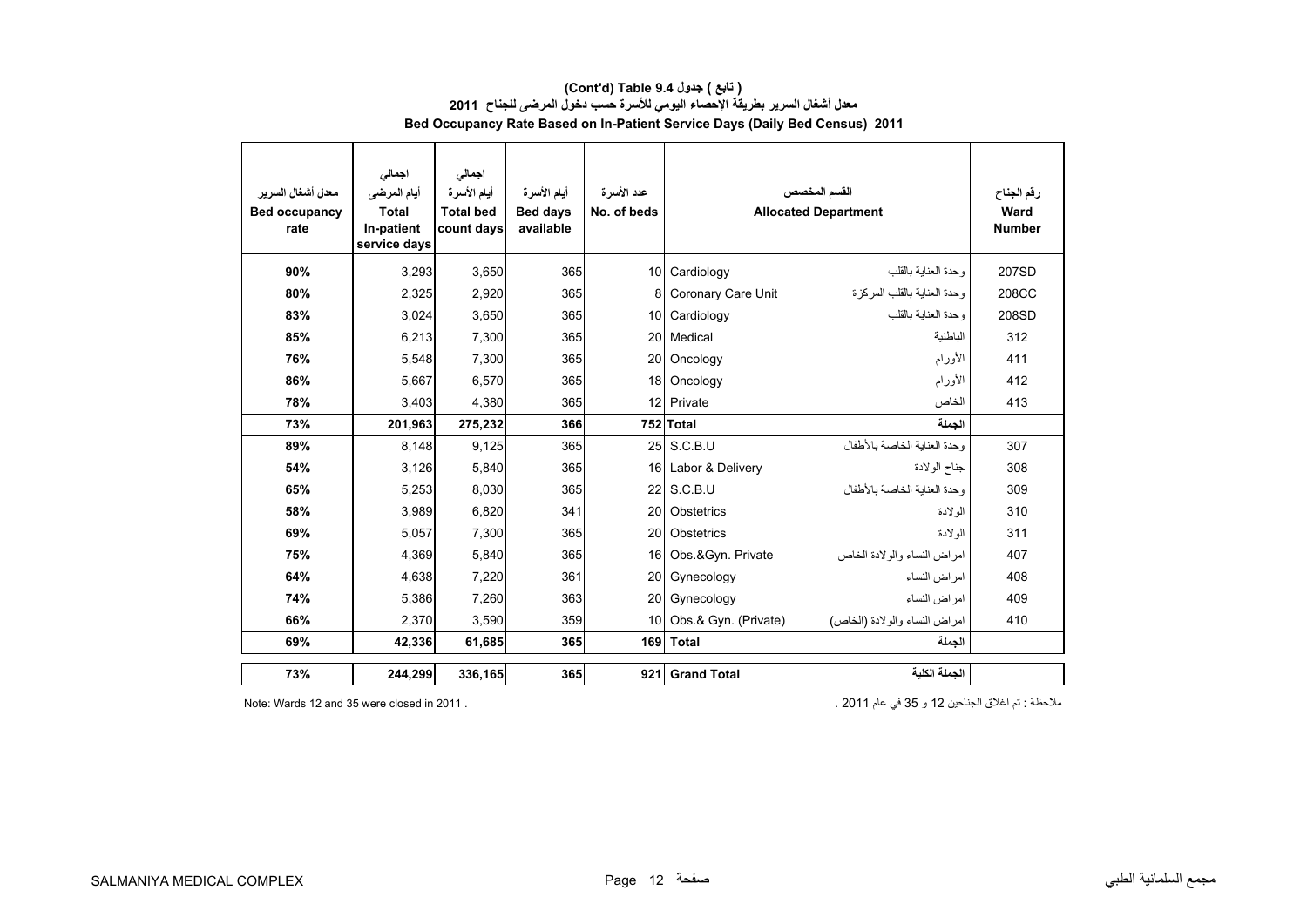<span id="page-11-0"></span>

|                                           | <b>Total</b> |        | الحملة | Non-Bahraini |        | غیر بحرینی  | <b>Bahraini</b> |        | بحريني |                                     |
|-------------------------------------------|--------------|--------|--------|--------------|--------|-------------|-----------------|--------|--------|-------------------------------------|
|                                           |              |        |        |              |        |             |                 |        |        |                                     |
|                                           | الحملة       | أنشى   | ذكر    | الحملة       | أنشى   | ذكر         | الحملة          | أنشى   | ذكر    |                                     |
| <b>Admission Classification</b>           | Total        | Female | Male   | Total        | Female | <b>Male</b> | Total           | Female | Male   | تصنيف الدخول                        |
| No previous admission                     | 28,116       | 15,431 | 12.685 | 8.097        | 3.730  | 4.367       | 20.019          | 11.701 | 8.318  | لم يدخل سابقا                       |
| Same condition less or equal to 3 months  | 3,648        | 1,941  | 1.707  | 266          | 171    | 95          | 3,382           | 1,770  | 1.612  | نفس الحالة المرضية 3 شهور أو أقل    |
| Same condition more than 3 months         | 755          | 379    | 376    | 37           | 16     | 21          | 718             | 363    | 355    | ا نفس الحالة المرضية أكثر من 3 شهور |
| Other condition less or equal to 3 months | 3,829        | 2,268  | 1,561  | 546          | 348    | 198         | 3,283           | 1,920  | 1.363  | حالة مرضية اخرى 3 شهور أو أقل       |
| Other condition more than 3 months        | 1,241        | 727    | 514    | 164          | 93     | 71          | 1,077           | 634    | 443    | حالة مرضية أخرى أكثر من 3 شهور      |

# **جدول 9.5 Table المرخصون حسب تصنيف الدخول والجنسية والنوع <sup>2011</sup> Discharges by Admission Classification, Nationality and Sex 2011**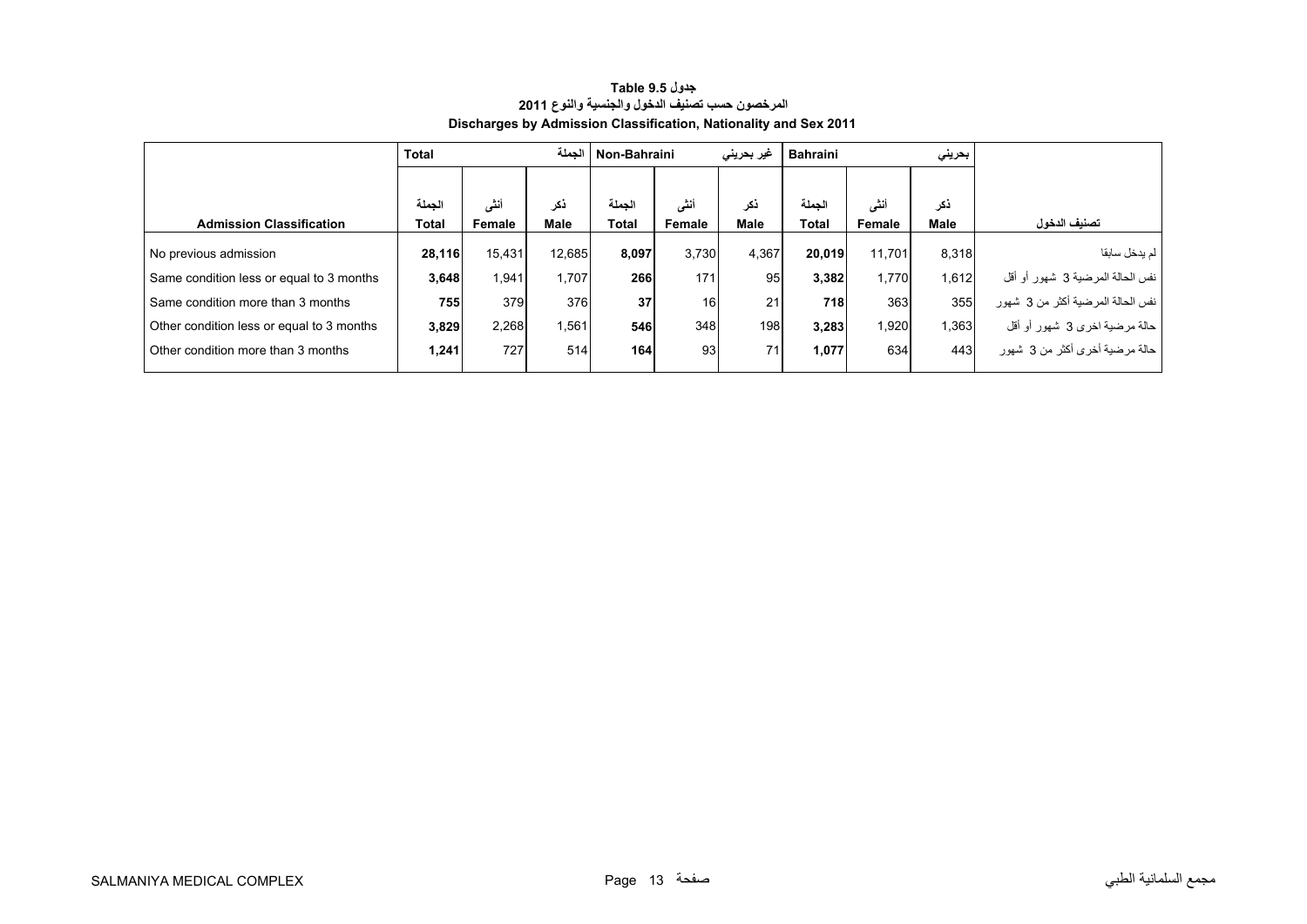<span id="page-12-0"></span>

| <b>Total</b> | Fri الجملة |                |                | Thurs الجمعة | Wed الخميس |        | الأربعاء | <b>Tues</b> | Mon الثلاثاء |                | Sun الأثنين |                | Sat الأحد |                | السبت       |              |        |                                     |
|--------------|------------|----------------|----------------|--------------|------------|--------|----------|-------------|--------------|----------------|-------------|----------------|-----------|----------------|-------------|--------------|--------|-------------------------------------|
|              |            |                |                |              |            |        |          |             |              |                |             |                |           |                |             |              |        |                                     |
| خروج         | دخول       | خروج           | دخول           | خروج         | دخول       | خروج   | دخول     | خروج        | دخول         | خروج           | دخول        | خروج           | دخول      | خروج           | دخول        | النوع        |        | القسم                               |
| Disch.       | <b>Adm</b> | Disch.         | Adm.           | Disch.       | Adm.       | Disch. | Adm.     | Disch.      | Adm.         | Disch.         | Adm.        | Disch.         | Adm.      | Disch.         | Adm.        | <b>Sex</b>   |        | <b>Department</b>                   |
| 4,003        | 4.019      | 303            | 512            | 717          | 601        | 623    | 597      | 631         | 601          | 655            | 610         | 725            | 609       | 349            |             | 489 Male     | نكر    | الباطنية                            |
| 2,708        | 2,721      | 242            | 320            | 497          | 390        | 427    | 419      | 385         | 445          | 436            | 392         | 490            | 423       | 231            |             | 332 Female   | أنثى   | Medical                             |
| 3,620        | 3,589      | 344            | 253            | 736          | 491        | 555    | 599      | 479         | 608          | 627            | 631         | 607            | 563       | 272            |             | 444 Male     | نكر    | الجراحة                             |
| 1,938        | 1,909      | 174            | 89             | 423          | 197        | 305    | 298      | 247         | 331          | 345            | 366         | 278            | 316       | 166            |             | 312 Female   | أنثى   | Surgical                            |
| 603          | 601        | 67             | 27             | 96           | 37         | 132    | 68       | 101         | 125          | 104            | 110         | 62             | 143       | 41             |             | 91 Male      | ذكر    | العيون                              |
| 401          | 399        | 36             | $\overline{7}$ | 69           | 18         | 73     | 45       | 82          | 74           | 83             | 82          | 41             | 105       | 17             |             | 68 Female    | أنثى   | Ophthalmology                       |
| 1,122        | 1,125      | 115            | 52             | 228          | 129        | 232    | 217      | 172         | 175          | 140            | 269         | 127            | 220       | 108            |             | 63 Male      | نكر    | أنف وأذن وحنجرة                     |
| 719          | 722        | 75             | 31             | 134          | 88         | 171    | 135      | 104         | 116          | 90             | 160         | 69             | 159       | 76             |             | 33 Female    | أنثى   | Ear, Nose and Throat                |
| 137          | 132        | 16             | 14             | 24           | 10         | 25     | 33       | 21          | 15           | 17             | 17          | 12             | 30        | 22             |             | 13 Male      | ذكر    | الأسنان                             |
| 76           | 72         | 9              | 6              | 12           | 9          | 9      | 6        | 14          | 9            | 14             | 10          | 10             | 20        | 8              |             | 12 Female    | أنثى   | Dental                              |
| 2,298        | 2,299      | 230            | 290            | 433          | 288        | 320    | 322      | 355         | 341          | 350            | 409         | 371            | 368       | 239            |             | 281 Male     | ذكر    | أمراض الأطفال                       |
| 1,732        | 1,721      | 163            | 174            | 322          | 239        | 249    | 257      | 296         | 249          | 246            | 327         | 297            | 255       | 159            |             | 220 Female   | أنثى   | Pediatrics                          |
| 892          | 858        | 72             | 93             | 177          | 137        | 125    | 126      | 147         | 113          | 147            | 139         | 162            | 147       | 62             |             | 103 Male     | ذكر    | العلوم العصبية                      |
| 439          | 426        | 31             | 44             | 66           | 52         | 79     | 66       | 87          | 71           | 77             | 74          | 68             | 65        | 31             |             | 54 Female    | أنثى   | Neurosciences                       |
| 1,519        | 1,466      | 84             | 188            | 305          | 221        | 226    | 245      | 238         | 222          | 260            | 210         | 321            | 255       | 85             |             | 125 Male     | ذكر    | الأورام                             |
| 1,595        | 1,573      | 92             | 189            | 305          | 252        | 252    | 234      | 264         | 233          | 263            | 259         | 315            | 245       | 104            |             | 161 Female   | أنثى   | Oncology                            |
| 1,405        | 1,376      | 83             | 110            | 267          | 163        | 170    | 168      | 275         | 305          | 214            | 193         | 272            | 221       | 124            |             | 216 Male     | نكر    | جراحة العظام والكسور                |
| 859          | 866        | 47             | 54             | 186          | 71         | 122    | 123      | 147         | 166          | 98             | 129         | 179            | 159       | 80             |             | 164 Female   | أنثى   | Orthopedic Surgery & Fracture       |
| 269          | 260        | 24             | 33             | 25           | 36         | 46     | 34       | 30          | 24           | 65             | 53          | 50             | 36        | 29             |             | 44 Male      | نكر    | جراحة التجميل والحروق               |
| 111          | 113        | 9              | 19             | 17           | 8          | 23     | 20       | 10          | 16           | 27             | 21          | 18             | 13        | $\overline{7}$ |             | 16 Female    | أنثى   | Plastic Surgery & Burns             |
|              |            |                |                |              |            |        |          |             |              |                |             |                |           |                |             | Male         | نكر    | أمراض النساء والولادة               |
| 9,258        | 9,261      | 1,071          | 915            | ,733         | 1,092      | 1,421  | 1,292    | 1,380       | 1,616        | 1,179          | ,468        | 1.469          | 1.530     | 1,005          |             | 1,348 Female | أنثى   | Obstetrics & Gynecology             |
| 475          | 465        | 45             | 58             | 68           | 65         | 81     | 57       | 83          | 85           | 84             | 70          | 80             | 81        | 34             |             | 49 Male      | نكر    | أمراض الكلى                         |
| 510          | 502        | 34             | 70             | 90           | 77         | 89     | 78       | 91          | 81           | 84             | 74          | 94             | 75        | 28             |             | 47 Female    | أنثى   | Nephrology                          |
| 58           | 163        | 11             | 34             | 9            | 24         | 8      | 18       | 8           | 33           | 5              | 16          | 9              | 21        | 8              |             | 17 Male      | ذكر    | وحدة العناية المركزة                |
| 42           | 81         | $\overline{7}$ | 9              | 6            | 18         | 3      | 10       | 11          | 16           | $\mathfrak{p}$ | 9           | $\overline{7}$ | 9         | 6              |             | 10 Female    | أنثى   | Intensive Care Unit (ICU)           |
| 16,401       | 16,353     | 1,394          | 1,664          | 3,085        | 2,202      | 2,543  | 2,484    | 2,540       | 2,647        | 2,668          | 2,727       | 2,798          | 2,694     | 1,373          | 1,935 Male  |              | ذكر    |                                     |
| 20,388       | 20,366     | 1,990          | 1,927          | 3,860        | 2,511      | 3,223  | 2,983    | 3,118       | 3,423        | 2,944          | 3,371       | 3,335          | 3,374     | 1,918          |             | 2,777 Female | أنشى   | الجملة<br><b>Total</b>              |
| 36,789       | 36,719     | 3,384          | 3,591          | 6,945        | 4,713      | 5,766  | 5,467    | 5,658       | 6.070        | 5,612          | 6,098       | 6,133          | 6,068     | 3,291          | 4,712 Total |              | لجملة  |                                     |
| 442          | 444        | 44             | 52             | 78           | 68         | 73     | 67       | 60          | 61           | 71             | 63          | 77             | 69        | 39             |             | 64 Male      | نكر    | وحدة العناية الخاصة بالمواليد       |
| 358          | 371        | 26             | 48             | 64           | 57         | 54     | 44       | 56          | 58           | 57             | 61          | 56             | 59        | 45             |             | 44 Female    | أنثى   | Special Care Baby Unit (SCBU)       |
| 800          | 815        | 70             | 100            | 142          | 125        | 127    | 111      | 116         | 119          | 128            | 124         | 133            | 128       | 84             |             | 108 Total    | الجملة |                                     |
| 16,843       | 16,797     | 1.438          | 1,716          | 3,163        | 2,270      | 2,616  | 2,551    | 2,600       | 2,708        | 2,739          | 2,790       | 2,875          | 2,763     | 1,412          | 1,999 Male  |              | ذكر    |                                     |
| 20,746       | 20,737     | 2,016          | 1,975          | 3,924        | 2,568      | 3,277  | 3,027    | 3,174       | 3.481        | 3,001          | 3,432       | 3,391          | 3,433     | 1,963          | 2,821       | Female       | أننى   | الجملة الكلية<br><b>Grand Total</b> |
|              |            |                |                |              |            |        |          |             |              |                |             |                |           |                |             |              |        |                                     |
| 37,589       | 37,534     | 3,454          | 3,691          | 7,087        | 4,838      | 5,893  | 5,578    | 5,774       | 6,189        | 5,740          | 6,222       | 6,266          | 6,196     | 3,375          | 4,820 Total |              | لجملة  |                                     |

| <b>Table 9.6</b> جدول                                                  |
|------------------------------------------------------------------------|
| الدخول و الخروج حسب القسم العلاجي وأيام الأسبوع والنوع 2011            |
| Admissions and Discharges by Department, Days of the Week and Sex 2011 |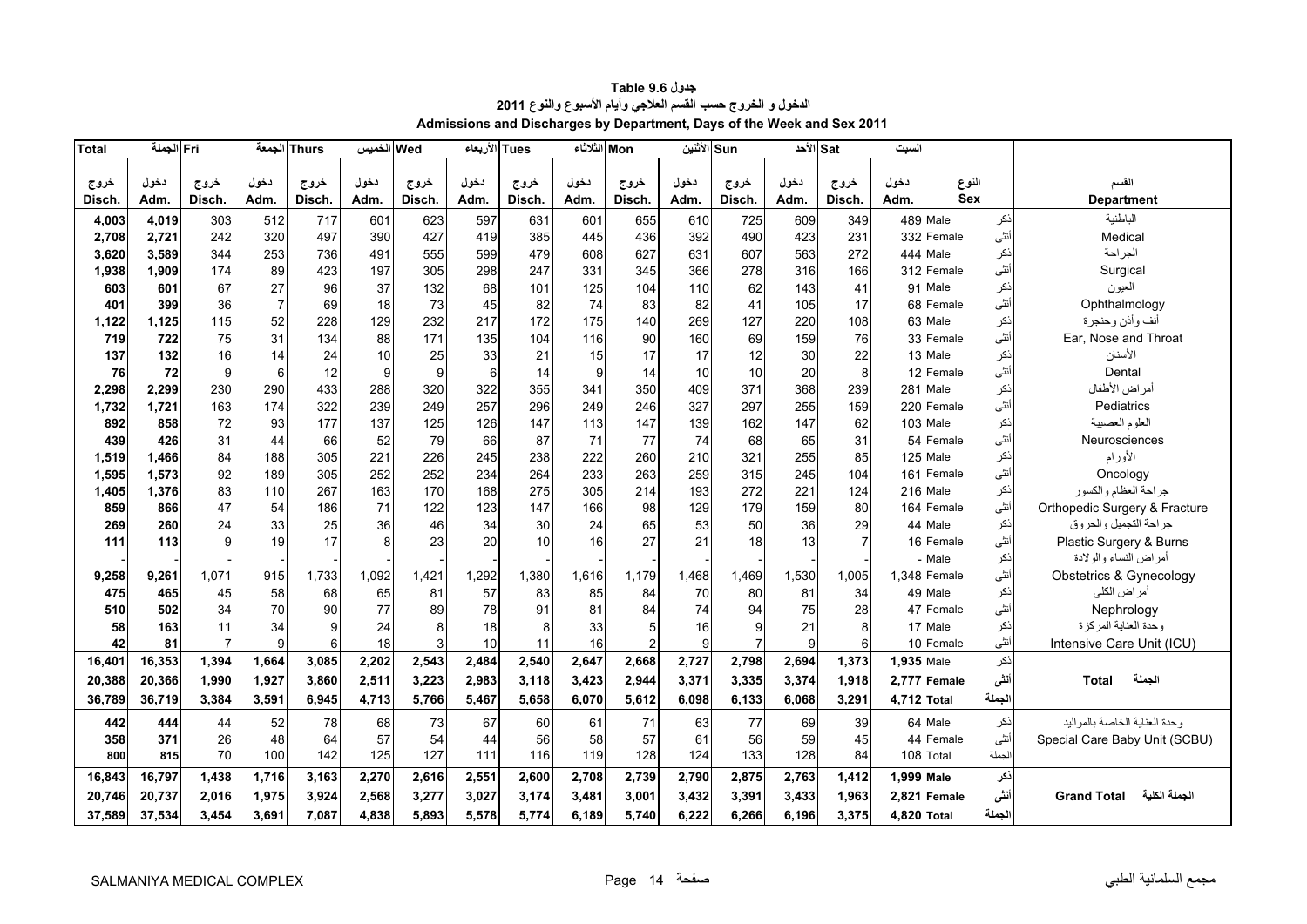**رسم بياني 9.1 Figure الدخول والخروج حسب أيام االسبوع <sup>2011</sup> Admissions and Discharges By Days of the Week 2011**

<span id="page-13-0"></span>

Days of the week

Reference: Table 9.6

مرجع: جدول 9.6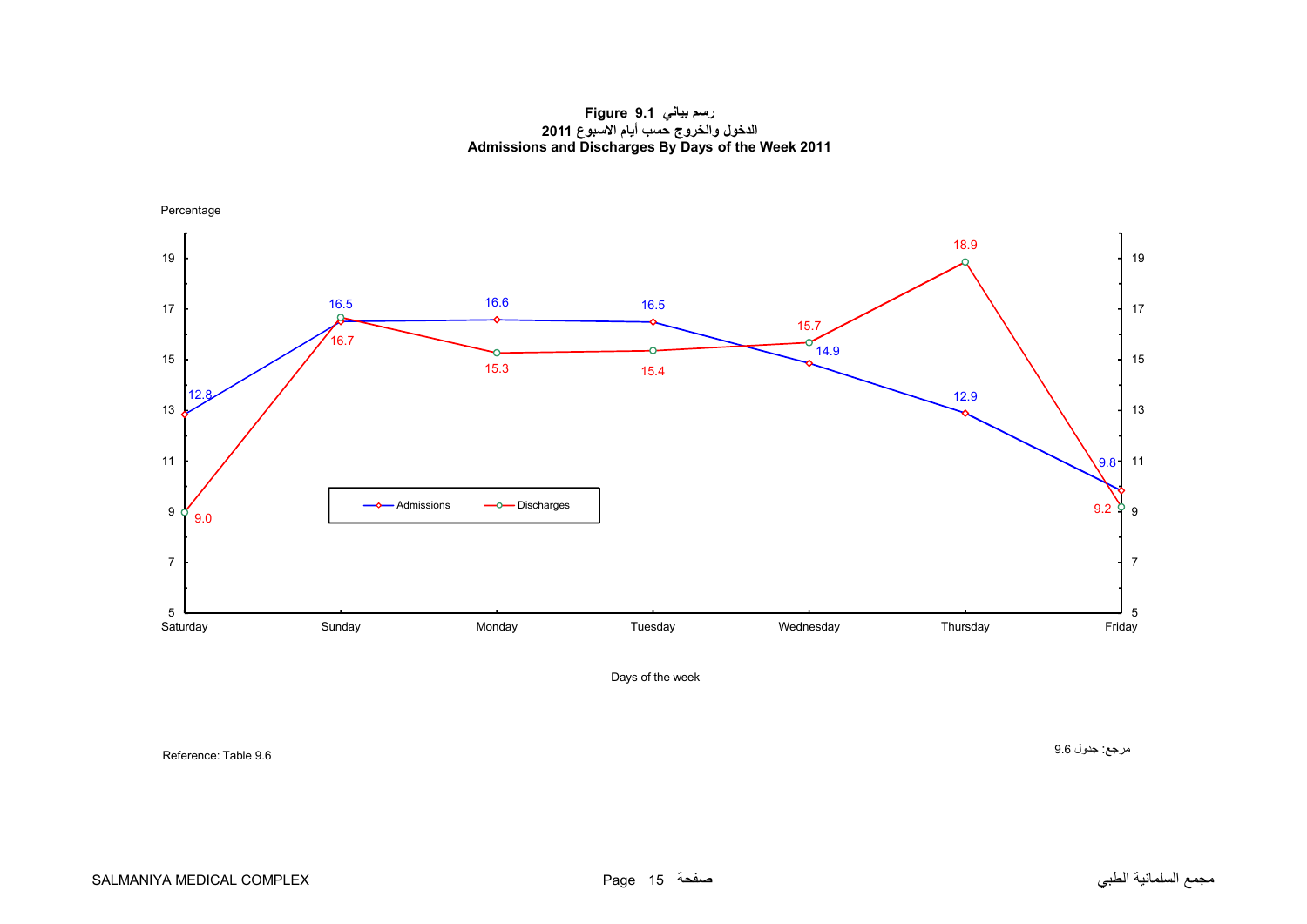<span id="page-14-0"></span>

| <b>Total</b> |             | الجملة      | Non-Bahraini                   |           | غير بحريني            | <b>Bahraini</b> |             | بحريني       |                 |                        |
|--------------|-------------|-------------|--------------------------------|-----------|-----------------------|-----------------|-------------|--------------|-----------------|------------------------|
| الجملة       | أنشى        | ڏکر         | الجملة                         | أنشى      | ذكر                   | الجملة          | أنشى        | ذكر          |                 | فنات العمر (بالسنوات)  |
| <b>Total</b> | Female      | Male        | <b>Total</b>                   | Female    | Male                  | <b>Total</b>    | Female      | <b>Male</b>  |                 | Age Group (Years)      |
| 2,383        | 952         | 1,431       | 446                            | 205       | 241                   | 1,937           | 747         | 1,190 Alive  |                 |                        |
| 73           | 28          | 45          | 15                             | 8         | $\overline{7}$        | 58              | 20          |              | 38 Dead         | <1 year                |
| 2,456        | 980         | 1,476       | 461                            | 213       | 248                   | 1,995           | 767         | 1,228 Total  |                 |                        |
| 3,759        | 1,467       | 2,292       | 718                            | 294       | 424                   | 3,041           | 1,173       | 1,868 Alive  |                 |                        |
| 21<br>3,780  | 12<br>1,479 | 9<br>2,301  | $\overline{\mathbf{r}}$<br>725 | 4<br>298  | 3<br>427              | 14<br>3,055     | 8<br>1,181  | 1,874 Total  | 6 Dead          | $1 - 9$                |
|              |             |             |                                |           |                       |                 |             |              |                 |                        |
| 2,636<br>20  | 1,374<br>6  | 1,262<br>14 | 300<br>3                       | 168       | 132<br>$\overline{c}$ | 2,336<br>17     | 1,206<br>5  | 1,130 Alive  | 12 Dead         | $10 - 19$              |
| 2,656        | 1,380       | 1,276       | 303                            | 169       | 134                   | 2,353           | 1,211       | 1,142 Total  |                 |                        |
| 7,944        | 5,434       | 2,510       | 2,303                          | 1,408     | 895                   | 5,641           | 4,026       | 1,615 Alive  |                 |                        |
| 42           | 16          | 26          | 9                              |           | 8                     | 33              | 15          |              | 18 Dead         | $20 - 29$              |
| 7,986        | 5,450       | 2,536       | 2,312                          | 1,409     | 903                   | 5,674           | 4,041       | 1,633 Total  |                 |                        |
| 7,616        | 5,062       | 2,554       | 2,609                          | 1,452     | 1,157                 | 5,007           | 3,610       | 1,397 Alive  |                 |                        |
| 42           | 16          | 26          | 19                             |           | 15                    | 23              | 12          |              | 11 Dead         | $30 - 39$              |
| 7,658        | 5,078       | 2,580       | 2,628                          | 1,456     | 1,172                 | 5,030           | 3,622       | 1,408 Total  |                 |                        |
| 3,983        | 2,107       | 1,876       | 1,446                          | 479       | 967                   | 2,537           | 1,628       |              | 909 Alive       |                        |
| 69           | 28          | 41          | 19                             | 5         | 14                    | 50              | 23          |              | 27 Dead         | $40 - 49$              |
| 4,052        | 2,135       | 1,917       | 1,465                          | 484       | 981                   | 2,587           | 1,651       |              | 936 Total       |                        |
| 3,304        | 1,537       | 1,767       | 801                            | 170       | 631                   | 2,503           | 1,367<br>70 | 1,136 Alive  |                 |                        |
| 167<br>3,471 | 81<br>1,618 | 86<br>1,853 | 35<br>836                      | 11<br>181 | 24<br>655             | 132<br>2,635    | 1,437       | 1,198 Total  | 62 Dead         | $50 - 59$              |
|              | 1,090       |             |                                |           | 161                   | 2,002           | 1,011       |              | 991 Alive       |                        |
| 2,242<br>155 | 67          | 1,152<br>88 | 240<br>10                      | 79        | 9                     | 145             | 66          |              | 79 Dead         | $60 - 69$              |
| 2,397        | 1,157       | 1,240       | 250                            | 80        | 170                   | 2,147           | 1,077       | 1,070 Total  |                 |                        |
| 2,646        | 1,241       | 1,405       | 108                            | 56        | 52                    | 2,538           | 1,185       | 1,353 Alive  |                 |                        |
| 487          | 228         | 259         | 22                             | 12        | 10                    | 465             | 216         |              | 249 Dead        | $70 +$                 |
| 3,133        | 1,469       | 1,664       | 130                            | 68        | 62                    | 3,003           | 1,401       | 1,602 Total  |                 |                        |
| 36,513       | 20,264      | 16,249      | 8,971                          | 4,311     | 4,660                 | 27,542          | 15,953      | 11,589 Alive | حي              |                        |
| 1,076        | 482         | 594         | 139                            | 47        | 92                    | 937             | 435         |              | 502 Dead<br>میت | الجملة<br><b>Total</b> |
| 37,589       | 20,746      | 16,843      | 9,110                          | 4,358     | 4,752                 | 28,479          | 16,388      | 12,091 Total | الجملة          |                        |

**جدول 9.7 Table الخروج (أحياء وأموات) حسب فئات العمر والجنسية والنوع <sup>2011</sup> Discharges (Alive and Dead) by Age Groups, Nationality and Sex 2011**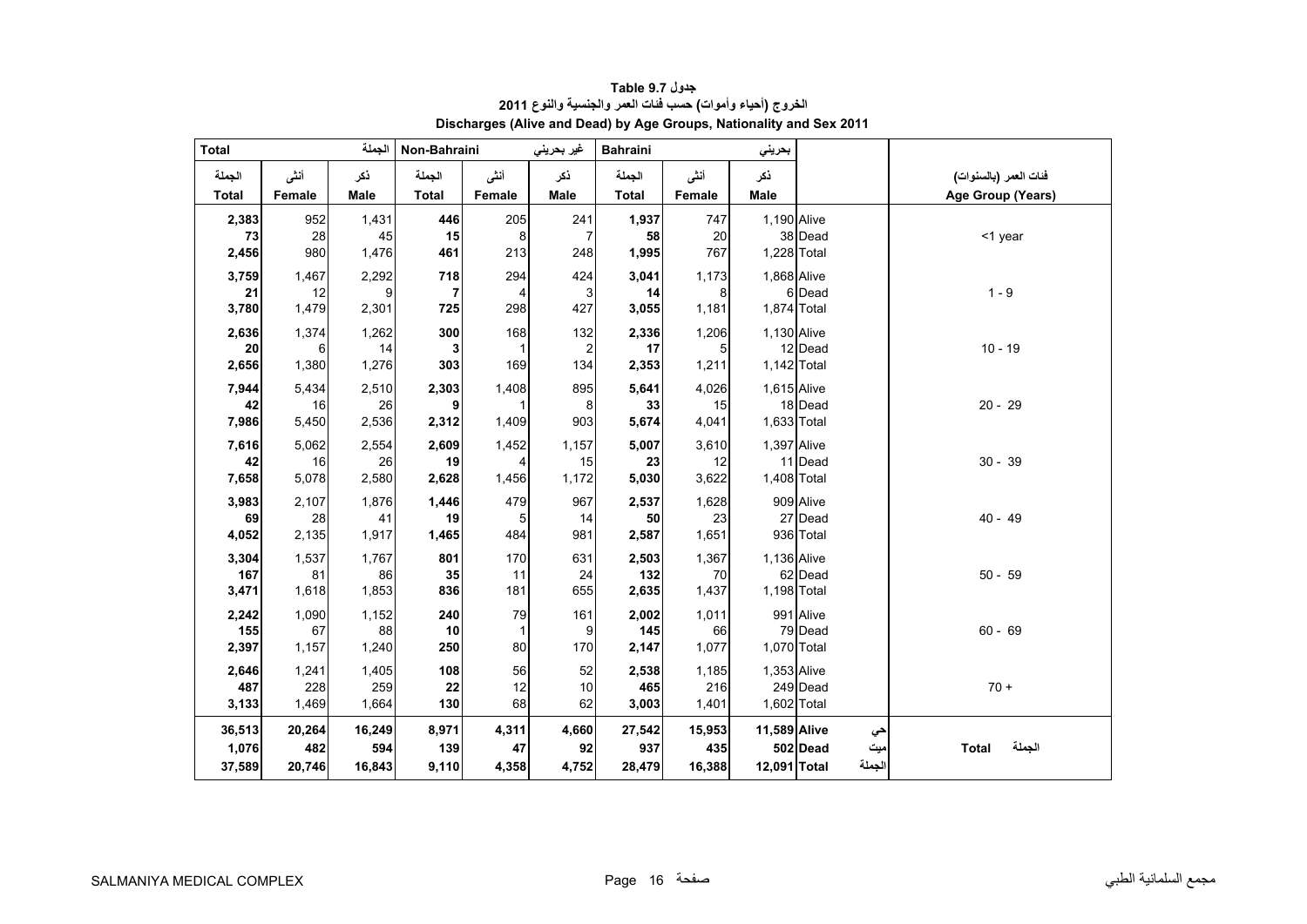#### **رسم بياني 9.2 Figure الخروج (أحياء وأموات) حسب فئات العمر والجنسية <sup>2011</sup> Discharges (Alive and Dead) By Age Groups and Nationality 2011**

<span id="page-15-0"></span>Number of discharges



Age groups & Nationality

مرجع: جدول 9.7 9.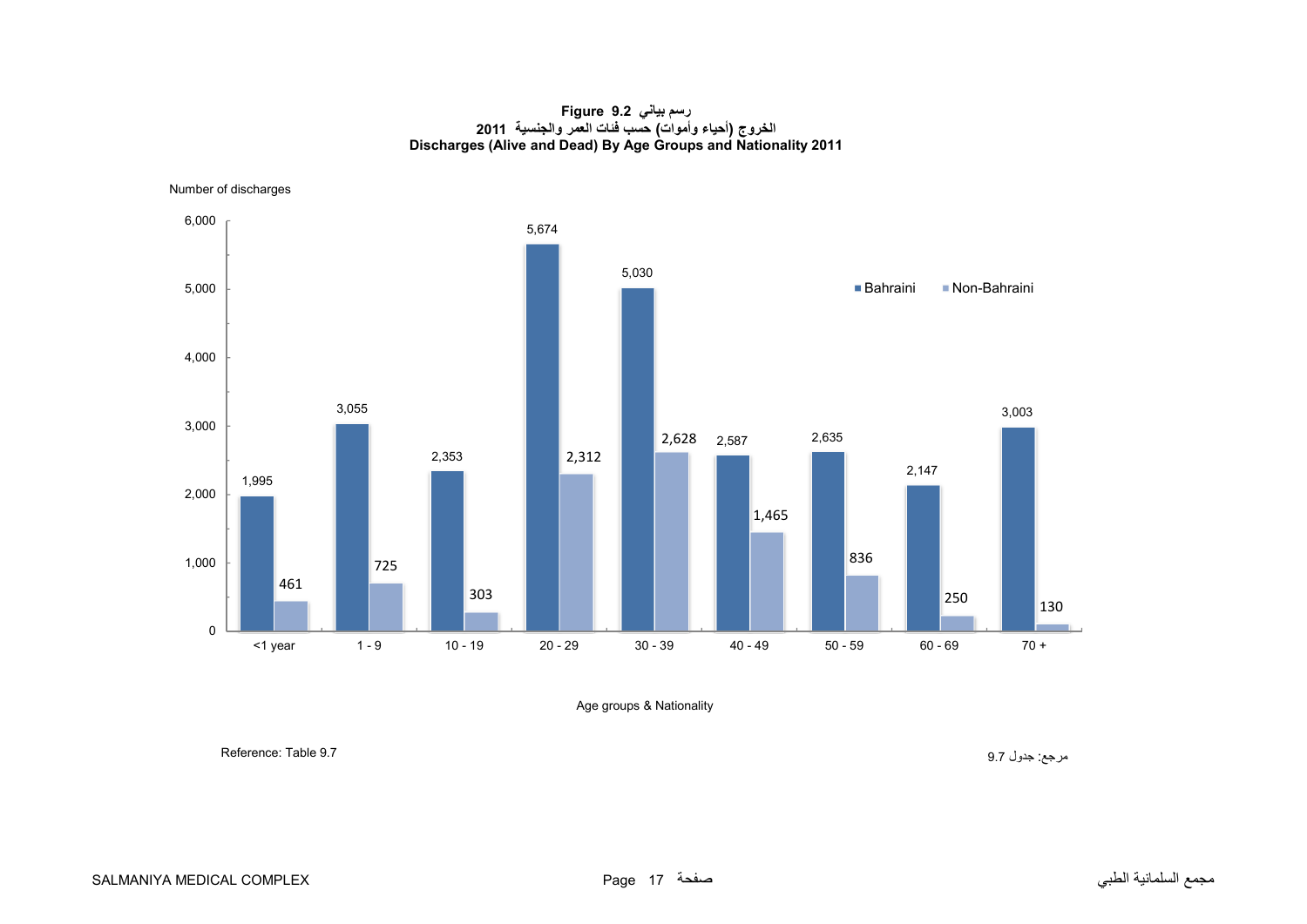<span id="page-16-0"></span>

| <b>Total</b>             |        |               |              |        | المجموع | <b>Dead</b>             |                  |               |                     |              | Alive الأموات |                     |        |                     |              |        | الأحياء      |                   |                      |
|--------------------------|--------|---------------|--------------|--------|---------|-------------------------|------------------|---------------|---------------------|--------------|---------------|---------------------|--------|---------------------|--------------|--------|--------------|-------------------|----------------------|
| <b>Dead</b>              |        | Alive الأموات |              |        |         | Non-Bahraini الأحياء    |                  |               | Bahraini غير بحريني |              |               | Non-Bahraini بحرينى |        | Bahraini غير بحريني |              |        | بحريني       |                   |                      |
|                          |        |               |              |        |         |                         |                  |               |                     |              |               |                     |        |                     |              |        |              |                   |                      |
| مجموع                    | أنشى   | ذكر           | مجموع        | أنشى   | ذكر     | مجموع                   | أننى             | نكر           | مجموع               | أننى         | نكر           | مجموع               | أنشى   | نكر                 | مجموع        | أننى   | نكر          |                   |                      |
| <b>Total</b>             | Female | Male          | <b>Total</b> | Female | Male    | <b>Total</b>            | Female           | <b>Male</b>   | <b>Total</b>        | Female       | <b>Male</b>   | <b>Total</b>        | Female | Male                | <b>Total</b> | Female | <b>Male</b>  | Region            | لمنطقة               |
| 23                       | 13     | 10            | 645          | 360    | 285     | $\overline{4}$          | $\boldsymbol{2}$ | $\mathcal{P}$ | 19                  | 11           | 8             | 222                 | 104    | 118                 | 423          | 256    | 167          | Hidd              | الحد                 |
| 187                      | 87     | 100           | 5,198        | 2,955  | 2,243   | 13                      | 5                | 8             | 174                 | 82           | 92            | 1,308               | 750    | 558                 | 3,890        | 2,205  |              | 1,685 Muharraq    | المحرق               |
| 231                      | 105    | 126           | 7,107        | 3,717  | 3,390   | 56                      | 20               | 36            | 175                 | 85           | 90            | 3,734               | 1,828  | 1,906               | 3,373        | 1,889  |              | 1,484 Manama      | المنامة              |
| 116                      | 54     | 62            | 3,861        | 2,157  | 1,704   | 6                       | 1                |               | 110                 | 53           | 57            | 269                 | 100    | 169                 | 3,592        | 2,057  | 1,535        | Jidhafs           | جدحفص                |
| 90                       | 47     | 43            | 2,829        | 1,536  | 1,293   | 4                       |                  |               | 86                  | 46           | 40            | 341                 | 174    | 167                 | 2,488        | 1,362  | 1,126        | Northern          | المنطقة الشمالية     |
| 92                       | 35     | 57            | 3,395        | 1,841  | 1,554   | 12                      | 1                | 11            | 80                  | 34           | 46            | 509                 | 81     | 428                 | 2,886        | 1,760  | 1,126        | Sitra             | سترة                 |
| 92                       | 41     | 51            | 3,650        | 2,101  | 1,549   | 10                      | $\overline{c}$   |               | 82                  | 39           | 43            | 591                 | 226    | 365                 | 3,059        | 1875   | 1184         | Central           | المنطقة الوسطى       |
| 68                       | 31     | 37            | 2,023        | 1,199  | 824     | $\overline{\mathbf{4}}$ | $\overline{c}$   |               | 64                  | 29           | 35            | 261                 | 181    | 80                  | 1,762        | 1018   | 744          | Isa Town          | مدينة عيسى           |
| 59                       | 22     | 37            | 2,250        | 1,225  | 1,025   | 23                      | 8                | 15            | 36                  | 14           | 22            | 1,106               | 569    | 537                 | 1,144        | 656    | 488          | Riffa             | الرفاع               |
| 43                       | 15     | 28            | 2,254        | 1,346  | 908     | $\mathbf 1$             |                  |               | 42                  | 14           | 28            | 164                 | 76     | 88                  | 2,090        | 1270   | 820          | Western           | المنطقة الغربية      |
|                          |        |               | 114          | 22     | 92      |                         |                  |               |                     |              |               | 104                 | 14     | 90                  | 10           | 8      | 2            | Southern          | المنطقة الجنوبية     |
| 72                       | 31     | 41            | 2,939        | 1,689  | 1,250   | 5                       |                  |               | 67                  | 27           | 40            | 211                 | 148    | 63                  | 2,728        | 1541   | 1187         | <b>Hamad Town</b> | مدينة حمد            |
| 3                        |        | 2             | 248          | 116    | 132     | 1                       |                  |               | $\overline{2}$      | $\mathbf{1}$ |               | 151                 | 60     | 91                  | 97           | 56     | 41           | Undetermined      | غير مبين             |
| 1,076                    | 482    | 594           | 36.513       | 20,264 | 16,249  | 139                     | 47               | 92            | 937                 | 435          | 502           | 8.971               | 4,311  | 4,660               | 27,542       | 15,953 | 11,589 Total |                   | الجملة               |
| Percent Distribution (%) |        |               |              |        |         |                         |                  |               |                     |              |               |                     |        |                     |              |        |              |                   | التوزيع النسبي ( % ) |
| 2.1                      | 2.7    | 1.7           | 1.8          | 1.8    | 1.8     | 2.9                     | 4.3              | 2.2           | 2.0                 | 2.5          | 1.6           | 2.5                 | 2.4    | 2.5                 | $1.5$        | 1.6    | 1.4          | Hidd              | الحد                 |
| 17.4                     | 18.0   | 16.8          | 14.2         | 14.6   | 13.8    | 9.4                     | 10.6             | 8.7           | 18.6                | 18.9         | 18.3          | 14.6                | 17.4   | 12.0                | 14.1         | 13.8   |              | 14.5 Muharraq     | المحرق               |
| 21.5                     | 21.8   | 21.2          | 19.5         | 18.3   | 20.9    | 40.3                    | 42.6             | 39.1          | 18.7                | 19.5         | 17.9          | 41.6                | 42.4   | 40.9                | 12.2         | 11.8   | 12.8         | Manama            | المنامة              |
| 10.8                     | 11.2   | 10.4          | 10.6         | 10.6   | 10.5    | 4.3                     | 2.1              | 5.4           | 11.7                | 12.2         | 11.4          | 3.0                 | 2.3    | 3.6                 | 13.0         | 12.9   | 13.2         | Jidhafs           | جدحفص                |
| 8.4                      | 9.8    | 7.2           | 7.7          | 7.6    | 8.0     | 2.9                     | 2.1              | 3.3           | 9.2                 | 10.6         | 8.0           | 3.8                 | 4.0    | 3.6                 | 9.0          | 8.5    | 9.7          | Northern          | لمنطقة الشمالية      |
| 8.6                      | 7.3    | 9.6           | 9.3          | 9.1    | 9.6     | 8.6                     | 2.1              | 12.0          | 8.5                 | 7.8          | 9.2           | 5.7                 | 1.9    | 9.2                 | 10.5         | 11.0   | 9.7          | Sitra             | سترة                 |
| 8.6                      | 8.5    | 8.6           | 10.0         | 10.4   | 9.5     | 7.2                     | 4.3              | 8.7           | 8.8                 | 9.0          | 8.6           | 6.6                 | 5.2    | 7.8                 | 11.1         | 11.8   | 10.2         | Central           | المنطقة الوسطى       |
| 6.3                      | 6.4    | 6.2           | 5.5          | 5.9    | 5.1     | 2.9                     | 4.3              | 2.2           | 6.8                 | 6.7          | 7.0           | 2.9                 | 4.2    | 1.7                 | 6.4          | 6.4    | 6.4          | Isa Town          | مدينة عيسى           |
| 5.5                      | 4.6    | 6.2           | 6.2          | 6.0    | 6.3     | 16.5                    | 17.0             | 16.3          | 3.8                 | 3.2          | 4.4           | 12.3                | 13.2   | 11.5                | 4.2          | 4.1    | 4.2          | Riffa             | الرفاع               |
| 4.0                      | 3.1    | 4.7           | 6.2          | 6.6    | 5.6     | 0.7                     | 2.1              |               | 4.5                 | 3.2          | 5.6           | 1.8                 | 1.8    | 1.9                 | 7.6          | 8.0    | 7.1          | Western           | المنطقة الغربية      |
|                          |        |               | 0.3          | 0.1    | 0.6     |                         |                  |               |                     |              |               | $1.2$               | 0.3    | 1.9                 | 0.04         | 0.1    | 0.02         | Southern          | المنطقة الجنوبية     |
| 6.7                      | 6.4    | 6.9           | 8.0          | 8.3    | 7.7     | 3.6                     | 8.5              | 1.1           | 7.2                 | 6.2          | 8.0           | 2.4                 | 3.4    | 1.4                 | 9.9          | 9.7    | 10.2         | <b>Hamad Town</b> | مدينة حمد            |
| 0.3                      | 0.2    | 0.3           | 0.7          | 0.6    | 0.8     | 0.7                     |                  | 1.1           | 0.2                 | 0.2          | 0.2           | 1.7                 | 1.4    | 2.0                 | 0.4          | 0.4    |              | 0.4 Undetermined  | غير مبين             |

**جدول 9.8 Table الخروج (أحياء <sup>و</sup> أموات) حسب المنطقة الجغرافية والجنسية والنوع <sup>2011</sup> Discharges (Alive and Dead) by Geographical Region, Nationality and Sex 2011**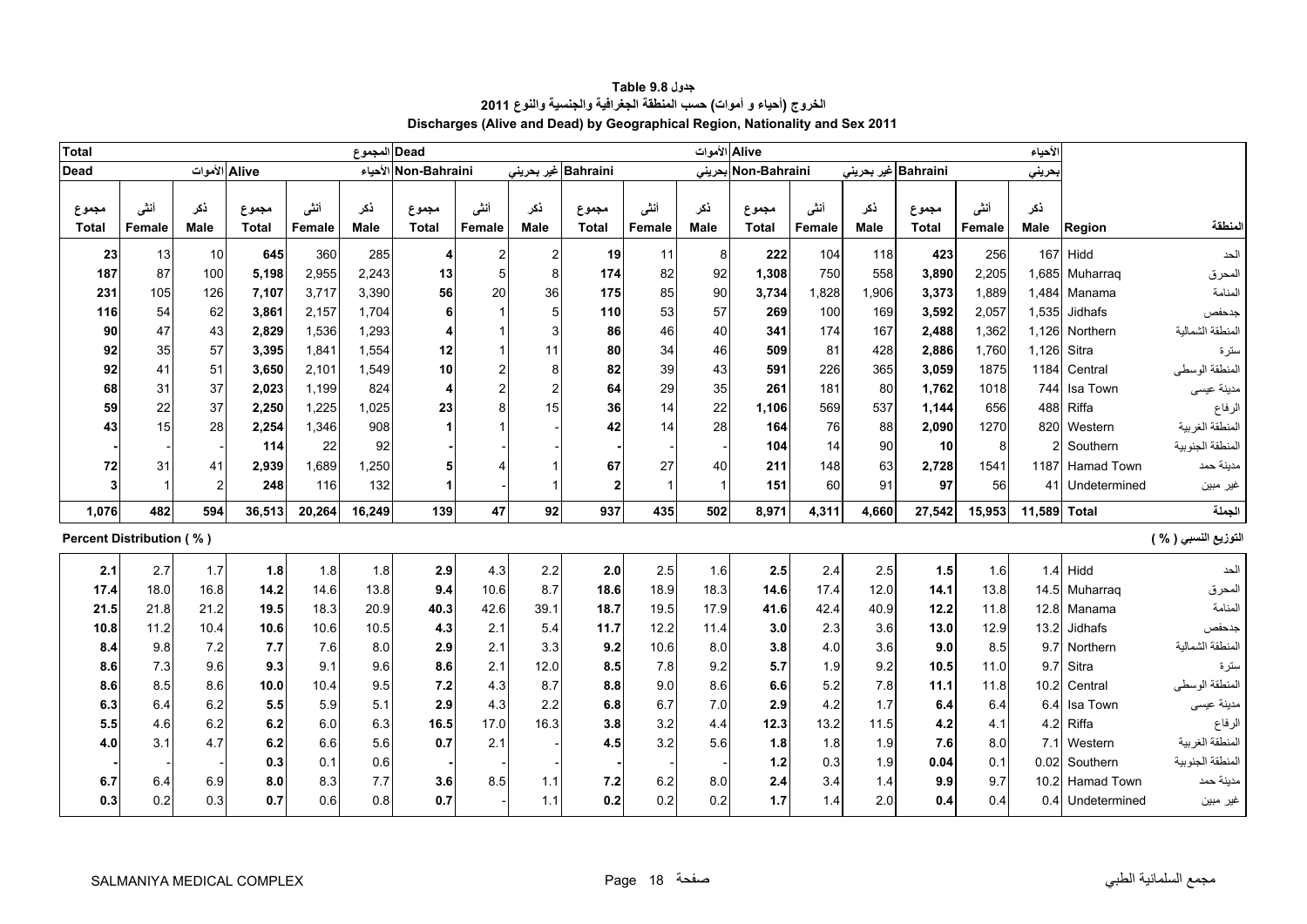| <b>Table 9.9</b> جدول                                                        |
|------------------------------------------------------------------------------|
| الخروج (أحياء و أموات) حسب مصدر الدخول والجنسية والنوع 2011                  |
| Discharges (Alive and Dead) by Source of Admission, Nationality and Sex 2011 |

<span id="page-17-0"></span>

| Total                 |                          |                    |                       |                | Dead  المجموع      |                       |                |                         |                       |                | Alive الأموات      |                       |                |                     |                       |                | الأحياء            |                                                                                                             |
|-----------------------|--------------------------|--------------------|-----------------------|----------------|--------------------|-----------------------|----------------|-------------------------|-----------------------|----------------|--------------------|-----------------------|----------------|---------------------|-----------------------|----------------|--------------------|-------------------------------------------------------------------------------------------------------------|
| Dead                  |                          | Alive الأموات      |                       |                |                    | Non-Bahraini الأحياء  |                | Bahraini غیر بحرینی     |                       |                |                    | Non-Bahraini بحرينى   |                | Bahraini غير بحريني |                       |                | بحريني             |                                                                                                             |
| مجموع<br><b>Total</b> | أننسى<br>Female          | نكر<br><b>Male</b> | مجموع<br><b>Total</b> | أننى<br>Female | ذكر<br><b>Male</b> | مجموع<br><b>Total</b> | أنثى<br>Female | نكر<br><b>Male</b>      | مجموع<br><b>Total</b> | أننى<br>Female | نكر<br><b>Male</b> | مجموع<br><b>Total</b> | أننى<br>Female | ذكر<br>Male         | مجموع<br><b>Total</b> | أنشى<br>Female | ذكر<br><b>Male</b> | مصدر الدخول<br><b>Source of Admission</b>                                                                   |
| 42                    | 21                       | 21                 | 8,061                 | 4,279          | 3,782              | $\mathbf{2}$          |                | $\overline{\mathbf{1}}$ | 40                    | 20             | 20                 | 1,186                 | 689            | 497                 | 6,875                 | 3,590          | 3,285              | العيادات الخارجية (مجمع السلمانية الطبي)                                                                    |
| 1,032                 | 460                      | 572                | 28,235                | 15,815         | 12,420             | 137                   | 46             | 91                      | 895                   | 414            | 481                | 7,767                 | 3,606          | 4,161               | 20,468                | 12,209         | 8,259              | <b>Outpatient Clinics (SMC)</b><br>الحوادث والطوارئ                                                         |
|                       |                          |                    | 77                    | 58             | 19                 |                       |                |                         |                       |                |                    | 9                     | 9              |                     | 68                    | 49             | 19                 | <b>Accident &amp; Emergency</b><br>الطب الخاص المحدود (العيادات المسائية)<br>Limited Private Practice (SMC) |
|                       |                          |                    | 140                   | 112            | 28                 |                       |                |                         | $\overline{2}$        |                |                    | 9                     |                |                     | 131                   | 105            | 26                 | العيادات الخاصة (الخارجية)<br><b>Other Private Clinics</b>                                                  |
| 1,076                 | 482                      | 594                | 36,513                | 20,264         | 16,249             | 139                   | 47             | 92                      | 937                   | 435            | 502                | 8,971                 | 4,311          | 4,660               | 27,542                | 15,953         | 11,589             | الجملة<br><b>Total</b>                                                                                      |
|                       | Percent Distribution (%) |                    |                       |                |                    |                       |                |                         |                       |                |                    |                       |                |                     |                       |                |                    | التوزيع النسبي ( % )                                                                                        |
| 3.9                   | 4.4                      | 3.5                | 22.1                  | 21.1           | 23.3               | 1.4                   | 2.1            | 1.1                     | 4.3                   | 4.6            | 4.0                | 13.2                  | 16.0           | 10.7                | 25.0                  | 22.5           | 28.3               | العيادات الخارجية (مجمع السلمانية الطبي)<br><b>Outpatient Clinics (SMC)</b>                                 |
| 95.9                  | 95.4                     | 96.3               | 77.3                  | 78.0           | 76.4               | 98.6                  | 97.9           | 98.9                    | 95.5                  | 95.2           | 95.8               | 86.6                  | 83.6           | 89.3                | 74.3                  | 76.5           | 71.3               | الحوادث والطوارىء<br><b>Accident &amp; Emergency</b>                                                        |
|                       |                          |                    | 0.2                   | 0.3            | 0.1                |                       |                |                         |                       |                |                    | 0.1                   | 0.2            |                     | 0.2                   | 0.3            | 0.2                | الطب الخاص المحدود (العيادات المسائية)<br>Limited Private Practice (SMC)                                    |
| 0.2                   | 0.2                      | 0.2                | 0.4                   | 0.6            | 0.2                |                       |                |                         | 0.2                   | 0.2            | 0.2                | 0.1                   | 0.2            | 0.04                | 0.5                   | 0.7            | 0.2                | العيادات الخاصة (الخارجية)<br><b>Other Private Clinics</b>                                                  |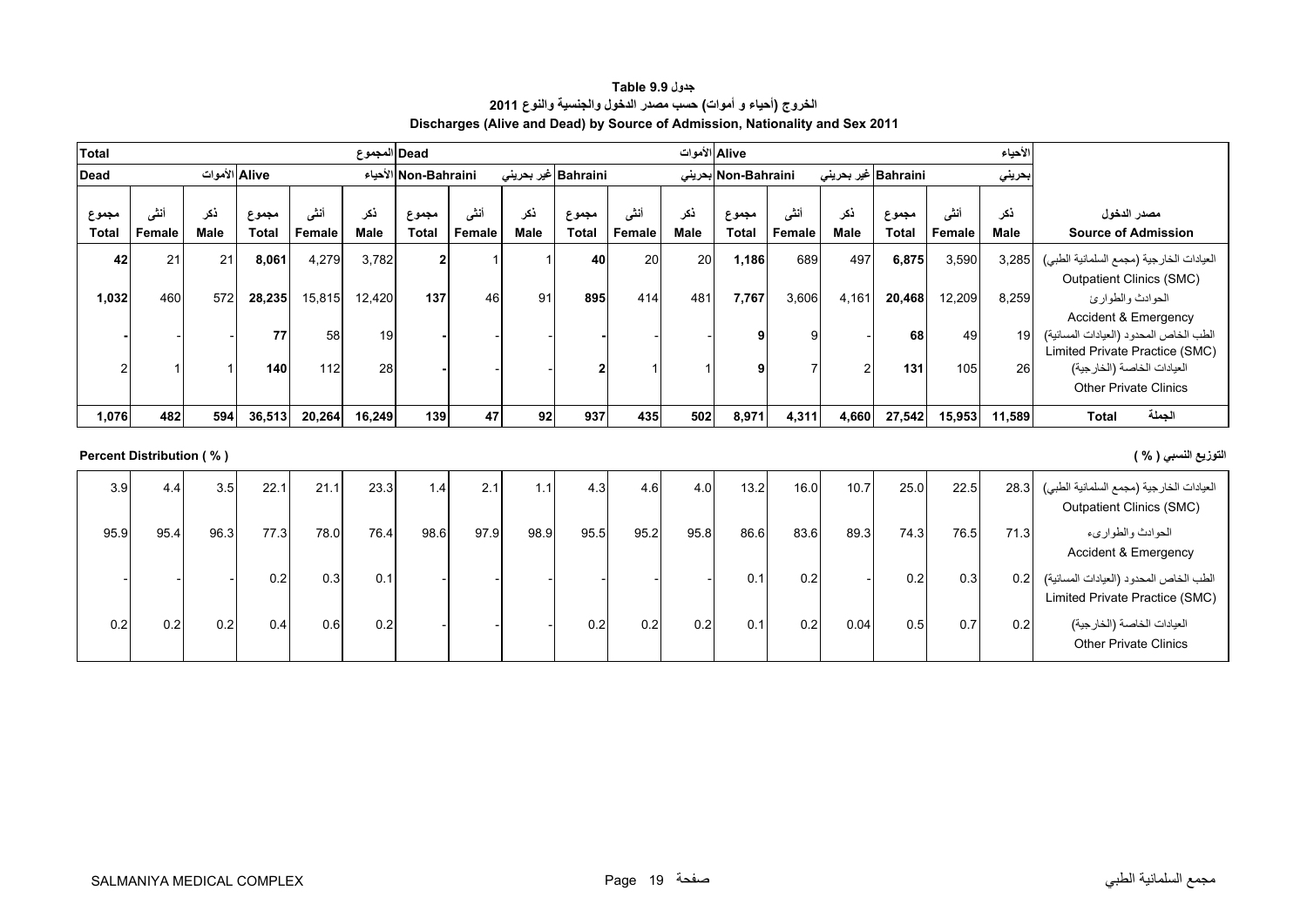<span id="page-18-0"></span>



Reference: Table 9.9

مرجع: جدول 9.9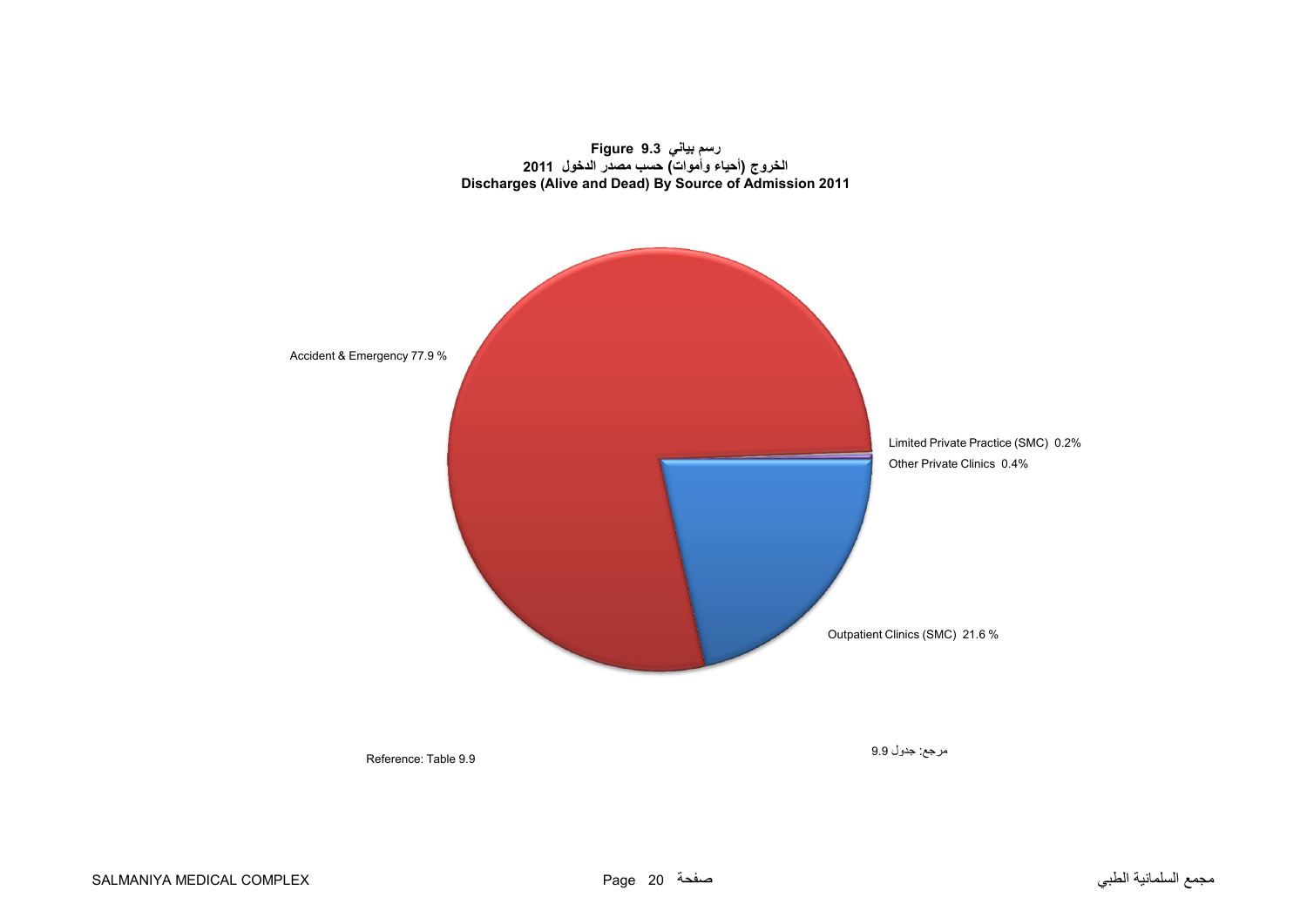| <b>جدول Table 9.10</b>                                                  |
|-------------------------------------------------------------------------|
| الخروج (أحياء و أموات) حسب الحالة الاجتماعية والجنسية والنوع 2011       |
| Discharges (Alive and Dead) by Marital Status, Nationality and Sex 2011 |

<span id="page-19-0"></span>

| <b>Total</b>   |                    |              |                       |                | Dead المجموع       |                       |                      |             |                      |                | Aliveالأموات |                     |                |                             |                       |                | الأحياء      |                                            |        |
|----------------|--------------------|--------------|-----------------------|----------------|--------------------|-----------------------|----------------------|-------------|----------------------|----------------|--------------|---------------------|----------------|-----------------------------|-----------------------|----------------|--------------|--------------------------------------------|--------|
| <b>Dead</b>    |                    | Aliveالأموات |                       |                |                    | Non-Bahraini الأحياء  |                      |             | Bahraini  غیر بحرینی |                |              | Non-Bahraini بحرينى |                | Bahraini غیر بحرین <i>ی</i> |                       |                | بحريني       |                                            |        |
| مجموع<br>Total | <br>انتی<br>Female | دکر<br>Male  | مجموع<br><b>Total</b> | أنشى<br>Female | ذكر<br><b>Male</b> | مجموع<br><b>Total</b> | 2.4<br>ستی<br>Female | ذكر<br>Male | مجموع<br>Total       | أنشى<br>Female | ذكر<br>Male  | مجموع<br>Total      | أنثى<br>Female | ذكر<br>Male                 | مجموع<br><b>Total</b> | أنشى<br>Female | ذكر<br>Male  | الحالة الأجتماعية<br><b>Marital Status</b> |        |
| 275            | 104                | 171          | 15,146                | 5,780          | 9,366              | 77                    | 26                   | 51          | 198                  | 78             | 120          | 4.547               | .422           | 3,125                       | 10,599                | 4,358          |              | $6,241$ Single                             | اعزب   |
| 566            | 197                | 369          | 19,271                | 12,772         | 6,499              | 57                    | 16 <sup>1</sup>      | 41          | 509                  | 181            | 328          | 4,358               | 2,832          | 1,526                       | 14,913                | 9,940          |              | 4.973 Married                              | متزوج  |
| 194            | 160                | 34           | .300 <sub>1</sub>     | .151           | 149                |                       | 4                    |             | 190                  | 156            | 34           | 30                  | 28             |                             | 270. ا                | 1,123          |              | 147 Widowed                                | رمل    |
| 41             | 21                 | 20           | 796                   | 561            | 235                |                       |                      |             | 40                   | 20             | 20           | 36                  | 29             |                             | 760                   | 532            |              | 228 Divorced                               | مطلق   |
|                |                    |              |                       |                |                    |                       |                      |             |                      |                |              |                     |                |                             |                       |                |              |                                            |        |
| 1,076          | 482                | 594          | 36,513                | 20,264         | 16,249             | 139                   | 47                   | 92          | 937                  | 435            | 502          | 8,971               | 4,311          | 4,660                       | 27,542                | 15,953         | 11,589 Total |                                            | الجملة |

**التوزيع النسبي ( % ) ( % ) Distribution Percent**

| 25.6 | 21.6 | 28.8 | 41.5 | 28.5 | 57.6 | 55.4 | 55.3 | 55.4 | 21.1 | 17.9 | 23.9             | 50.7 | 33.0 | 67.1 | 38.5 | 27.3             | 53.9 Single  | اعزب  |
|------|------|------|------|------|------|------|------|------|------|------|------------------|------|------|------|------|------------------|--------------|-------|
| 52.6 | 40.9 | 62.1 | 52.8 | 63.0 | 40.0 | 41.0 | 34.0 | 44.6 | 54.3 | 41.6 | 65.3             | 48.6 | 65.7 | 32.7 | 54.1 | 62.3             | 42.9 Married | متزوج |
| 18.0 | 33.2 | 5.7  | 3.6  | 5.7  | 0.9  | 2.9  | 8.5  |      | 20.3 | 35.9 | 6.8              | 0.3  | 0.6  | 0.04 | 4.6I | 7.0 <sub>1</sub> | 1.3 Widowed  | ازمل  |
| 3.8  | 4.4  | 3.4  | 2.2  | 2.8  | l .4 | 0.7  | 2.1  |      | 4.3  | 4.6  | 4.0 <sub>1</sub> | 0.4  | 0.7  | 0.2  | 2.8  | 3.3              | 2.0 Divorced | مطلق  |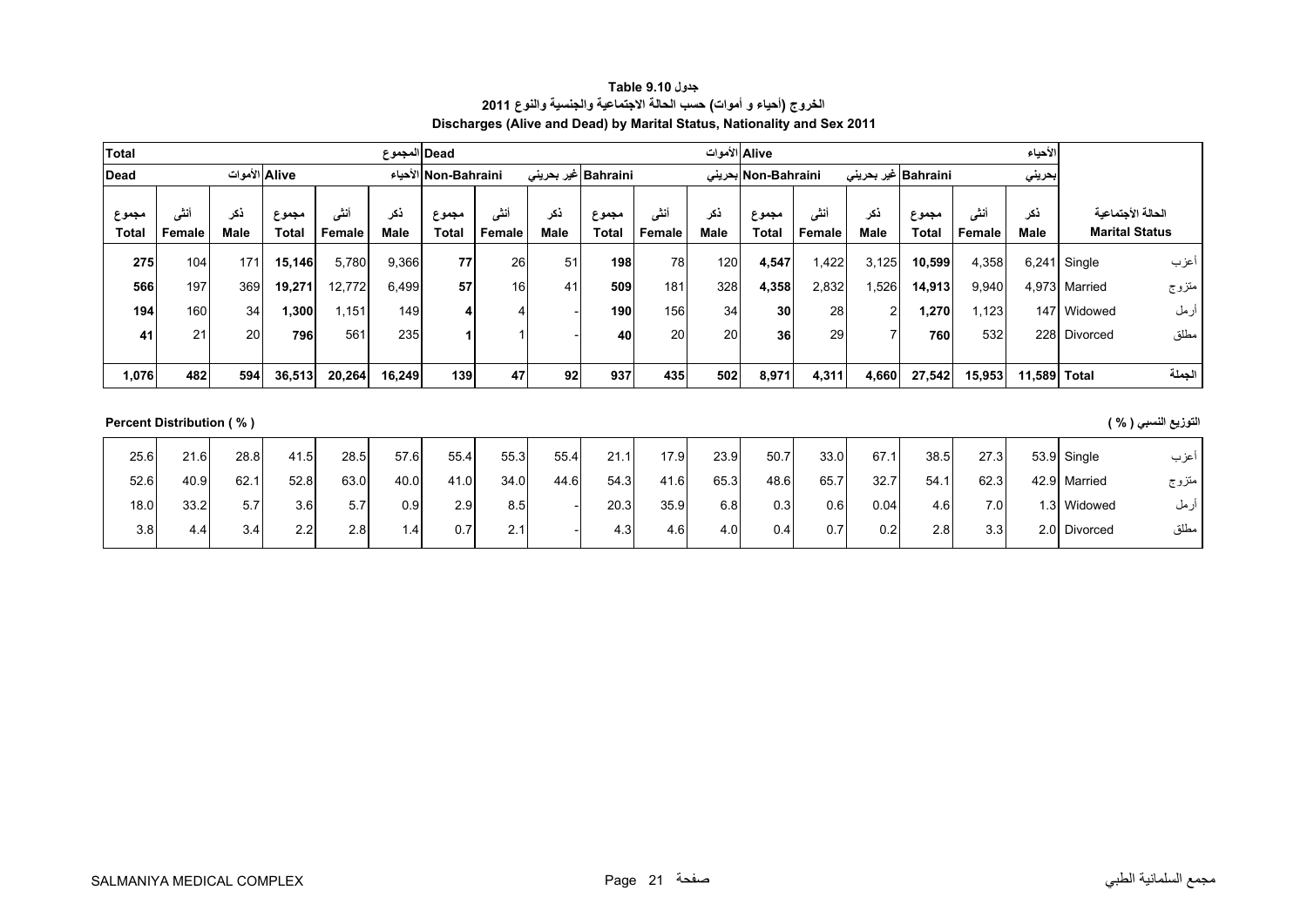<span id="page-20-0"></span>

|                                              | <b>Total</b> |            |            | Dead الجملة    |            | Alive الأموات            |              |        | لأحياء     |                                                |
|----------------------------------------------|--------------|------------|------------|----------------|------------|--------------------------|--------------|--------|------------|------------------------------------------------|
|                                              | مجموع        | أنشى       | ذكر        | مجموع          | أنشى       | نكر                      | مجموع        | أنشى   | نكر        |                                                |
| <b>Nationality</b>                           | <b>Total</b> | Female     | Male       | <b>Total</b>   | Female     | <b>Male</b>              | <b>Total</b> | Female | Male       | الجنسية                                        |
| Bahraini                                     | 28,479       | 16,388     | 12,091     | 937            | 435        | 502                      | 27,542       | 15,953 | 11,589     | بحرينى                                         |
| Indian                                       | 3,324        | 1,316      | 2,008      | 45             | 8          | 37                       | 3,279        | 1,308  | 1,971      | هندي                                           |
| Pakistani                                    | 1,329        | 634        | 695        | 23             | 9          | 14                       | 1,306        | 625    | 681        | باكستاني                                       |
| Other Arab                                   | 1,565        | 1,053      | 512        | 16             | g          | $\overline{7}$           | 1,549        | 1,044  | 505        | عرب أخرون                                      |
| Bangladeshi                                  | 1,088        | 140        | 948        | 15             |            | 14                       | 1,073        | 139    | 934        | بنغالي                                         |
| Philipino                                    | 532          | 403        | 129        | 11             |            | $\boldsymbol{\varDelta}$ | 521          | 396    | 125        | فليبيني                                        |
| Saudi Arabian                                | 202          | 124        | 78         | 3              |            | 3                        | 199          | 124    | 75         | سعودي                                          |
| Iranian                                      | 116          | 82         | 34         |                | 3          | $\Delta$                 | 109          | 79     | 30         | إير اني                                        |
| Srilankan                                    | 249          | 175        | 74         | $\overline{2}$ | 2          |                          | 247          | 173    | 74         | سيلانى                                         |
| Other Countries of Gulf Co-operation Council | 114          | 76         | 38         | 6              |            | 3                        | 108          | 73     | 35         | الدول الأخرى لمجلس التعاون لدول الخليج العربية |
| European                                     | 80           | 32         | 48         |                |            | 3                        | 77           | 32     | 45         | أوروبي                                         |
| <b>Other Asians</b>                          | 288          | 144        | 144        |                |            |                          | 285          | 142    | 143        | أسيويون أخرون                                  |
| African (non Arab)                           | 144          | 129        | 15         |                |            |                          | 143          | 129    | 14         | أفريقي (غير عربي)                              |
| American                                     | 37           | 21         | 16         |                |            |                          | 34           | 19     | 15         | أمريكي                                         |
| <b>Other Nationalities</b>                   | 42           | 29         | 13         |                |            |                          | 41           | 28     | 13         | جنسيات أخرى                                    |
| <b>Total</b>                                 | 37,589       | 20,746     | 16,843     | 1,076          | 482        | 594                      | 36,513       | 20,264 | 16,249     | لجملة                                          |
|                                              |              |            |            |                |            |                          |              |        |            |                                                |
| <b>Percent Distribution (%)</b>              |              |            |            |                |            |                          |              |        |            | التوزيع النسبي ( % )                           |
| Bahraini                                     | 75.8         | 79.0       | 71.8       | 87.1           | 90.2       | 84.5                     | 75.4         | 78.7   | 71.3       |                                                |
| Indian                                       | 8.8          | 6.3        | 11.9       | 4.2            | 1.7        | 6.2                      | 9.0          | 6.5    | 12.1       | بحريني<br>هندي                                 |
| Pakistani                                    | 3.5          | 3.1        | 4.1        | 2.1            | 1.9        | 2.4                      | 3.6          | 3.1    | 4.2        | باكستاني                                       |
| Other Arab                                   | 4.2          | 5.1        | 3.0        | 1.5            | 1.9        | 1.2                      | 4.2          | 5.2    | 3.1        | عرب أخرون                                      |
| Bangladeshi                                  | 2.9          | 0.7        | 5.6        | 1.4            | 0.2        | 2.4                      | 2.9          | 0.7    | 5.7        | بنغالي                                         |
| Philipino                                    | 1.4          | 1.9        | 0.8        | 1.0            | 1.5        | 0.7                      | 1.4          | 2.0    | 0.8        | فليبيني                                        |
| Saudi Arabian                                | 0.5          | 0.6        | 0.5        | 0.3            |            | 0.5                      | 0.5          | 0.6    | 0.5        | سعودي                                          |
| Iranian                                      | 0.3          | 0.4        | 0.2        | 0.7            | 0.6        | 0.7                      | 0.3          | 0.4    | 0.2        | إيراني                                         |
| Srilankan                                    | 0.7          | 0.8        | 0.4        | 0.2            | 0.4        |                          | 0.7          | 0.9    | 0.5        | سيلاني                                         |
| Other Countries of Gulf Co-operation Council | 0.3          | 0.4        | 0.2        | 0.6            | 0.6        | 0.5                      | 0.3          | 0.4    | 0.2        | الدول الأخرى لمجلس التعاون لدول الخليج العربية |
| European                                     | 0.2          | 0.2        | 0.3        | 0.3            |            | 0.5                      | 0.2          | 0.2    | 0.3        | او ر و ب <i>ي</i>                              |
| <b>Other Asians</b>                          | 0.8          | 0.7        | 0.9        | 0.3            | 0.4        | 0.2                      | 0.8          | 0.7    | 0.9        | أسيويون أخرون                                  |
| African (non Arab)                           | 0.4          | 0.6        | 0.1        | 0.1            |            | 0.2                      | 0.4          | 0.6    | 0.1        | أفريقي (غير عربي)                              |
| American<br><b>Other Nationalities</b>       | 0.1          | 0.1<br>0.1 | 0.1<br>0.1 | 0.3<br>0.1     | 0.4<br>0.2 | 0.2                      | 0.1          | 0.09   | 0.1<br>0.1 | أمريكي<br>جنسيات أخرى                          |

# **جدول 9.11 Table الخروج (أحياء <sup>و</sup> أموات) حسب الجنسية والنوع <sup>2011</sup> Discharges (Alive and Dead) by Nationality and Sex 2011**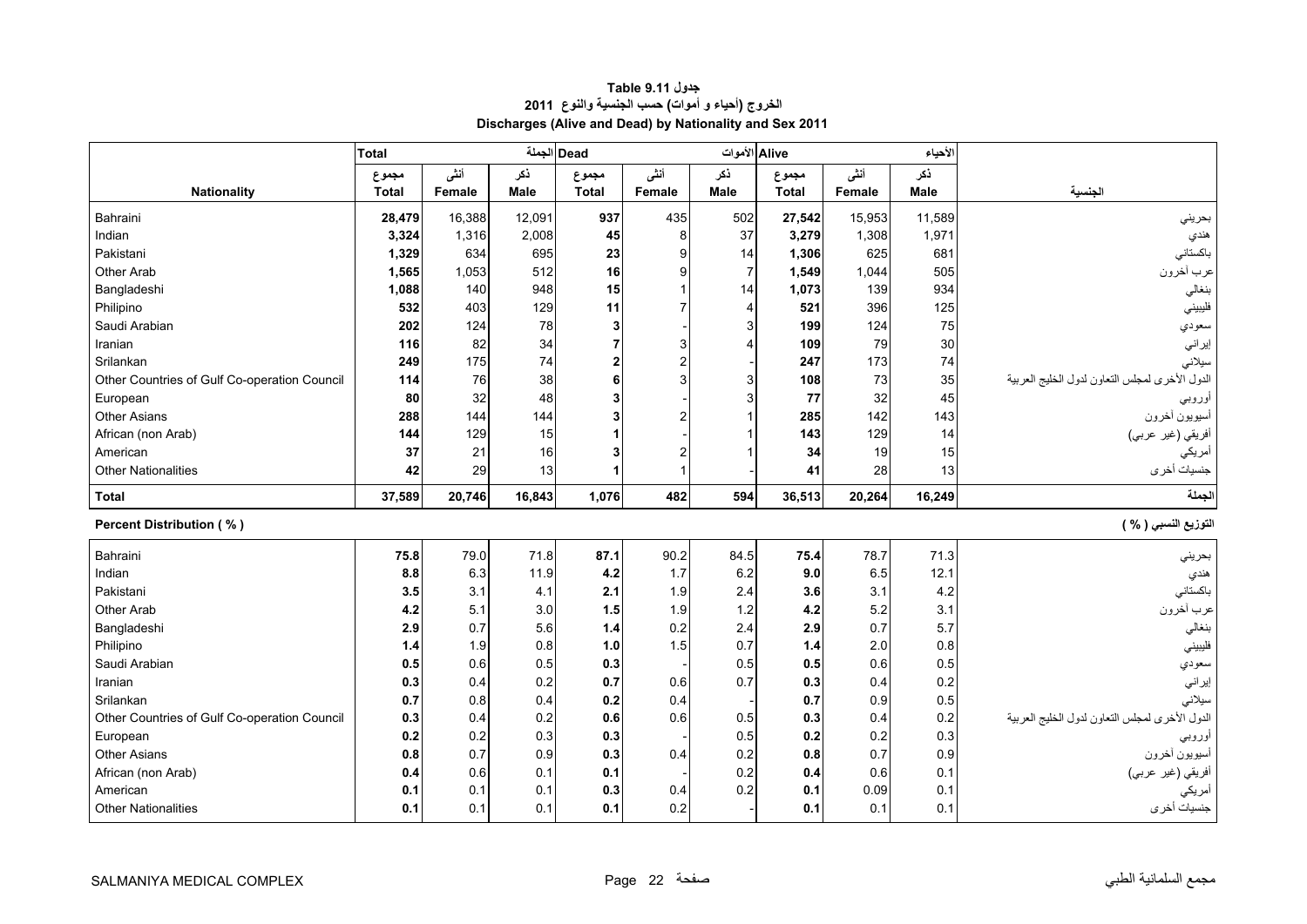<span id="page-21-0"></span>

|                | <b>Total</b>   |             |             |             | Non-Bahraini الجملة |             |             |             | Bahraini غیر بحرینی |             |                | بحريني      |                                                                                                                                                                            |                          |
|----------------|----------------|-------------|-------------|-------------|---------------------|-------------|-------------|-------------|---------------------|-------------|----------------|-------------|----------------------------------------------------------------------------------------------------------------------------------------------------------------------------|--------------------------|
| الأجمالي       | Female         |             | Male أنشى   |             | Female أذكر         |             | Male أنشى   |             | Female دکر          |             | Male أنشى      | ذكر         |                                                                                                                                                                            | رمز                      |
| العام<br>Grand | میت            |             | ميت         |             | میت                 |             | ميت         |             | میت                 |             | ميت            |             | التشخيص الرنيسى                                                                                                                                                            | التصنيف<br><b>ICD-10</b> |
| <b>Total</b>   | <b>Dead</b>    | حى<br>Alive | <b>Dead</b> | حى<br>Alive | Dead                | حى<br>Alive | <b>Dead</b> | حى<br>Alive | <b>Dead</b>         | حى<br>Alive | <b>Dead</b>    | حى<br>Alive | <b>Principal Diagnosis</b>                                                                                                                                                 | Code                     |
| 1,652          | 203            | 507         | 258         | 684         | 14                  | 153         | 23          | 331         | 189                 | 354         | 235            | 353         | أمراض معدية وطفيلية معينة<br>Certain infectious & parasitic diseases                                                                                                       | A00-B99                  |
| 1,294          | 73             | 709         | 66          | 446         | 5                   | 96          | 5           | 61          | 68                  | 613         | 61             | 385         | الأورام<br>Neoplasms                                                                                                                                                       | C00-D49                  |
| 3,943          | $\overline{4}$ | 1,991       | 5           | 1,943       |                     | 82          |             | 29          | $\overline{4}$      | 1,909       | 4              | 1,914       | أمراض الدم وأعضاء تكوين الدم واضطرابات معينة تكتنف أجهزة المناعة<br>Diseases of the blood and blood-forming organs and<br>certain disorders involving the immune mechanism | D50-D89                  |
| 994            | 8              | 405         | 3           | 578         |                     | 58          | 3           | 144         | $\overline{7}$      | 347         |                | 434         | أمراض الغدد الصماء و التغذية و الاستقلاب (التمثيل االغذائبي)<br>Endocrine, nutritional and metabolic diseases                                                              | E00-E90                  |
| 56             |                | 14          |             | 42          |                     | 5           |             | 17          |                     | 9           |                | 25          | الأضطر ابات العقلبة و السلوكبة<br>Mental and behavioural disorders                                                                                                         | F00-F99                  |
| 366            | 5              | 152         | 8           | 201         |                     | 32          |             | 68          | 5                   | 120         | $\overline{7}$ | 133         | أمراض الجهاز العصبي<br>Diseases of the nervous system                                                                                                                      | G00-G99                  |
| 842            |                | 372         |             | 470         |                     | 41          |             | 108         |                     | 331         |                | 362         | أمر اض العين وملحقاتها<br>Diseases of the eye and adnexa                                                                                                                   | H00-H59                  |
| 176            |                | 82          |             | 94          |                     | 14          |             | 31          |                     | 68          |                | 63          | الاضطرابات بالأنن والنتوء الخشائي<br>Diseases of the ear and mastoid process                                                                                               | H60-H95                  |
| 2,523          | 80             | 803         | 106         | 1,534       | 11                  | 152         | 32          | 729         | 69                  | 651         | 74             | 805         | أمر اض الجهاز الدوري<br>Diseases of the circulatory system                                                                                                                 | 100-199                  |
| 3,214          | 49             | 1,367       | 50          | 1,748       | 6                   | 242         | 5           | 421         | 43                  | 1,125       | 45             | 1,327       | أمراض الجهاز التنفسي<br>Diseases of the respiratory system                                                                                                                 | J00-J99                  |
| 3,236          | 14             | 1,285       | 23          | 1,914       | 3                   | 266         | 2           | 785         | 11                  | 1,019       | 21             | 1,129       | أمر اض الجهاز الهضمي<br>Diseases of the digestive system                                                                                                                   | K00-K99                  |
| 559            |                | 206         |             | 353         |                     | 45          |             | 146         |                     | 161         |                | 207         | أمراض الجلد والنسيج تحت الجلد<br>Diseases of the skin and subcutaneous tissue                                                                                              | L00-L99                  |

# **جدول 9.12 Table الخروج (أحياء <sup>و</sup> أموات) حسب التشخيص الرئيسي <sup>و</sup> الجنسية <sup>و</sup> النوع <sup>2011</sup> Discharges (Alive and Dead) by Principal Diagnosis, Nationality and Sex 2011**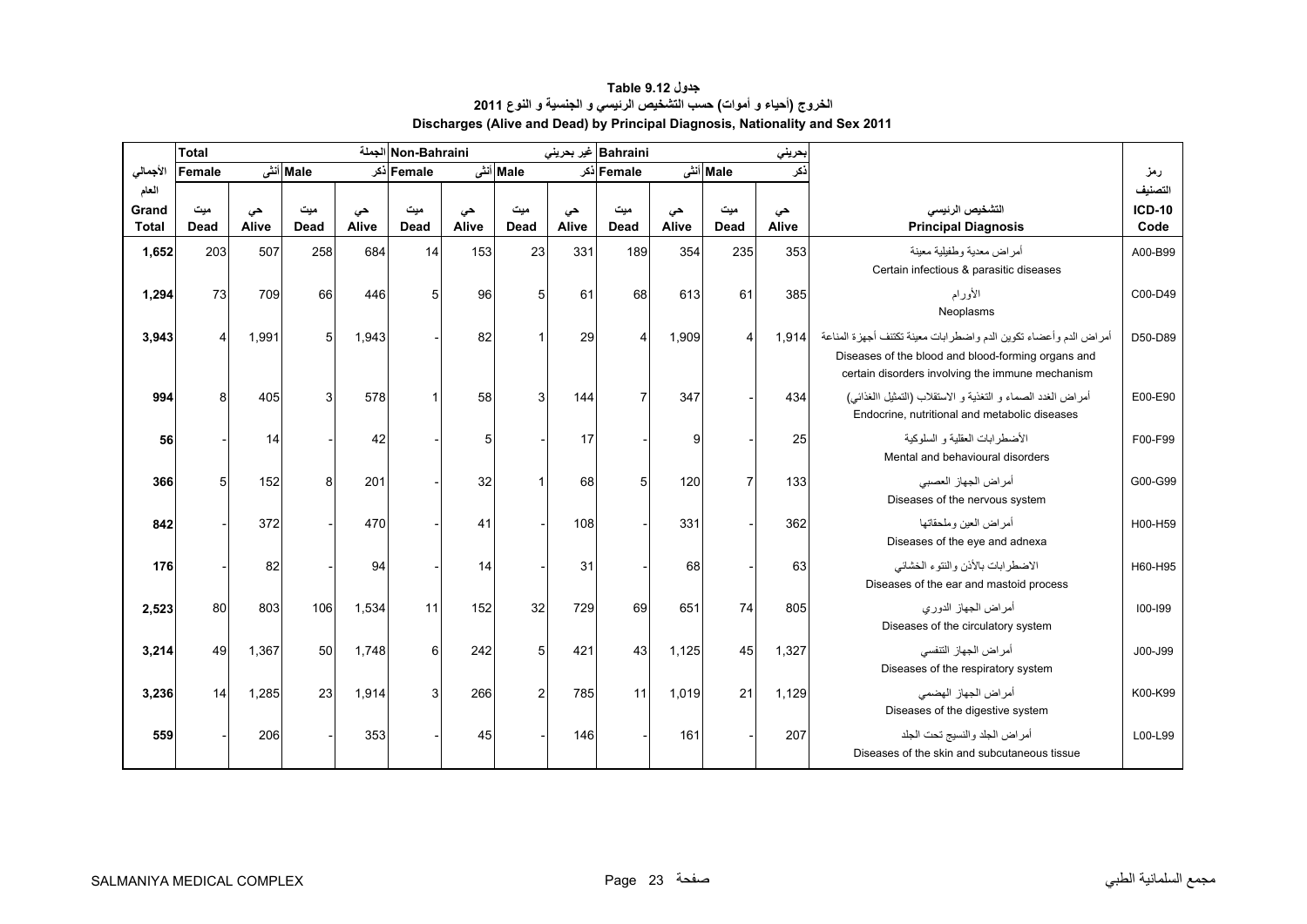# **Discharges (Alive and Dead) by Principal Diagnosis, Nationality and Sex 2011 (Cont'd) Table 9.12 جدول ) تابع( الخروج (أحياء <sup>و</sup> أموات) حسب التشخيص الرئيسي <sup>و</sup> الجنسية <sup>و</sup> النوع <sup>2011</sup>**

|                       | <b>Total</b>            |             |                    |             | Non-Bahraini الجملة |             |                    |             | Bahraini غیر بحرینی |             |                    | بحريني      |                                                                                                                                                                                 |                  |
|-----------------------|-------------------------|-------------|--------------------|-------------|---------------------|-------------|--------------------|-------------|---------------------|-------------|--------------------|-------------|---------------------------------------------------------------------------------------------------------------------------------------------------------------------------------|------------------|
| الأجمالى              | Female                  |             | Male أنشى          |             | Femaleاذکر          |             | Male أنشى          |             | Female أذكر         |             | Male أنش           | نكر         |                                                                                                                                                                                 | رمز              |
| العام                 |                         |             |                    |             |                     |             |                    |             |                     |             |                    |             |                                                                                                                                                                                 | التصنيف          |
| Grand<br><b>Total</b> | میت<br>Dead             | حى<br>Alive | میت<br><b>Dead</b> | حى<br>Alive | میت<br>Dead         | حى<br>Alive | ميت<br><b>Dead</b> | حى<br>Alive | میت<br><b>Dead</b>  | حى<br>Alive | مىت<br><b>Dead</b> | حى<br>Alive | التشخيص الرنيسى                                                                                                                                                                 | $ICD-10$<br>Code |
|                       |                         |             |                    |             |                     |             |                    |             |                     |             |                    |             | <b>Principal Diagnosis</b>                                                                                                                                                      |                  |
| 1,117                 |                         | 553         |                    | 564         |                     | 32          |                    | 68          |                     | 521         |                    | 496         | أمراض الجهاز الهيكلي العضلى والنسيج الضام<br>Diseases of the musculoskeletal system<br>and connective tissue                                                                    | M00-M99          |
| 2,356                 | 11                      | 1,268       | 11                 | 1,066       |                     | 280         |                    | 310         | 11                  | 988         | 11                 | 756         | أمراض الجهازالنتاسلي البولمي<br>Diseases of the genitourinary system                                                                                                            | N00-N99          |
| 7,851                 | $\overline{\mathbf{c}}$ | 7,849       |                    |             |                     | 2,341       |                    |             | $\overline{2}$      | 5,508       |                    |             | الحمل والو لادة والنفاس<br>Pregnancy, childbirth and the puerperium                                                                                                             | O00-O99          |
| 1,187                 | 18                      | 520         | 27                 | 622         |                     | 114         |                    | 124         | 16                  | 406         | 24                 | 498         | حالات معينة تنشأ في فترة ما حول الولادة<br>Certain conditions originating in the perinatal period                                                                               | P00-P99          |
| 454                   | 6                       | 127         | 10                 | 311         | 3                   | 15          | 2                  | 38          | 3                   | 112         | 8                  | 273         | التشوهات والعاهات والشذوذات الصبغوية (شذوذات الكروموسومات)<br>Congenital malformations, deformations and<br>chromosomal abnormalities                                           | Q00-Q99          |
| 1,619                 | 5                       | 688         | 6                  | 920         |                     | 117         |                    | 297         | 4                   | 571         | $\overline{2}$     | 623         | الأعراض والعلامات والموجودات السريرية والمخبرية الشاذة التي<br>لم تصنف في مكان آخر<br>Symptoms, signs and abnormal clinical and laboratory<br>findings not elsewhere classified | R00-R99          |
| 3,050                 |                         | 881         | 20                 | 2,145       |                     | 158         | 11                 | 877         | 3                   | 723         | 9                  | 1,268       | الإصابات والتسممات وعواقب أخرى معينة للأسباب الخار جية<br>Injury, poisoning and certain other consequences<br>of external causes                                                | S00-T98          |
| 13                    |                         | 3           |                    | 10          |                     |             |                    |             |                     | 3           |                    | 6           | الأسباب الخار جية للمر اضنة أو الإماتة<br>External causes of morbidity and mortality                                                                                            | V00-Y98          |
| 1,087                 |                         | 482         |                    | 604         |                     | 68          |                    | 72          |                     | 414         |                    | 532         | العوامل التي تؤثر في الحالة الصحية وفي الاتصال بالخدمات الصحية<br>Factors influencing health status and contact<br>with health services                                         | Z00-Z99          |
| 37,589                | 482                     | 20,264      | 594                | 16,249      | 47                  | 4,311       | 92                 | 4,660       | 435                 | 15,953      | 502                | 11,589      | <b>Total</b><br>المجموع                                                                                                                                                         |                  |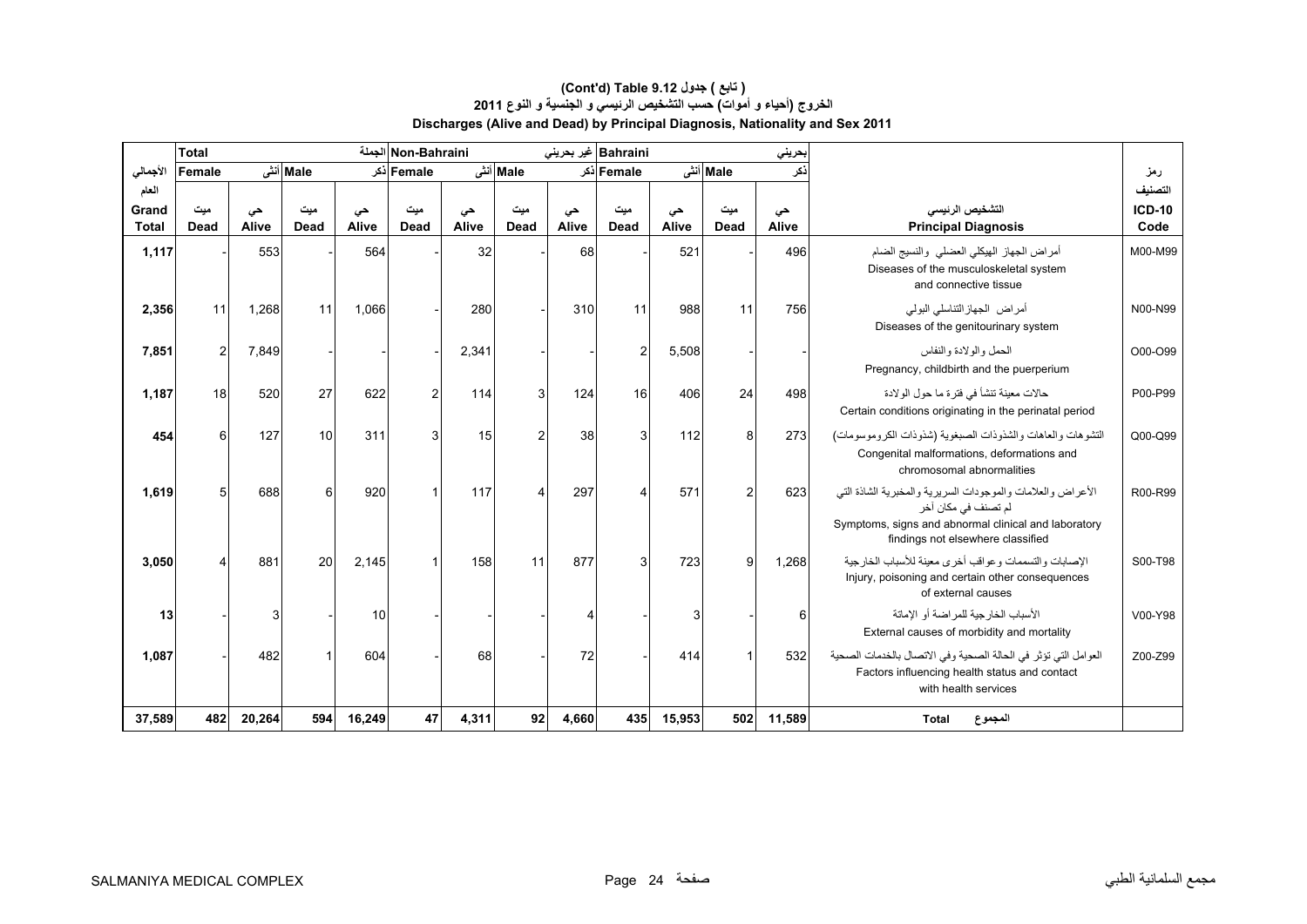| جدول Table 9.13                                                        |
|------------------------------------------------------------------------|
| الخروج (أحياء و أموات) حسب التشخيص الرئيسي وفَنات العمر 2011           |
| Discharges (Alive and Dead) by Principal Diagnosis and Age Groups 2011 |

<span id="page-23-0"></span>

|                        |                        |                       |           |           |           |                       |                       |                      |           |                     |            |                                                                                                                                                                                 | رمز<br>التصنيف        |
|------------------------|------------------------|-----------------------|-----------|-----------|-----------|-----------------------|-----------------------|----------------------|-----------|---------------------|------------|---------------------------------------------------------------------------------------------------------------------------------------------------------------------------------|-----------------------|
| الجملة<br><b>Total</b> | $70+$                  | 60-69                 | 50-59     | 40-49     | 30-39     | 20-29                 | $10-19$               | $1-9$                | $<$ 1 yrs |                     |            | التشخيص الرنيسي<br><b>Principal Diagnosis</b>                                                                                                                                   | <b>ICD-12</b><br>Code |
| 1,191<br>461           | 81<br>251              | 43<br>60              | 90<br>71  | 94<br>28  | 149<br>13 | 205<br>15             | 66<br>10              | 351<br>9             |           | 112 Alive<br>4 Dead | .حي<br>میت | أمر اض معدية وطفيلية معينة<br>Certain infectious & parasitic diseases                                                                                                           | A00-B99               |
| 1,155<br>139           | 199<br>50 <sup>1</sup> | 177<br>24             | 289<br>37 | 218<br>8  | 133<br>9  | 57<br>5               | 37<br>$\Delta$        | 38                   |           | 7 Alive<br>- Dead   | حي<br>میت  | الأورام<br>Neoplasms                                                                                                                                                            | C00-D49               |
| 3,934                  | 26                     | 30                    | 153       | 382       | 1,032     | 1.224                 | 735                   | 312                  |           | 40 Alive<br>1 Dead  | حي<br>میت  | أمر اض الدم و أعضاء تكوين الدم و اضطر ابات معينة تكتنف أجهز ة المناعة<br>Diseases of the blood and blood-forming organs and certain<br>disorders involving the immune mechanism | D50-D89               |
| 983<br>11              | 146<br>6               | 124                   | 168       | 118       | 104       | 72                    | 119                   | 96                   |           | 36 Alive<br>3 Dead  | حي<br>ميت  | أمر اض الغدد الصماء و التغذية و الاستقلاب (التمثيل االغذائـي)<br>Endocrine, nutritional and metabolic diseases                                                                  | E00-E90               |
| 56                     |                        | 6                     | 8         | 13        | 8         | 14                    | 3                     |                      |           | - Alive<br>- Dead   | حي<br>ميت  | الأضطر ابات العقلبة و السلوكبة<br>Mental and behavioural disorders                                                                                                              | F00-F99               |
| 353<br>13              | 18<br>2                | 27<br>1               | 48<br>3   | 44<br>4   | 53        | 49                    | 35                    | 63                   |           | 16 Alive<br>1 Dead  | حي<br>میت  | أمراض الجهاز العصبي<br>Diseases of the nervous system                                                                                                                           | G00-G99               |
| 842                    | 185                    | 225                   | 171       | 77        | 71        | 39                    | 27                    | 44                   |           | 3 Alive<br>- Dead   | حي<br>ميت  | أمر اض العبن وملحقاتها<br>Diseases of the eye and adnexa                                                                                                                        | H00-H59               |
| 176                    | 11                     | 11                    | 32        | 16        | 22        | 18                    | 6                     | 54                   |           | 6 Alive<br>- Dead   | حي<br>میت  | الاضطرابات بالأذن والنتوء الخشائي<br>Diseases of the ear and mastoid process                                                                                                    | H60-H95               |
| 2,337<br>186           | 492<br>80              | 379<br>42             | 597<br>31 | 450<br>13 | 255<br>7  | 106<br>10             | 25                    | 23<br>$\overline{2}$ |           | 10 Alive<br>1 Dead  | حي<br>میت  | أمراض الجهاز الدوري<br>Diseases of the circulatory system                                                                                                                       | 100-199               |
| 3,115<br>99            | 333<br>62              | 182<br>16             | 196<br>8  | 212<br>5  | 297       | 279<br>$\overline{2}$ | 261<br>$\overline{2}$ | 1,037                |           | 318 Alive<br>2 Dead | حي<br>ميت  | أمر اض الجهاز التنفسي<br>Diseases of the respiratory system                                                                                                                     | J00-J99               |
| 3,199<br>37            | 215<br>13              | 214<br>$\overline{7}$ | 320<br>8  | 430<br>5  | 674<br>3  | 593                   | 302                   | 318                  |           | 133 Alive<br>- Dead | حي<br>میت  | أمر اض الجهاز الهضمي<br>Diseases of the digestive system                                                                                                                        | K00-K99               |
| 559                    | 34                     | 35                    | 82        | 80        | 90        | 99                    | 48                    | 77                   |           | 14 Alive<br>- Dead  | حي<br>میت  | أمراض الجلد والنسيج تحت الجلد<br>Diseases of the skin and subcutaneous tissue                                                                                                   | L00-L99               |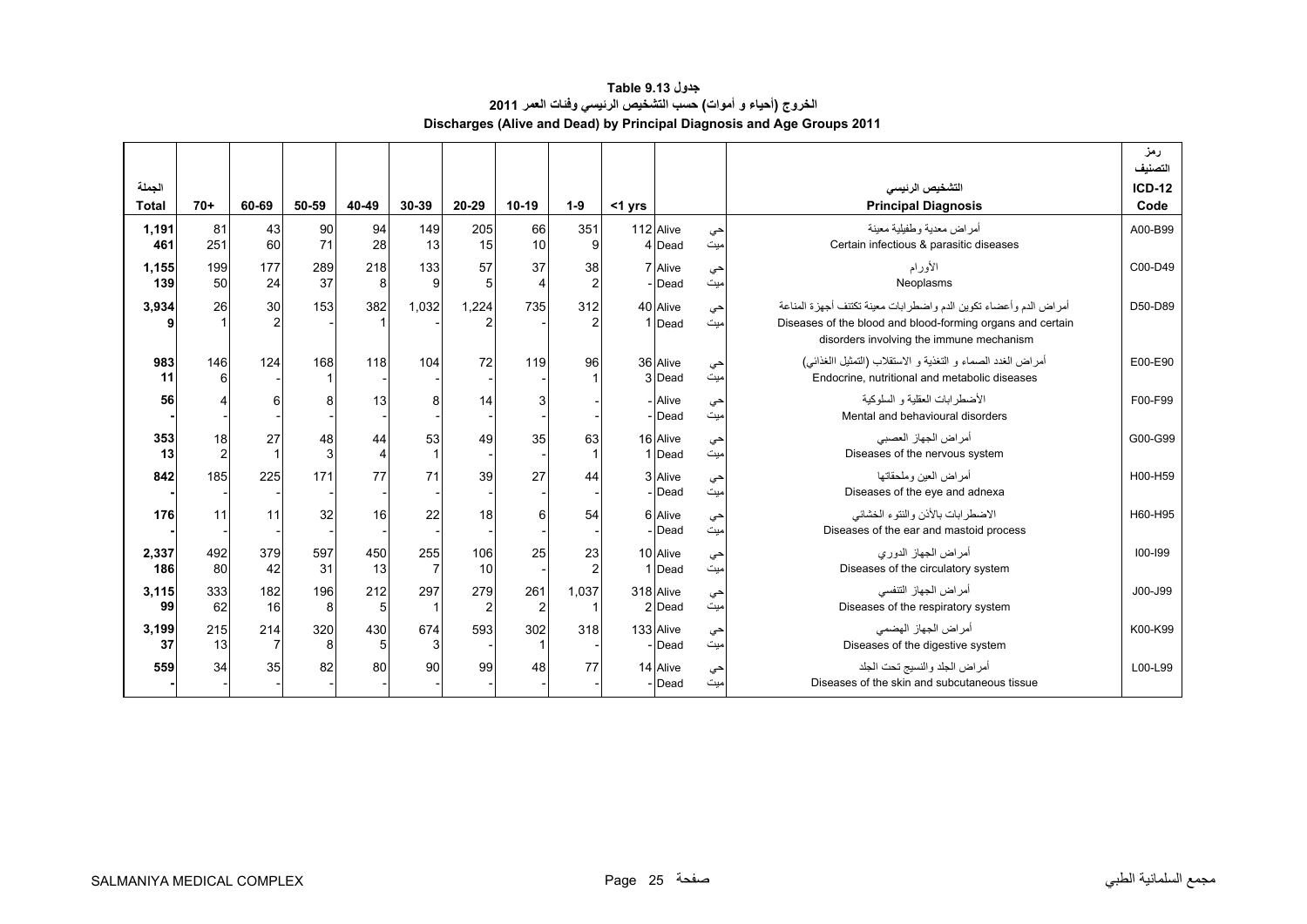# **Discharges (Alive and Dead) by Principal Diagnosis and Age Groups 2011 (Cont'd) Table 9.13 جدول ) تابع( الخروج (أحياء <sup>و</sup> أموات) حسب التشخيص الرئيسي وفئات العمر <sup>2011</sup>**

|                        |           |                       |       |                       |          |       |         |       |                    |                           |            |                                                                                                                                                                              | رمز<br>التصنيف        |
|------------------------|-----------|-----------------------|-------|-----------------------|----------|-------|---------|-------|--------------------|---------------------------|------------|------------------------------------------------------------------------------------------------------------------------------------------------------------------------------|-----------------------|
| الجملة<br><b>Total</b> | $70+$     | 60-69                 | 50-59 | 40-49                 | 30-39    | 20-29 | $10-19$ | $1-9$ | $<$ 1 yrs          |                           |            | التشخيص الرنيسى<br><b>Principal Diagnosis</b>                                                                                                                                | <b>ICD-12</b><br>Code |
| 1,117                  | 97        | 164                   | 212   | 181                   | 141      | 158   | 98      | 58    |                    | 8 Alive<br>Dead           | حي<br>'ميت | أمر اض الجهاز الهيكلي العضلي والنسيج الضام<br>Diseases of the musculoskeletal system and connective tissue                                                                   | M00-M99               |
| 2,334<br>22            | 360<br>15 | 229                   | 368   | 459<br>$\overline{c}$ | 384      | 300   | 86      | 110   |                    | 38 Alive<br>- Dead        | حي<br>میت  | أمر اض الجهاز التناسلي البولي<br>Diseases of the genitourinary system                                                                                                        | N00-N99               |
| 7,849                  |           |                       |       | 516                   | 3,312    | 3,806 | 210     |       |                    | - Alive<br>- Dead         | حي<br>ميت  | الحمل والو لادة والنفاس<br>Pregnancy, childbirth and the puerperium                                                                                                          | O00-O99               |
| 1,142<br>45            |           |                       |       |                       |          |       |         | 3     | <b>1.137 Alive</b> | 45 Dead                   | حي<br>میت  | حالات معينة تنشأ في فتر ة ما حول الو لادة<br>Certain conditions originating in the perinatal period                                                                          | P00-P99               |
| 438<br>16              |           |                       |       | 5                     | 14       | 12    | 31      | 197   |                    | 176 Alive<br>15 Dead      | حي<br>میت  | التشوهات والعاهات والشذوذات الصبغوية (شذوذات الكروموسومات)<br>Congenital malformations, deformations and chromosomal<br>abnormalities                                        | Q00-Q99               |
| 1,608<br>11            | 182       | 170                   | 234   | 228                   | 172<br>2 | 183   | 144     | 213   |                    | 82 Alive<br>1 Dead        | حي<br>ميت  | الأعراض والعلامات والموجودات السريرية والمخبرية الشاذة التي لم تصنف في مكان أخر<br>Symptoms, signs and abnormal clinical and laboratory findings<br>not elsewhere classified | R00-R99               |
| 3,026<br>24            | 208       | 132<br>$\overline{2}$ | 222   | 357                   | 579<br>6 | 643   | 318     | 495   |                    | 72 Alive<br>Dead          | حي<br>ميت  | الإصبابات والتسممات و عواقب أخر ي معينة للأسباب الخار جية<br>Injury, poisoning and certain other consequences of external causes                                             | S00-T98               |
| 13                     |           |                       |       | 3                     |          |       |         |       |                    | - Alive<br>Dead           | حي<br>ميت  | الأسباب الخار جية للمر اضنة أو الإماتة<br>External causes of morbidity and mortality                                                                                         | V00-Y98               |
| 1,086                  | 52        | 92                    | 107   | 100                   | 124      | 85    | 82      | 269   |                    | 175 Alive<br><b>IDead</b> | حي<br>میت  | العوامل التي تؤثر في الحالة الصحية وفي الاتصال بالخدمات الصحية<br>Factors influencing health status and contact with health services                                         | Z00-Z99               |
| 36,513                 | 2,646     | 2,242                 | 3,304 | 3,983                 | 7,616    | 7,944 | 2,636   | 3,759 | 2,383 Alive        |                           | حي         |                                                                                                                                                                              |                       |
| 1,076                  | 487       | 155                   | 167   | 69                    | 42       | 42    | 20      | 21    |                    | 73 Dead                   | ميت        | الحملة<br><b>Total</b>                                                                                                                                                       |                       |
| 37,589                 | 3,133     | 2,397                 | 3,471 | 4,052                 | 7,658    | 7,986 | 2,656   | 3,780 | 2,456 Total        |                           | الجملة     |                                                                                                                                                                              |                       |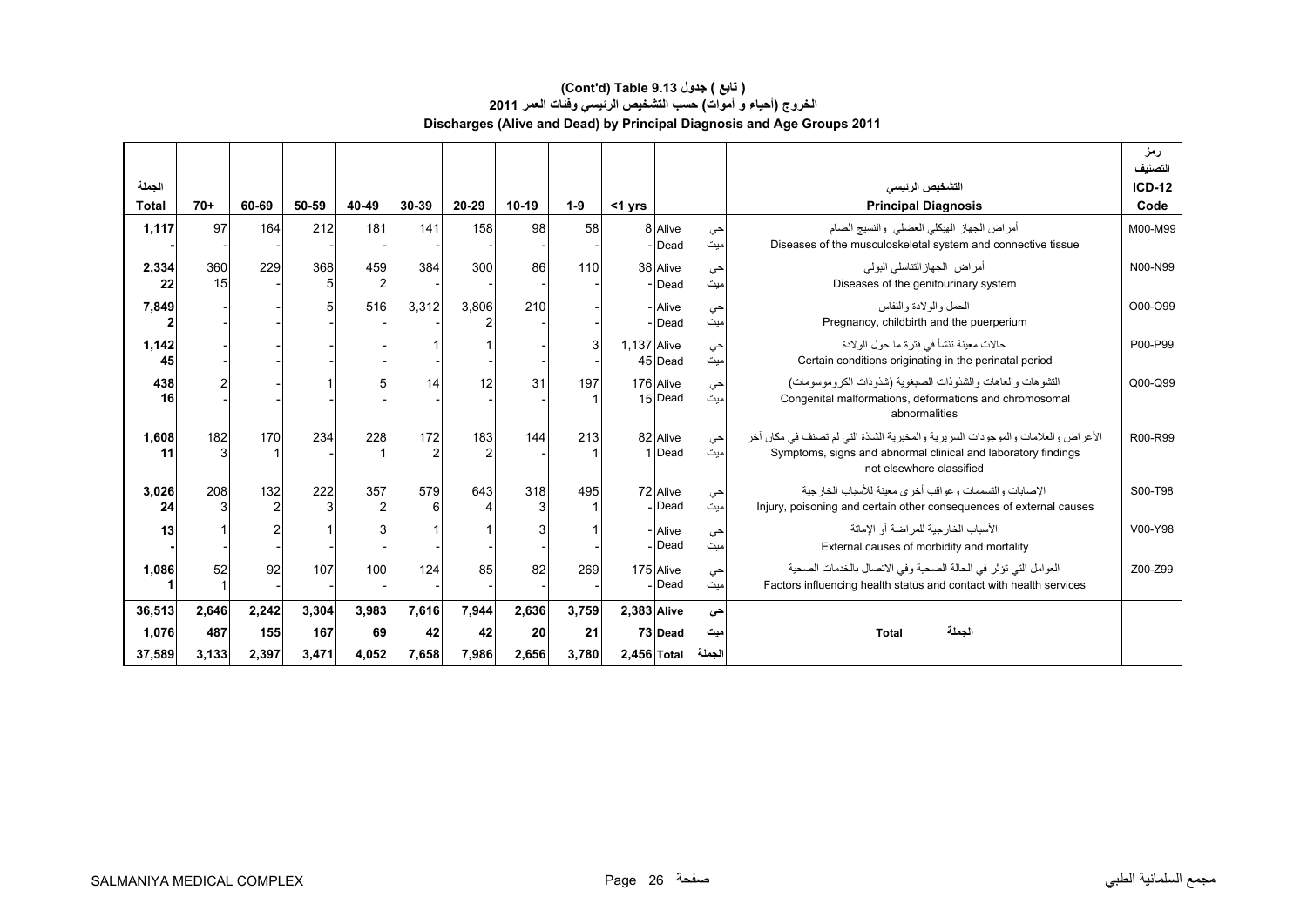<span id="page-25-0"></span>

| الجملة<br>الكلبة<br>Grand<br><b>Total</b> | وحدة<br>العناية<br>الخاصة<br>بالمواليد<br><b>SCBU</b> | الجملة<br>Total | وحدة<br>العناية<br>المركزة<br>Intensive<br>Care<br>Unit | أمراض<br>الكلى<br>Nephro-<br>logy | العلوم<br>العصبية<br>Neuro-<br><b>Sciences</b> | الأورام<br>Oncol-<br>ogy | الأسنان<br><b>Dental</b> | العيون<br>Opthal-<br>mology | أنف وأذن<br>وحنجرة<br><b>E.N.T.</b> | أمراض<br>الأطفال<br>Paed-<br>iatrics | أمراض<br>نساء<br>وولادة<br>Obs.<br>&<br>Gyne. | جراحة<br>التجميل<br>والحروق<br><b>Plastic</b><br>Surg.<br><b>Burns</b> | جراحة<br>العظام<br>والكسور<br>Orthop<br>&<br><b>Fracture</b> | الجراحة<br>Surgical Medical | الباطنية    |                         | الجنسية<br><b>Nationality</b> | حالة الخروج<br><b>Discharge Status</b> |
|-------------------------------------------|-------------------------------------------------------|-----------------|---------------------------------------------------------|-----------------------------------|------------------------------------------------|--------------------------|--------------------------|-----------------------------|-------------------------------------|--------------------------------------|-----------------------------------------------|------------------------------------------------------------------------|--------------------------------------------------------------|-----------------------------|-------------|-------------------------|-------------------------------|----------------------------------------|
| 25,953                                    | 338                                                   | 25,615          | 5                                                       | 750                               | 797                                            | 2,505                    | 129                      | 790                         | 1,495                               | 3,121                                | 6,307                                         | 246                                                                    | 1,690                                                        | 3,743                       | 4,037 Bah   |                         | بحريني                        | خروج حي للمنزل                         |
| 8,651                                     | 82                                                    | 8,569           |                                                         | 150                               | 372                                            | 133                      | 70                       | 199                         | 297                                 | 755                                  | 2,579                                         | 116                                                                    | 534                                                          | 1,613                       |             | 1,751 Non-Bah           | غير بحريني                    | Routine discharge                      |
| 34,604                                    | 420                                                   | 34,184          | 5                                                       | 900                               | 1,169                                          | 2,638                    | 199                      | 989                         | 1,792                               | 3,876                                | 8,886                                         | 362                                                                    | 2,224                                                        | 5,356                       | 5,788 Total |                         | المجموع                       | home                                   |
|                                           |                                                       |                 |                                                         |                                   |                                                |                          |                          |                             |                                     |                                      |                                               |                                                                        |                                                              |                             |             |                         |                               |                                        |
| 1,094                                     | $\mathbf{1}$                                          | 1,093           |                                                         | 17                                | 28<br>9                                        | 231                      | 9                        | 13<br>$\mathbf{1}$          | 37<br>10                            | 97<br>15                             | 302                                           | $\overline{7}$                                                         | 21<br>$\overline{7}$                                         | 113                         | 217 Bah     |                         | بحريني                        | خروج ضد رغبة الطبيب                    |
| 201                                       | $\mathbf{1}$                                          | 201             |                                                         | 18                                | 37                                             | 5<br>236                 | 5 <sup>1</sup><br>14     | 14                          | 47                                  | 112                                  | 62<br>364                                     | $\overline{c}$<br>9                                                    | 28                                                           | 40<br>153                   |             | 44 Non-Bah<br>261 Total | غير بحريني<br>المجموع         | Left against<br>medical advise         |
| 1,295                                     |                                                       | 1,294           |                                                         |                                   |                                                |                          |                          |                             |                                     |                                      |                                               |                                                                        |                                                              |                             |             |                         |                               |                                        |
| 106                                       | 12                                                    | 94              | 6                                                       | 6                                 | 5                                              | 18                       |                          |                             |                                     | 2                                    |                                               |                                                                        |                                                              | $\overline{4}$              |             | 52 Bah                  | بحريني                        | وفاة قبل 48 ساعة                       |
| 26                                        | $\overline{2}$                                        | 24              | $\overline{2}$                                          |                                   | 8                                              | $\mathbf{1}$             |                          |                             |                                     | 2                                    |                                               |                                                                        |                                                              |                             |             | 10 Non-Bah              | غير بحريني                    | Died before                            |
| 132                                       | 14                                                    | 118             | 8                                                       | 6                                 | 13                                             | 19                       |                          |                             |                                     | 4                                    |                                               |                                                                        |                                                              | $\overline{4}$              |             | 62 Total                | المجموع                       | 48 hours                               |
| 831                                       | 36                                                    | 795             | 69                                                      | 54                                | 81                                             | 195                      |                          |                             |                                     | 27                                   | $\overline{\mathbf{c}}$                       | 3                                                                      |                                                              | 35                          | 321 Bah     |                         | بحريني                        | وفاة بعد 48 ساعة                       |
| 113                                       | 8                                                     | 105             | 15                                                      | $\mathbf{3}$                      | 27                                             | 10                       |                          |                             |                                     | 9                                    |                                               | 6                                                                      |                                                              | $6\phantom{a}$              |             | 28 Non-Bah              | غير بحريني                    | Died after 48 hours                    |
| 944                                       | 44                                                    | 900             | 84                                                      | 57                                | 108                                            | 205                      |                          |                             |                                     | 36                                   | $\overline{c}$                                | 9                                                                      |                                                              | 41                          |             | 349 Total               | المجموع                       |                                        |
| 493                                       | 255                                                   | 238             |                                                         | $\overline{4}$                    |                                                | 16                       |                          |                             |                                     | $\overline{\mathbf{c}}$              | $\overline{2}$                                |                                                                        |                                                              | $\overline{4}$              | 202 Bah     |                         | بحرينى                        | تحويل لمستشفيات أخرى                   |
| 120                                       | 66                                                    | 54              |                                                         |                                   |                                                |                          |                          |                             |                                     |                                      | $\overline{2}$                                |                                                                        |                                                              |                             |             | 49 Non-Bah              | غير بحريني                    | Transferred to                         |
| 613                                       | 321                                                   | 292             | $\mathcal{P}$                                           |                                   |                                                | 16                       |                          |                             |                                     | $\overline{2}$                       |                                               |                                                                        |                                                              | $\overline{4}$              | 251         | Total                   | المجموع                       | other hospitals                        |
|                                           |                                                       |                 |                                                         |                                   |                                                |                          |                          |                             |                                     |                                      |                                               |                                                                        |                                                              |                             |             |                         |                               |                                        |
|                                           |                                                       |                 |                                                         |                                   |                                                |                          |                          |                             |                                     |                                      |                                               |                                                                        |                                                              |                             |             | Bah                     | بحريني                        | تحويل لمستشفيات خارج البحرين           |
|                                           |                                                       |                 |                                                         |                                   |                                                |                          |                          |                             |                                     |                                      |                                               |                                                                        |                                                              |                             |             | Non-Bah                 | غير بحريني                    | Discharged to overseas                 |
|                                           |                                                       |                 |                                                         |                                   |                                                |                          |                          |                             |                                     |                                      |                                               |                                                                        |                                                              |                             |             | Total                   | المجموع                       | hospitals                              |
|                                           |                                                       |                 |                                                         |                                   |                                                |                          |                          |                             |                                     |                                      |                                               |                                                                        |                                                              |                             |             | - Bah                   | بحريني                        | غير مبين                               |
|                                           |                                                       |                 |                                                         |                                   |                                                |                          |                          |                             |                                     |                                      |                                               |                                                                        |                                                              |                             |             | Non-Bah<br>Total        | غير بحريني<br>المجموع         | Undetermined                           |
|                                           |                                                       |                 |                                                         |                                   |                                                |                          |                          |                             |                                     |                                      |                                               |                                                                        |                                                              |                             |             |                         |                               |                                        |
| 28,479                                    | 643                                                   | 27,836          | 82                                                      | 831                               | 915                                            | 2,965                    | 138                      | 804                         | 1,533                               | 3,249                                | 6,614                                         | 256                                                                    | 1,721                                                        | 3,899                       | $4,829$ Bah |                         | بحريني                        |                                        |
|                                           |                                                       |                 |                                                         |                                   |                                                |                          |                          |                             |                                     |                                      |                                               |                                                                        |                                                              |                             |             |                         |                               |                                        |
| 9,112                                     | 159                                                   | 8,953           | 18                                                      | 154                               | 416                                            | 149                      | 75                       | 200                         | 308                                 | 781                                  | 2,644                                         | 124                                                                    | 543                                                          | 1,659                       |             | $1,882$ Non-Bah         | غير بحريني                    | <b>Total</b>                           |
| 37,589                                    | 800                                                   | 36,789          | 100                                                     | 985                               | 1,331                                          | 3.114                    | 213                      | 1.004                       | 1,841                               | 4,030                                | 9,258                                         | 380                                                                    | 2,264                                                        | 5.558                       | 6,711 Total |                         | المجموع                       |                                        |

**جدول 9.14 Table الخروج حسب حالة الخروج والجنسية والقسم العالجي <sup>2011</sup> Discharges by Discharge Status, Nationality and Department 2011**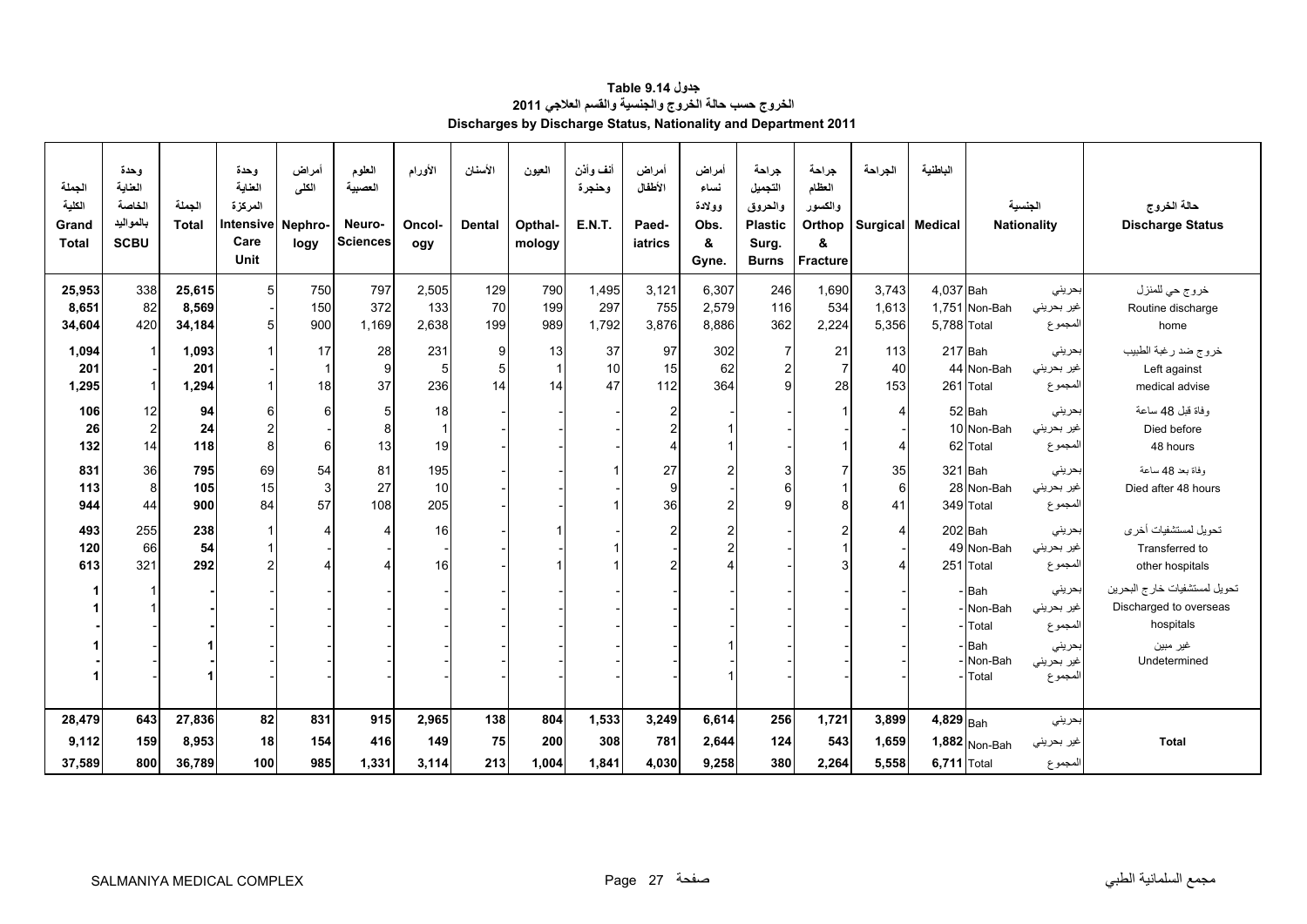<span id="page-26-0"></span>

| <b>Male</b>       |           |           |                |           |           | Female أفور           |         |              |        |              | اناث                 |               | الخروج       |                                                      |                 |
|-------------------|-----------|-----------|----------------|-----------|-----------|-----------------------|---------|--------------|--------|--------------|----------------------|---------------|--------------|------------------------------------------------------|-----------------|
| <b>Age Groups</b> |           |           |                |           |           | Age Groups ففات العمر |         |              |        |              | فنات العمر           |               | الرعاية      |                                                      |                 |
|                   |           |           |                |           |           |                       |         |              |        |              |                      | الأجمالي      | الأقامة      |                                                      | رمز             |
|                   |           |           |                |           |           |                       |         |              |        |              |                      | العام         | <b>DISCH</b> | التشخيص الرنيسى                                      | التصنيف         |
| الجملة            |           |           |                |           |           | الجملة                |         |              |        |              |                      | Grand         | <b>DOC</b>   | <b>Principal Diagnosis</b>                           | <b>ICD10</b>    |
| <b>Total</b>      | $65+$     | 45-64     | 15-44          | $1 - 14$  | $<$ 1 yrs | <b>Total</b>          | $65+$   | 45-64        | 15-44  | $1 - 14$     | $<$ 1 yrs            | <b>Total</b>  | <b>ALS</b>   |                                                      | Code            |
|                   | 10        |           |                | 279       |           |                       |         |              | 1.370  | 242          |                      |               | <b>DISCH</b> |                                                      | D <sub>57</sub> |
| 1,790<br>11,003   | 59        | 82<br>665 | 1,418<br>9.187 | 1.085     |           | 1,771<br>12,827       | 8<br>64 | 147<br>1,054 | 10.526 | 1.151        | $\overline{4}$<br>32 | 3,561         | <b>DOC</b>   | فقر الدم المنجلي<br>Sickle-cell disorders            |                 |
| 6.1               | 5.9       | 8.1       | 6.5            | 3.9       | 7.0       | 7.2                   | 8.0     | 7.2          | 7.7    | 4.8          | 8.0                  | 23,830<br>6.7 | <b>ALS</b>   |                                                      |                 |
|                   |           |           |                |           |           |                       |         |              |        |              |                      |               |              |                                                      |                 |
| <b>NA</b>         | <b>NA</b> | <b>NA</b> | <b>NA</b>      | <b>NA</b> | <b>NA</b> | 2,217                 |         | 10           | 2,206  | $\mathbf{1}$ |                      | 2,217         | <b>DISCH</b> | ولادة مفردة تلقائية                                  | O80             |
| <b>NA</b>         | <b>NA</b> | <b>NA</b> | <b>NA</b>      | <b>NA</b> | <b>NA</b> | 5,206                 |         | 21           | 5,184  | $\mathbf{1}$ |                      | 5,206         | <b>DOC</b>   | Single spontaneous delivery                          |                 |
| <b>NA</b>         | <b>NA</b> | <b>NA</b> | <b>NA</b>      | <b>NA</b> | <b>NA</b> | 2.3                   |         | 2.1          | 2.3    | 1.0          |                      | 2.3           | <b>ALS</b>   |                                                      |                 |
|                   |           |           |                |           |           |                       |         |              |        |              |                      |               |              |                                                      |                 |
| <b>NA</b>         | <b>NA</b> | <b>NA</b> | <b>NA</b>      | <b>NA</b> | <b>NA</b> | 849                   |         | 22           | 827    |              |                      | 849           | <b>DISCH</b> | اجهاض عفوي- تلقائي                                   | O <sub>03</sub> |
| <b>NA</b>         | <b>NA</b> | <b>NA</b> | <b>NA</b>      | <b>NA</b> | <b>NA</b> | 1,389                 |         | 29           | 1.360  |              |                      | 1,389         | <b>DOC</b>   | Spontaneous abortion                                 |                 |
| <b>NA</b>         | <b>NA</b> | <b>NA</b> | <b>NA</b>      | <b>NA</b> | <b>NA</b> | 1.6                   |         | 1.3          | 1.6    |              |                      | 1.6           | <b>ALS</b>   |                                                      |                 |
|                   |           |           |                |           |           |                       |         |              |        |              |                      |               |              |                                                      |                 |
| <b>NA</b>         | <b>NA</b> | <b>NA</b> | <b>NA</b>      | <b>NA</b> | <b>NA</b> | 743                   |         | 8            | 734    | $\mathbf{1}$ |                      | 743           | <b>DISCH</b> | ر عاية الأمومة بسبب عيب معر وف أو مشتبه لأعضاء الحوض | O34             |
| <b>NA</b>         | <b>NA</b> | <b>NA</b> | <b>NA</b>      | <b>NA</b> | <b>NA</b> | 2,965                 |         | 26           | 2,933  | 6            |                      | 2,965         | <b>DOC</b>   | Maternal care for known or suspected abnormality     |                 |
| <b>NA</b>         | <b>NA</b> | <b>NA</b> | <b>NA</b>      | <b>NA</b> | <b>NA</b> | 4.0                   |         | 3.3          | 4.0    | 6.0          |                      | 4.0           | <b>ALS</b>   | of pelvic organs                                     |                 |
| <b>NA</b>         | <b>NA</b> | <b>NA</b> | <b>NA</b>      | <b>NA</b> | <b>NA</b> | 743                   |         | 6            | 737    |              |                      | 743           | <b>DISCH</b> | تمزق العجان أثناء الولادة                            | O70             |
| <b>NA</b>         | <b>NA</b> | <b>NA</b> | <b>NA</b>      | <b>NA</b> | <b>NA</b> | 1,500                 |         | 14           | 1.486  |              |                      | 1,500         | <b>DOC</b>   | Perineal laceration during delivery                  |                 |
| <b>NA</b>         | <b>NA</b> | <b>NA</b> | <b>NA</b>      | <b>NA</b> | <b>NA</b> | 2.0                   |         | 2.3          | 2.0    |              |                      | 2.0           | <b>ALS</b>   |                                                      |                 |
|                   |           |           |                |           |           |                       |         |              |        |              |                      |               |              |                                                      |                 |
| 372               | 93        | 58        | 110            | 84        | 27        | 288                   | 92      | 34           | 58     | 92           | 12                   | 660           | <b>DISCH</b> | ذات الرئة بسبب كائن حي غير محدد                      | J18             |
| 3,041             | 969       | 355       | 1,019          | 515       | 183       | 2,364                 | 1,048   | 252          | 491    | 519          | 54                   | 5,405         | <b>DOC</b>   | Pneumonia, organism unspecified                      |                 |
| 8.2               | 10.4      | 6.1       | 9.3            | 6.1       | 6.8       | 8.2                   | 11.4    | 7.4          | 8.5    | 5.6          | 4.5                  | 8.2           | <b>ALS</b>   |                                                      |                 |
|                   |           |           |                |           |           |                       |         |              |        |              |                      |               |              |                                                      |                 |

**جدول 9.15 Table الخروج وأيام الرعاية ومتوسط مدة اإلقامة حسب التشخيص الرئيسي والنوع وفئات العمر <sup>2011</sup> Discharges, Days of Care and Average Length of Stay by Principal Diagnosis, Sex and Age Groups 2011**

discharges made up by the last entry in the table - "others".

DOC : Days of Care (by number of discharges) المرضى تلقاھا التي الرعاية أيام عدد : الرعاية

يوضح الجدول أھم 100 تشخيص رئيسي فقط ، ولمعرفة إجمالي عدد المرضى فھو موضح في نھاية of number total the and listed are diagnosis 100 leading the :Diagnosis Principle

الخروج : المرضى المرخصين من المستشفى Discharges : DISCH ALS : Average Length of Stay اإلقامة مدة متوسط : اإلقامة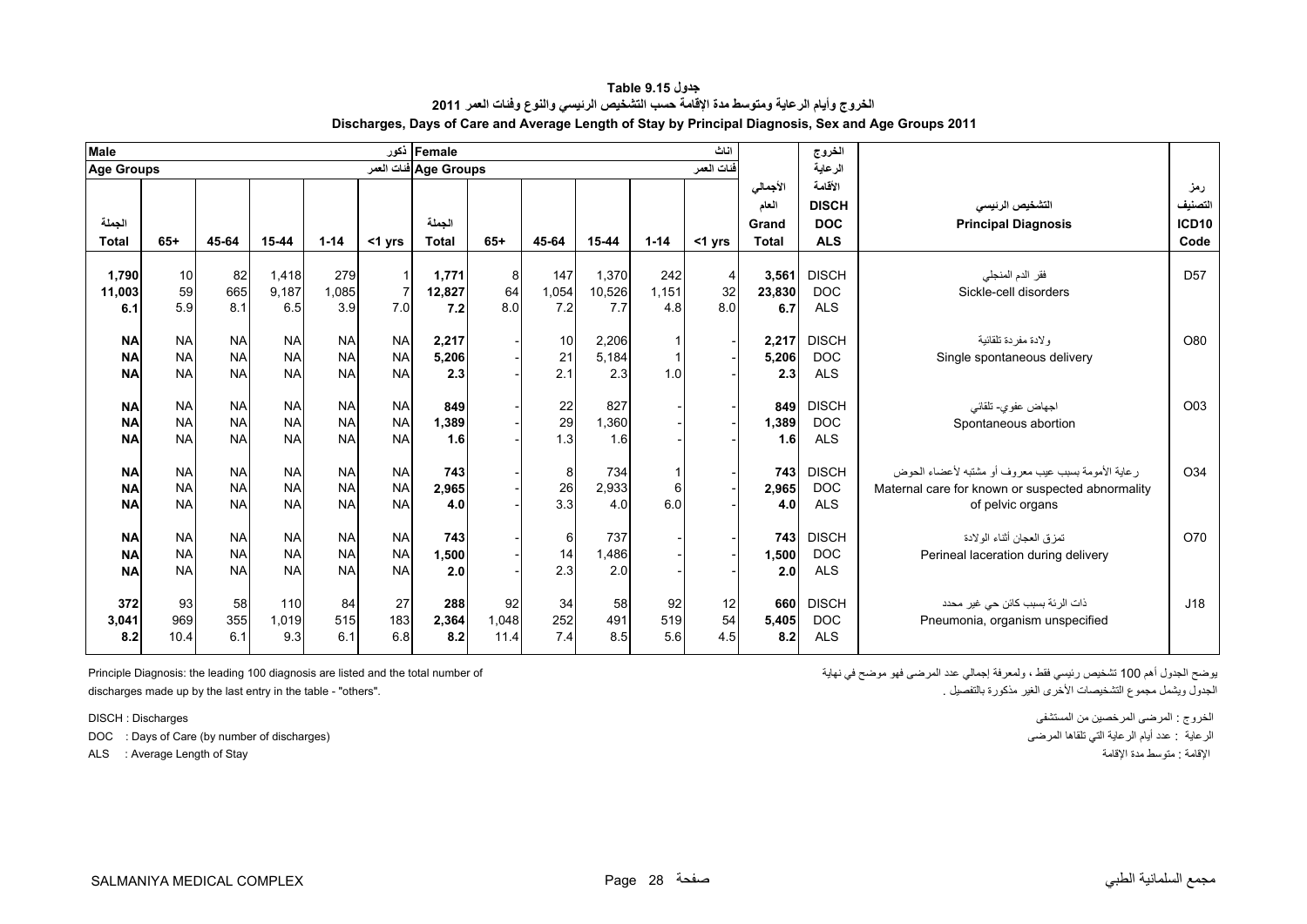| <b>Male</b>                         |                                     |                                     |                                     |                                     |                                     | Female أذكور          |                                                  |                                        |                     |                   | اناث                        |                            | الغروج                                   |                                                                                                                        |                               |
|-------------------------------------|-------------------------------------|-------------------------------------|-------------------------------------|-------------------------------------|-------------------------------------|-----------------------|--------------------------------------------------|----------------------------------------|---------------------|-------------------|-----------------------------|----------------------------|------------------------------------------|------------------------------------------------------------------------------------------------------------------------|-------------------------------|
| Age Groups                          |                                     |                                     |                                     |                                     |                                     | Age Groups فنات العمر |                                                  |                                        |                     |                   | ا <u>فن</u> ات العمر        |                            | الرعاية                                  |                                                                                                                        |                               |
| الجملة                              |                                     |                                     |                                     |                                     |                                     | الجملة                |                                                  |                                        |                     |                   |                             | الأجمالي<br>العام<br>Grand | الأقامة<br><b>DISCH</b><br><b>DOC</b>    | التشخيص الرنيسى<br><b>Principal Diagnosis</b>                                                                          | رمز<br>لتصنيف<br><b>ICD10</b> |
| <b>Total</b>                        | $65+$                               | 45-64                               | $15 - 44$                           | $1 - 14$                            | $<$ 1 yrs                           | <b>Total</b>          | $65+$                                            | 45-64                                  | 15-44               | $1 - 14$          | $<$ 1 yrs                   | <b>Total</b>               | <b>ALS</b>                               |                                                                                                                        | Code                          |
| 480<br>1,840<br>3.8                 | $\overline{7}$<br>7.0               | 20<br>104<br>5.2                    | 402<br>1,431<br>3.6                 | 57<br>298<br>5.2                    |                                     | 165<br>813<br>4.9     | $\overline{\mathbf{c}}$<br>$\overline{7}$<br>3.5 | 17<br>105<br>6.2                       | 112<br>487<br>4.3   | 34<br>214<br>6.3  |                             | 645<br>2,653<br>4.1        | <b>DISCH</b><br><b>DOC</b><br><b>ALS</b> | التهاب الز ائدة الدو دية الحاد<br>Acute appendicitis                                                                   | K35                           |
| 354<br>915<br>2.6                   |                                     | 4<br>21<br>5.3                      | 33<br>141<br>4.3                    | 316<br>752<br>2.4                   | 1.0                                 | 282<br>727<br>2.6     |                                                  | 6<br>6.0                               | 44<br>136<br>3.1    | 237<br>585<br>2.5 |                             | 636<br>1,642<br>2.6        | <b>DISCH</b><br><b>DOC</b><br><b>ALS</b> | التهاب مزمن باللوزنين أو الغدانيات<br>Chronic diseases of tonsils and adenoids                                         | J35                           |
| 313<br>1,062<br>3.4                 | 28<br>113<br>4.0                    | 22<br>123<br>5.6                    | 60<br>203<br>3.4                    | 161<br>416<br>2.6                   | 42<br>207<br>4.9                    | 322<br>1,190<br>3.7   | 34<br>135<br>4.0                                 | 30<br>162<br>5.4                       | 68<br>218<br>3.2    | 153<br>580<br>3.8 | 37<br>95<br>2.6             | 635<br>2,252<br>3.5        | <b>DISCH</b><br><b>DOC</b><br><b>ALS</b> | الإسهال والالتهابات المعدية المعوية منشأها عدوى<br>Diarrhoea and gastroenteritis of presumed<br>infectious origin      | A09                           |
| 212<br>1,759<br>8.3                 | 130<br>1,108<br>8.5                 | 24<br>155<br>6.5                    | 31<br>261<br>8.4                    | 13<br>67<br>5.2                     | 14<br>168<br>12.0                   | 344<br>2,595<br>7.5   | 176<br>1,256<br>7.1                              | 68<br>698<br>10.3                      | 63<br>433<br>6.9    | 29<br>157<br>5.4  | 8<br>51<br>6.4              | 556<br>4,354<br>7.8        | <b>DISCH</b><br><b>DOC</b><br><b>ALS</b> | الاضطر ابات الاخرى بالجهاز البولي<br>Other disorders of urinary system                                                 | N39                           |
| 297<br>11,579<br>39.0               | 192<br>7,848<br>40.9                | 56<br>2,285<br>40.8                 | 30<br>800<br>26.7                   | 11<br>548<br>49.8                   | 8<br>98<br>12.3                     | 235<br>9,128<br>38.8  | 156<br>6,498<br>41.7                             | 51<br>1,491<br>29.2                    | 17<br>522<br>30.7   | 8<br>417<br>52.1  | $\mathbf{3}$<br>200<br>66.7 | 532<br>20,707<br>38.9      | <b>DISCH</b><br><b>DOC</b><br><b>ALS</b> | انواع أخرى من التسمم الدموي<br>Other septicaemia                                                                       | A41                           |
| 282<br>728<br>2.6                   | 181<br>491<br>2.7                   | 74<br>167<br>2.3                    | 21<br>56<br>2.7                     | 6<br>14<br>2.3                      |                                     | 217<br>459<br>2.1     | 143<br>298<br>2.1                                | 62<br>137<br>2.2                       | 11<br>21<br>1.9     | 3<br>3.0          |                             | 499<br>1,187<br>2.4        | <b>DISCH</b><br><b>DOC</b><br><b>ALS</b> | انواع أخرى من الكتر اكتا<br>Other cataract                                                                             | H <sub>26</sub>               |
| <b>NA</b><br><b>NA</b><br><b>NA</b> | <b>NA</b><br><b>NA</b><br><b>NA</b> | <b>NA</b><br><b>NA</b><br><b>NA</b> | <b>NA</b><br><b>NA</b><br><b>NA</b> | <b>NA</b><br><b>NA</b><br><b>NA</b> | <b>NA</b><br><b>NA</b><br><b>NA</b> | 484<br>1,798<br>3.7   |                                                  | $\ensuremath{\mathsf{3}}$<br>15<br>5.0 | 481<br>1,783<br>3.7 |                   |                             | 484<br>1,798<br>3.7        | <b>DISCH</b><br><b>DOC</b><br><b>ALS</b> | ر عاية الأمومة بسبب مشاكل أخرى بالجنين معروفة أو مشتبة<br>Maternal care for other known or suspected<br>fetal problems | O36                           |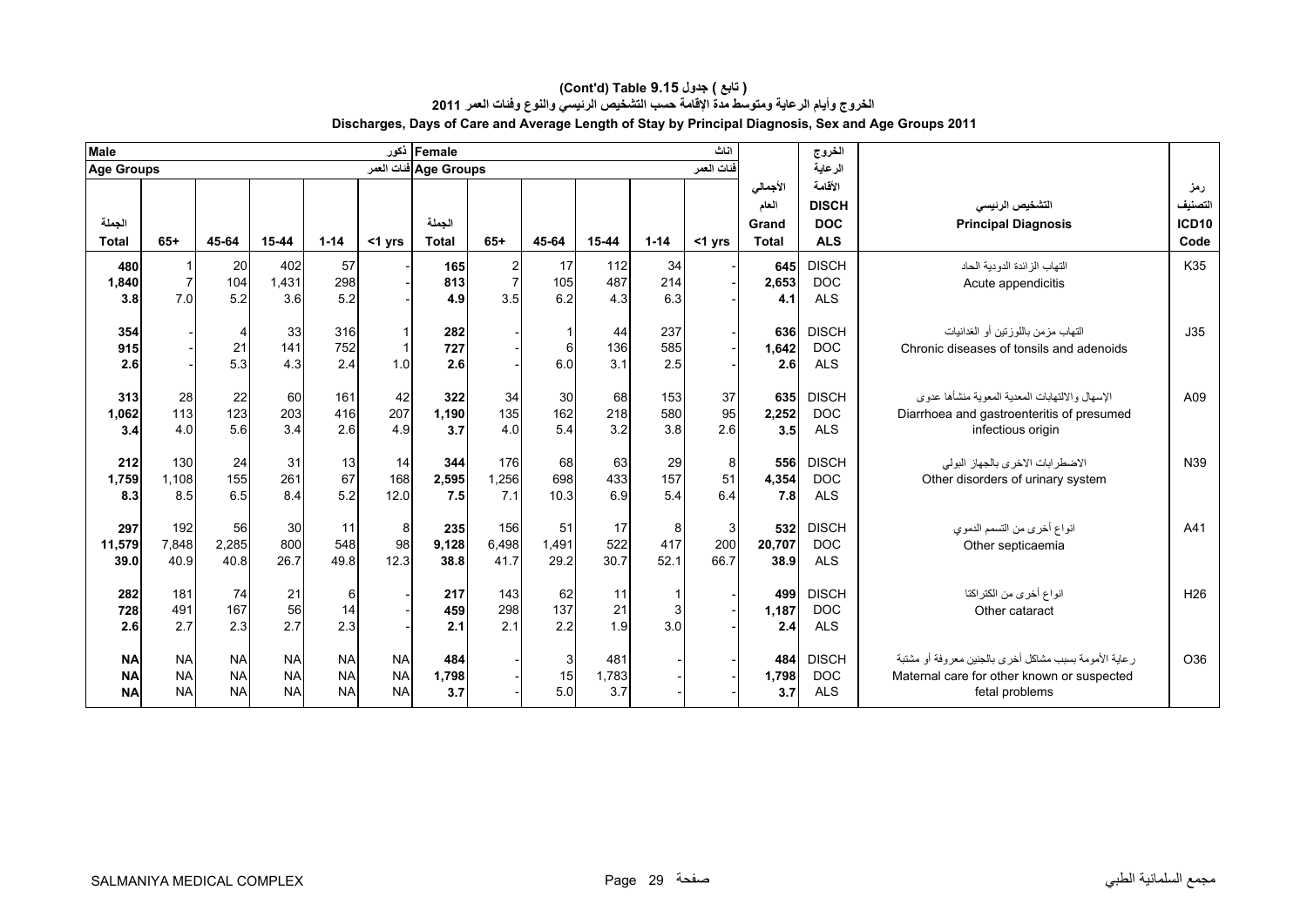| <b>Male</b>          |                                     |                                     |                                     |                                     |                   | Female ذکور           |                                     |                                     |                                     |                                       | اناث                         |                            | الخروج                                   |                                                                                                        |                                |
|----------------------|-------------------------------------|-------------------------------------|-------------------------------------|-------------------------------------|-------------------|-----------------------|-------------------------------------|-------------------------------------|-------------------------------------|---------------------------------------|------------------------------|----------------------------|------------------------------------------|--------------------------------------------------------------------------------------------------------|--------------------------------|
| <b>Age Groups</b>    |                                     |                                     |                                     |                                     |                   | Age Groups فنات العمر |                                     |                                     |                                     |                                       | فنات العمر                   |                            | الرعاية                                  |                                                                                                        |                                |
| الجملة               |                                     |                                     |                                     |                                     |                   | الجملة                |                                     |                                     |                                     |                                       |                              | الأجمالي<br>العام<br>Grand | الأقامة<br><b>DISCH</b><br><b>DOC</b>    | التشخيص الرئيسى<br><b>Principal Diagnosis</b>                                                          | رمز<br>التصنيف<br><b>ICD10</b> |
| <b>Total</b>         | $65+$                               | 45-64                               | 15-44                               | $1 - 14$                            | <1 yrs            | <b>Total</b>          | $65+$                               | 45-64                               | 15-44                               | $1 - 14$                              | <1 yrs                       | <b>Total</b>               | <b>ALS</b>                               |                                                                                                        | Code                           |
| 418<br>1,850<br>4.4  | 101<br>504<br>5.0                   | 217<br>954<br>4.4                   | 100<br>392<br>3.9                   |                                     |                   | 60<br>378<br>6.3      | 42<br>284<br>6.8                    | 13<br>39<br>3.0                     | 4<br>34<br>8.5                      |                                       | 21<br>21.0                   | 478<br>2,228<br>4.7        | <b>DISCH</b><br><b>DOC</b><br><b>ALS</b> | احتشاد حاد في عضلة القلب<br>Acute myocardial infarction                                                | 121                            |
| 94<br>495<br>5.3     | 11<br>51<br>4.6                     | 26<br>116<br>4.5                    | 53<br>305<br>5.8                    | 4<br>23<br>5.8                      |                   | 312<br>1,359<br>4.4   | 21<br>148<br>7.0                    | 56<br>234<br>4.2                    | 226<br>917<br>4.1                   | 9<br>60<br>6.7                        |                              | 406<br>1,854<br>4.6        | <b>DISCH</b><br><b>DOC</b><br><b>ALS</b> | تحصي صفراوي<br>Cholelithiasis                                                                          | K80                            |
| 248<br>568<br>2.3    | 62<br>185<br>3.0                    | 112<br>247<br>2.2                   | 71<br>130<br>1.8                    | 3<br>6<br>2.0                       |                   | 153<br>457<br>3.0     | 73<br>271<br>3.7                    | 57<br>127<br>2.2                    | 22<br>57<br>2.6                     | $\mathbf{1}$<br>$\overline{2}$<br>2.0 |                              | 401<br>1,025<br>2.6        | <b>DISCH</b><br><b>DOC</b><br><b>ALS</b> | ألم بالحلق أو الصدر<br>Pain in throat and chest                                                        | <b>R07</b>                     |
| 201<br>836<br>4.2    | <b>NA</b><br><b>NA</b><br><b>NA</b> | <b>NA</b><br><b>NA</b><br><b>NA</b> | <b>NA</b><br><b>NA</b><br><b>NA</b> | <b>NA</b><br><b>NA</b><br><b>NA</b> | 201<br>836<br>4.2 | 177<br>606<br>3.4     | <b>NA</b><br><b>NA</b><br><b>NA</b> | <b>NA</b><br><b>NA</b><br><b>NA</b> | <b>NA</b><br><b>NA</b><br><b>NA</b> | <b>NA</b><br><b>NA</b><br><b>NA</b>   | 177<br>606<br>3.4            | 378<br>1,442<br>3.8        | <b>DISCH</b><br><b>DOC</b><br><b>ALS</b> | ير قان الوليد نتيجة أسباب أخر ي أو غير محددة<br>Neonatal jaundice from other and unspecified<br>causes | P <sub>59</sub>                |
| 258<br>2,640<br>10.2 | 106<br>1,206<br>11.4                | 105<br>1.111<br>10.6                | 47<br>323<br>6.9                    |                                     |                   | 104<br>1,059<br>10.2  | 44<br>442<br>10.0                   | 48<br>526<br>11.0                   | 11<br>90<br>8.2                     | $\mathbf{1}$<br>$\mathbf{1}$<br>1.0   |                              | 362<br>3,699<br>10.2       | <b>DISCH</b><br><b>DOC</b><br><b>ALS</b> | السكري غير المعتمد على الأنسولين<br>Non-insulin-dependent diabetes mellitus                            | E <sub>11</sub>                |
| 187<br>1,120<br>6.0  | 37<br>188<br>5.1                    | 37<br>206<br>5.6                    | 36<br>365<br>10.1                   | 71<br>341<br>4.8                    | 6<br>20<br>3.3    | 171<br>1,057<br>6.2   | 47<br>290<br>6.2                    | 51<br>261<br>5.1                    | 38<br>358<br>9.4                    | 34<br>132<br>3.9                      | $\overline{1}$<br>16<br>16.0 | 358<br>2,177<br>6.1        | <b>DISCH</b><br><b>DOC</b><br><b>ALS</b> | الأنواع الأخرى من الرعاية الطبية<br>Other medical care                                                 | Z51                            |
| 318<br>1,271<br>4.0  | 68<br>340<br>5.0                    | 65<br>292<br>4.5                    | 99<br>354<br>3.6                    | 23<br>54<br>2.3                     | 63<br>231<br>3.7  | 22<br>61<br>2.8       | $\overline{1}$<br>12<br>12.0        |                                     | 4<br>10<br>2.5                      | 6<br>13<br>2.2                        | 11<br>26<br>2.4              | 340<br>1,332<br>3.9        | <b>DISCH</b><br><b>DOC</b><br><b>ALS</b> | الفتق الأربي<br>Inguinal hernia                                                                        | K40                            |

#### **Discharges, Days of Care and Average Length of Stay by Principal Diagnosis, Sex and Age Groups 2011 (Cont'd) Table 9.15 جدول ) تابع( الخروج وأيام الرعاية ومتوسط مدة اإلقامة حسب التشخيص الرئيسي والنوع وفئات العمر <sup>2011</sup>**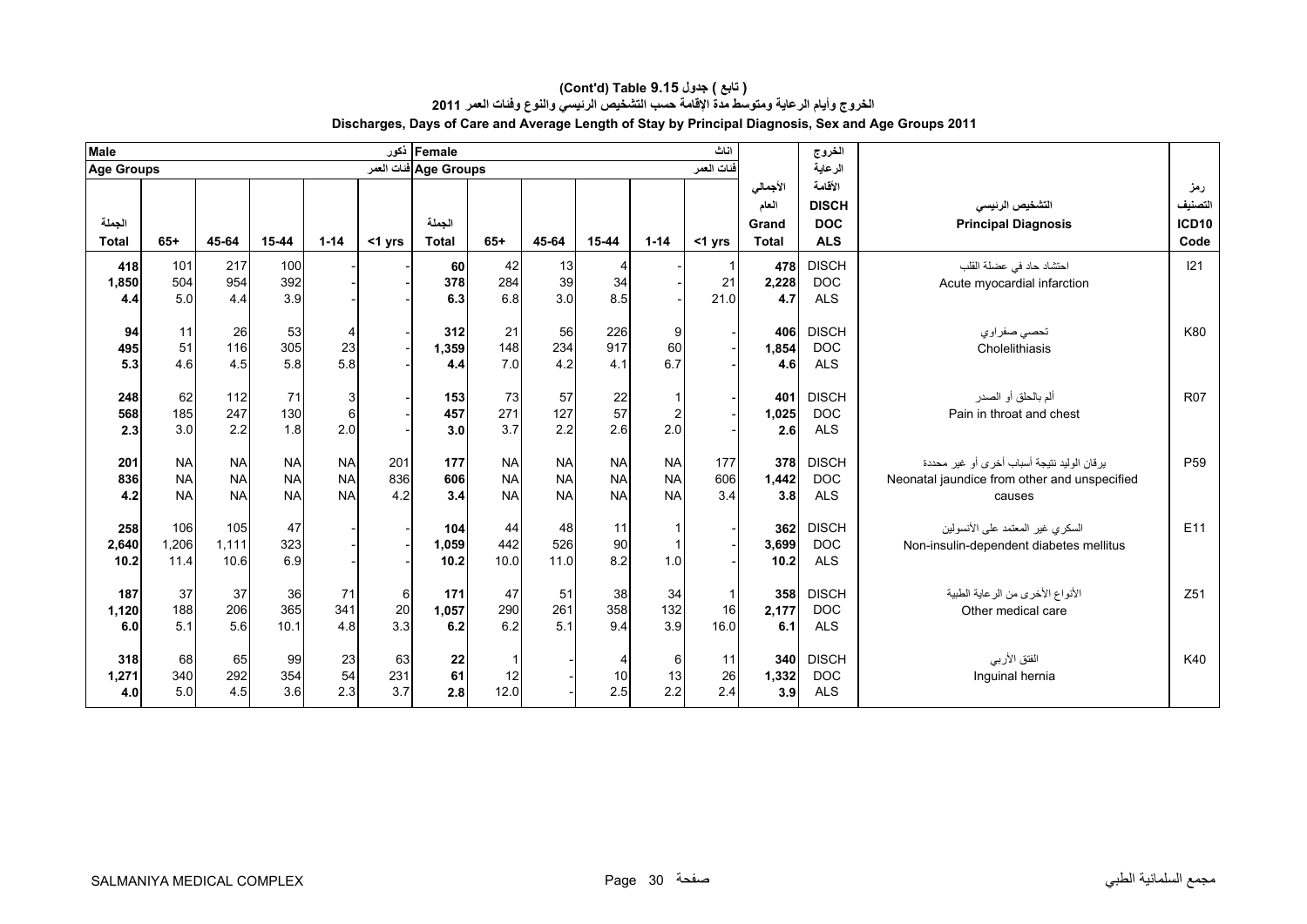| Male              |             |              |            |            |            | Female أكور           |            |               |                       |            | اناث                    |              | الخروج                   |                                                         |                 |
|-------------------|-------------|--------------|------------|------------|------------|-----------------------|------------|---------------|-----------------------|------------|-------------------------|--------------|--------------------------|---------------------------------------------------------|-----------------|
| <b>Age Groups</b> |             |              |            |            |            | Age Groups ففات العمر |            |               |                       |            | فنات العمر              |              | الرعاية                  |                                                         |                 |
|                   |             |              |            |            |            |                       |            |               |                       |            |                         | الأجمالي     | الأقامة                  |                                                         | رمز             |
|                   |             |              |            |            |            |                       |            |               |                       |            |                         | العام        | <b>DISCH</b>             | التشخيص الرنيسى                                         | التصنيف         |
| الجملة            | $65+$       |              |            |            |            | الحملة                | $65+$      |               |                       |            |                         | Grand        | <b>DOC</b>               | <b>Principal Diagnosis</b>                              | ICD10           |
| <b>Total</b>      |             | 45-64        | $15 - 44$  | $1 - 14$   | $<$ 1 yrs  | <b>Total</b>          |            | 45-64         | 15-44                 | $1 - 14$   | $<$ 1 yrs               | <b>Total</b> | <b>ALS</b>               |                                                         | Code            |
| 159               | 14          | 16           | 36         | 73         | 20         | 180                   | 55         | 30            | 48                    | 40         | -7                      | 339          | <b>DISCH</b>             | حالة ربومستمرة                                          | J46             |
| 800<br>5.0        | 101<br>7.2  | 70<br>4.4    | 124<br>3.4 | 362<br>5.0 | 143<br>7.2 | 948<br>5.3            | 235<br>4.3 | 280<br>9.3    | 244<br>5 <sub>1</sub> | 141<br>3.5 | 48<br>6.9               | 1,748<br>5.2 | <b>DOC</b><br><b>ALS</b> | Status asthmaticus                                      |                 |
|                   |             |              |            |            |            |                       |            |               |                       |            |                         |              |                          |                                                         |                 |
| <b>NA</b>         | <b>NA</b>   | <b>NA</b>    | <b>NA</b>  | <b>NA</b>  | <b>NA</b>  | 300                   |            |               | 298                   |            |                         | 300          | <b>DISCH</b>             | نواتج الاخصاب الأخرى غير الطبيعية                       | O02             |
| <b>NA</b>         | <b>NA</b>   | <b>NA</b>    | <b>NA</b>  | <b>NA</b>  | <b>NA</b>  | 630                   |            | $\frac{2}{3}$ | 627                   |            |                         | 630          | <b>DOC</b>               | Other abnormal products of conception                   |                 |
| <b>NA</b>         | <b>NA</b>   | <b>NA</b>    | <b>NA</b>  | <b>NA</b>  | <b>NA</b>  | 2.1                   |            | 1.5           | 2.1                   |            |                         | 2.1          | <b>ALS</b>               |                                                         |                 |
| 162               | $\mathbf 1$ | $\mathbf{3}$ | 46         | 107        | 5          | 130                   |            |               | 54                    | 73         | $\overline{\mathbf{c}}$ | 292          | <b>DISCH</b>             | التهاب اللوز تين الحاد                                  | J <sub>03</sub> |
| 481               | 3           | 11           | 118        | 332        | 17         | 361                   |            | 3             | 147                   | 205        | 6                       | 842          | <b>DOC</b>               | Acute tonsillitis                                       |                 |
| 3.0               | 3.0         | 3.7          | 2.6        | 3.1        | 3.4        | 2.8                   |            | 3.0           | 2.7                   | 2.8        | 3.0                     | 2.9          | <b>ALS</b>               |                                                         |                 |
|                   |             |              |            |            |            |                       |            |               |                       |            |                         |              |                          |                                                         |                 |
| 235               | 24          | 56           | 153        |            |            | 56                    |            | 16            | 32                    |            |                         | 291          | <b>DISCH</b>             | حصاة بالكلبة أو الحالب                                  | N <sub>20</sub> |
| 1,187<br>5.1      | 174<br>7.3  | 300<br>5.4   | 707<br>4.6 | 3<br>3.0   | 3<br>3.0   | 275<br>4.9            | 41<br>5.9  | 99<br>6.2     | 134<br>4.2            | 1.0        |                         | 1,462<br>5.0 | <b>DOC</b><br><b>ALS</b> | Calculus of kidney and ureter                           |                 |
|                   |             |              |            |            |            |                       |            |               |                       |            |                         |              |                          |                                                         |                 |
| 177               | 11          | 20           | 68         | 58         | 20         | 111                   | 11         | 16            | 34                    | 36         | 14                      | 288          | <b>DISCH</b>             | حمى مجهولة السبب                                        | <b>R50</b>      |
| 1,075             | 121         | 126          | 499        | 252        | 77         | 579                   | 59         | 103           | 117                   | 189        | 111                     | 1,654        | <b>DOC</b>               | Fever of unknown origin                                 |                 |
| 6.1               | 11.0        | 6.3          | 7.3        | 4.3        | 3.9        | 5.2                   | 5.4        | 6.4           | 3.4                   | 5.3        | 7.9                     | 5.7          | <b>ALS</b>               |                                                         |                 |
|                   | 19          |              |            |            |            |                       |            |               |                       | 77         |                         |              | <b>DISCH</b>             |                                                         | K29             |
| 128<br>335        | 86          | 10<br>38     | 33<br>85   | 63<br>123  | 3<br>3     | 143<br>427            | 29<br>112  | 8<br>40       | 27<br>97              | 175        | $\sqrt{2}$<br>3         | 271<br>762   | <b>DOC</b>               | قر حة بالمعدة و الاثنبي عشر<br>Gastritis and duodenitis |                 |
| 2.6               | 4.5         | 3.8          | 2.6        | 2.0        | 1.0        | 3.0                   | 3.9        | 5.0           | 3.6                   | 2.3        | 1.5                     | 2.8          | <b>ALS</b>               |                                                         |                 |
|                   |             |              |            |            |            |                       |            |               |                       |            |                         |              |                          |                                                         |                 |
| 140               | <b>NA</b>   | <b>NA</b>    | <b>NA</b>  | <b>NA</b>  | 140        | 113                   | <b>NA</b>  | <b>NA</b>     | <b>NA</b>             | <b>NA</b>  | 113                     | 253          | <b>DISCH</b>             | اضطر ابات تتعلَّق بقصر ً مدة الحمل أو نقص وزن الميلاد   | <b>P07</b>      |
| 3,807             | <b>NA</b>   | <b>NA</b>    | <b>NA</b>  | <b>NA</b>  | 3,807      | 3,253                 | <b>NA</b>  | <b>NA</b>     | <b>NA</b>             | <b>NA</b>  | 3,253                   | 7,060        | <b>DOC</b>               | Disorders related to short gestation and low            |                 |
| 27.2              | <b>NA</b>   | <b>NA</b>    | <b>NA</b>  | <b>NA</b>  | 27.2       | 28.8                  | <b>NA</b>  | <b>NA</b>     | <b>NA</b>             | <b>NA</b>  | 28.8                    | 27.9         | <b>ALS</b>               | birth weight, not elsewhere classified                  |                 |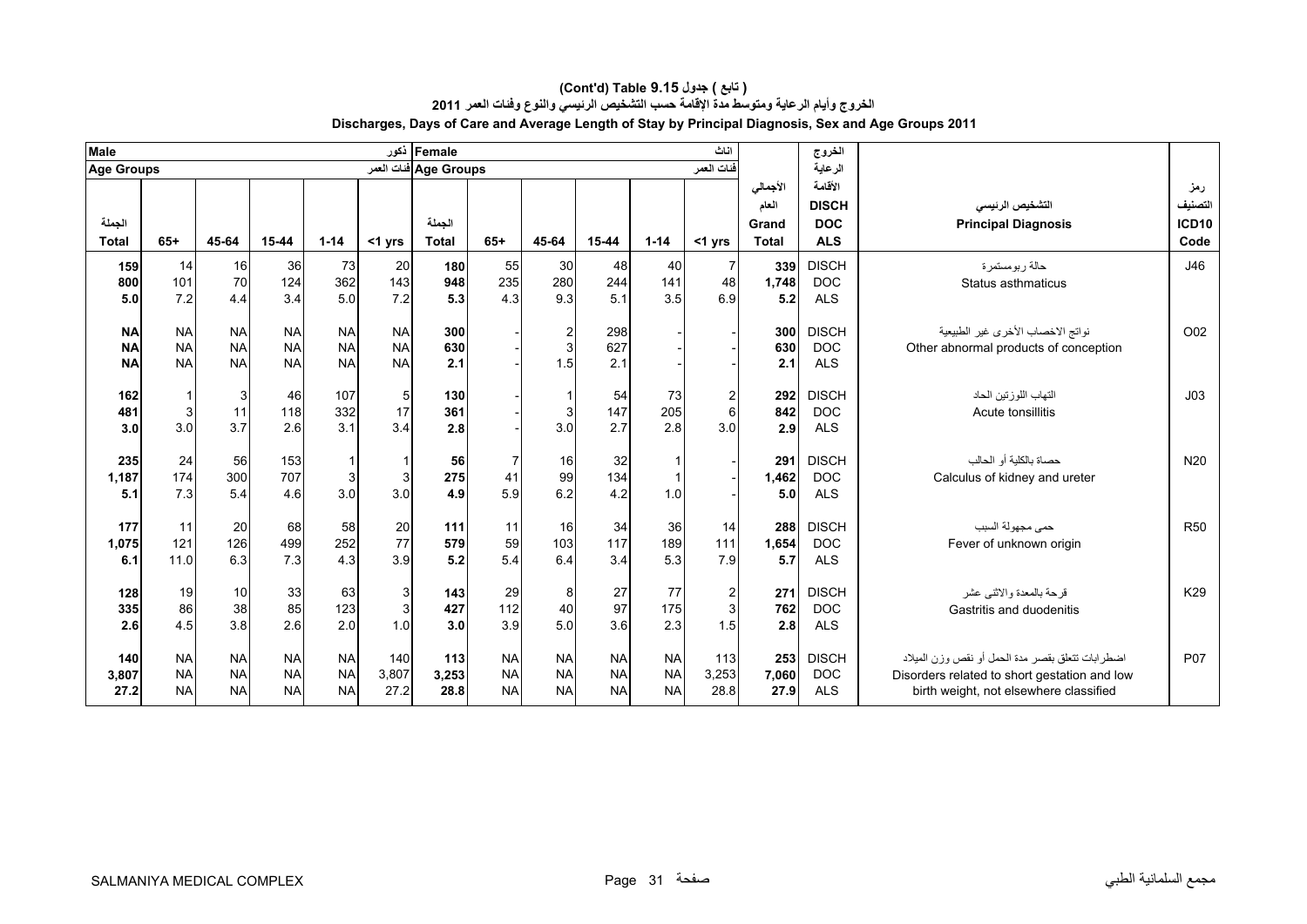| Male                   |                           |                        |                        |                        |                        | Female أذكور          |       |       |            |                | اناث             |              | الخروج                   |                                                  |                 |
|------------------------|---------------------------|------------------------|------------------------|------------------------|------------------------|-----------------------|-------|-------|------------|----------------|------------------|--------------|--------------------------|--------------------------------------------------|-----------------|
| <b>Age Groups</b>      |                           |                        |                        |                        |                        | Age Groups فنات العمر |       |       |            |                | فنات العمر       |              | الرعاية                  |                                                  |                 |
|                        |                           |                        |                        |                        |                        |                       |       |       |            |                |                  | الأجمالي     | الأقامة                  |                                                  | رمز             |
|                        |                           |                        |                        |                        |                        |                       |       |       |            |                |                  | العام        | <b>DISCH</b>             | التشخيص الرنيسي                                  | التصنيف         |
| الجملة                 |                           |                        |                        |                        |                        | الجملة                |       |       |            |                |                  | Grand        | <b>DOC</b>               | <b>Principal Diagnosis</b>                       | <b>ICD10</b>    |
| <b>Total</b>           | $65+$                     | 45-64                  | 15-44                  | $1 - 14$               | $<$ 1 yrs              | <b>Total</b>          | $65+$ | 45-64 | 15-44      | $1 - 14$       | $<$ 1 yrs        | <b>Total</b> | <b>ALS</b>               |                                                  | Code            |
| 147                    | $\ensuremath{\mathsf{3}}$ | $\overline{4}$         | 8                      | 75                     | 57                     | 105                   | 4     | 4     | 12         | 60             | 25               | 252          | <b>DISCH</b>             | الفحوصات والتقصيات الخاصة الأخرى لأشخاص          | Z01             |
| 213                    | 17                        | 15                     | 15                     | 101                    | 65                     | 169                   | 10    | 25    | 28         | 65             | 41               | 382          | <b>DOC</b>               | دون شكوى أو تشخيص مبلّغ عنه                      |                 |
| 1.4                    | 5.7                       | 3.8                    | 1.9                    | 1.3                    | 1.1                    | 1.6                   | 2.5   | 6.3   | 2.3        | 1.1            | 1.6              | 1.5          | <b>ALS</b>               | Other special examinations and investigations of |                 |
|                        |                           |                        |                        |                        |                        |                       |       |       |            |                |                  |              |                          | persons diagnosis without complaint or reported  |                 |
|                        |                           |                        |                        |                        |                        |                       |       |       |            |                |                  |              |                          |                                                  |                 |
| <b>NA</b>              | <b>NA</b>                 | <b>NA</b><br><b>NA</b> | <b>NA</b>              | <b>NA</b><br><b>NA</b> | <b>NA</b><br><b>NA</b> | 244                   |       |       | 244        |                |                  | 244          | <b>DISCH</b>             | عدوى في المجرى التناسلي البولمي أثناء الحمل      | O <sub>23</sub> |
| <b>NA</b><br><b>NA</b> | <b>NA</b><br><b>NA</b>    | <b>NA</b>              | <b>NA</b><br><b>NA</b> | <b>NA</b>              | <b>NA</b>              | 775<br>3.2            |       |       | 775<br>3.2 |                |                  | 775<br>3.2   | <b>DOC</b><br><b>ALS</b> | Infections of genitourinary tract in pregnancy   |                 |
|                        |                           |                        |                        |                        |                        |                       |       |       |            |                |                  |              |                          |                                                  |                 |
| <b>NA</b>              | 59                        | 72                     | 38                     |                        |                        | 73                    | 33    | 33    | 7          |                |                  | 73           | <b>DISCH</b>             | ذبحة صدرية                                       | 120             |
| <b>NA</b>              | 214                       | 206                    | 117                    |                        |                        | 223                   | 109   | 100   | 14         |                |                  | 223          | <b>DOC</b>               | Angina pectoris                                  |                 |
| <b>NA</b>              | 3.6                       | 2.9                    | 3.1                    |                        |                        | 3.1                   | 3.3   | 3.0   | 2.0        |                |                  | 3.1          | <b>ALS</b>               |                                                  |                 |
|                        |                           |                        |                        |                        |                        |                       |       |       |            |                |                  |              |                          |                                                  |                 |
| 129                    | 50                        | 17                     | 46                     | 15                     |                        | 112                   | 85    | 17    | 4          | 6              |                  | 241          | <b>DISCH</b>             | كسر بعظمة الفخذ                                  | S72             |
| 1,478                  | 698                       | 195                    | 499                    | 85                     |                        | 1,316                 | 1,022 | 156   | 91         | 47             |                  | 2,794        | <b>DOC</b>               | Fracture of femur                                |                 |
| 42.9                   | 14.0                      | 11.5                   | 10.8                   | 5.7                    | 1.0                    | 11.8                  | 12.0  | 9.2   | 22.8       | 7.8            |                  | 11.6         | <b>ALS</b>               |                                                  |                 |
| 161                    | 16                        | 41                     | 81                     | 21                     | 2                      | 73                    | 11    | 26    | 22         | 12             | $\boldsymbol{2}$ | 234          | <b>DISCH</b>             | خراج أو دمل أو جمرة بالجلد                       | L <sub>02</sub> |
| 1,251                  | 103                       | 487                    | 581                    | 74                     | 6                      | 635                   | 90    | 251   | 228        | 61             | 5                | 1,886        | <b>DOC</b>               | Cutaneous abscess, furuncle and carbuncle        |                 |
| 32.0                   | 6.4                       | 11.9                   | 7.2                    | 3.5                    | 3.0                    | 8.7                   | 8.2   | 9.7   | 10.4       | 5.1            | 2.5              | 8.1          | <b>ALS</b>               |                                                  |                 |
|                        |                           |                        |                        |                        |                        |                       |       |       |            |                |                  |              |                          |                                                  |                 |
| 99                     | 3                         | 14                     | 45                     | 36                     |                        | 135                   | 12    | 17    | 71         | 35             |                  | 234          | <b>DISCH</b>             | ألم بالبطن أو الحوض                              | R <sub>10</sub> |
| 362                    | 24                        | 83                     | 180                    | 74                     |                        | 381                   | 52    | 50    | 209        | 70             |                  | 743          | <b>DOC</b>               | Abdominal and pelvic pain                        |                 |
| 21.0                   | 8.0                       | 5.9                    | 4.0                    | 2.1                    | 1.0                    | 2.8                   | 4.3   | 2.9   | 2.9        | 2.0            |                  | 3.2          | <b>ALS</b>               |                                                  |                 |
| 168                    | 11                        | 25                     | 122                    | 10                     |                        | 66                    | 11    | 18    | 33         | $\overline{4}$ |                  | 234          | <b>DISCH</b>             | كسر بعظام الساق، بما في ذلك الكاحل               | S82             |
| 1,213                  | 72                        | 277                    | 835                    | 29                     |                        | 302                   | 34    | 110   | 151        | $\overline{7}$ |                  | 1,515        | <b>DOC</b>               | Fracture of lower leg, including ankle           |                 |
| 27.4                   | 6.5                       | 11.1                   | 6.8                    | 2.9                    |                        | 4.6                   | 3.1   | 6.1   | 4.6        | 1.8            |                  | 6.5          | <b>ALS</b>               |                                                  |                 |
|                        |                           |                        |                        |                        |                        |                       |       |       |            |                |                  |              |                          |                                                  |                 |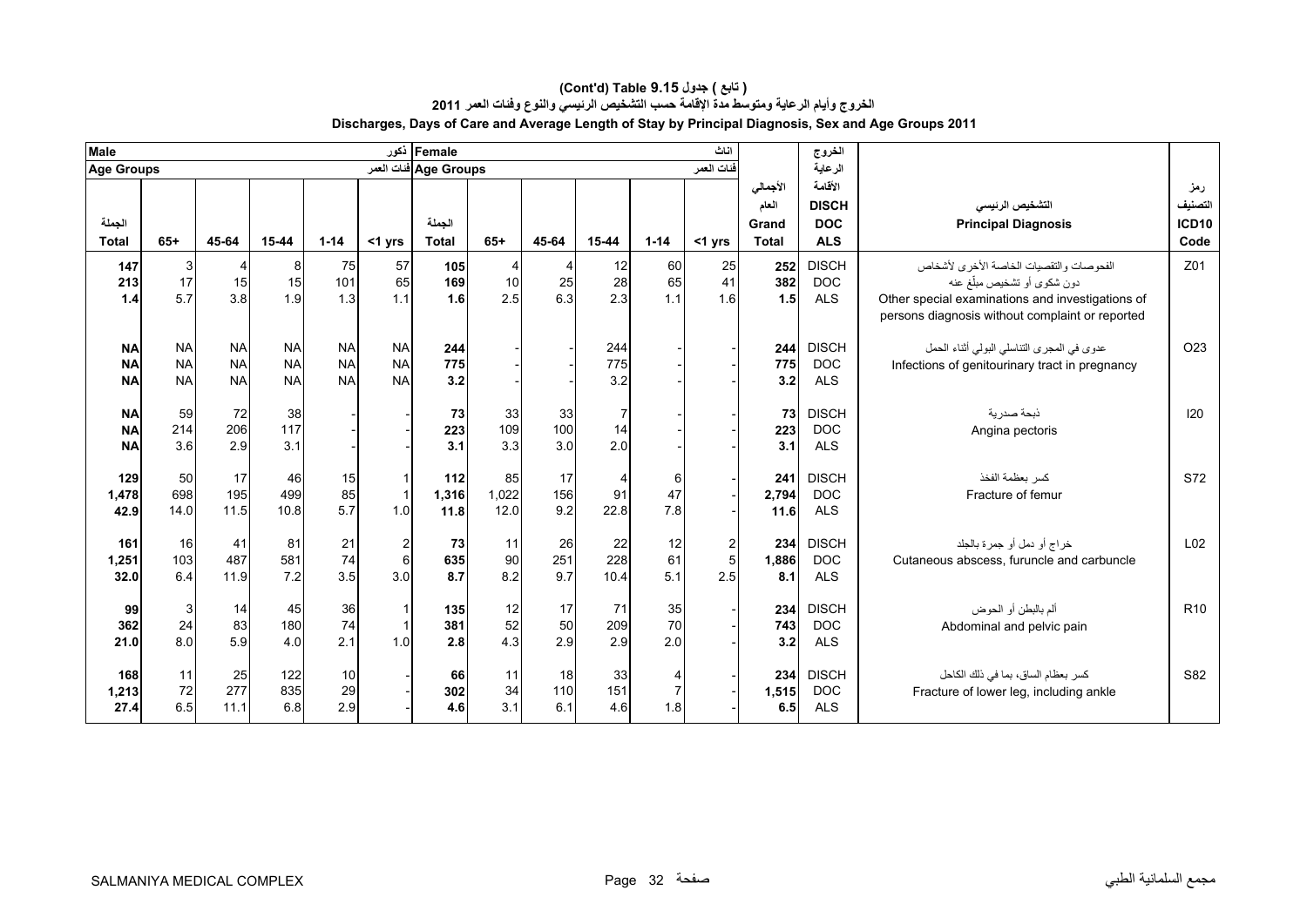| Male                                |                                     |                                     |                                     |                                     |                                     | Female ذکور            |                             |                       |                             |                       | اناث             |                                            | الغروج                                              |                                                                                                                                  |                                             |
|-------------------------------------|-------------------------------------|-------------------------------------|-------------------------------------|-------------------------------------|-------------------------------------|------------------------|-----------------------------|-----------------------|-----------------------------|-----------------------|------------------|--------------------------------------------|-----------------------------------------------------|----------------------------------------------------------------------------------------------------------------------------------|---------------------------------------------|
| <b>Age Groups</b>                   |                                     |                                     |                                     |                                     |                                     | Age Groups فنات العمر  |                             |                       |                             |                       | فنات العمر       |                                            | الرعاية                                             |                                                                                                                                  |                                             |
| الجملة<br><b>Total</b>              | $65+$                               | 45-64                               | 15-44                               | $1 - 14$                            | $<$ 1 yrs                           | الجملة<br><b>Total</b> | $65+$                       | 45-64                 | 15-44                       | $1 - 14$              | $<$ 1 yrs        | الأجمالي<br>العام<br>Grand<br><b>Total</b> | الأقامة<br><b>DISCH</b><br><b>DOC</b><br><b>ALS</b> | التشخيص الرنيسي<br><b>Principal Diagnosis</b>                                                                                    | رمز<br>التصنيف<br>ICD <sub>10</sub><br>Code |
| 143<br>760<br>52.1                  | 3<br>6<br>2.0                       | -1<br>38<br>38.0                    | -1<br>3<br>3.0                      | 6<br>23<br>3.8                      | 132<br>690<br>5.2                   | 82<br>434<br>5.3       | 4<br>26<br>6.5              | 5<br>5.0              | 3<br>30<br>10.0             | 11<br>37<br>3.4       | 63<br>336<br>5.3 | 225<br>1,194                               | <b>DISCH</b><br><b>DOC</b><br>$5.3$ ALS             | التهاب القصبيات الحاد<br>Acute bronchiolitis                                                                                     | J21                                         |
| 137<br>2,149<br>48.6                | 58<br>1,370<br>23.6                 | 50<br>525<br>10.5                   | 26<br>238<br>9.2                    | 3<br>16<br>5.3                      |                                     | 84<br>1,166<br>13.9    | 56<br>919<br>16.4           | 21<br>185<br>8.8      | $\overline{7}$<br>62<br>8.9 |                       |                  | 3,315 DOC<br>15.0                          | 221 DISCH<br><b>ALS</b>                             | سكتة دماغية، غير (محدد إذا كانت نتيجة نزيف أو احتشاء<br>Stroke, not specified as haemorrhage or infarction                       | 164                                         |
| 184<br>1,224<br>6.7                 | 17<br>173<br>10.2                   | 19<br>102<br>5.4                    | 93<br>848<br>9.1                    | 48<br>81<br>1.7                     | 20<br>2.9                           | 35<br>136<br>3.9       | 8<br>23<br>2.9              | $\overline{1}$<br>1.0 | 9<br>83<br>9.2              | 16<br>28<br>1.8       | 1.0              | 219<br>1,360<br>6.2                        | <b>DISCH</b><br><b>DOC</b><br><b>ALS</b>            | اللاصابات الأخرى أو غير المحددة بالرأس<br>Other and unspecified injuries of head                                                 | S <sub>09</sub>                             |
| <b>NA</b><br><b>NA</b><br><b>NA</b> | <b>NA</b><br><b>NA</b><br><b>NA</b> | <b>NA</b><br><b>NA</b><br><b>NA</b> | <b>NA</b><br><b>NA</b><br><b>NA</b> | <b>NA</b><br><b>NA</b><br><b>NA</b> | <b>NA</b><br><b>NA</b><br><b>NA</b> | 216<br>489<br>2.3      |                             | $\overline{1}$<br>1.0 | 215<br>488<br>2.3           |                       |                  | 216<br>489<br>2.3                          | <b>DISCH</b><br><b>DOC</b><br><b>ALS</b>            | طلق كاذب<br>False labour                                                                                                         | O47                                         |
| <b>NA</b><br><b>NA</b><br><b>NA</b> | <b>NA</b><br><b>NA</b><br><b>NA</b> | <b>NA</b><br><b>NA</b><br><b>NA</b> | <b>NA</b><br><b>NA</b><br><b>NA</b> | <b>NA</b><br><b>NA</b><br><b>NA</b> | <b>NA</b><br><b>NA</b><br><b>NA</b> | 215<br>572<br>2.7      | 5<br>5.0                    | 127<br>352<br>2.8     | 86<br>213<br>2.5            | $\overline{2}$<br>2.0 |                  | 215<br>572<br>2.7                          | <b>DISCH</b><br><b>DOC</b><br><b>ALS</b>            | الحيض ز ائد الكمية أو متكر ر الحدوث أو غير المنتظم<br>Excessive, frequent and irregular menstruation                             | N92                                         |
| 114<br>892<br>7.8                   | 19<br>254<br>13.4                   | 15<br>146<br>9.7                    | 48<br>379<br>7.9                    | 23<br>82<br>3.6                     | 9<br>31<br>34                       | 100<br>780<br>7.8      | 14<br>168<br>12.0           | 22<br>244<br>11.1     | 43<br>239<br>5.6            | 20<br>123<br>6.2      | 6<br>6.0         | 214<br>1,672<br>7.8                        | <b>DISCH</b><br><b>DOC</b><br><b>ALS</b>            | مضاعفات لإجر اءات لم تصنف في مكان آخر<br>Complications of procedures, not elsewhere<br>classified                                | T81                                         |
| 107<br>397<br>3.7                   | 4<br>36<br>9.0                      | 13<br>84<br>6.5                     | 56<br>199<br>3.6                    | 34<br>78<br>2.3                     |                                     | 105<br>386<br>3.7      | $\overline{c}$<br>11<br>5.5 | 5<br>52<br>10.4       | 51<br>197<br>3.9            | 47<br>126<br>2.7      |                  | 212<br>783<br>3.7                          | <b>DISCH</b><br><b>DOC</b><br><b>ALS</b>            | داء السكري (البول السكري) المعتمد على الأنسولين<br>Insulin-dependent diabetes mellitus<br>but complicating pregnancy, puerperium | E10                                         |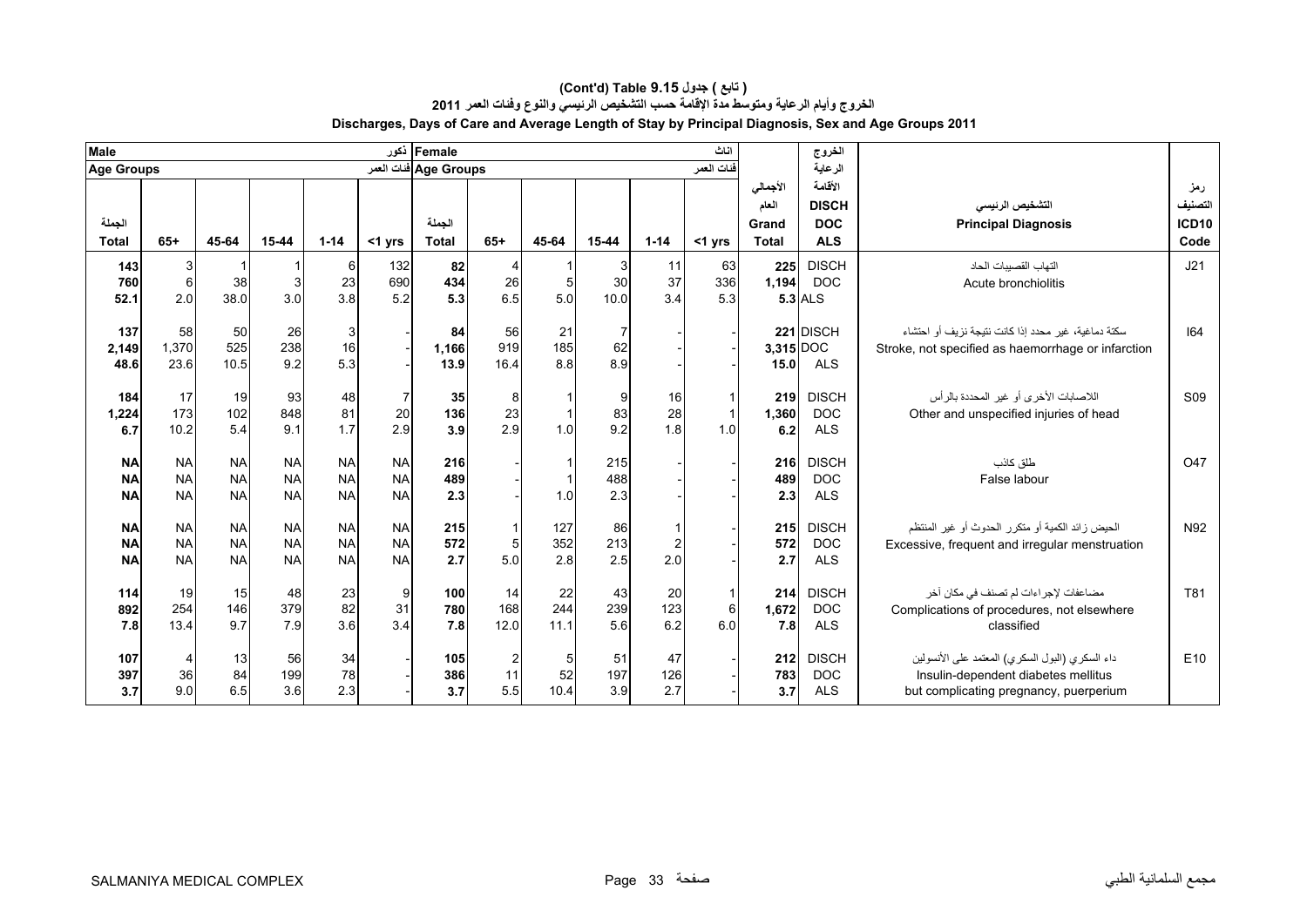| <b>Male</b>       |                         |            |                |           |           | Female أكور           |                |           |                |                | اناث           |              | الخروج       |                                               |                 |
|-------------------|-------------------------|------------|----------------|-----------|-----------|-----------------------|----------------|-----------|----------------|----------------|----------------|--------------|--------------|-----------------------------------------------|-----------------|
| <b>Age Groups</b> |                         |            |                |           |           | Age Groups فنات العمر |                |           |                |                | فنات العمر     |              | الرعاية      |                                               |                 |
|                   |                         |            |                |           |           |                       |                |           |                |                |                | الأجمالي     | الأقامة      |                                               | رمز             |
|                   |                         |            |                |           |           |                       |                |           |                |                |                | العام        | <b>DISCH</b> | التشخيص الرئيسى                               | التصنيف         |
| الجملة            |                         |            |                |           |           | الجملة                |                |           |                |                |                | Grand        | <b>DOC</b>   | <b>Principal Diagnosis</b>                    | ICD10           |
| <b>Total</b>      | $65+$                   | 45-64      | $15 - 44$      | $1 - 14$  | $<$ 1 yrs | <b>Total</b>          | $65+$          | 45-64     | $15 - 44$      | $1 - 14$       | $<$ 1 yrs      | <b>Total</b> | <b>ALS</b>   |                                               | Code            |
|                   |                         |            |                |           |           | 201                   | 48             | 98        | 55             |                |                | 202          | <b>DISCH</b> | الأورام الخبيثة بالثدى                        | C <sub>50</sub> |
| 10                |                         |            | 10             |           |           | 2,503                 | 612            | 1,419     | 472            |                |                | 2,513        | <b>DOC</b>   | Malignant Neoplasms of Breast                 |                 |
| 10.0              |                         |            | 10.0           |           |           | 12.5                  | 12.8           | 14.5      | 8.6            |                |                | 12.4         | <b>ALS</b>   |                                               |                 |
|                   |                         |            |                |           |           |                       |                |           |                |                |                |              |              |                                               |                 |
| 139               |                         | 16         | 112            | 10        |           | 56                    |                | 4         | 50             | $\overline{2}$ |                | 195          | <b>DISCH</b> | أضطربات أخرى بالأنف والجيوب الأنفية           | J34             |
| 418               | $\overline{2}$          | 40         | 353            | 23        |           | 174                   |                | 14        | 158            | $\overline{2}$ |                | 592          | <b>DOC</b>   | Other disorders of nose and nasal sinuses     |                 |
| 3.0               | 2.0                     | 2.5        | 3.2            | 2.3       |           | 3.1                   |                | 3.5       | 3.2            | 1.0            |                | 3.0          | <b>ALS</b>   |                                               |                 |
| 86                | 73                      | 9          | $\overline{1}$ | 3         |           | 97                    | 88             | 6         | $\overline{c}$ |                |                | 183          | <b>DISCH</b> | الأمر اض الر ئوية المز منة الانسدادية الأخر ي | J44             |
| 726               | 549                     | 170        | $\overline{c}$ | 5         |           | 728                   | 637            | 65        | 23             | 3              |                | 1,454        | <b>DOC</b>   | Other chronic obstructive pulmonary disease   |                 |
| 8.4               | 7.5                     | 18.9       | 2.0            | 1.7       |           | 7.5                   | 7.2            | 10.8      | 11.5           | 3.0            |                | 7.9          | <b>ALS</b>   |                                               |                 |
|                   |                         |            |                |           |           |                       |                |           |                |                |                |              |              |                                               |                 |
| <b>NA</b>         | <b>NA</b>               | <b>NA</b>  | <b>NA</b>      | <b>NA</b> | <b>NA</b> | 177                   |                |           | 176            |                |                | 177          | <b>DISCH</b> | ارتفاع ضغط الدم الأمومي ، دون تحديد           | O16             |
| <b>NA</b>         | <b>NA</b>               | <b>NA</b>  | <b>NA</b>      | <b>NA</b> | <b>NA</b> | 564                   |                | 1         | 563            |                |                | 564          | <b>DOC</b>   | Unspecified maternal hypertension             |                 |
| <b>NA</b>         | <b>NA</b>               | <b>NA</b>  | <b>NA</b>      | <b>NA</b> | <b>NA</b> | 3.2                   |                | 1.0       | 3.2            |                |                | 3.2          | <b>ALS</b>   |                                               |                 |
| 89                | 42                      | 21         | 26             |           |           | 86                    | 54             | 24        | 8              |                |                | 175          | <b>DISCH</b> | رجفان و رفرفة الأننين                         | 48              |
| 610               | 482                     | 68         | 60             |           |           | 535                   | 263            | 213       | 59             |                |                | 1,145        | <b>DOC</b>   | Atrial fibrillation and flutter               |                 |
| 6.9               | 11.5                    | 3.2        | 2.3            |           |           | 6.2                   | 4.9            | 8.9       | 7.4            |                |                | 6.5          | <b>ALS</b>   |                                               |                 |
|                   |                         |            |                |           |           |                       |                |           |                |                |                |              |              |                                               |                 |
| 136               | $\overline{\mathbf{c}}$ | 10         | 96             | 22        | 6         | 37                    |                |           | 18             | 12             | 6              | 173          | <b>DISCH</b> | كسر بالجمجمة أو عظام الوجة                    | S <sub>02</sub> |
| 1,005             | $\overline{7}$          | 20         | 919            | 50        | 9         | 109                   | $\overline{a}$ |           | 75             | 25             | $\overline{7}$ | 1,114        | <b>DOC</b>   | Fracture of skull and facial bones            |                 |
| 7.4               | 3.5                     | 2.0        | 9.6            | 2.3       | 1.5       | 2.9                   | 2.0            |           | 4.2            | 2.1            | 1.2            | 6.4          | <b>ALS</b>   |                                               |                 |
|                   |                         |            |                |           |           |                       |                |           |                |                |                |              |              |                                               |                 |
| 114               | 12                      | 21         | 54             | 26        |           | 55                    | 10             | 11        | 21             | 12             | $\overline{1}$ | 169          | <b>DISCH</b> | التهاب النسيج الخلوي                          | L03             |
| 490               | 78<br>6.5               | 104<br>5.0 | 238<br>4.4     | 69<br>2.7 | 1.0       | 264                   | 72<br>7.2      | 58<br>5.3 | 92<br>4.4      | 40<br>3.3      | $\overline{2}$ | 754          | <b>DOC</b>   | Cellulitis                                    |                 |
| 4.3               |                         |            |                |           |           | 4.8                   |                |           |                |                | 2.0            | 4.5          | <b>ALS</b>   |                                               |                 |

#### **Discharges, Days of Care and Average Length of Stay by Principal Diagnosis, Sex and Age Groups 2011 (Cont'd) Table 9.15 جدول ) تابع( الخروج وأيام الرعاية ومتوسط مدة اإلقامة حسب التشخيص الرئيسي والنوع وفئات العمر <sup>2011</sup>**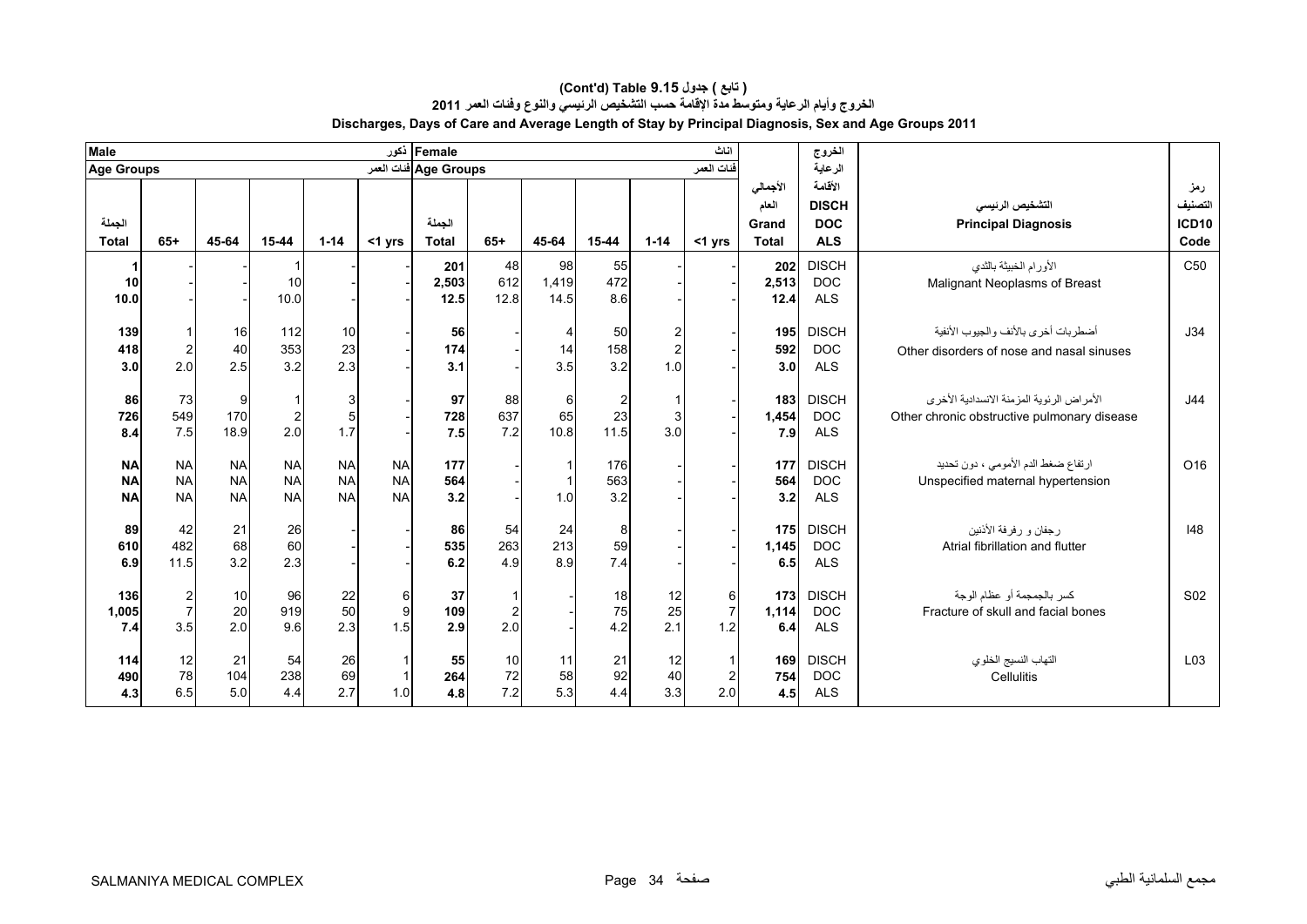| <b>Male</b>       |           |            |             |           |           | Female ذکور           |       |                |          |                | اناث       |              | الغروج       |                                                            |                   |
|-------------------|-----------|------------|-------------|-----------|-----------|-----------------------|-------|----------------|----------|----------------|------------|--------------|--------------|------------------------------------------------------------|-------------------|
| <b>Age Groups</b> |           |            |             |           |           | Age Groups فنات العمر |       |                |          |                | فنات العمر |              | الرعاية      |                                                            |                   |
|                   |           |            |             |           |           |                       |       |                |          |                |            | الأجمالي     | الأقامة      |                                                            | رمز               |
|                   |           |            |             |           |           |                       |       |                |          |                |            | العام        | <b>DISCH</b> | التشخيص الرنيسي                                            | التصنيف           |
| الجملة            |           |            |             |           |           | الجملة                |       |                |          |                |            | Grand        | <b>DOC</b>   | <b>Principal Diagnosis</b>                                 | ICD <sub>10</sub> |
| <b>Total</b>      | $65+$     | 45-64      | $15 - 44$   | $1 - 14$  | <1 yrs    | <b>Total</b>          | $65+$ | 45-64          | 15-44    | $1 - 14$       | <1 yrs     | <b>Total</b> | <b>ALS</b>   |                                                            | Code              |
| 93                | 54        | 36         |             |           |           | 75                    | 54    | 20             |          |                |            | 168          | <b>DISCH</b> | أمراض القلب نتيجة ارتفاع ضغط الدم                          | 111               |
| 486               | 246       | 233        | $rac{3}{7}$ |           |           | 447                   | 335   | 110            | 2        |                |            | 933          | <b>DOC</b>   | Hypertensive heart disease                                 |                   |
| 5.2               | 4.6       | 6.5        | 2.3         |           |           | 6.0                   | 6.2   | 5.5            | 2.0      |                |            | 5.6          | <b>ALS</b>   |                                                            |                   |
|                   |           |            |             |           |           |                       |       |                |          |                |            |              |              |                                                            |                   |
| 110               | 18        | 57         | 31          | 4         |           | 54                    | 21    | 20             | 13<br>39 |                |            | 164          | <b>DISCH</b> | ارتفاع ضغط الدم الأساسي                                    | 110               |
| 427               | 46        | 150<br>2.6 | 220<br>7.1  | 11<br>2.8 |           | 168                   | 85    | 44<br>2.2      | 3.0      |                |            | 595          | <b>DOC</b>   | Essential (primary) hypertension                           |                   |
| 3.9               | 2.6       |            |             |           |           | 3.1                   | 4.0   |                |          |                |            | 3.6          | <b>ALS</b>   |                                                            |                   |
| 46                | 25        | 17         | 4           |           |           | 111                   | 62    | 43             | 6        |                |            | 157          | <b>DISCH</b> | التهاب عظمى مفصلي بالركبة                                  | M17               |
| 474               | 301       | 155        | 18          |           |           | 1,273                 | 771   | 465            | 37       |                |            | 1,747        | <b>DOC</b>   | Gonarthrosis [arthrosis of knee]                           |                   |
| 10.3              | 12.0      | 9.1        | 4.5         |           |           | 11.5                  | 12.4  | 10.8           | 6.2      |                |            | 11.1         | <b>ALS</b>   |                                                            |                   |
|                   |           |            |             |           |           |                       |       |                |          |                |            |              |              |                                                            |                   |
| 74                |           | 5          | 8           | 45        | 16        | 81                    | 4     | $\overline{2}$ | 27       | 32             | 16         | 155          | <b>DISCH</b> | عدوى حادة بمواقع متعددة أو غير محدد بالجهاز التنفسي العلوى | J06               |
| 295               |           | 12         | 20          | 198       | 65        | 294                   | 14    | 12             | 93       | 112            | 63         | 589          | <b>DOC</b>   | Acute upper respiratory infections of multiple             |                   |
| 4.0               |           | 2.4        | 2.5         | 4.4       | 4.1       | 3.6                   | 3.5   | 6.0            | 3.4      | 3.5            | 3.9        | 3.8          | <b>ALS</b>   | and unspecified sites                                      |                   |
| <b>NA</b>         | <b>NA</b> | <b>NA</b>  | <b>NA</b>   | <b>NA</b> | <b>NA</b> | 152                   |       | 5              | 147      |                |            | 152          | <b>DISCH</b> | داء السكري (البول السكري) أثناء الحمل                      | O <sub>24</sub>   |
| <b>NA</b>         | <b>NA</b> | <b>NA</b>  | <b>NA</b>   | <b>NA</b> | <b>NA</b> | 496                   |       | 14             | 482      |                |            | 496          | <b>DOC</b>   | Diabetes mellitus in pregnancy                             |                   |
| <b>NA</b>         | <b>NA</b> | <b>NA</b>  | <b>NA</b>   | <b>NA</b> | <b>NA</b> | 3.3                   |       | 2.8            | 3.3      |                |            | 3.3          | <b>ALS</b>   |                                                            |                   |
|                   |           |            |             |           |           |                       |       |                |          |                |            |              |              |                                                            |                   |
| <b>NA</b>         | <b>NA</b> | <b>NA</b>  | <b>NA</b>   | <b>NA</b> | <b>NA</b> | 149                   |       | $\overline{2}$ | 147      |                |            | 149          | <b>DISCH</b> | النزيف أثناء الحمل المبكر                                  | O <sub>20</sub>   |
| <b>NA</b>         | <b>NA</b> | <b>NA</b>  | <b>NA</b>   | <b>NA</b> | <b>NA</b> | 423                   |       | 6              | 417      |                |            | 423          | <b>DOC</b>   | Haemorrhage in early pregnancy                             |                   |
| <b>NA</b>         | <b>NA</b> | <b>NA</b>  | <b>NA</b>   | <b>NA</b> | <b>NA</b> | 2.8                   |       | 3.0            | 2.8      |                |            | 2.8          | <b>ALS</b>   |                                                            |                   |
|                   |           |            |             |           |           |                       |       |                |          |                |            |              |              |                                                            |                   |
| 95                | 13        | 20         | 57          | 5         |           | 51                    | 12    | 9              | 26       | $\overline{4}$ |            | 146          | <b>DISCH</b> | التهاب حاد بالبنكر ياس                                     | K85               |
| 930               | 172       | 327        | 408         | 23        |           | 356                   | 86    | 78<br>8.7      | 145      | 47             |            | 1,286        | <b>DOC</b>   | Acute pancreatitis                                         |                   |
| 9.8               | 13.2      | 16.4       | 7.2         | 4.6       |           | 7.0                   | 7.2   |                | 5.6      | 11.8           |            | 8.8          | <b>ALS</b>   |                                                            |                   |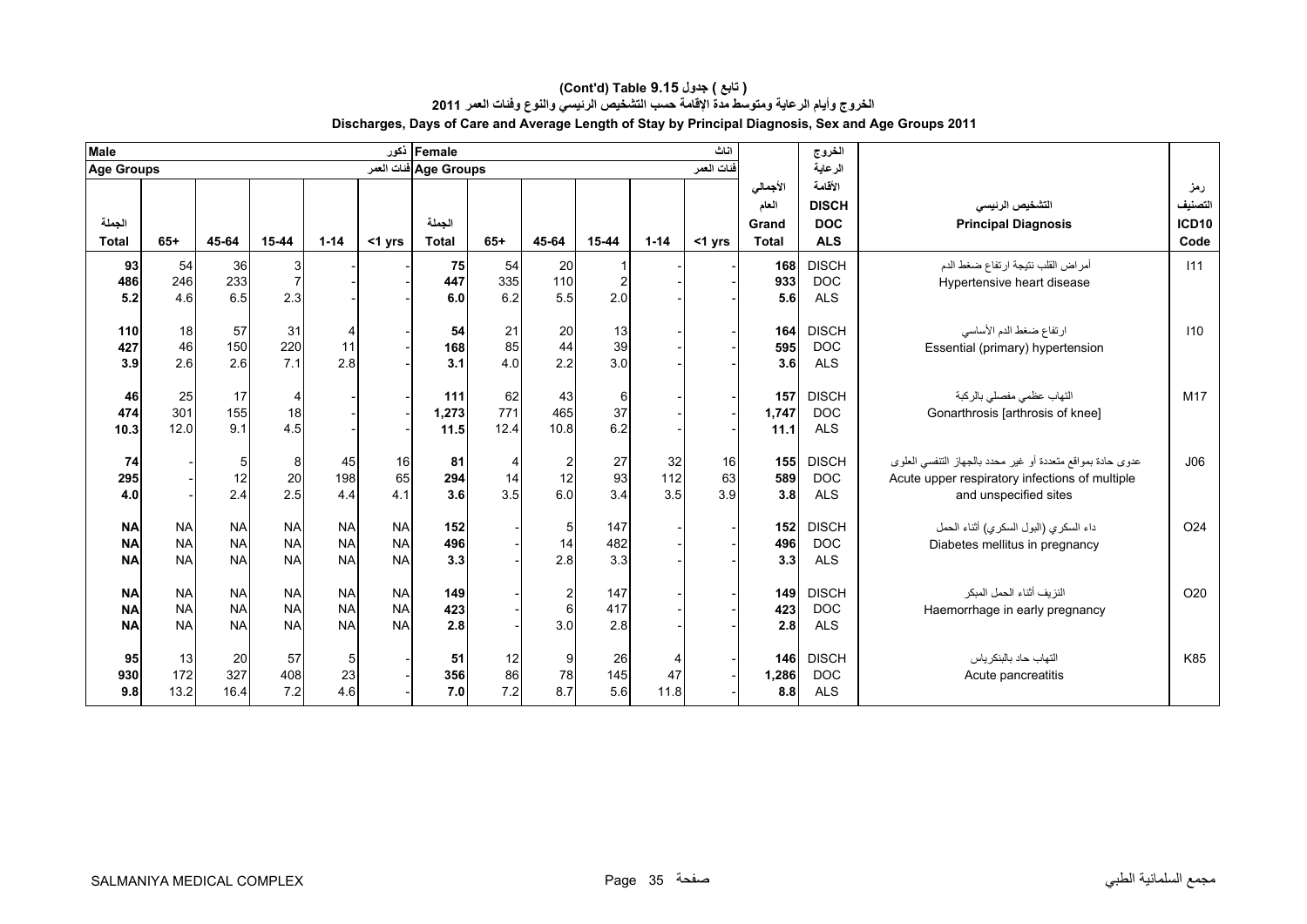| <b>Male</b>            |                        |                        |                        |                                        |                        | Female ذکور           |                |                      |            |           | اناث        |              | الغروج                     |                                                                  |                 |
|------------------------|------------------------|------------------------|------------------------|----------------------------------------|------------------------|-----------------------|----------------|----------------------|------------|-----------|-------------|--------------|----------------------------|------------------------------------------------------------------|-----------------|
| <b>Age Groups</b>      |                        |                        |                        |                                        |                        | Age Groups فنات العمر |                |                      |            |           | افنات العمر |              | الرعاية                    |                                                                  |                 |
|                        |                        |                        |                        |                                        |                        |                       |                |                      |            |           |             | الأجمالي     | الأقامة                    |                                                                  | رمز             |
|                        |                        |                        |                        |                                        |                        |                       |                |                      |            |           |             | العام        | <b>DISCH</b>               | التشخيص الرنيسي                                                  | التصنيف         |
| الجملة                 |                        |                        |                        |                                        |                        | الجملة                |                |                      |            |           |             | Grand        | <b>DOC</b>                 | <b>Principal Diagnosis</b>                                       | <b>ICD10</b>    |
| <b>Total</b>           | $65+$                  | 45-64                  | 15-44                  | $1 - 14$                               | $<$ 1 yrs              | <b>Total</b>          | $65+$          | 45-64                | 15-44      | $1 - 14$  | <1 yrs      | <b>Total</b> | <b>ALS</b>                 |                                                                  | Code            |
| 88                     | 3                      | 9                      | 11                     | 54                                     | 11                     | 56                    | 5 <sub>l</sub> | 4                    |            | 34        | 8           | 144          | <b>DISCH</b>               | اختلاج  غير  مصنف في مكان آخر                                    | R <sub>56</sub> |
| 291                    | 25                     | 76                     | 28                     | 143                                    | 19                     | 213                   | 61             | 16                   | 33         | 82        | 21          | 504          | <b>DOC</b>                 | Convulsions, not elsewhere classified                            |                 |
| 3.3                    | 8.3                    | 8.4                    | 2.5                    | 2.6                                    | 1.7                    | 3.8                   | 12.2           | 4.0                  | 66         | 2.4       | 2.6         | 3.5          | <b>ALS</b>                 |                                                                  |                 |
|                        |                        |                        |                        |                                        |                        |                       |                |                      |            |           |             |              |                            |                                                                  |                 |
| <b>NA</b><br><b>NA</b> | <b>NA</b><br><b>NA</b> | <b>NA</b><br><b>NA</b> | <b>NA</b><br><b>NA</b> | <b>NA</b><br><b>NA</b>                 | <b>NA</b><br><b>NA</b> | 142<br>503            |                | $\overline{2}$<br>11 | 140<br>492 |           |             | 142<br>503   | <b>DISCH</b><br><b>DOC</b> | ر عاية الأمومة بسبب مجيء غير طبيعي للجنين معروف أو مشتبه         | O32             |
| <b>NA</b>              | <b>NA</b>              | <b>NA</b>              | <b>NA</b>              | <b>NA</b>                              | <b>NA</b>              | 3.5                   |                | 5.5                  | 3.5        |           |             | 3.5          | <b>ALS</b>                 | Maternal care for known or suspected<br>malpresentation of fetus |                 |
|                        |                        |                        |                        |                                        |                        |                       |                |                      |            |           |             |              |                            |                                                                  |                 |
| 76                     | 6                      | 22                     | 48                     |                                        |                        | 64                    | 8              | 16                   | 40         |           |             | 140          | <b>DISCH</b>               | البواسير                                                         | 184             |
| 407                    | 23                     | 115                    | 269                    |                                        |                        | 268                   | 47             | 59                   | 162        |           |             | 675          | <b>DOC</b>                 | Haemorrhoids                                                     |                 |
| 5.4                    | 3.8                    | 5.2                    | 5.6                    |                                        |                        | 4.2                   | 5.9            | 3.7                  | 4.1        |           |             | 4.8          | <b>ALS</b>                 |                                                                  |                 |
|                        |                        |                        |                        |                                        |                        |                       |                |                      |            |           |             |              |                            |                                                                  |                 |
| 40                     | $\overline{7}$         | 3                      | 10                     | 11                                     | 9                      | 91                    | 8              | 18                   | 47         | 9         | 9           | 131          | <b>DISCH</b>               | أنواع أخرى من فقر الدم                                           | D <sub>64</sub> |
| 142                    | 25                     | 13                     | 44                     | 49                                     | 11                     | 330                   | 34             | 87                   | 152        | 19        | 38          | 472          | <b>DOC</b>                 | Other anaemias                                                   |                 |
| 3.6                    | 3.6                    | 4.3                    | 4.4                    | 4.5                                    | 1.2                    | 3.6                   | 4.3            | 4.8                  | 3.2        | 2.1       | 4.2         | 3.6          | <b>ALS</b>                 |                                                                  |                 |
|                        |                        |                        |                        |                                        |                        |                       |                |                      |            |           |             |              |                            |                                                                  |                 |
| 104                    |                        | 17                     | 75                     | 12<br>35                               |                        | 26                    | 3<br>20        | 6<br>27              | 9          | 8         |             | 130          | <b>DISCH</b><br><b>DOC</b> | كسر بعظام الساعد                                                 | S <sub>52</sub> |
| 386<br>3.7             |                        | 62<br>3.6              | 289<br>3.9             | 2.9                                    |                        | 88<br>3.4             | 6.7            | 4.5                  | 24<br>2.7  | 17<br>2.1 |             | 474<br>3.6   | <b>ALS</b>                 | Fracture of forearm                                              |                 |
|                        |                        |                        |                        |                                        |                        |                       |                |                      |            |           |             |              |                            |                                                                  |                 |
| 71                     | 10                     | 18                     | 40                     |                                        |                        | 55                    | $\overline{4}$ | 9                    | 42         |           |             | 126          | <b>DISCH</b>               | التدرن التنفسي الم يثبت بالفحص البكتريولوجي وبفحص الأنسجة        | A16             |
| 1,750                  | 361                    | 470                    | 886                    | $\begin{array}{c} 2 \\ 11 \end{array}$ | 22                     | 1,101                 | 31             | 276                  | 794        |           |             | 2,851        | <b>DOC</b>                 | Respiratory tuberculosis, not confirmed                          |                 |
| 24.6                   | 36.1                   | 26.1                   | 22.2                   | 5.5                                    | 22.0                   | 20.0                  | 7.8            | 30.7                 | 18.9       |           |             | 22.6         | <b>ALS</b>                 | bacteriologically or histologically                              |                 |
|                        |                        |                        |                        |                                        |                        |                       |                |                      |            |           |             |              |                            |                                                                  |                 |
| <b>NA</b>              | <b>NA</b>              | <b>NA</b>              | <b>NA</b>              | <b>NA</b>                              | <b>NA</b>              | 124                   |                |                      | 123        |           |             | 124          | <b>DISCH</b>               | حمل خارج الرحم                                                   | O00             |
| <b>NA</b>              | <b>NA</b>              | <b>NA</b>              | <b>NA</b>              | <b>NA</b>                              | <b>NA</b>              | 350                   |                |                      | 347        | 3         |             | 350          | <b>DOC</b>                 | Ectopic pregnancy                                                |                 |
| <b>NA</b>              | <b>NA</b>              | <b>NA</b>              | <b>NA</b>              | <b>NA</b>                              | <b>NA</b>              | 2.8                   |                |                      | 2.8        | 3.0       |             | 2.8          | <b>ALS</b>                 |                                                                  |                 |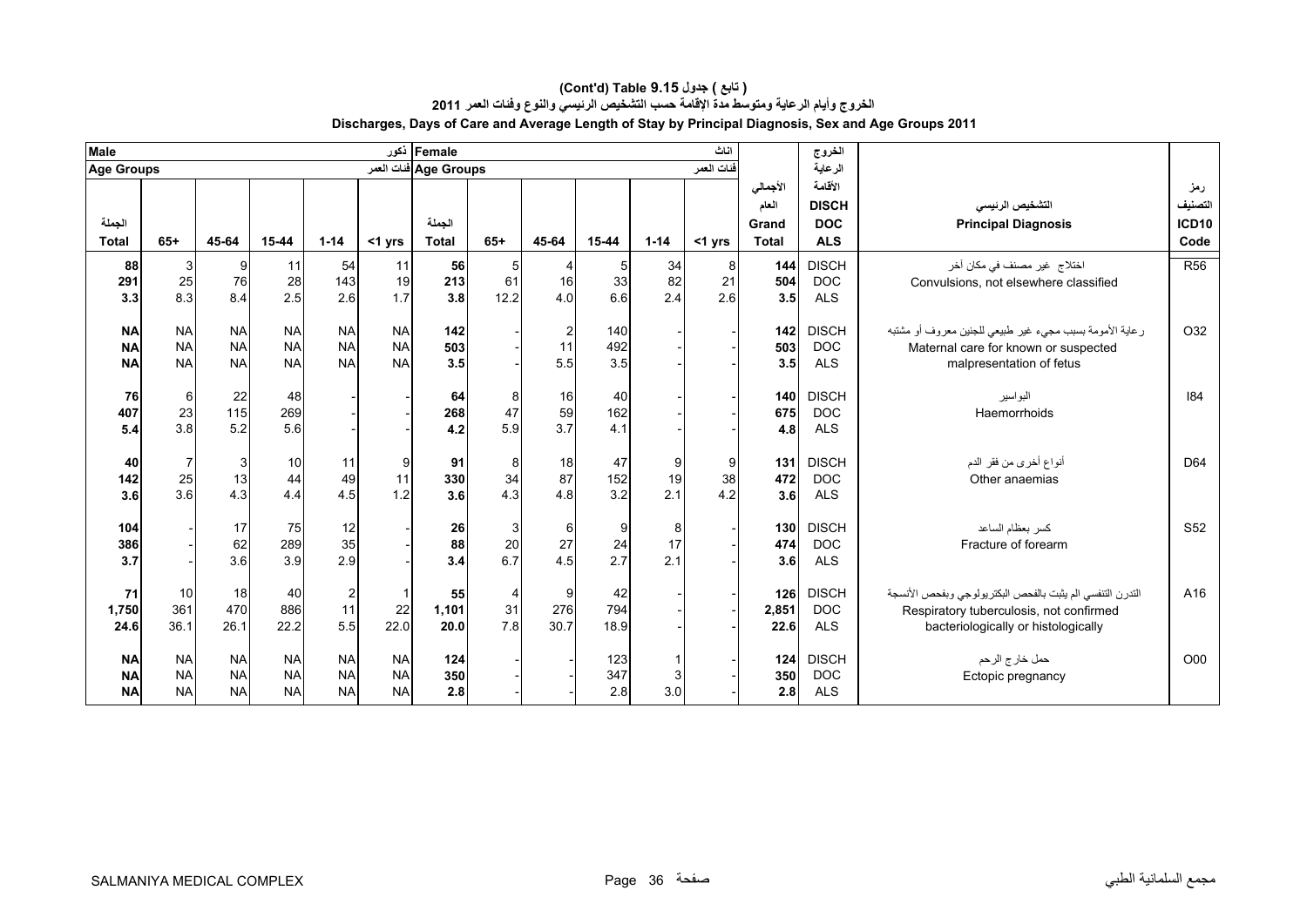| <b>Male</b>            |                        |                        |                         |                        | أنكور                  | Female                |           |                |            |            | اناث           |            | الخروج                   |                                               |                  |
|------------------------|------------------------|------------------------|-------------------------|------------------------|------------------------|-----------------------|-----------|----------------|------------|------------|----------------|------------|--------------------------|-----------------------------------------------|------------------|
| <b>Age Groups</b>      |                        |                        |                         |                        |                        | Age Groups فنات العمر |           |                |            |            | فنات العمر     |            | الرعاية                  |                                               |                  |
|                        |                        |                        |                         |                        |                        |                       |           |                |            |            |                | الأجمالي   | الأقامة                  |                                               | رمز              |
|                        |                        |                        |                         |                        |                        |                       |           |                |            |            |                | العام      | <b>DISCH</b>             | التشخيص الرنيسي                               | التصنيف          |
| الجملة                 |                        |                        |                         |                        |                        | الجملة                |           |                |            |            |                | Grand      | <b>DOC</b>               | <b>Principal Diagnosis</b>                    | <b>ICD10</b>     |
| <b>Total</b>           | $65+$                  | 45-64                  | $15 - 44$               | $1 - 14$               | $<$ 1 yrs              | <b>Total</b>          | $65+$     | 45-64          | 15-44      | $1 - 14$   | <1 yrs         | Total      | <b>ALS</b>               |                                               | Code             |
| <b>NA</b>              | <b>NA</b>              | <b>NA</b>              | <b>NA</b>               | <b>NA</b>              | <b>NA</b>              | 124                   |           |                | 124        |            |                | 124        | <b>DISCH</b>             | ولادة متعددة (توائم)                          | $\overline{O84}$ |
| <b>NA</b>              | <b>NA</b>              | <b>NA</b>              | <b>NA</b>               | <b>NA</b>              | <b>NA</b>              | 514                   |           |                | 514        |            |                | 514        | <b>DOC</b>               | Multiple delivery                             |                  |
| <b>NA</b>              | <b>NA</b>              | <b>NA</b>              | <b>NA</b>               | <b>NA</b>              | <b>NA</b>              | 4.1                   |           |                | 4.1        |            |                | 4.1        | <b>ALS</b>               |                                               |                  |
|                        |                        |                        |                         |                        |                        |                       |           |                |            |            |                |            |                          |                                               |                  |
| 83                     |                        | 9                      | 36                      | 34                     | 3                      | 41                    | 4         |                | 10         | 16         | $\overline{4}$ | 124        | <b>DISCH</b>             | حروق أو تآكل بمناطق متعددة في الجسم           | T <sub>29</sub>  |
| 828                    | 10                     | 147                    | 419                     | 216                    | 36                     | 415                   | 35<br>8.8 | 90             | 133        | 107<br>6.7 | 50             | 1,243      | <b>DOC</b>               | Burns and corrosions of multiple body regions |                  |
| 10.0                   | 10.0                   | 16.3                   | 11.6                    | 6.4                    | 12.0                   | 10.1                  |           | 12.9           | 13.3       |            | 12.5           | 10.0       | <b>ALS</b>               |                                               |                  |
| 44                     | 6                      | 19                     | 17                      |                        |                        | 76                    | 20        | 38             | 16         | 2          |                | 120        | <b>DISCH</b>             | ألم الظهر                                     | M <sub>54</sub>  |
| 265                    | 56                     | 100                    | 106                     | $\frac{2}{3}$          |                        | 709                   | 205       | 416            | 82         | 6          |                | 974        | <b>DOC</b>               | Dorsalgia                                     |                  |
| 6.0                    | 9.3                    | 5.3                    | 6.2                     | 1.5                    |                        | 9.3                   | 10.3      | 10.9           | 5.1        | 3.0        |                | 8.1        | <b>ALS</b>               |                                               |                  |
|                        |                        |                        |                         |                        |                        |                       |           |                |            |            |                |            |                          |                                               |                  |
| 120                    | 97                     | 21                     | $\overline{\mathbf{c}}$ |                        |                        | <b>NA</b>             | <b>NA</b> | <b>NA</b>      | <b>NA</b>  | <b>NA</b>  | <b>NA</b>      | 120        | <b>DISCH</b>             | تضخم البروستاتا                               | N40              |
| 1,038                  | 825                    | 210                    | $\overline{3}$          |                        |                        | <b>NA</b>             | <b>NA</b> | <b>NA</b>      | <b>NA</b>  | <b>NA</b>  | <b>NA</b>      | 1,038      | <b>DOC</b>               | Hyperplasia of prostate                       |                  |
| 8.7                    | 8.5                    | 10.0                   | 1.5                     |                        |                        | <b>NA</b>             | <b>NA</b> | <b>NA</b>      | <b>NA</b>  | <b>NA</b>  | <b>NA</b>      | 8.7        | <b>ALS</b>               |                                               |                  |
|                        |                        |                        |                         |                        |                        |                       |           |                |            |            |                |            |                          |                                               |                  |
| <b>NA</b>              | <b>NA</b>              | <b>NA</b>              | <b>NA</b>               | <b>NA</b>              | <b>NA</b>              | 120                   |           | $\overline{4}$ | 116        |            |                | 120        | <b>DISCH</b>             | تمزق مبكر للأغشية الأمنيوسية                  | O42              |
| <b>NA</b><br><b>NA</b> | <b>NA</b><br><b>NA</b> | <b>NA</b><br><b>NA</b> | <b>NA</b><br><b>NA</b>  | <b>NA</b><br><b>NA</b> | <b>NA</b><br><b>NA</b> | 641<br>5.3            |           | 13<br>3.3      | 628<br>5.4 |            |                | 641<br>5.3 | <b>DOC</b><br><b>ALS</b> | Premature rupture of membranes                |                  |
|                        |                        |                        |                         |                        |                        |                       |           |                |            |            |                |            |                          |                                               |                  |
| <b>NA</b>              | <b>NA</b>              | <b>NA</b>              | <b>NA</b>               | <b>NA</b>              | <b>NA</b>              | 119                   | 3         | 62             | 54         |            |                | 119        | <b>DISCH</b>             | ورم ليفي بالرحم                               | D <sub>25</sub>  |
| <b>NA</b>              | <b>NA</b>              | <b>NA</b>              | <b>NA</b>               | <b>NA</b>              | <b>NA</b>              | 563                   | 18        | 329            | 216        |            |                | 563        | <b>DOC</b>               | Leiomyoma of uterus                           |                  |
| <b>NA</b>              | <b>NA</b>              | <b>NA</b>              | <b>NA</b>               | <b>NA</b>              | <b>NA</b>              | 4.7                   | 6.0       | 5.3            | 4.0        |            |                | 4.7        | <b>ALS</b>               |                                               |                  |
|                        |                        |                        |                         |                        |                        |                       |           |                |            |            |                |            |                          |                                               |                  |
| 84                     | 24                     | 14                     | 43                      | $\mathbf{3}$           |                        | 35                    | 17        | 3              | 12         | 3          |                | 119        | <b>DISCH</b>             | الأمراض الأخرى بالجهاز الهضمى                 | K92              |
| 462                    | 227                    | 94                     | 136                     | $\overline{5}$         |                        | 144                   | 104       | 9              | 23         | 8          |                | 606        | <b>DOC</b>               | Other diseases of digestive system            |                  |
| 5.5                    | 9.5                    | 6.7                    | 3.2                     | 1.7                    |                        | 4.1                   | 6.1       | 3.0            | 1.9        | 2.7        |                | 5.1        | <b>ALS</b>               |                                               |                  |

#### **الخروج وأيام الرعاية ومتوسط مدة اإلقامة حسب التشخيص الرئيسي والنوع وفئات العمر <sup>2011</sup> Discharges, Days of Care and Average Length of Stay by Principal Diagnosis, Sex and Age Groups 2011 (Cont'd) Table 9.15 جدول ) تابع(**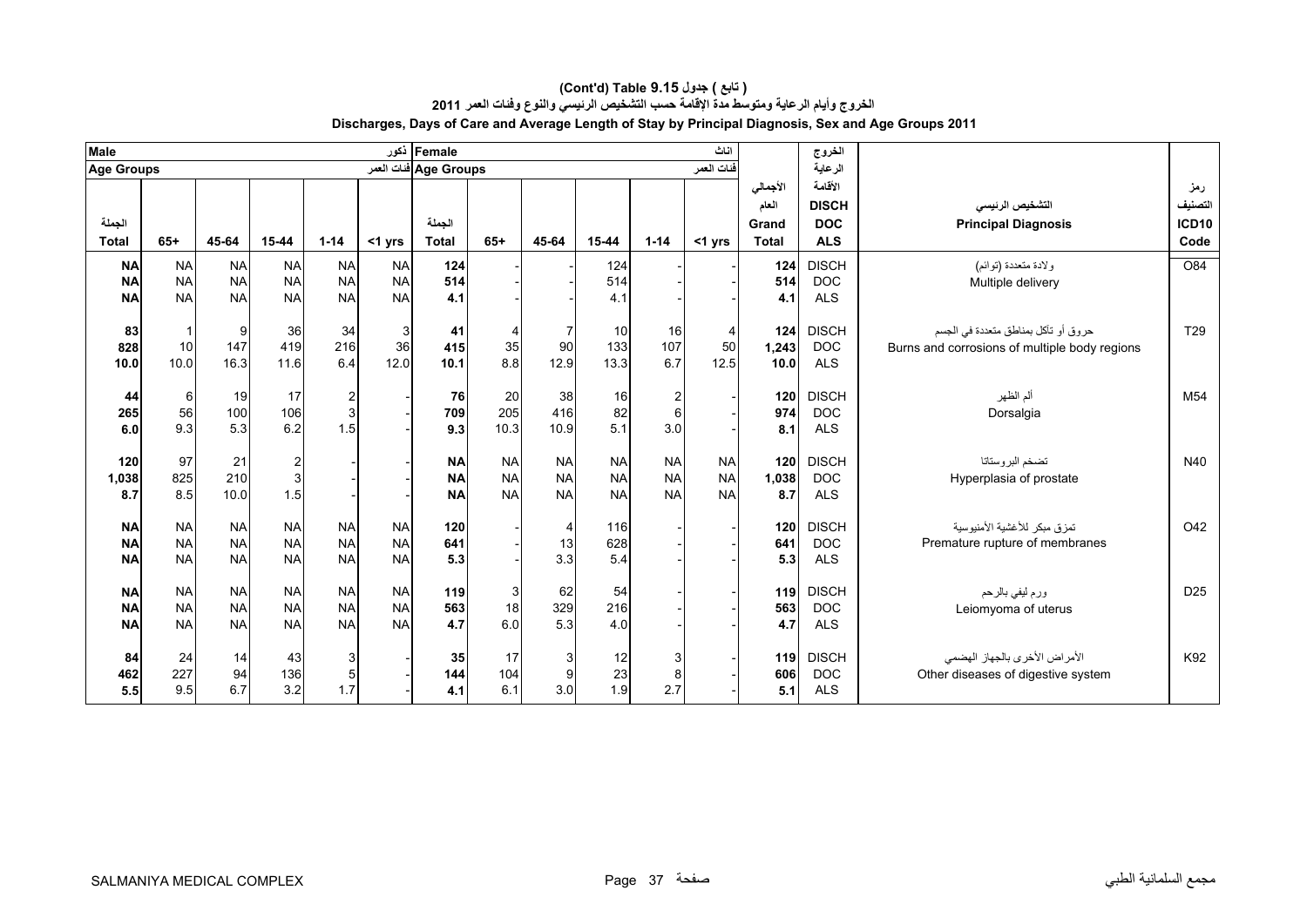| <b>Male</b>       |                |           |                |                          |           | Female أذكور          |                |       |                |                | اناث       |              | الخروج       |                                                              |         |
|-------------------|----------------|-----------|----------------|--------------------------|-----------|-----------------------|----------------|-------|----------------|----------------|------------|--------------|--------------|--------------------------------------------------------------|---------|
| <b>Age Groups</b> |                |           |                |                          |           | Age Groups ففات العمر |                |       |                |                | فنات العمر |              | الرعاية      |                                                              |         |
|                   |                |           |                |                          |           |                       |                |       |                |                |            | الأجمالي     | الأقامة      |                                                              | رمز     |
|                   |                |           |                |                          |           |                       |                |       |                |                |            | العام        | <b>DISCH</b> | التشخيص الرنيسى                                              | التصنيف |
| الجملة            |                |           |                |                          |           | الجملة                |                |       |                |                |            | Grand        | <b>DOC</b>   | <b>Principal Diagnosis</b>                                   | ICD10   |
| <b>Total</b>      | $65+$          | 45-64     | $15 - 44$      | $1 - 14$                 | $<$ 1 yrs | <b>Total</b>          | $65+$          | 45-64 | $15 - 44$      | $1 - 14$       | $<$ 1 yrs  | <b>Total</b> | <b>ALS</b>   |                                                              | Code    |
| 105               | 24             | 24        | 55             | $\overline{2}$           |           | 13                    | 8              |       |                |                |            | 118          | <b>DISCH</b> | قرحة بالأثنى عشر                                             | K26     |
| 588               | 170            | 117       | 292            | 9                        |           | 86                    | 63             | 9     | 14             |                |            | 674          | <b>DOC</b>   | Duodenal ulcer                                               |         |
| 5.6               | 7.1            | 4.9       | 5.3            | 4.5                      |           | 6.6                   | 7.9            | 9.0   | 3.5            |                |            | 5.7          | <b>ALS</b>   |                                                              |         |
| 62                | 23             | 15        | 19             |                          | 4         | 51                    | 32             | 14    | $\overline{4}$ |                |            | 113          | <b>DISCH</b> | اضطرابات في السوائل أو الألكتروليت أو التوازن الحمضى القاعدي | E87     |
| 344               | 161            | 100       | 45             | 17                       | 21        | 451                   | 238            | 127   | 16             | 70             |            | 795          | <b>DOC</b>   | Other disorders of fluid, electrolyte                        |         |
| 5.5               | 7.0            | 6.7       | 2.4            | 17.0                     | 5.3       | 8.8                   | 7.4            | 9.1   | 4.0            | 70.0           |            | 7.0          | <b>ALS</b>   | and acid-base balance                                        |         |
|                   |                |           |                |                          |           |                       |                |       |                |                |            |              |              |                                                              |         |
| <b>NA</b>         | <b>NA</b>      | <b>NA</b> | <b>NA</b>      | <b>NA</b>                | <b>NA</b> | 113                   |                |       | 112            |                |            | 113          | <b>DISCH</b> | أمراض أخرى بالأم مصنفة في أماكن أخرى من التصنيف ،            | O99     |
| <b>NA</b>         | <b>NA</b>      | <b>NA</b> | <b>NA</b>      | <b>NA</b>                | <b>NA</b> | 683                   |                | 3     | 680            |                |            | 683          | <b>DOC</b>   | لكن كمضاعفات للحمل أو الولادة أو النفاس                      |         |
| <b>NA</b>         | <b>NA</b>      | <b>NA</b> | <b>NA</b>      | <b>NA</b>                | <b>NA</b> | 6.0                   |                | 3.0   | 6.1            |                |            | 6.0          | <b>ALS</b>   | Other maternal diseases classifiable elsewhere, but          |         |
|                   |                |           |                |                          |           |                       |                |       |                |                |            |              |              | complicating pregnancy, childbirth and the puerperium        |         |
| 28                | $\overline{7}$ | 10        | $\overline{7}$ | $\overline{\mathcal{L}}$ |           | 84                    | $\overline{7}$ | 21    | 44             | 12             |            | 112          | <b>DISCH</b> | الفتق السرى                                                  | K42     |
| 141               | 45             | 50        | 35             | 11                       |           | 358                   | 53             | 112   | 163            | 30             |            | 499          | <b>DOC</b>   | Umbilical hernia                                             |         |
| 5.0               | 6.4            | 5.0       | 5.0            | 2.8                      |           | 4.3                   | 7.6            | 5.3   | 3.7            | 2.5            |            | 4.5          | <b>ALS</b>   |                                                              |         |
|                   |                |           |                |                          |           |                       |                |       |                |                |            |              |              |                                                              |         |
| 64                | 10             | 15        | 39             |                          |           | 46                    | $6 \,$         | 21    | 19             |                |            | 110          | <b>DISCH</b> | اضطرابات الأقراص الفقرية الأخرى                              | M51     |
| 480               | 119            | 103       | 258            |                          |           | 477                   | 63             | 186   | 228            |                |            | 957          | <b>DOC</b>   | Other intervertebral disc disorders                          |         |
| 7.5               | 11.9           | 6.9       | 6.6            |                          |           | 10.4                  | 10.5           | 8.9   | 12.0           |                |            | 8.7          | <b>ALS</b>   |                                                              |         |
| <b>NA</b>         | <b>NA</b>      | <b>NA</b> | <b>NA</b>      | <b>NA</b>                | <b>NA</b> | 110                   | $\mathbf{1}$   | 21    | 87             |                |            | 110          | <b>DISCH</b> | اعتلالات غير التهابية بالمبيض أو البوق أو الرباط العريض      | N83     |
| <b>NA</b>         | <b>NA</b>      | <b>NA</b> | <b>NA</b>      | <b>NA</b>                | <b>NA</b> | 411                   | 13             | 96    | 300            | $\overline{2}$ |            | 411          | <b>DOC</b>   | Noninflammatory disorders of ovary,                          |         |
| <b>NA</b>         | <b>NA</b>      | <b>NA</b> | <b>NA</b>      | <b>NA</b>                | <b>NA</b> | 3.7                   | 13.0           | 4.6   | 3.4            | 2.0            |            | 3.7          | <b>ALS</b>   | fallopian tube and broad ligament                            |         |
|                   |                |           |                |                          |           |                       |                |       |                |                |            |              |              |                                                              |         |
| 35                |                | 6         | 21             |                          |           | 74                    | $\mathbf{3}$   | 18    | 53             |                |            | 109          | <b>DISCH</b> | التهاب المرارة                                               | K81     |
| 246               | 55             | 44        | 142            | 5                        |           | 362                   | 23             | 77    | 262            |                |            | 608          | <b>DOC</b>   | Cholecystitis                                                |         |
| 7.0               | 7.9            | 7.3       | 6.8            | 5.0                      |           | 4.9                   | 7.7            | 4.3   | 4.9            |                |            | 5.6          | <b>ALS</b>   |                                                              |         |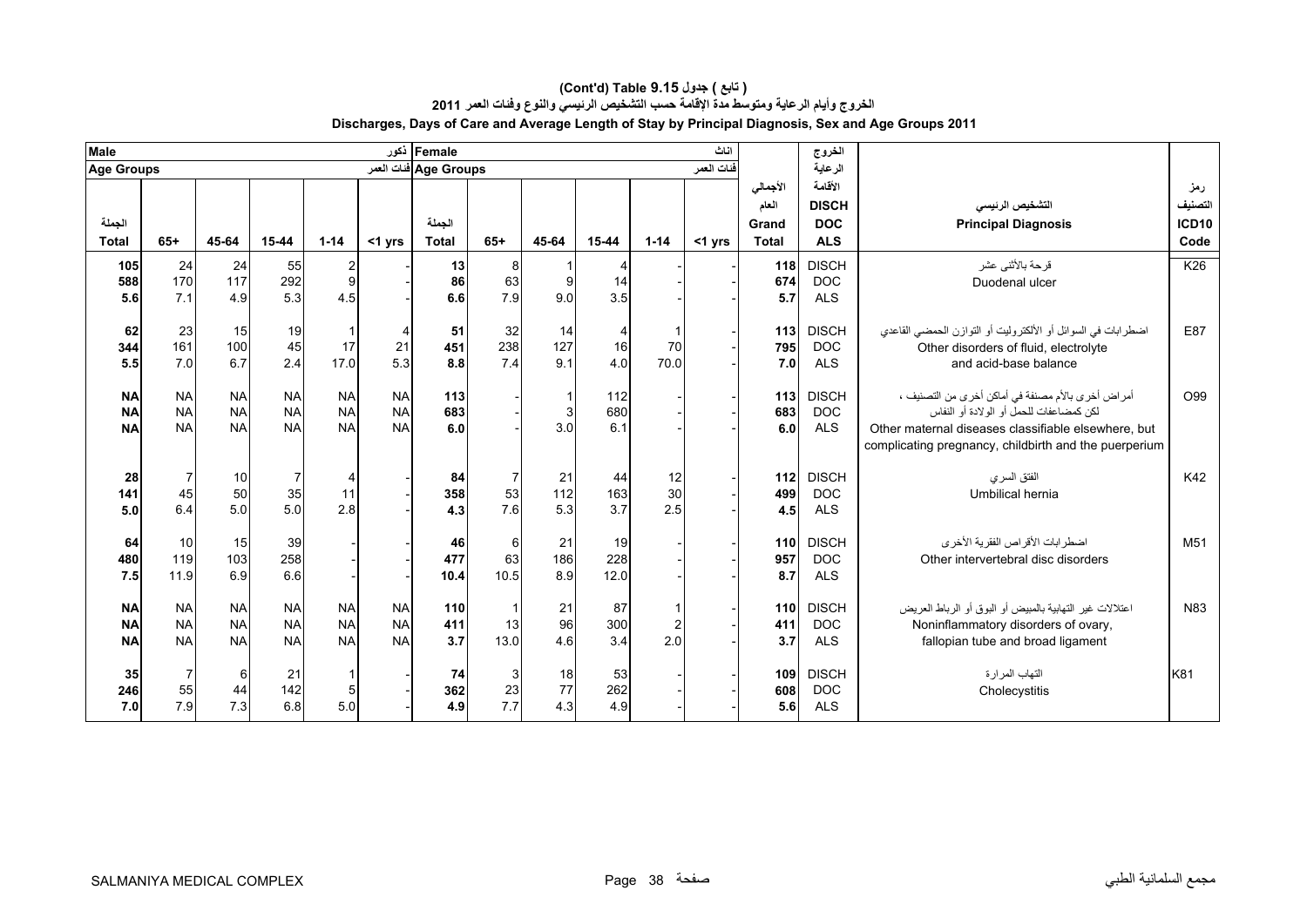| <b>Male</b>       |                 |                |            |                |           | Female ذکور           |                |           |                |                | اناث                       |              | الخروج       |                                                     |                   |
|-------------------|-----------------|----------------|------------|----------------|-----------|-----------------------|----------------|-----------|----------------|----------------|----------------------------|--------------|--------------|-----------------------------------------------------|-------------------|
| <b>Age Groups</b> |                 |                |            |                |           | Age Groups فنات العمر |                |           |                |                | ا <mark>فنات الع</mark> مر |              | الرعاية      |                                                     |                   |
|                   |                 |                |            |                |           |                       |                |           |                |                |                            | الأجمالي     | الأقامة      |                                                     | رمز               |
|                   |                 |                |            |                |           |                       |                |           |                |                |                            | العام        | <b>DISCH</b> | التشخيص الرنيسي                                     | التصنيف           |
| الجملة            |                 |                |            |                |           | الجملة                |                |           |                |                |                            | Grand        | <b>DOC</b>   | <b>Principal Diagnosis</b>                          | ICD <sub>10</sub> |
| <b>Total</b>      | $65+$           | 45-64          | 15-44      | $1 - 14$       | $<$ 1 yrs | <b>Total</b>          | $65+$          | 45-64     | 15-44          | $1 - 14$       | $<$ 1 yrs                  | <b>Total</b> | <b>ALS</b>   |                                                     | Code              |
| 80                | $5\phantom{.0}$ | 33             | 42         |                |           | 28                    | $5 \mid$       |           | 14             |                |                            | 108          | <b>DISCH</b> | مغص كلوي، دون تحديد                                 | N <sub>23</sub>   |
| 346               | 45              | 169            | 132        |                |           | 105                   | 22             | 33        | 50             |                |                            | 451          | <b>DOC</b>   | Unspecified renal colic                             |                   |
| 4.3               | 9.0             | 5.1            | 3.1        |                |           | 3.8                   | 4.4            | 37        | 3.6            |                |                            | 4.2          | <b>ALS</b>   |                                                     |                   |
|                   |                 |                |            |                |           |                       |                |           |                |                |                            |              |              |                                                     |                   |
| 68                | <b>NA</b>       | <b>NA</b>      | <b>NA</b>  | <b>NA</b>      | 68        | 38                    | <b>NA</b>      | <b>NA</b> | <b>NA</b>      | <b>NA</b>      | 38                         | 106          | <b>DISCH</b> | يرقان الوليد بسبب أنواع أخرى من انحلال الدم المفرط  | P <sub>58</sub>   |
| 200               | <b>NA</b>       | <b>NA</b>      | <b>NA</b>  | <b>NA</b>      | 200       | 108                   | <b>NA</b>      | <b>NA</b> | <b>NA</b>      | <b>NA</b>      | 108                        | 308          | <b>DOC</b>   | Neonatal jaundice due to other excessive haemolysis |                   |
| 2.9               | <b>NA</b>       | <b>NA</b>      | <b>NA</b>  | <b>NA</b>      | 2.9       | 2.8                   | <b>NA</b>      | <b>NA</b> | <b>NA</b>      | <b>NA</b>      | 2.8                        | 2.9          | <b>ALS</b>   |                                                     |                   |
| 62                | 21              | 26             | 15         |                |           | 41                    | 24             | 13        | 4              |                |                            | 103          | <b>DISCH</b> | ارتفاع ضغط الدم الكلوي                              | 112               |
| 424               | 179             | 140            | 105        |                |           | 566                   | 449            | 85        | 32             |                |                            | 990          | <b>DOC</b>   | Hypertensive renal disease                          |                   |
| 6.8               | 8.5             | 5.4            | 7.0        |                |           | 13.8                  | 18.7           | 6.5       | 8.0            |                |                            | 9.6          | <b>ALS</b>   |                                                     |                   |
|                   |                 |                |            |                |           |                       |                |           |                |                |                            |              |              |                                                     |                   |
| 96                |                 | 6              | 73         | 16             |           | 4                     |                |           | $\overline{a}$ |                | 1                          | 100          | <b>DISCH</b> | اصابة بالعين أو محجر العين                          | S <sub>05</sub>   |
| 468               | 6               | 21             | 365        | 76             |           | 13                    |                |           | $\sqrt{5}$     | $\overline{7}$ | $\mathbf{1}$               | 481          | <b>DOC</b>   | Injury of eye and orbit                             |                   |
| 4.9               | 6.0             | 3.5            | 5.0        | 4.8            |           | 3.3                   |                |           | 2.5            | 7.0            | 1.0                        | 4.8          | <b>ALS</b>   |                                                     |                   |
|                   |                 |                |            |                |           |                       |                |           |                |                |                            |              |              |                                                     |                   |
| 98                |                 | $\overline{2}$ | 94         |                |           |                       |                |           |                |                |                            | 99           | <b>DISCH</b> | اختلال داخلي بالركبة                                | M <sub>23</sub>   |
| 356               |                 | 12             | 339<br>3.6 | $\overline{4}$ |           | 5                     |                |           | 5 <sup>5</sup> |                |                            | 361          | <b>DOC</b>   | Internal derangement of knee                        |                   |
| 3.6               | 1.0             | 6.0            |            | 4.0            |           | 5.0                   |                |           | 5.0            |                |                            | 3.6          | <b>ALS</b>   |                                                     |                   |
| 90                |                 | 4              | 84         | $\overline{2}$ |           | 8                     |                |           | $6 \mid$       |                |                            | 98           | <b>DISCH</b> | البر داء- الملار يا بسبب المتصور ة النشيطة          | <b>B51</b>        |
| 216               |                 | 9              | 201        | 6              |           | 31                    | 14             |           | 15             |                |                            | 247          | <b>DOC</b>   | Plasmodium vivax malaria                            |                   |
| 2.4               |                 | 2.3            | 2.4        | 3.0            |           | 3.9                   | 14.0           | 2.0       | 2.5            |                |                            | 2.5          | <b>ALS</b>   |                                                     |                   |
|                   |                 |                |            |                |           |                       |                |           |                |                |                            |              |              |                                                     |                   |
| 86                | 46              | 19             | 20         |                |           | 12                    | 5 <sub>5</sub> | 3         | $\overline{2}$ |                |                            | 98           | <b>DISCH</b> | احتباس البول                                        | <b>R33</b>        |
| 545               | 367             | 98             | 79         |                |           | 60                    | 29             | 22        | $\overline{7}$ |                |                            | 605          | <b>DOC</b>   | Retention of urine                                  |                   |
| 6.3               | 8.0             | 5.2            | 4.0        |                | 1.0       | $5.0\,$               | 5.8            | 7.3       | 3.5            | 1.0            | 1.0                        | 6.2          | <b>ALS</b>   |                                                     |                   |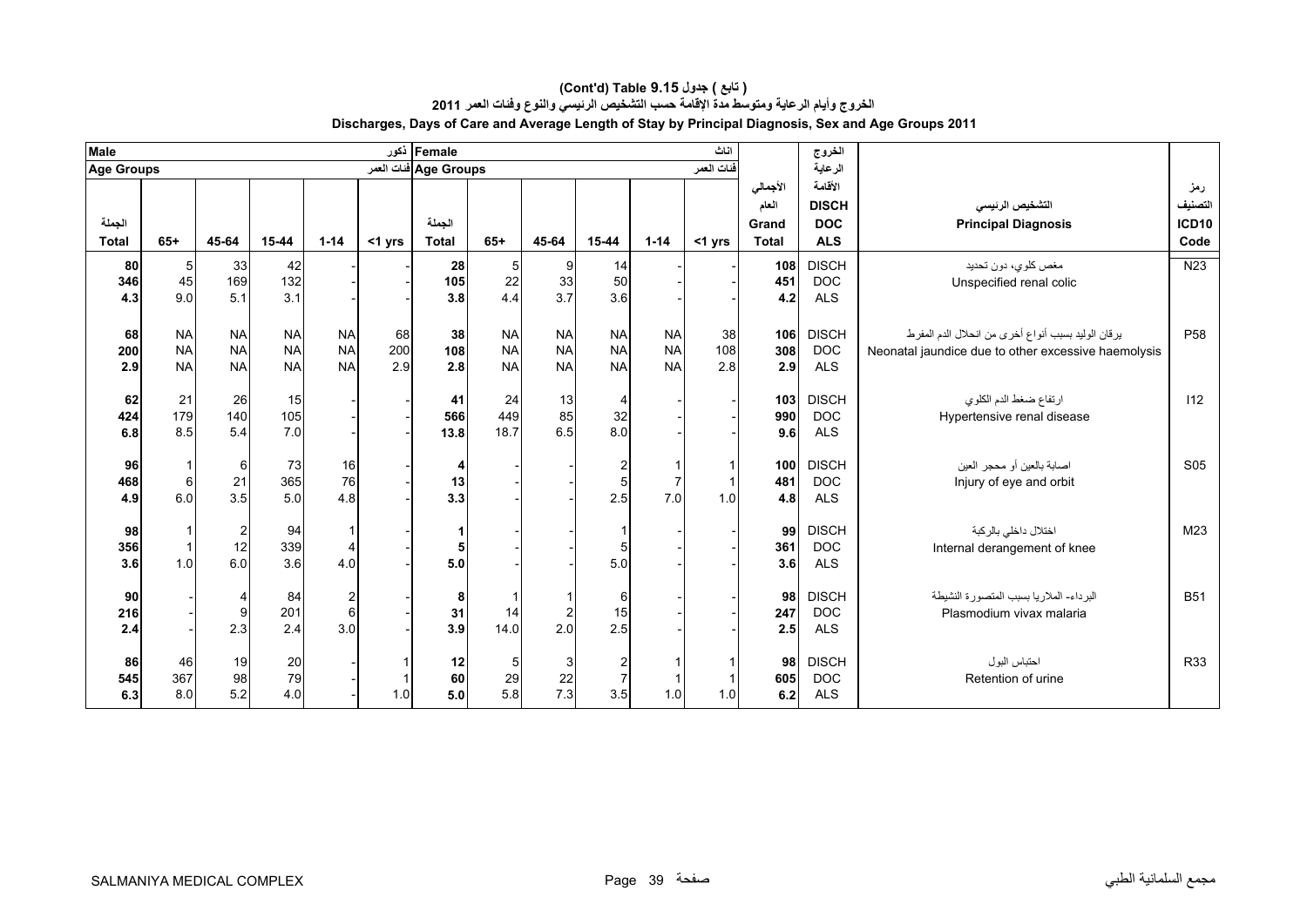| <b>Male</b>            |                           |                |                 |                |           | Female أكور            |                   |           |           |           | اناث       |                       | الخروج                   |                                                       |               |
|------------------------|---------------------------|----------------|-----------------|----------------|-----------|------------------------|-------------------|-----------|-----------|-----------|------------|-----------------------|--------------------------|-------------------------------------------------------|---------------|
| <b>Age Groups</b>      |                           |                |                 |                |           | Age Groups ففات العمر  |                   |           |           |           | فنات العمر |                       | الرعاية                  |                                                       |               |
|                        |                           |                |                 |                |           |                        |                   |           |           |           |            | الأجمالي              | الأقامة                  |                                                       | رمز           |
|                        |                           |                |                 |                |           |                        |                   |           |           |           |            | العام                 | <b>DISCH</b>             | التشخيص الرنيسي                                       | التصنيف       |
| الجملة<br><b>Total</b> | $65+$                     | 45-64          | $15 - 44$       | $1 - 14$       | <1 yrs    | الجملة<br><b>Total</b> | $65+$             | 45-64     | 15-44     | $1 - 14$  | <1 yrs     | Grand<br><b>Total</b> | <b>DOC</b><br><b>ALS</b> | <b>Principal Diagnosis</b>                            | ICD10<br>Code |
| 24                     |                           |                |                 | 2              |           | 74                     |                   |           | 62        | 11        |            | 98                    | <b>DISCH</b>             | التسمم بالمسكنات أو مضادات الحمى أو مضادات الروماتيزم | T39           |
| 35                     |                           |                | $\frac{22}{33}$ | $\overline{2}$ |           | 148                    |                   | 32        | 100       | 16        |            | 183                   | <b>DOC</b>               | Poisoning by nonopioid analgesics,                    |               |
| 1.5                    |                           |                | 1.5             | 1.0            |           | 2.0                    |                   | 32.0      | 1.6       | 1.5       |            | 1.9                   | <b>ALS</b>               | antipyretics and antirheumatics                       |               |
|                        |                           |                |                 |                |           |                        |                   |           |           |           |            |                       |                          |                                                       |               |
| 68                     | 2                         | 5              | 40              | 21             |           | 28                     |                   |           | 8         | 17        |            | 96                    | <b>DISCH</b>             | كسر بعظام الكتف أو أعلى الذراع                        | S42           |
| 416                    | 43                        | 38             | 296             | 39             |           | 149                    | $\sqrt{2}$<br>2.0 | 24        | 84        | 39        |            | 565                   | <b>DOC</b>               | Fracture of shoulder and upper arm                    |               |
| 6.1                    | 21.5                      | 7.6            | 7.4             | 1.9            |           | 5.3                    |                   | 12.0      | 10.5      | 2.3       |            | 5.9                   | <b>ALS</b>               |                                                       |               |
| 61                     | $\ensuremath{\mathsf{3}}$ | 4              | 45              | 9              |           | 35                     | $\overline{c}$    | 5         | 16        | 9         | 3          | 96                    | <b>DISCH</b>             | الأنواع الأخرى من رعاية المتابعة لجراحات العظام       | Z47           |
| 227                    | 8                         | 15             | 169             | 35             |           | 126                    | 15                | 27        | 59        | 22        | 3          | 353                   | <b>DOC</b>               | Other orthopaedic follow-up care                      |               |
| 3.7                    | 2.7                       | 3.8            | 3.8             | 3.9            |           | 3.6                    | 7.5               | 5.4       | 3.7       | 2.4       | 1.0        | 3.7                   | <b>ALS</b>               |                                                       |               |
|                        |                           |                |                 |                |           |                        |                   |           |           |           |            |                       |                          |                                                       |               |
| 60<br>717              | 19<br>480                 | 23<br>166      | 17<br>70        |                |           | 34                     | 27<br>439         | 3<br>10   | 3<br>11   |           | 1          | 94                    | <b>DISCH</b>             | إعتلال عضل القلب                                      | 142           |
| 12.0                   | 25.3                      | 7.2            | 4.1             | 1.0            |           | 465<br>13.7            | 16.3              | 3.3       | 3.7       |           | 5<br>5.0   | 1,182<br>12.6         | <b>DOC</b><br><b>ALS</b> | Cardiomyopathy                                        |               |
|                        |                           |                |                 |                |           |                        |                   |           |           |           |            |                       |                          |                                                       |               |
| <b>NA</b>              | <b>NA</b>                 | <b>NA</b>      | <b>NA</b>       | <b>NA</b>      | <b>NA</b> | 93                     |                   |           | 93        |           |            | 93                    | <b>DISCH</b>             | ولادة متعسرة لأسباب أخرى                              | O66           |
| <b>NA</b>              | <b>NA</b>                 | <b>NA</b>      | <b>NA</b>       | <b>NA</b>      | <b>NA</b> | 424                    |                   |           | 424       |           |            | 424                   | <b>DOC</b>               | Other obstructed labour                               |               |
| <b>NA</b>              | <b>NA</b>                 | <b>NA</b>      | <b>NA</b>       | <b>NA</b>      | <b>NA</b> | 4.6                    |                   |           | 4.6       |           |            | 4.6                   | <b>ALS</b>               |                                                       |               |
| 39                     | <b>NA</b>                 | <b>NA</b>      | <b>NA</b>       | <b>NA</b>      | 39        | 47                     | <b>NA</b>         | <b>NA</b> | <b>NA</b> | <b>NA</b> | 47         | 86                    | <b>DISCH</b>             | بطء نمو الجنين أو سوء تغذيتة                          | P05           |
| 417                    | <b>NA</b>                 | <b>NA</b>      | <b>NA</b>       | <b>NA</b>      | 417       | 488                    | <b>NA</b>         | <b>NA</b> | <b>NA</b> | <b>NA</b> | 488        | 905                   | <b>DOC</b>               | Slow fetal growth and fetal malnutrition              |               |
| 10.7                   | <b>NA</b>                 | <b>NA</b>      | <b>NA</b>       | <b>NA</b>      | 10.7      | 10.4                   | <b>NA</b>         | <b>NA</b> | <b>NA</b> | <b>NA</b> | 10.4       | 10.5                  | <b>ALS</b>               |                                                       |               |
|                        |                           |                |                 |                |           |                        |                   |           |           |           |            |                       |                          |                                                       |               |
| 44                     | 4                         | $\overline{4}$ | 18              | 18             |           | 38                     | 7                 |           | 20        | 10        |            | 82                    | <b>DISCH</b>             | الصرع                                                 | G40           |
| 112                    | 16                        | 15             | 50              | 31             |           | 1,313                  | 67                |           | 84        | 1,161     |            | 1,425                 | DOC                      | Epilepsy                                              |               |
| 2.5                    | 4.0                       | 3.8            | 2.8             | 1.7            |           | 34.6                   | 9.6               | 1.0       | 4.2       | 116.1     |            | 17.4                  | <b>ALS</b>               |                                                       |               |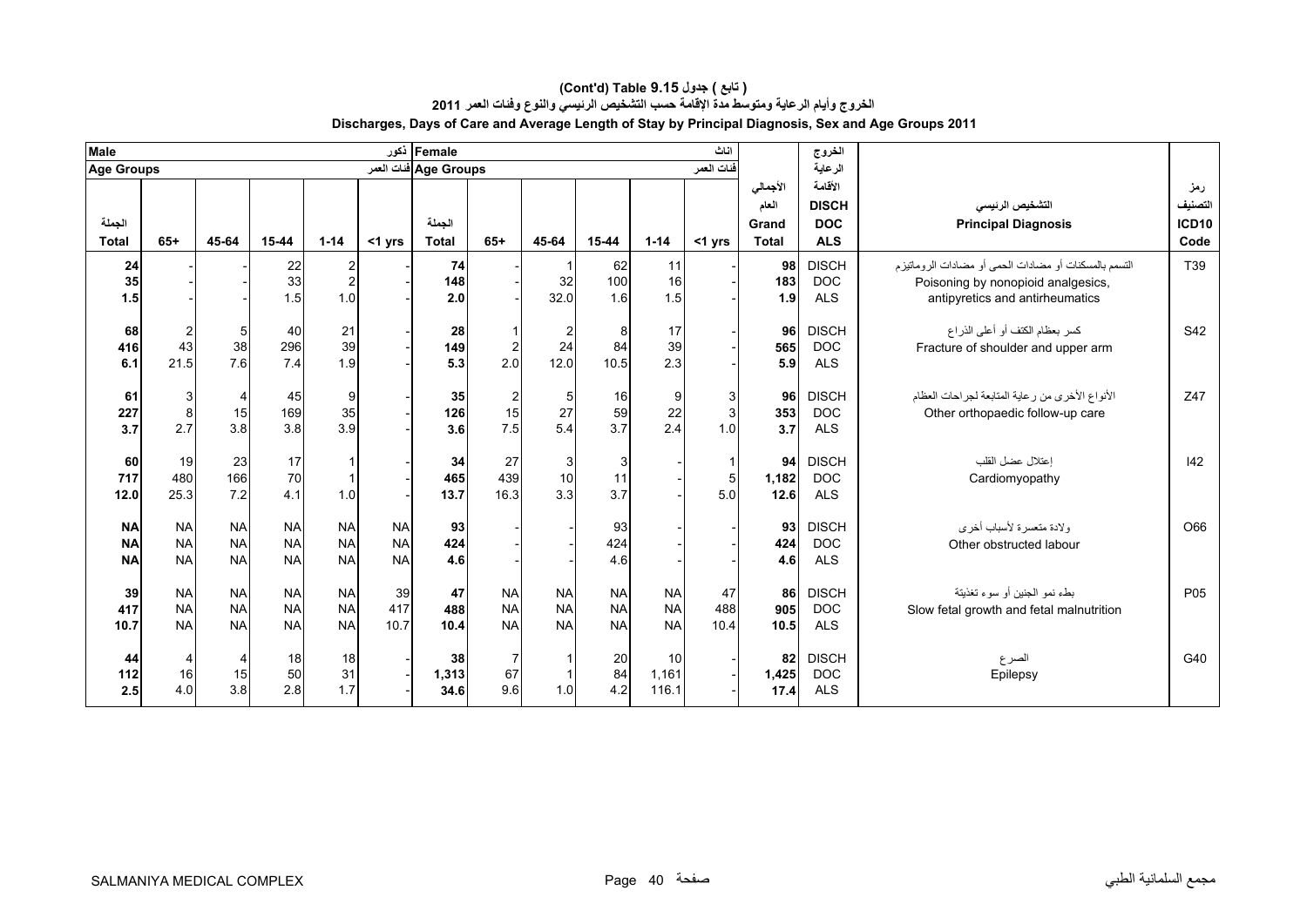| الرعاية<br>Age Groups فنات العمر<br>فنات العمر<br><b>Age Groups</b><br>الأقامة<br>الأجمالي<br>رمز<br>التصنيف<br>العام<br><b>DISCH</b><br>التشخيص الرنيسي<br>الجملة<br>الجملة<br><b>ICD10</b><br><b>DOC</b><br>Grand<br><b>Principal Diagnosis</b><br><b>Total</b><br>$65+$<br>45-64<br>$15 - 44$<br>$1 - 14$<br>45-64<br>15-44<br>$1 - 14$<br><b>ALS</b><br>Code<br><b>Total</b><br>$65+$<br>Total<br>$<$ 1 yrs<br>$<$ 1 yrs<br><b>DISCH</b><br>Q53<br>82<br>57<br>20<br><b>NA</b><br>82<br>5<br><b>NA</b><br><b>NA</b><br><b>NA</b><br><b>NA</b><br><b>NA</b><br>خصية مستوقفة (لم تتزل)<br>48<br>20<br>120<br><b>NA</b><br><b>NA</b><br><b>NA</b><br><b>NA</b><br><b>NA</b><br>188<br><b>DOC</b><br>188<br><b>NA</b><br>Undescended testicle<br>2.1<br>2.4<br><b>NA</b><br><b>NA</b><br><b>NA</b><br><b>NA</b><br>2.3<br>2.3<br>4.0<br><b>NA</b><br><b>NA</b><br><b>ALS</b><br>C34<br><b>DISCH</b><br>ور م خبيث بالقصبة أو الرئة<br>43<br>18<br>16<br>81<br>20<br>61<br>4<br>303<br>211<br>87<br>586<br><b>DOC</b><br>1,187<br>Malignant neoplasm of bronchus and lung<br>298<br>889<br>16.8<br>13.2<br>13.6<br>14.9<br>21.8<br><b>ALS</b><br>14.6<br>14.7<br><b>DISCH</b><br>أذى بالكتف<br>M75<br>13<br>19<br>9<br>7<br>24<br>77<br>41<br>36<br>4<br>70<br>39<br>55<br>78<br>46<br>13<br>10<br>311<br><b>DOC</b><br>156<br>Shoulder lesions<br>155<br>3.7<br>3.3<br>4.3<br>7.9<br>3.3<br>3.5<br><b>ALS</b><br>3.8<br>10.0<br>4.0<br>4.3<br>11<br><b>DISCH</b><br>J81<br>40<br>25<br>26<br>9<br>76<br>$\overline{4}$<br>36<br>وذمة رئوية<br>47<br>192<br>119<br>32<br>39<br>21<br>252<br><b>DOC</b><br>198<br>450<br>Pulmonary oedema<br>8.0<br>4.3<br>4.3<br>4.8<br>7.4<br>21.0<br>7.0<br><b>ALS</b><br>5.9<br>5.0 | <b>Male</b> |  |  | Female ذکور |  |  | اناث | الخروج |  |
|----------------------------------------------------------------------------------------------------------------------------------------------------------------------------------------------------------------------------------------------------------------------------------------------------------------------------------------------------------------------------------------------------------------------------------------------------------------------------------------------------------------------------------------------------------------------------------------------------------------------------------------------------------------------------------------------------------------------------------------------------------------------------------------------------------------------------------------------------------------------------------------------------------------------------------------------------------------------------------------------------------------------------------------------------------------------------------------------------------------------------------------------------------------------------------------------------------------------------------------------------------------------------------------------------------------------------------------------------------------------------------------------------------------------------------------------------------------------------------------------------------------------------------------------------------------------------------------------------------------------------------------------------------------------------------------------------------------------|-------------|--|--|-------------|--|--|------|--------|--|
|                                                                                                                                                                                                                                                                                                                                                                                                                                                                                                                                                                                                                                                                                                                                                                                                                                                                                                                                                                                                                                                                                                                                                                                                                                                                                                                                                                                                                                                                                                                                                                                                                                                                                                                      |             |  |  |             |  |  |      |        |  |
|                                                                                                                                                                                                                                                                                                                                                                                                                                                                                                                                                                                                                                                                                                                                                                                                                                                                                                                                                                                                                                                                                                                                                                                                                                                                                                                                                                                                                                                                                                                                                                                                                                                                                                                      |             |  |  |             |  |  |      |        |  |
|                                                                                                                                                                                                                                                                                                                                                                                                                                                                                                                                                                                                                                                                                                                                                                                                                                                                                                                                                                                                                                                                                                                                                                                                                                                                                                                                                                                                                                                                                                                                                                                                                                                                                                                      |             |  |  |             |  |  |      |        |  |
|                                                                                                                                                                                                                                                                                                                                                                                                                                                                                                                                                                                                                                                                                                                                                                                                                                                                                                                                                                                                                                                                                                                                                                                                                                                                                                                                                                                                                                                                                                                                                                                                                                                                                                                      |             |  |  |             |  |  |      |        |  |
|                                                                                                                                                                                                                                                                                                                                                                                                                                                                                                                                                                                                                                                                                                                                                                                                                                                                                                                                                                                                                                                                                                                                                                                                                                                                                                                                                                                                                                                                                                                                                                                                                                                                                                                      |             |  |  |             |  |  |      |        |  |
|                                                                                                                                                                                                                                                                                                                                                                                                                                                                                                                                                                                                                                                                                                                                                                                                                                                                                                                                                                                                                                                                                                                                                                                                                                                                                                                                                                                                                                                                                                                                                                                                                                                                                                                      |             |  |  |             |  |  |      |        |  |
|                                                                                                                                                                                                                                                                                                                                                                                                                                                                                                                                                                                                                                                                                                                                                                                                                                                                                                                                                                                                                                                                                                                                                                                                                                                                                                                                                                                                                                                                                                                                                                                                                                                                                                                      |             |  |  |             |  |  |      |        |  |
|                                                                                                                                                                                                                                                                                                                                                                                                                                                                                                                                                                                                                                                                                                                                                                                                                                                                                                                                                                                                                                                                                                                                                                                                                                                                                                                                                                                                                                                                                                                                                                                                                                                                                                                      |             |  |  |             |  |  |      |        |  |
|                                                                                                                                                                                                                                                                                                                                                                                                                                                                                                                                                                                                                                                                                                                                                                                                                                                                                                                                                                                                                                                                                                                                                                                                                                                                                                                                                                                                                                                                                                                                                                                                                                                                                                                      |             |  |  |             |  |  |      |        |  |
|                                                                                                                                                                                                                                                                                                                                                                                                                                                                                                                                                                                                                                                                                                                                                                                                                                                                                                                                                                                                                                                                                                                                                                                                                                                                                                                                                                                                                                                                                                                                                                                                                                                                                                                      |             |  |  |             |  |  |      |        |  |
|                                                                                                                                                                                                                                                                                                                                                                                                                                                                                                                                                                                                                                                                                                                                                                                                                                                                                                                                                                                                                                                                                                                                                                                                                                                                                                                                                                                                                                                                                                                                                                                                                                                                                                                      |             |  |  |             |  |  |      |        |  |
|                                                                                                                                                                                                                                                                                                                                                                                                                                                                                                                                                                                                                                                                                                                                                                                                                                                                                                                                                                                                                                                                                                                                                                                                                                                                                                                                                                                                                                                                                                                                                                                                                                                                                                                      |             |  |  |             |  |  |      |        |  |
|                                                                                                                                                                                                                                                                                                                                                                                                                                                                                                                                                                                                                                                                                                                                                                                                                                                                                                                                                                                                                                                                                                                                                                                                                                                                                                                                                                                                                                                                                                                                                                                                                                                                                                                      |             |  |  |             |  |  |      |        |  |
|                                                                                                                                                                                                                                                                                                                                                                                                                                                                                                                                                                                                                                                                                                                                                                                                                                                                                                                                                                                                                                                                                                                                                                                                                                                                                                                                                                                                                                                                                                                                                                                                                                                                                                                      |             |  |  |             |  |  |      |        |  |
|                                                                                                                                                                                                                                                                                                                                                                                                                                                                                                                                                                                                                                                                                                                                                                                                                                                                                                                                                                                                                                                                                                                                                                                                                                                                                                                                                                                                                                                                                                                                                                                                                                                                                                                      |             |  |  |             |  |  |      |        |  |
|                                                                                                                                                                                                                                                                                                                                                                                                                                                                                                                                                                                                                                                                                                                                                                                                                                                                                                                                                                                                                                                                                                                                                                                                                                                                                                                                                                                                                                                                                                                                                                                                                                                                                                                      |             |  |  |             |  |  |      |        |  |
| 12<br>23<br><b>DISCH</b><br>J90<br>51<br>16<br>6<br>76<br>ذات الجنب الانصبابية لم يصنف في مكان آخر<br>25<br>10<br>9                                                                                                                                                                                                                                                                                                                                                                                                                                                                                                                                                                                                                                                                                                                                                                                                                                                                                                                                                                                                                                                                                                                                                                                                                                                                                                                                                                                                                                                                                                                                                                                                  |             |  |  |             |  |  |      |        |  |
| 202<br>221<br>97<br>185<br>57<br>882<br>274<br>120<br><b>DOC</b><br>608<br>Pleural effusion, not elsewhere classified                                                                                                                                                                                                                                                                                                                                                                                                                                                                                                                                                                                                                                                                                                                                                                                                                                                                                                                                                                                                                                                                                                                                                                                                                                                                                                                                                                                                                                                                                                                                                                                                |             |  |  |             |  |  |      |        |  |
| 16.8<br>9.6<br>10.8<br>11.6<br>11.0<br>9.5<br><b>ALS</b><br>11.9<br>12.0<br>11.6                                                                                                                                                                                                                                                                                                                                                                                                                                                                                                                                                                                                                                                                                                                                                                                                                                                                                                                                                                                                                                                                                                                                                                                                                                                                                                                                                                                                                                                                                                                                                                                                                                     |             |  |  |             |  |  |      |        |  |
| <b>NA</b><br><b>NA</b><br><b>NA</b><br><b>NA</b><br><b>NA</b><br><b>NA</b><br><b>NA</b><br>32<br><b>DISCH</b><br>ضائقة الوليد التنفسية<br>P <sub>22</sub><br>44<br><b>NA</b><br>32<br>76<br>44                                                                                                                                                                                                                                                                                                                                                                                                                                                                                                                                                                                                                                                                                                                                                                                                                                                                                                                                                                                                                                                                                                                                                                                                                                                                                                                                                                                                                                                                                                                       |             |  |  |             |  |  |      |        |  |
| <b>NA</b><br><b>NA</b><br><b>NA</b><br><b>NA</b><br>305<br>453<br><b>NA</b><br><b>NA</b><br>453<br><b>DOC</b><br><b>NA</b><br><b>NA</b><br>758<br>305<br>Respiratory distress of newborn                                                                                                                                                                                                                                                                                                                                                                                                                                                                                                                                                                                                                                                                                                                                                                                                                                                                                                                                                                                                                                                                                                                                                                                                                                                                                                                                                                                                                                                                                                                             |             |  |  |             |  |  |      |        |  |
| 6.9<br><b>NA</b><br><b>NA</b><br><b>NA</b><br><b>NA</b><br><b>NA</b><br><b>NA</b><br><b>NA</b><br>14.2<br>14.2<br><b>NA</b><br><b>ALS</b><br>6.9<br>10.0                                                                                                                                                                                                                                                                                                                                                                                                                                                                                                                                                                                                                                                                                                                                                                                                                                                                                                                                                                                                                                                                                                                                                                                                                                                                                                                                                                                                                                                                                                                                                             |             |  |  |             |  |  |      |        |  |
| S32<br><b>DISCH</b><br>كسر بالفقرات القطنية أو عظام الحوض<br>56<br>9<br>9<br>38<br>20<br>8<br>10<br>76                                                                                                                                                                                                                                                                                                                                                                                                                                                                                                                                                                                                                                                                                                                                                                                                                                                                                                                                                                                                                                                                                                                                                                                                                                                                                                                                                                                                                                                                                                                                                                                                               |             |  |  |             |  |  |      |        |  |
| $\overline{\mathbf{c}}$<br>218<br>432<br>10<br>129<br>113<br>39<br><b>DOC</b><br>779<br>162<br>941<br>Fracture of lumbar spine and pelvis                                                                                                                                                                                                                                                                                                                                                                                                                                                                                                                                                                                                                                                                                                                                                                                                                                                                                                                                                                                                                                                                                                                                                                                                                                                                                                                                                                                                                                                                                                                                                                            |             |  |  |             |  |  |      |        |  |
| 14.3<br>5.0<br>24.2<br>4.9<br>11.3<br>11.4<br><b>ALS</b><br>8.1<br>13.9<br>12.4                                                                                                                                                                                                                                                                                                                                                                                                                                                                                                                                                                                                                                                                                                                                                                                                                                                                                                                                                                                                                                                                                                                                                                                                                                                                                                                                                                                                                                                                                                                                                                                                                                      |             |  |  |             |  |  |      |        |  |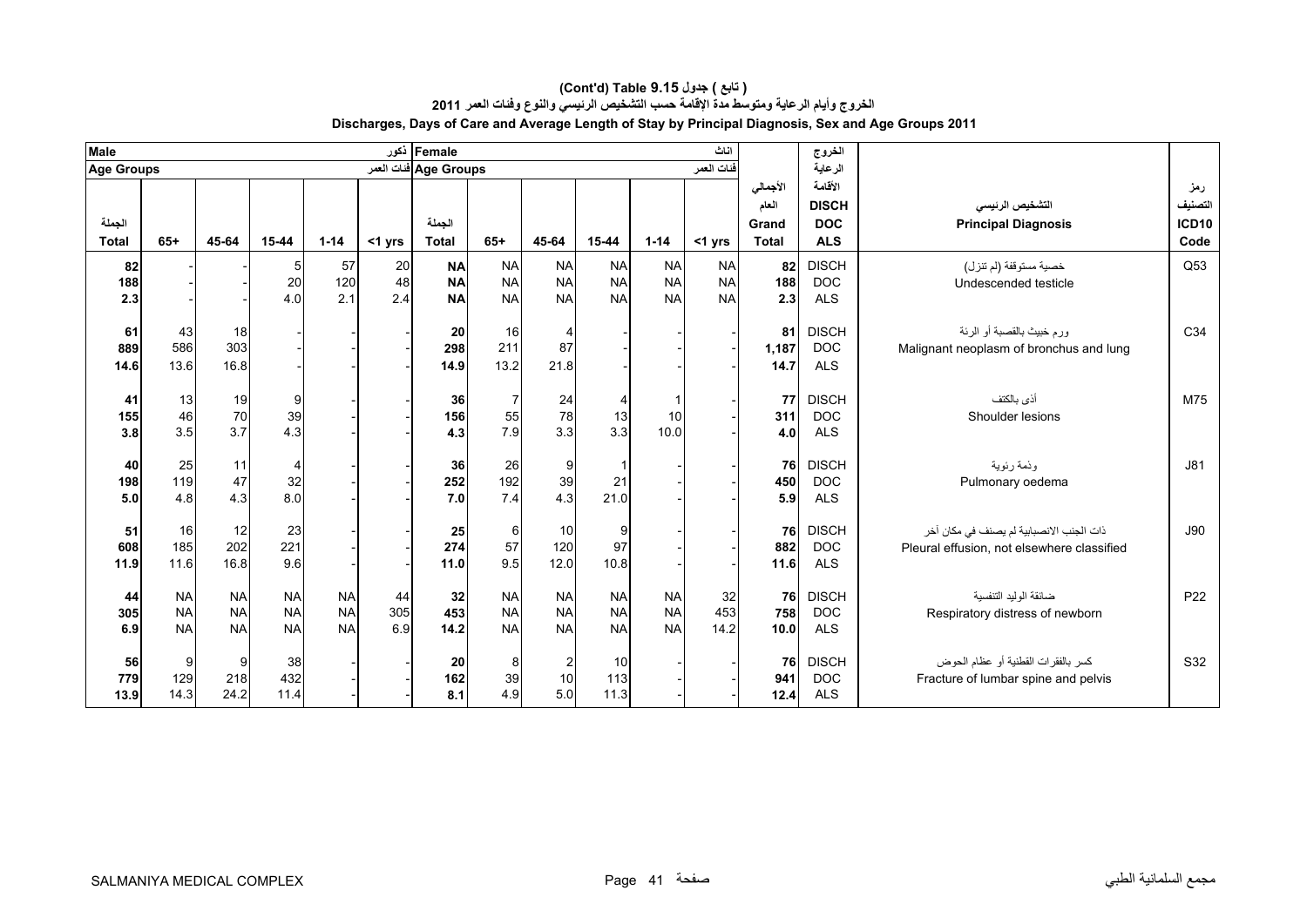|                                                                                                     | ( تابع ) جدول Cont'd) Table 9.15 ) |        |  |
|-----------------------------------------------------------------------------------------------------|------------------------------------|--------|--|
| الخروج وأيام الرعاية ومتوسط مدة الإقامة حسب التشخيص الرئيسي والنوع وففات العمر 2011                 |                                    |        |  |
| Discharges, Days of Care and Average Length of Stay by Principal Diagnosis, Sex and Age Groups 2011 |                                    |        |  |
| lFemale ذکور                                                                                        | اناث                               | الخروج |  |

| <b>Male</b>       |                |                 |          |          |           | Female   ذکور         |                       |                |           |           | اناث       |              | الخروج                     |                                                   |                   |
|-------------------|----------------|-----------------|----------|----------|-----------|-----------------------|-----------------------|----------------|-----------|-----------|------------|--------------|----------------------------|---------------------------------------------------|-------------------|
| <b>Age Groups</b> |                |                 |          |          |           | Age Groups فنات العمر |                       |                |           |           | فنات العمر |              | الرعاية                    |                                                   |                   |
|                   |                |                 |          |          |           |                       |                       |                |           |           |            | الأجمالي     | الأقامة                    |                                                   | رمز               |
|                   |                |                 |          |          |           |                       |                       |                |           |           |            | العام        | <b>DISCH</b>               | التشخيص الرنيسى                                   | التصنيف           |
| الجملة            |                |                 |          |          |           | الحملة                |                       |                |           |           |            | Grand        | <b>DOC</b>                 | <b>Principal Diagnosis</b>                        | ICD <sub>10</sub> |
| <b>Total</b>      | $65+$          | 45-64           | 15-44    | $1 - 14$ | $<$ 1 yrs | <b>Total</b>          | $65+$                 | 45-64          | $15 - 44$ | $1 - 14$  | $<$ 1 yrs  | <b>Total</b> | <b>ALS</b>                 |                                                   | Code              |
| 60                | 42             | 18 <sup>1</sup> |          |          |           | 15                    | 13                    | $\overline{2}$ |           |           |            | 75           | <b>DISCH</b>               | ورم خبيث بالمثانة                                 | C67               |
| 807               | 723            | 84              |          |          |           | 196                   | 159                   | 37             |           |           |            | 1,003        | <b>DOC</b>                 | Malignant neoplasm of bladder                     |                   |
| 13.5              | 17.2           | 4.7             |          |          |           | 13.1                  | 12.2                  | 18.5           |           |           |            | 13.4         | <b>ALS</b>                 |                                                   |                   |
|                   |                |                 |          |          |           |                       |                       |                |           |           |            |              |                            |                                                   |                   |
| 39                | 2              | 3<br>11         | 10<br>40 | 24<br>50 |           | 35                    |                       |                | 8         | 19        |            | 74           | <b>DISCH</b><br><b>DOC</b> | تسوس الأسنان                                      | K02               |
| 115<br>2.9        | 14<br>7.0      | 3.7             | 4.0      | 2.1      |           | 144<br>4.1            | 8<br>8.0 <sub>l</sub> | 64<br>9.1      | 34<br>4.3 | 38<br>2.0 |            | 259<br>3.5   | <b>ALS</b>                 | Dental caries                                     |                   |
|                   |                |                 |          |          |           |                       |                       |                |           |           |            |              |                            |                                                   |                   |
| 48                | $\overline{7}$ | 8               | 24       | 5        |           | 26                    | $\overline{7}$        | 6              | 8         | 3         | 2          | 74           | <b>DISCH</b>               | أنسداد الأمعاء الشللم وانسداد الأمعاء دون ذكر فتق | K <sub>56</sub>   |
| 253               | 52             | 50              | 134      | 10       |           | 167                   | 59                    | 43             | 50        | 8         |            | 420          | <b>DOC</b>                 | Paralytic ileus and intestinal obstruction        |                   |
| 5.3               | 7.4            | 6.3             | 5.6      | 2.0      | 1.8       | 6.4                   | 8.4                   | 7.2            | 6.3       | 2.7       | 3.5        | 5.7          | <b>ALS</b>                 | without hernia                                    |                   |
|                   |                |                 |          |          |           |                       |                       |                |           |           |            |              |                            |                                                   |                   |
| 11,768            | 2,056          | 1,916           | 4,810    | 1,998    | 988       | 16,009                | 1,821                 | 1,663          | 10,362    | 1,510     | 653        | 27,777       | <b>DISCH</b>               | مجموع 100 تشخيص                                   |                   |
| 80,883            | 23,505         | 14,152          | 28,358   | 7,091    | 7,777     | 85,279                | 19,371                | 12,413         | 40,344    | 6,993     | 6,158      | 166,162      | <b>DOC</b>                 | <b>Total Leading 100 Diagnoses</b>                |                   |
| 6.9               | 11.4           | 7.4             | 5.9      | 3.5      | 7.9       | 5.3                   | 10.6                  | 7.5            | 3.9       | 4.6       | 9.4        | 6.0          | <b>ALS</b>                 |                                                   |                   |
| 5,075             | 848            | 908             | 1,919    | 912      | 488       | 4,737                 | 805                   | 876            | 2,186     | 543       | 327        | 9,812        | <b>DISCH</b>               | أخرى                                              |                   |
| 39,599            | 9,905          | 7,439           | 14,503   | 3,367    | 4,385     | 34,753                | 8,595                 | 7,919          | 12,554    | 2,477     | 3,208      | 74,352       | <b>DOC</b>                 | <b>Total of Others</b>                            |                   |
| 7.8               | 11.7           | 8.2             | 7.6      | 3.7      | 9.0       | 7.3                   | 10.7                  | 9.0            | 5.7       | 4.6       | 9.8        | 7.6          | <b>ALS</b>                 |                                                   |                   |
| 16,843            | 2,904          | 2,824           | 6,729    | 2,910    | 1,476     | 20,746                | 2,626                 | 2,539          | 12,548    | 2,053     | 980        | 37,589       | <b>DISCH</b>               |                                                   |                   |
|                   |                |                 |          |          |           |                       |                       |                |           |           |            |              |                            |                                                   |                   |
| 120,482           | 33,410         | 21,591          | 42,861   | 10,458   | 12,162    | 120,032               | 27,966                | 20,332         | 52,898    | 9,470     | 9,366      | 240,514      | <b>DOC</b>                 | الجملة<br><b>Total</b>                            |                   |
| 7.2               | 11.5           | 7.6             | 6.4      | 3.6      | 8.2       | 5.8                   | 10.6                  | 8.0            | 4.2       | 4.6       | 9.6        | 6.4          | <b>ALS</b>                 |                                                   |                   |

- 11

۳.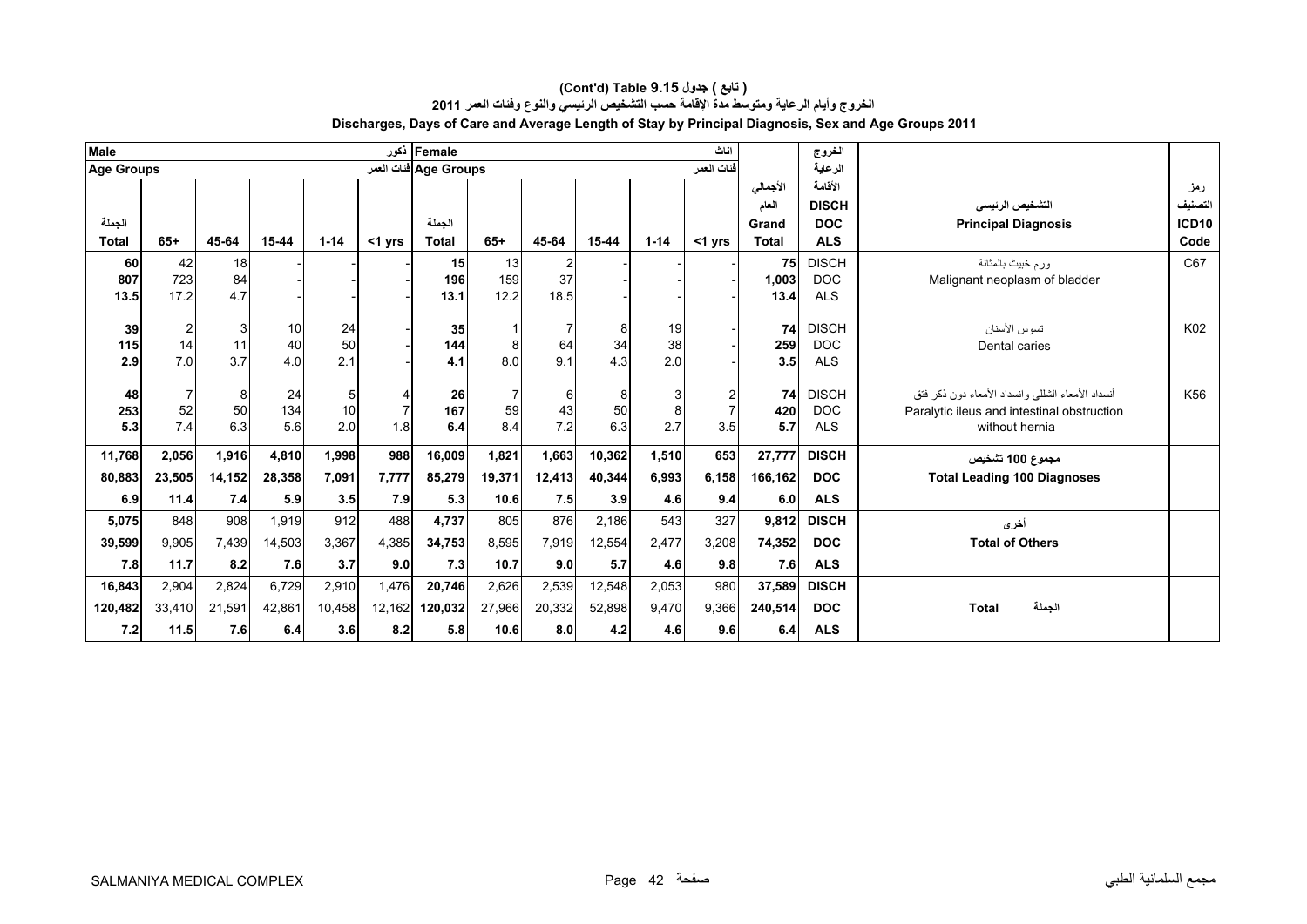#### **رسم بياني 9.4 Figure الخروج حسب أعلى عشرة تشخيصات رئيسية <sup>2011</sup> Discharges by The Ten Leading Diagnosis 2011**

<span id="page-41-0"></span>

Number of discharges

Reference: Table 9.15

مرجع: جدول 9.15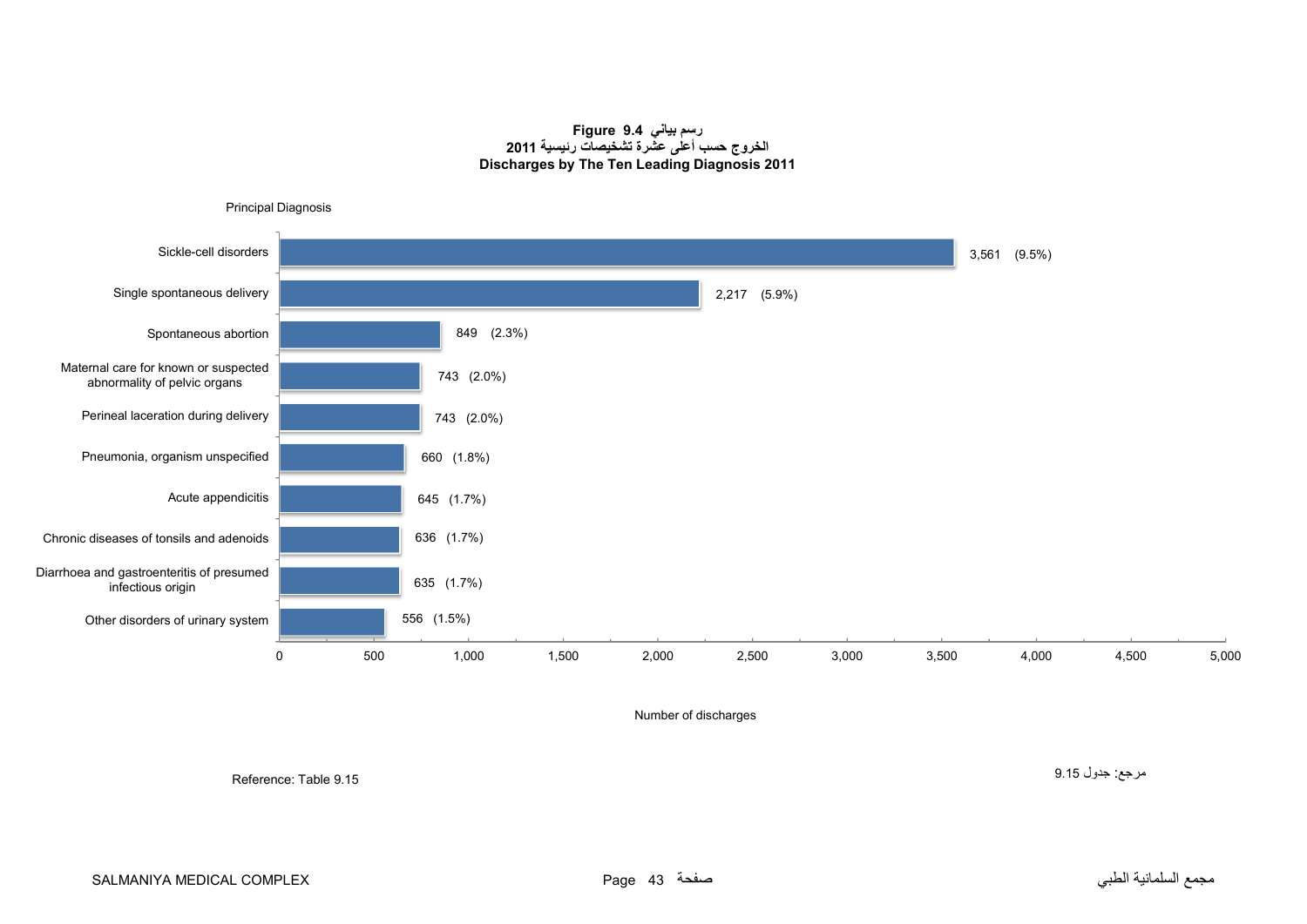<span id="page-42-0"></span>

| <b>Post Operation Days</b> |                         |              |              | Pre Operation Days الأيام بعد العملية |                         |              | الأيام قبل العملية |                      |                     |             |                               |
|----------------------------|-------------------------|--------------|--------------|---------------------------------------|-------------------------|--------------|--------------------|----------------------|---------------------|-------------|-------------------------------|
| المتوسط<br>Avg.L.S.        | الوسيط<br><b>Median</b> | أعلى<br>Max. | أننى<br>Min. | المتوسط<br>Avg.L.S.                   | الوسيط<br><b>Median</b> | أعلى<br>Max. | أدنى<br>Min.       | عدد الخروج<br>Disch. | النوع<br><b>Sex</b> |             | القسم<br><b>Department</b>    |
|                            |                         |              |              |                                       |                         |              |                    |                      |                     |             |                               |
| 4.52                       | 2                       | 131          |              | 2.80                                  |                         | 52           |                    |                      | 460 Male            | ذكر         | الباطنية                      |
| 4.42                       | $\overline{c}$          | 127          |              | 3.34                                  |                         | 58           |                    |                      | 366 Female          | أنثى        | Medical                       |
| 4.24                       | 3                       | 144          |              | 2.08                                  |                         | 64           |                    | 2,648 Male           |                     | نكر         | الجراحة                       |
| 4.51                       | 3                       | 139          |              | 2.35                                  |                         | 36           |                    |                      | 1,488 Female        | أنثىّ       | Surgical                      |
| 1.67                       |                         | 29           |              | 1.23                                  |                         | 15           |                    |                      | 488 Male            | نكر         | أمراض العيون                  |
| 1.05                       |                         | 9            |              | 1.21                                  |                         | 12           |                    |                      | 331 Female          | أنثى        | Ophthalmology                 |
| 1.73                       |                         | 61           |              | 1.17                                  |                         | 24           |                    |                      | 733 Male            | ذكر         | الأنف والأذن والحنجرة         |
| 1.59                       |                         | 21           |              | 1.22                                  |                         | 24           |                    |                      | 497 Female          | أنثىّ       | E.N.T.                        |
| 3.675                      | $\overline{c}$          | 44           |              | 2.05                                  |                         | 17           |                    |                      | 80 Male             | نكر         | الأسنان                       |
| 2.66                       | $\overline{a}$          | 16           |              | 1.30                                  |                         | 5            |                    |                      | 56 Female           | أنڈى        | Dental                        |
| 4.99                       |                         | 121          |              | 4.46                                  |                         | 97           |                    |                      | 354 Male            | نكر         | أمراض الأطفال                 |
| 4.75                       |                         | 139          |              | 6.52                                  | 2                       | 144          |                    |                      | 162 Female          | أنثىّ       | Pediatrics                    |
| 19.78                      | 7                       | 228          |              | 5.82                                  |                         | 266          |                    |                      | 169 Male            | ذکر<br>أنثى | العلوم العصبية                |
| 18.43                      | 4                       | 302          |              | 11.25                                 |                         | 260          |                    |                      | 92 Female           |             | Neurosciences                 |
| 7.56                       | 3.5                     | 78           |              | 3.33                                  |                         | 56           |                    |                      | 202 Male            | نكر         | الأورام                       |
| 7.70                       | 3                       | 198          |              | 4.90                                  |                         | 95           |                    |                      | 289 Female          | أنثى        | Oncology                      |
| 5.93                       | 3                       | 108          |              | 1.79                                  |                         | 95           |                    | 1,180 Male           |                     | ذكر         | جراحة العظام والكسور          |
| 6.66                       | 5                       | 97           |              | 2.41                                  |                         | 64           |                    |                      | 689 Female          | أنثى        | Orthopedic Surgery & Fracture |
| 6.95                       | 5                       | 41           |              | 4.40                                  |                         | 36           |                    |                      | 120 Male            | ذكر         | جر احة التجميل و الحر و ق     |
| 8.98                       | 6                       | 46           |              | 4.30                                  | 1.5                     | 19           |                    |                      | 46 Female           | أنثى        | Plastic Surgery & Burns       |
| <b>NA</b>                  | <b>NA</b>               | <b>NA</b>    | <b>NA</b>    | <b>NA</b>                             | <b>NA</b>               | <b>NA</b>    | <b>NA</b>          |                      | <b>NA</b> Male      | نكر         | أمراض النساء والولادة         |
| 1.91                       |                         | 160          |              | 1.29                                  |                         | 39           |                    |                      | 7,499 Female        | أنثى        | Obstetrics & Gynecology       |
| 3.80                       |                         | 29           |              | 4.52                                  | 3                       | 32           |                    |                      | <b>133 Male</b>     | ذكر         | أمر اض الكلي                  |
| 4.87                       | 2                       | 32           |              | 4.26                                  |                         | 23           |                    |                      | 90 Female           | أنثىّ       | Nephrology                    |
| 6.58                       | 1.5                     | 30           |              | 9.08                                  | 3.5                     | 30           |                    |                      | 12 Male             | ذكر         | وحدة العناية الخاصة بالمواليد |
| 9.83                       | 4.5                     | 40           |              | 18.83                                 | 4                       | 84           |                    |                      | 6 Female            | أنثى        | Special Care Baby Unit        |

# **جدول 9.16 Table الخروج حسب األيام (قبل وبعد) العملية <sup>و</sup> القسم العالجي والنوع<sup>2011</sup> Discharges (Pre - Post) Operation Days by Department and Sex 2011**

Avg.L.S. : Average Length of Stay. . اإلقامة مدة متوسط : المتوسط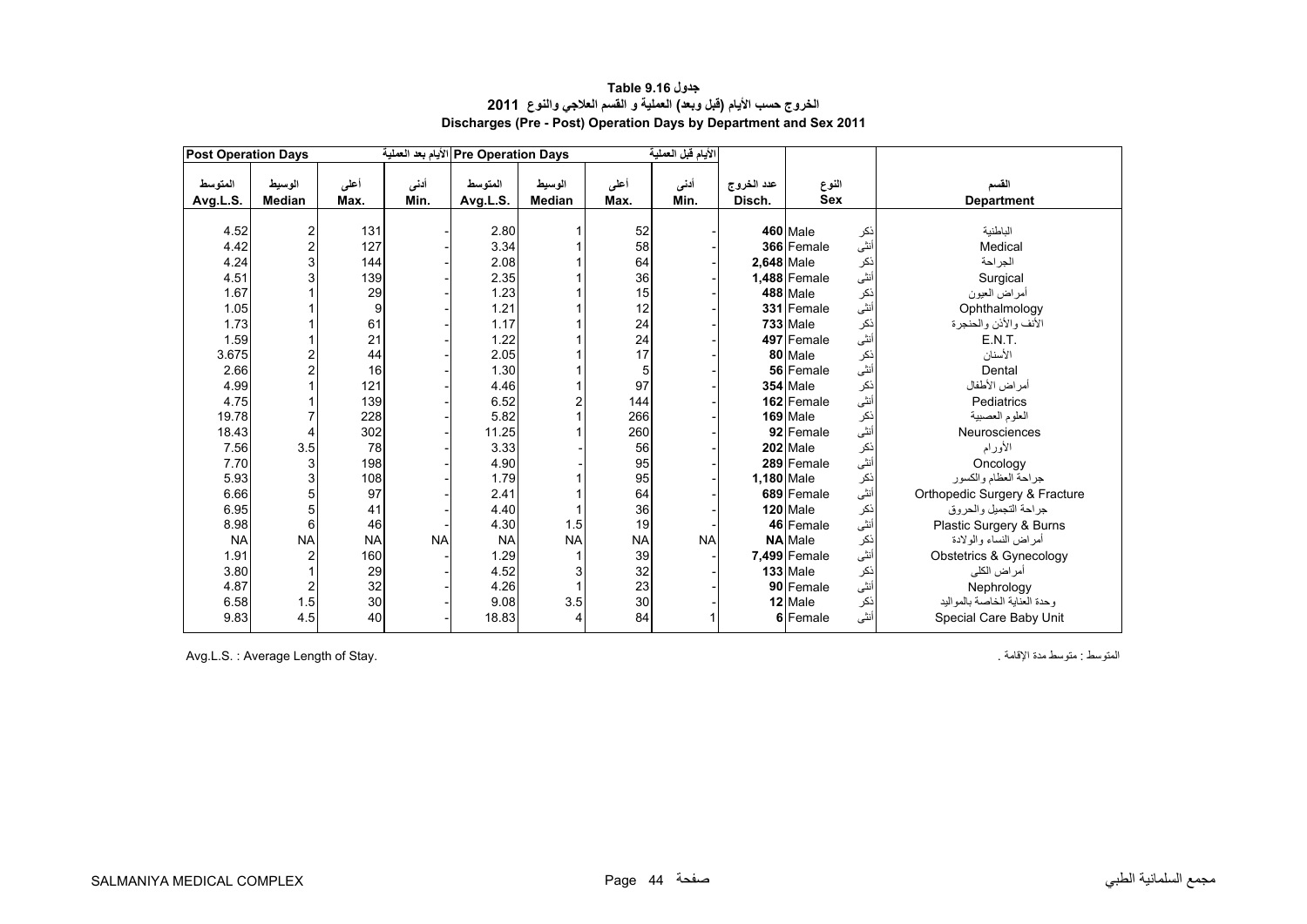<span id="page-43-0"></span>

| <b>Type of Anaesthesia</b>  | 2011   | 2010   | 2009   | 2008   | 2007   | نوع التخدير                             |
|-----------------------------|--------|--------|--------|--------|--------|-----------------------------------------|
| General anaesthesia         | 14,236 | 14,720 | 14,813 | 16,221 | 14,915 | تخدير عام                               |
| Local anaesthesia           | 3,213  | 3,840  | 4,959  | 2,331  | 5,570  |                                         |
| Spinal, epidural & regional | 3,642  | 3,387  | 3,478  | 3,431  | 3,262  | تخدير موضعي<br>التخدير النصفي أو الناحي |
| Sedation                    | 1,948  | 2,120  | 1,594  | 4,612  | 2,369  | مسكنات                                  |
| <b>Total</b>                | 23,039 | 24,067 | 24,844 | 26,595 | 26,116 | الجملة                                  |

**جدول 9.17 Table عدد حاالت التخدير في وزارة الصحة حسب نوع التخدير 2007 - 2011 Number of Anaesthesia Cases at Ministry of Health by Type of Anaesthesia 2007 - 2011**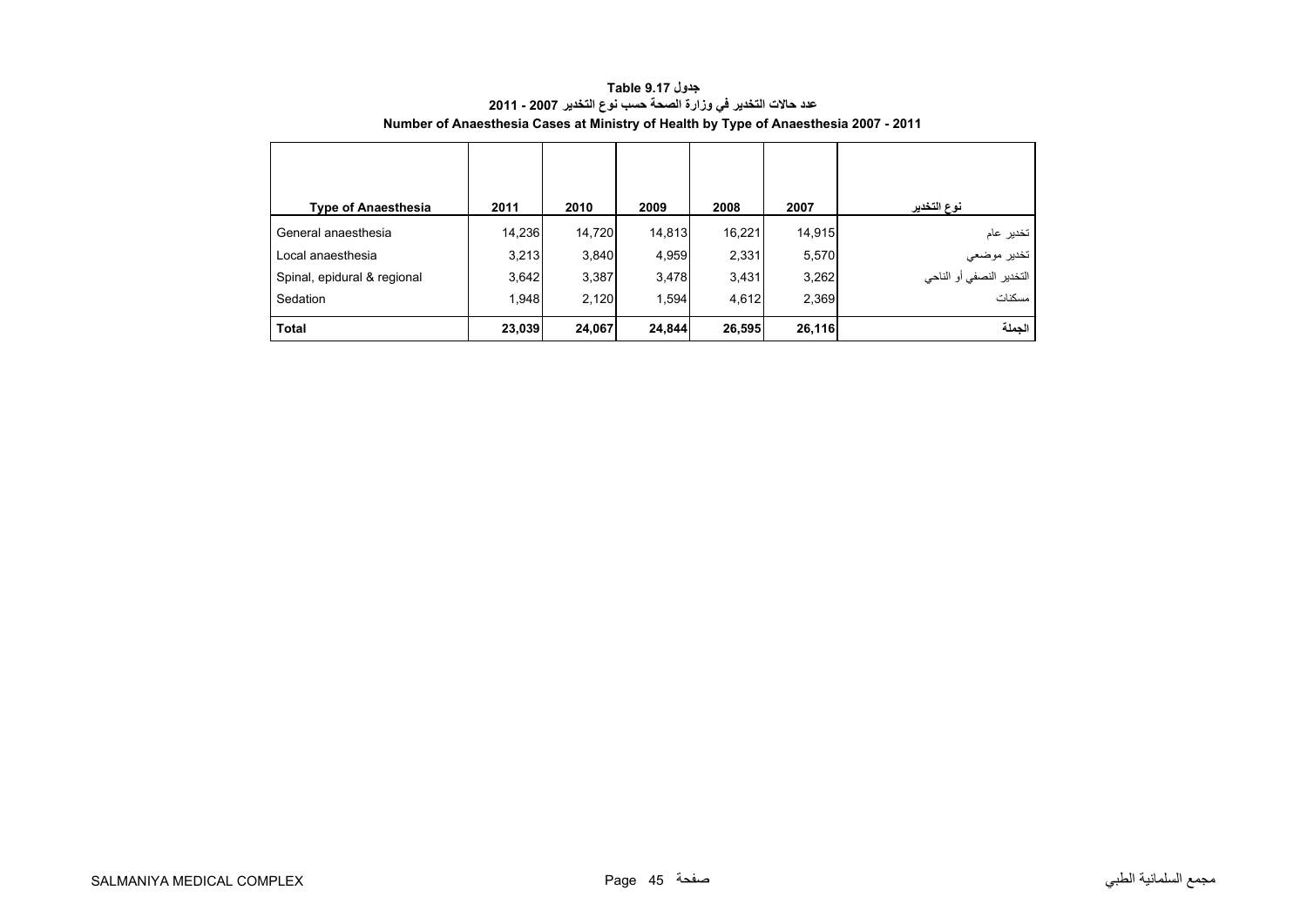# **جدول 9.18 Table الوفيات حسب التشخيص الرئيسي للوفاة ومدة اإلقامة والجنسية والنوع <sup>2011</sup> Deaths by Principal Diagnosis, Length of Stay, Nationality and Sex 2011**

<span id="page-44-0"></span>

|                            | الجملة                |                            |                        | 48 ساعة فاكثر         |                       |                        | أقل من 48 ساعة        |               |                                                        |                               |                                                                                                                          |                                 |
|----------------------------|-----------------------|----------------------------|------------------------|-----------------------|-----------------------|------------------------|-----------------------|---------------|--------------------------------------------------------|-------------------------------|--------------------------------------------------------------------------------------------------------------------------|---------------------------------|
|                            | <b>Total</b>          |                            |                        | 48 hrs & over         |                       |                        | Less than 48 hrs      |               |                                                        |                               |                                                                                                                          | رمز                             |
| الجملة<br><b>Total</b>     | غير بحريني<br>Non-Bah | بحريني<br><b>Bah</b>       | الجملة<br><b>Total</b> | غير بحريني<br>Non-Bah | بحريني<br><b>Bah</b>  | الجملة<br><b>Total</b> | غير بحريني<br>Non-Bah | بحريني<br>Bah | النوع<br><b>Sex</b>                                    |                               | التشخيص الرئيسى للوفاة<br><b>Principal Diagnosis of Death</b>                                                            | التصنيف<br><b>ICD10</b><br>Code |
|                            |                       |                            |                        |                       |                       |                        |                       |               |                                                        |                               |                                                                                                                          |                                 |
|                            |                       |                            |                        |                       |                       |                        |                       |               | - Male<br>- Female<br>- Total                          | نكر<br>أننى<br>الجملة         | أمر اض معدية معوية<br>Intestinal Infectious diseases                                                                     | A00-A09                         |
|                            |                       |                            |                        |                       |                       |                        |                       |               | - Male<br>- Female                                     | نكر<br>أننًى                  | التدرن<br>Tuberculosis                                                                                                   | A15-A19                         |
|                            |                       |                            |                        |                       |                       |                        |                       |               | - Total                                                | الجملة                        |                                                                                                                          |                                 |
| 255<br>202<br>457          | 23<br>14<br>37        | 232<br>188<br>420          | 224<br>184<br>408      | 18<br>13<br>31        | 206<br>171<br>377     | 31<br>18<br>49         | 5<br>6                |               | 26 Male<br>17 Female<br>43 Total                       | ذكر<br>أننى<br>الجملة         | أمر اض جرثومية (بكتيرية) أخر ي)<br><b>Other Baterial diseases</b>                                                        | A30-A49                         |
|                            |                       |                            |                        |                       |                       |                        |                       |               | - Male<br>- Female<br>Total                            | ذکر<br>أنث <i>ى</i><br>الجملة | الأمراض المتسببة عن فيروس الإيدز (فيروس عوز المناعة البشري)<br>Human Immunodeficiency Virus (HIV) Disease                | B20-B24                         |
|                            |                       |                            |                        |                       |                       |                        |                       |               | - Male<br>Female<br>Total                              | نكر<br>أننى<br>الجملة         | الأمراض الناجمة عن البوتوزا (الحيوانات الأوالي) (وحيدات الخلية)<br><b>Protozoal Diseases</b>                             | B50-B64                         |
|                            |                       |                            |                        |                       |                       |                        |                       |               | - Male<br>Female<br>Total                              | ذکر<br>أنثى<br>الجملة         | الأورام الخبيثة بالشفة والتجويف الفمى والبلعوم<br>Malignant Neoplasms of Lip, Oral Cavity and Pharynx                    | C00-C14                         |
| 19<br>17<br>36             |                       | 17<br>17<br>34             | 18<br>15<br>33         |                       | $\frac{16}{15}$<br>31 |                        |                       |               | 1 Male<br>2 Female<br>3 Total                          | ذکر<br>أنث <i>ى</i><br>الجملة | الأورام الخبيثة بأعضاء الجهاز الهضمى<br>Malignant Neoplasms of Digestive Organs                                          | C15-C26                         |
| 19<br>$\overline{7}$<br>26 |                       | 18<br>$\overline{7}$<br>25 | 17<br>6<br>23          |                       | 16<br>$\,6$<br>22     | 3                      |                       |               | 2 Male<br>ذكر<br>أنثى<br>1 Female<br>الجملة<br>3 Total |                               | الأورام الخبيثة بأعضاء الجهاز التنفسي والأعضاء داخل الصدر<br>Malignant Neoplasms of Respiratory and Intrathoracic Organs | C30-C39                         |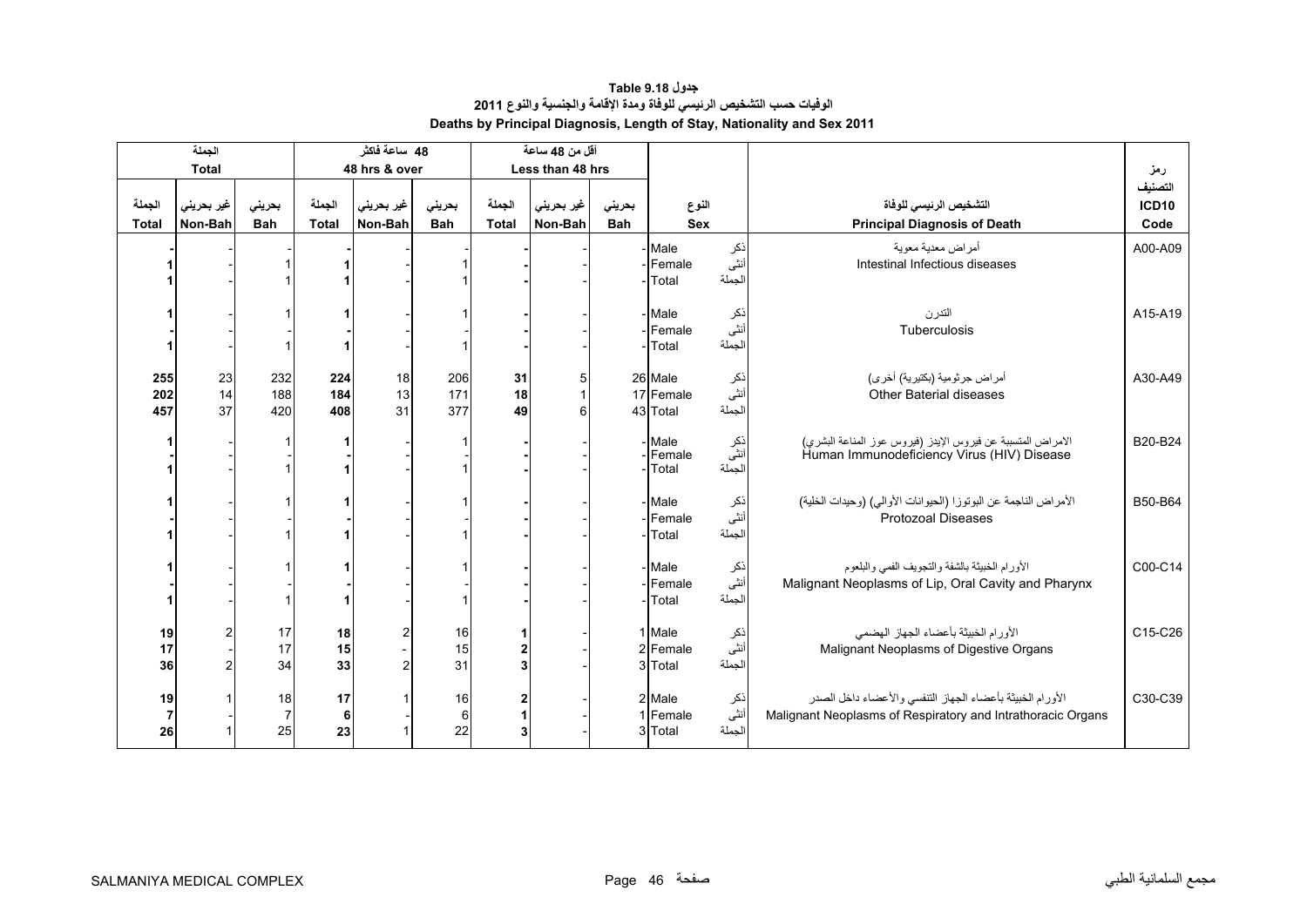<span id="page-45-0"></span>

|                        | الجملة                |                      |                        | 48 ساعة فاكثر         |                      |                        | أقل من 48 ساعة        |                      |                               |                       |                                                                                                                                                                  |                                 |
|------------------------|-----------------------|----------------------|------------------------|-----------------------|----------------------|------------------------|-----------------------|----------------------|-------------------------------|-----------------------|------------------------------------------------------------------------------------------------------------------------------------------------------------------|---------------------------------|
|                        | <b>Total</b>          |                      |                        | 48 hrs & over         |                      |                        | Less than 48 hrs      |                      |                               |                       |                                                                                                                                                                  | رمز                             |
| الجملة<br><b>Total</b> | غير بحريني<br>Non-Bah | بحريني<br><b>Bah</b> | الجملة<br><b>Total</b> | غير بحريني<br>Non-Bah | بحريني<br><b>Bah</b> | الجملة<br><b>Total</b> | غير بحريني<br>Non-Bah | بحريني<br><b>Bah</b> | النوع<br><b>Sex</b>           |                       | التشخيص الرئيسي للوفاة<br><b>Principal Diagnosis of Death</b>                                                                                                    | التصنيف<br><b>ICD10</b><br>Code |
|                        |                       |                      |                        |                       |                      |                        |                       |                      |                               |                       |                                                                                                                                                                  |                                 |
| 2                      |                       | 2                    |                        |                       |                      |                        |                       |                      | - Male<br>Female<br>Total     | ذكر<br>أنثى<br>الجملة | الأورام الخبيثة بالعظام والغضاريف المفصلية<br>Malignant Neoplasms of Bone and Articular Cartilage                                                                | C40-C41                         |
|                        |                       |                      |                        |                       |                      |                        |                       |                      | - Male<br>-Female             | نكر<br>أنثى           | الملانوم (الورم الملاني) والأورام الخبيثة الأخرى بالجلد                                                                                                          | C43-C44                         |
|                        |                       |                      |                        |                       |                      |                        |                       |                      | Total                         | الجملة                | Melanoma and Other Malignant Neoplasms of Skin                                                                                                                   |                                 |
|                        |                       | 2<br>6               |                        |                       | 6                    |                        |                       |                      | - Male<br>- Female<br>Total   | نكر<br>أنثى<br>الجملة | الأورام الخبيثة بالأنسجة المتوسطة والأنسجة الرخوة (اللينة)<br>Malignant Neoplasms of Mesothelial and Soft Tissues                                                | C45-C49                         |
| 13<br>13               |                       | 12<br>12             | 12<br>12               |                       | 11<br>11             |                        |                       | 1                    | - Male<br>1 Female<br>Total   | نكر<br>أنثى<br>الجملة | الأورام الخبيثة بالثدى<br>Malignant Neoplasms of Breast                                                                                                          | C50                             |
| 16<br>16               | $\overline{c}$<br>2   | 14<br>14             | 14<br>14               |                       | 13<br>13             | $\overline{2}$<br>2    |                       |                      | - Male<br>1 Female<br>1 Total | نكر<br>أنثى<br>الجملة | الأورام الخبيثة بالأعضاء التناسلية للأنثى<br>Malignant Neoplasms of Female Genital Organs                                                                        | C51-C58                         |
|                        |                       | З                    |                        |                       |                      |                        |                       |                      | - Male<br>Female<br>Total     | نكر<br>أننى<br>الجملة | الأورام الخبيثة بالأعضاء التناسلية للذكر<br>Malignant Neoplasms of Male Genital Organs                                                                           | C60-C63                         |
|                        |                       | 6                    |                        |                       |                      |                        |                       |                      | - Male<br>- Female<br>Total   | نكر<br>أننى<br>الجملة | الأورام الخبيثة بالجهاز البولي<br>Malignant Neoplasms of Urinary Tract                                                                                           | C64-C68                         |
|                        |                       |                      |                        |                       |                      |                        |                       |                      | - Male<br>Female<br>Total     | نكر<br>أنثى<br>الجملة | الأورام الخبيثة بالعين والدماغ (المخ) والأجزاء الأخرى من الجهاز العصبي المركزي<br>Malignant Neoplasms of Eye, Brain and Other<br>Parts of Central Nervous System | C69-C72                         |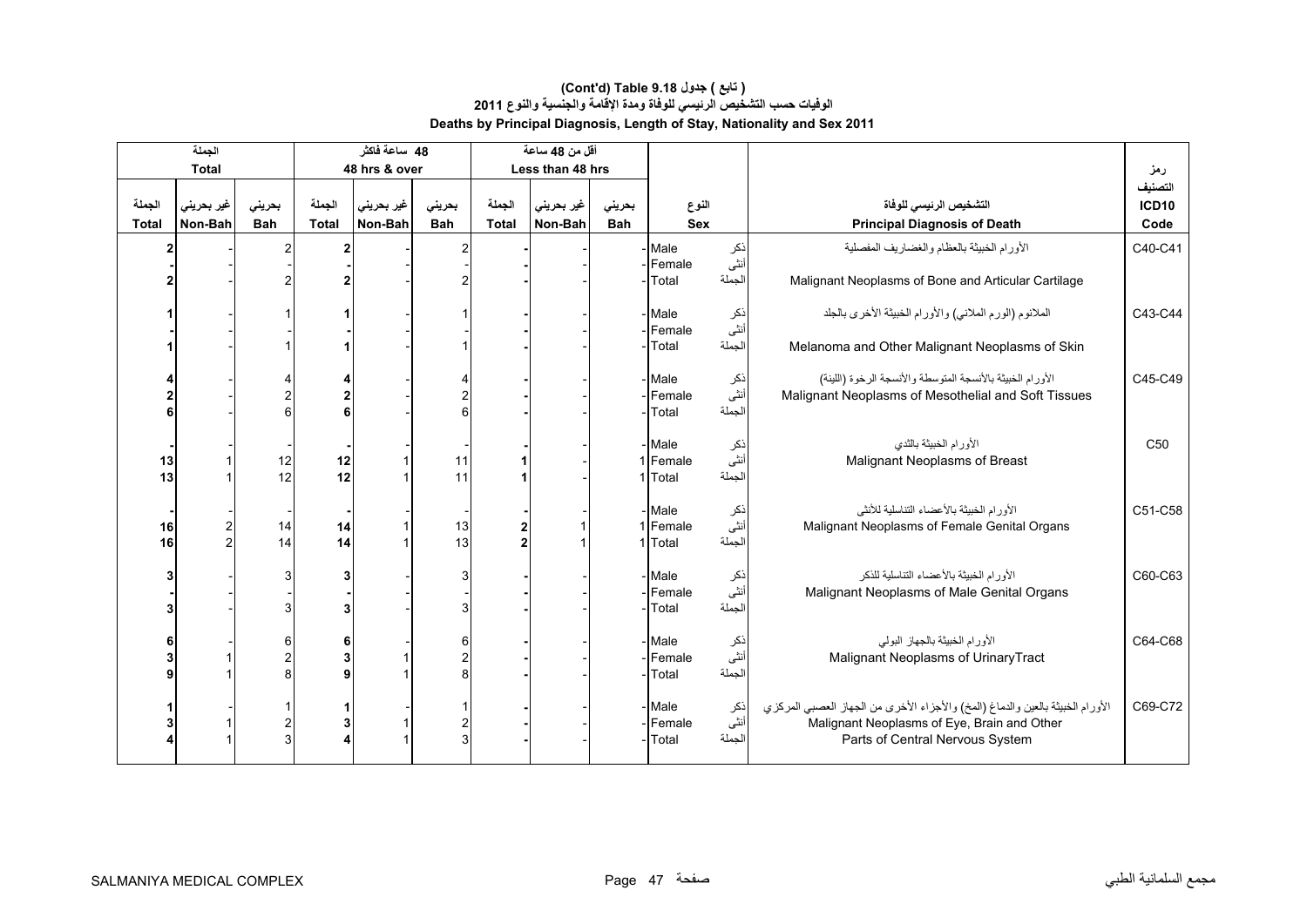|                        | الجملة                |                      |                        | 48 ساعة فاكثر         |                      |                        | أقل من 48 ساعة        |                      |                               |                       |                                                                                                                                                 |                                 |
|------------------------|-----------------------|----------------------|------------------------|-----------------------|----------------------|------------------------|-----------------------|----------------------|-------------------------------|-----------------------|-------------------------------------------------------------------------------------------------------------------------------------------------|---------------------------------|
|                        | <b>Total</b>          |                      |                        | 48 hrs & over         |                      |                        | Less than 48 hrs      |                      |                               |                       |                                                                                                                                                 | رمز                             |
| الجملة<br><b>Total</b> | غیر بحرینی<br>Non-Bah | بحريني<br><b>Bah</b> | الجملة<br><b>Total</b> | غير بحريني<br>Non-Bah | بحريني<br><b>Bah</b> | الجملة<br><b>Total</b> | غير بحريني<br>Non-Bah | بحريني<br><b>Bah</b> | النوع<br><b>Sex</b>           |                       | التشخيص الرئيسى للوفاة<br><b>Principal Diagnosis of Death</b>                                                                                   | التصنيف<br><b>ICD10</b><br>Code |
|                        |                       |                      |                        |                       |                      |                        |                       |                      | Male<br>Female<br>Total       | نكر<br>أنثى<br>الجملة | أورام خبيثة بمواقع مبهمة أوثانوية أو غير محددة<br>Malignant Neoplasms of III-Defined, Secondary<br>and Unspecified Sites                        | C76-C80                         |
| 15                     |                       | 61<br>13             | 6<br>6<br>12           |                       | 5<br>6<br>11         | $\overline{2}$         |                       |                      | 1 Male<br>Female<br>2 Total   | نكر<br>أنثى<br>الجملة | الأورام الخبيثة بالأنسجة الليمفاوية والمكونة للدم والأنسجة ذات العلاقة<br>Malignant Neoplasms of Lymphoid, Haematopoietic<br>and Related Tissue | C81-C96                         |
|                        |                       |                      |                        |                       |                      |                        |                       |                      | - Male<br>Female<br>Total     | نكر<br>أنڈى<br>الجملة | أورام خبيثة ذات مواقع مستقلة (أولية) متعددة<br>Malignant neoplasms of independent (primary) multiple sites                                      | C97                             |
|                        |                       |                      |                        |                       |                      |                        |                       |                      | Male<br>Female<br>Total       | ذكر<br>أنثى<br>الجملة | أورام ذات سلوك (تصرف) غير مؤكد أو غير معروف<br>Neoplasms of Uncertain or Unknown Behaviour                                                      | D37-D48                         |
|                        |                       |                      |                        |                       |                      |                        |                       |                      | 1 Male<br>Female<br>1 Total   | نكر<br>أنثى<br>الجملة | فقر الدم الانحلالي<br>Haemolytic Anaemias                                                                                                       | D55-D59                         |
|                        |                       |                      |                        |                       |                      |                        |                       |                      | - Male<br>1 Female<br>1 Total | ذکر<br>أنثى<br>الجملة | فقر الدم اللاتكوني (اللاتنسجي) وأنواع أخرى من فقر الدم<br>Aplastic and Other Anaemias                                                           | D60-D64                         |
|                        |                       |                      |                        |                       | 2                    | $\mathbf{2}$           |                       |                      | 1 Male<br>1 Female<br>2 Total | ذكر<br>أنثى<br>الجملة | عيوب تخثر (تجلط) الدم والفرفرية والحالات النزفية الأخرى<br>Coagulation Defects, Purpura and Other Haemorrhagic Conditions                       | D65-D69                         |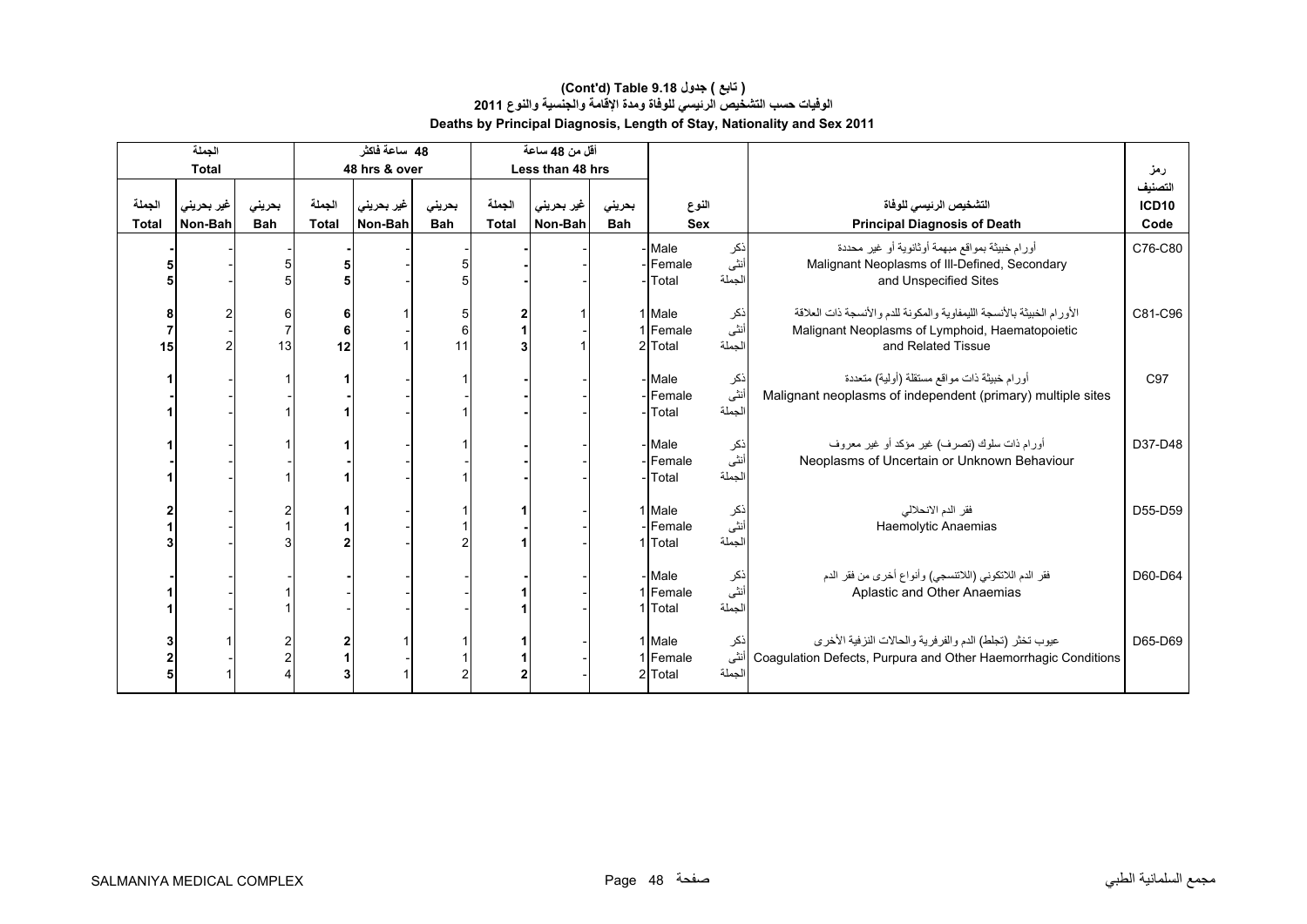#### **Deaths by Principal Diagnosis, Length of Stay, Nationality and Sex 2011 (Cont'd) Table 9.18 جدول ) تابع( الوفيات حسب التشخيص الرئيسي للوفاة ومدة اإلقامة والجنسية والنوع <sup>2011</sup>**

|                 | الجملة                |                      |                        | 48 ساعة فاكثر         |                      |                        | أقل من 48 ساعة        |                      |                           |                       |                                                                                                                                                    |                                      |
|-----------------|-----------------------|----------------------|------------------------|-----------------------|----------------------|------------------------|-----------------------|----------------------|---------------------------|-----------------------|----------------------------------------------------------------------------------------------------------------------------------------------------|--------------------------------------|
|                 | <b>Total</b>          |                      |                        | 48 hrs & over         |                      |                        | Less than 48 hrs      |                      |                           |                       |                                                                                                                                                    | رمز                                  |
| الجملة<br>Total | غير بحريني<br>Non-Bah | بحريني<br><b>Bah</b> | الجملة<br><b>Total</b> | غير بحريني<br>Non-Bah | بحرينى<br><b>Bah</b> | الجملة<br><b>Total</b> | غير بحريني<br>Non-Bah | بحريني<br><b>Bah</b> | النوع<br>Sex              |                       | التشخيص الرئيسى للوفاة<br><b>Principal Diagnosis of Death</b>                                                                                      | التصنيف<br>ICD <sub>10</sub><br>Code |
|                 |                       |                      |                        |                       |                      |                        |                       |                      | Male<br>Female<br>Total   | نكر<br>أنثى<br>الجملة | الداء السكري (السكري)<br><b>Diabetes Mellitus</b>                                                                                                  | E10-E14                              |
|                 |                       |                      |                        |                       |                      |                        |                       |                      | Male<br>Female<br>Total   | ذكر<br>أنثى<br>الجملة | اضطرابات أخرى في تنظيم الجلوكوز وفي الافراز الداخلي للبنكرياس<br>Other Disorders of Glucose Regulation and<br><b>Pancreatic Internal Secretion</b> | E15-E16                              |
|                 |                       |                      |                        |                       |                      |                        |                       |                      | - Male<br>Female<br>Total | ذكر<br>أننى<br>الجملة | اضطرابات الغدد الصماء الأخرى<br>Disorders of Other endocrine glands                                                                                | E20-E35                              |
|                 |                       |                      |                        |                       | 3                    |                        |                       |                      | Male<br>Female<br>Total   | نكر<br>أنثى<br>الجملة | اضطر ابات الاستقلاب (التمثيل الغذائي)<br>Metabolic Disorders                                                                                       | E70-E90                              |
|                 |                       |                      |                        |                       |                      |                        |                       |                      | - Male<br>Female<br>Total | نكر<br>أنثى<br>الجملة | الأمراض الالتهابية بالجهاز العصبي المركزي<br>Inflammatory diseases of the Central Nervious System                                                  | G00-G09                              |
|                 |                       |                      |                        |                       |                      |                        |                       |                      | Male<br>Female<br>Total   | نكر<br>أننى<br>الجملة | الاضطرابات العرضية والدورية (النوبية)<br>Episodic and Proxysmal Disorders                                                                          | G40-G47                              |
|                 |                       |                      |                        |                       |                      |                        |                       |                      | Male<br>Female<br>Total   | ذكر<br>أنثى<br>الجملة | أمراض الموصل العضلى العصبي وأمراض العضلات<br>Diseases of Nyoneural Junction and Muscle                                                             | G70-G73                              |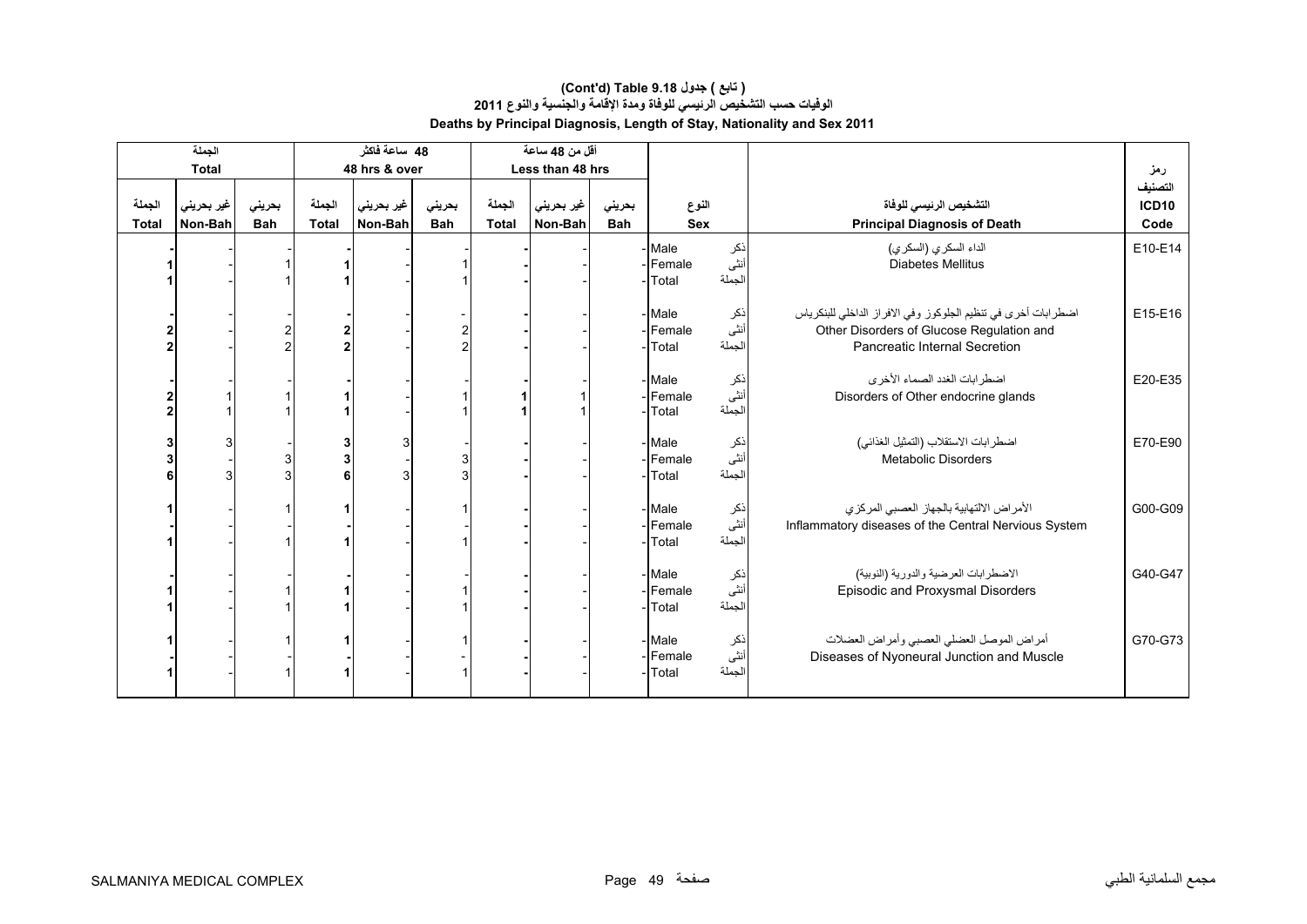|                        | الجملة                |                      |                        | 48 ساعة فاكثر              |                      |                        | أقل من 48 ساعة                                              |                      |                               |                       |                                                                                                                                                             |                                      |
|------------------------|-----------------------|----------------------|------------------------|----------------------------|----------------------|------------------------|-------------------------------------------------------------|----------------------|-------------------------------|-----------------------|-------------------------------------------------------------------------------------------------------------------------------------------------------------|--------------------------------------|
|                        | <b>Total</b>          |                      |                        | 48 hrs & over              |                      |                        | Less than 48 hrs                                            |                      |                               |                       |                                                                                                                                                             | رمز                                  |
| الجملة<br><b>Total</b> | غير بحريني<br>Non-Bah | بحريني<br><b>Bah</b> | الجملة<br><b>Total</b> | غير بحريني<br>Non-Bah      | بحرينى<br><b>Bah</b> | الجملة<br><b>Total</b> | غیر بحرین <i>ی</i><br>Non-Bah                               | بحريني<br><b>Bah</b> | النوع<br><b>Sex</b>           |                       | التشخيص الرئيسى للوفاة<br><b>Principal Diagnosis of Death</b>                                                                                               | التصنيف<br>ICD <sub>10</sub><br>Code |
| 10                     |                       | 5<br>g               | 5<br>9                 |                            | 5                    |                        |                                                             |                      | - Male<br>Female<br>-Total    | نكر<br>أنثى<br>الجملة | الاضطرابات الأخرى بالجهاز العصبي<br>Other Disorders of the Nervous System                                                                                   | G90-G99                              |
| 12<br>14<br>26         | $\frac{2}{2}$         | 10<br>12<br>22       | 10<br>13<br>23         |                            | 8<br>11<br>19        | 3                      |                                                             |                      | 2 Male<br>1 Female<br>3 Total | ذكر<br>أنثى<br>الجملة | أمراض فرط (ارتفاع) ضغط الدم<br><b>Hypertensive Diseases</b>                                                                                                 | $110 - 115$                          |
| 25<br>14<br>39         | 5<br>հ                | 20<br>13<br>33       | 21<br>12<br>33         |                            | 18<br>11<br>29       | 4<br>2                 | $\overline{2}$<br>$\overline{2}$                            |                      | 2 Male<br>2 Female<br>4 Total | نكر<br>أنثى<br>الجملة | أمراض القلب الاقفارية (الاسكيمية) الناجمة عن القصور الدموي<br><b>Ischaemic Heart Diseases</b>                                                               | $120 - 125$                          |
| 12<br>12<br>24         | $\overline{2}$        | 10<br>10<br>20       | 9<br>11<br>20          |                            | 7<br>9<br>16         |                        |                                                             |                      | 3 Male<br>Female<br>4 Total   | نكر<br>أنثى<br>الجملة | أمراض القلب الرئوية وأمراض الدورة الدموية الرئوية (الدوران الدموي)<br>Pulmonary Heart Disease and Diseases of Pulmonary Circulation                         | $126 - 128$                          |
| 13<br>13<br>26         | 3<br>3<br>6           | 10<br>10<br>20       | 9<br>10<br>19          |                            | 8<br>9<br>17         | $\overline{7}$         | $\overline{2}$<br>$\overline{c}$<br>$\overline{\mathbf{4}}$ |                      | 2 Male<br>1 Female<br>3 Total | ذكر<br>أنثى<br>الحملة | أشكال أخرى من أمر اض القلب<br>Other Forms of Heart Disease                                                                                                  | $130 - 152$                          |
| 42<br>27<br>69         | 19<br>3<br>22         | 23<br>24<br>47       | 34<br>24<br>58         | 15<br>$\overline{2}$<br>17 | 19<br>22<br>41       | 8<br>3<br>11           | 4<br>5                                                      |                      | 4 Male<br>2 Female<br>6 Total | ذکر<br>أنثى<br>الجملة | الأمراض الدماغية الوعائية (أمراض أوعية المخ)<br>Cerebrovascular Diseases                                                                                    | 160-169                              |
|                        |                       |                      |                        |                            |                      |                        |                                                             |                      | - Male<br>- Female<br>- Total | نكر<br>أنثى<br>الجملة | أمراض الأوردة والأوعية والعقد (الغدد) اللمفية التي لم تصنف في مكان أخر<br>Diseases of Veins, Lymphatic Vessels and Lymph Nodes,<br>Not elsewhere classified | 180-189                              |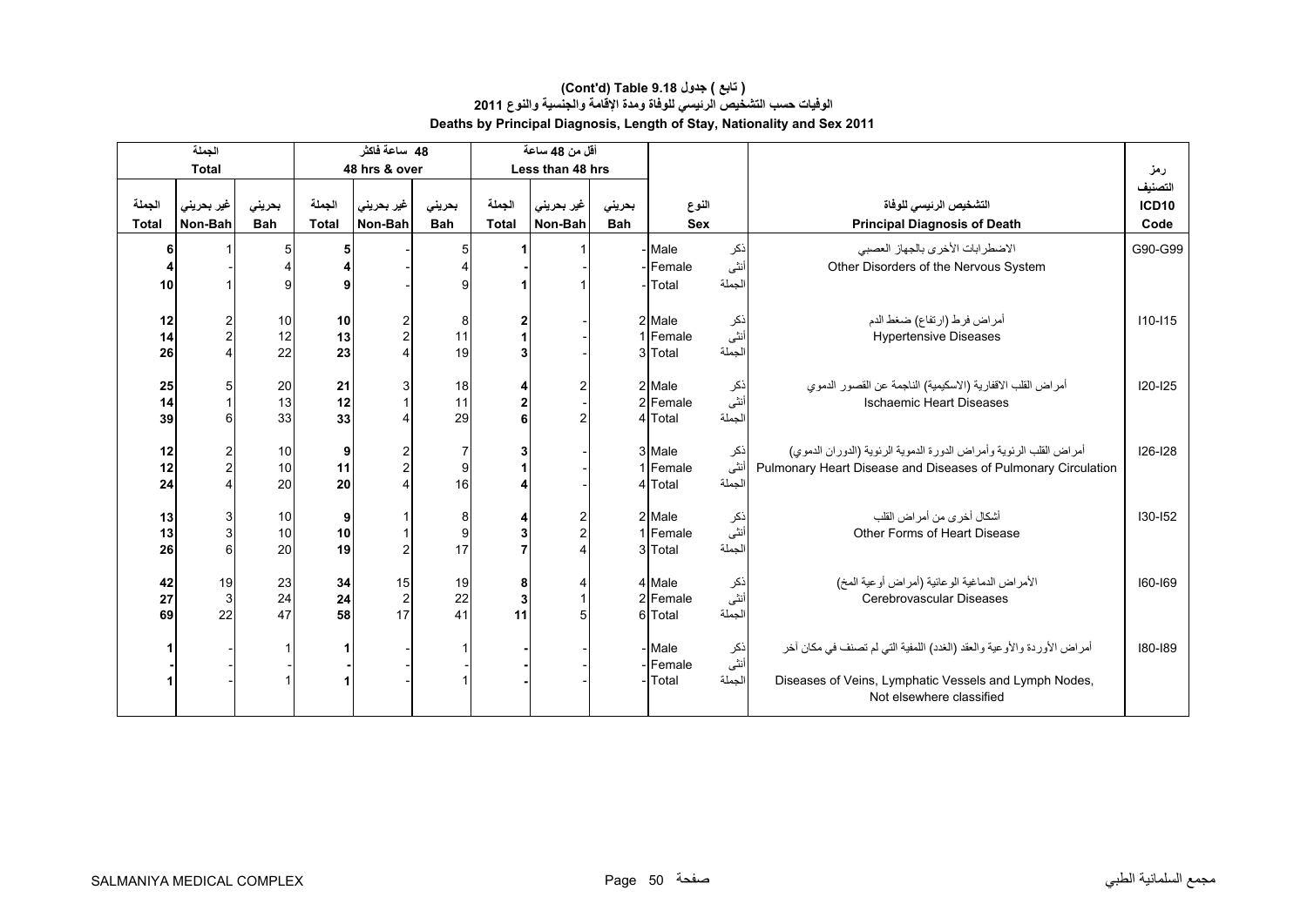|                          | الجملة                       |                           |                      | 48 ساعة فاكثر         |                              |                 | أقل من 48 ساعة        |                      |                                                      |                       |                                                                                                                           |                                      |
|--------------------------|------------------------------|---------------------------|----------------------|-----------------------|------------------------------|-----------------|-----------------------|----------------------|------------------------------------------------------|-----------------------|---------------------------------------------------------------------------------------------------------------------------|--------------------------------------|
|                          | <b>Total</b>                 |                           |                      | 48 hrs & over         |                              |                 | Less than 48 hrs      |                      |                                                      |                       |                                                                                                                           | رمز                                  |
| الجملة<br>Total          | غير بحريني<br>Non-Bah        | بحريني<br><b>Bah</b>      | الجملة<br>Total      | غير بحريني<br>Non-Bah | بحريني<br><b>Bah</b>         | الحملة<br>Total | غير بحريني<br>Non-Bah | بحريني<br><b>Bah</b> | النوع<br><b>Sex</b>                                  |                       | التشخيص الرئيسى للوفاة<br><b>Principal Diagnosis of Death</b>                                                             | التصنيف<br>ICD <sub>10</sub><br>Code |
|                          |                              |                           |                      |                       |                              |                 |                       |                      | - Male<br>Female<br>Total                            | نكر<br>أنثى<br>الجملة | الاضطرابات الأخرى أو غير المحددة بالجهاز الدوري (الدوراني)<br>Other and Unspecified Disorders of the Circulatory System   | 195-199                              |
| 18<br>15<br>33           |                              | 17<br>15<br>32            | 17<br>14<br>31       |                       | 16<br>14<br>30               |                 |                       |                      | 1 Male<br>1 Female<br>2 Total                        | ذكر<br>أنثى<br>الجملة | النزلة الوافدة (الانفلونزا) وذات الرئة (الالتهاب الرئوي)<br>Influenza and Pneumonia                                       | $J10-J18$                            |
| 3<br>$\overline{2}$<br>5 |                              | 2<br>$\overline{c}$       |                      |                       | 2                            |                 |                       |                      | - Male<br>- Female<br>- Total                        | ذکر<br>أنثى<br>الجملة | الأمر اض المزمنة بالجهاز التنفسي السفلي (المسالك التنفسية السفلي)<br><b>Chronic Lower Respiratory Diseases</b>            | J40-J47                              |
| 7<br>10<br>17            | $\frac{2}{2}$                | 8<br>15                   | 9<br>16              |                       | 14                           |                 |                       |                      | - Male<br>1 Female<br>1 Total                        | نكر<br>أنثى<br>الحملة | أمراض الرئة الناجمة عن عوامل خارجية<br>Lung Diseases due to External Agents                                               | J60-J70                              |
| 8<br>8<br>16             | $\overline{\mathbf{c}}$<br>3 | 6<br>$\overline{7}$<br>13 | $\overline{7}$<br>12 |                       | 11                           |                 | $\mathcal{P}$         |                      | 2 Male<br>-Female<br>2 Total                         | ذکر<br>أنثى<br>الجملة | أمراض تنفسية أخرى تصيب بصفة رئيسية النسيج الخلالي<br>Other Respiratory Diseases Principally<br>affecting the Interstitium | J80-J84                              |
| 3                        |                              |                           |                      |                       |                              |                 |                       |                      | ذکر<br>أنثى<br>- Male<br>Female<br>الجملة<br>- Total |                       | الأمراض الأخرى بالجنبة (البلورا)<br>Other Diseases of Pleura                                                              | J90-J94                              |
| 13<br>12<br>25           | $\overline{\mathbf{c}}$<br>3 | 12<br>10<br>22            | 13<br>11<br>24       |                       | 12<br>$\boldsymbol{9}$<br>21 |                 |                       |                      | - Male<br>1 Female<br>1 Total                        | نكر<br>أنثى<br>الجملة | أمراض الجهاز التنفسي الأخرى<br>Other Diseases of the Respiratory System                                                   | J95-J99                              |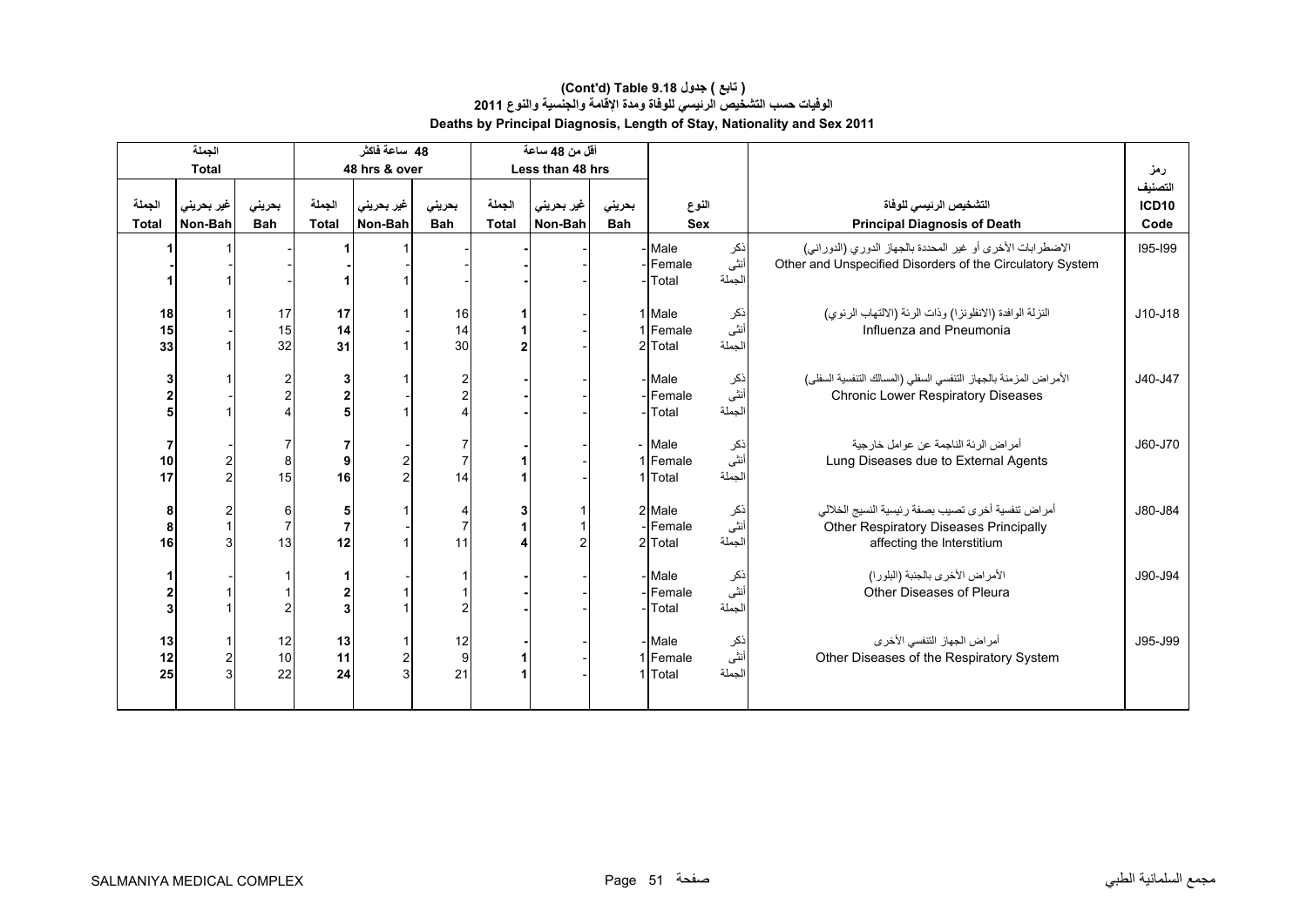|                | الجملة       |                         |                | 48 ساعة فاكثر |                |              | أقل من 48 ساعة   |            |                  |             |                                                                                                                                      |         |
|----------------|--------------|-------------------------|----------------|---------------|----------------|--------------|------------------|------------|------------------|-------------|--------------------------------------------------------------------------------------------------------------------------------------|---------|
|                | <b>Total</b> |                         |                | 48 hrs & over |                |              | Less than 48 hrs |            |                  |             |                                                                                                                                      | رمز     |
|                |              |                         |                |               |                |              |                  |            |                  |             |                                                                                                                                      | التصنيف |
| الجملة         | غير بحريني   | بحريني                  | الجملة         | غير بحريني    | بحريني         | الجملة       | غير بحريني       | بحريني     | النوع            |             | التشخيص الرئيسى للوفاة                                                                                                               | ICD10   |
| <b>Total</b>   | Non-Bah      | <b>Bah</b>              | <b>Total</b>   | Non-Bah       | <b>Bah</b>     | <b>Total</b> | Non-Bah          | <b>Bah</b> | <b>Sex</b>       |             | <b>Principal Diagnosis of Death</b>                                                                                                  | Code    |
|                |              |                         |                |               |                |              |                  |            | Male             | ذكر         | الفتق                                                                                                                                | K40-K46 |
|                |              |                         |                |               |                |              |                  |            | -IFemale         | أنثى        | Hernia                                                                                                                               |         |
|                |              |                         |                |               |                |              |                  |            | -Total           | الجملة      |                                                                                                                                      |         |
|                |              |                         |                |               |                |              |                  |            | Male             |             | الأمراض الأخرى بالأمعاء                                                                                                              | K55-K63 |
|                |              |                         |                |               |                |              |                  |            | Female           | ذکر<br>أنثى | Other Diseases of Intestines                                                                                                         |         |
|                |              |                         |                |               |                |              |                  |            | Total            | الجملة      |                                                                                                                                      |         |
|                |              |                         |                |               |                |              |                  |            |                  |             |                                                                                                                                      |         |
|                |              |                         |                |               |                |              |                  |            | Male             | ذکر<br>أنثى | أمراض الصفاق (البريتون)                                                                                                              | K65-K67 |
|                |              |                         |                |               |                |              |                  |            | Female           | الجملة      | Diseases of Peritoneum                                                                                                               |         |
|                |              |                         |                |               |                |              |                  |            | Total            |             |                                                                                                                                      |         |
| 12             |              | 12                      | 11             |               | 11             |              |                  |            | 1 Male           |             | أمر اض الكبد                                                                                                                         | K70-K77 |
| $\overline{7}$ | 3            | $\overline{4}$          | $\overline{7}$ |               | 4              |              |                  |            | Female           | ذکر<br>أنثى | Diseases of Liver                                                                                                                    |         |
| 19             | 3            | 16                      | 18             |               | 15             |              |                  |            | 1 Total          | الجملة      |                                                                                                                                      |         |
|                |              |                         |                |               |                |              |                  |            |                  |             |                                                                                                                                      |         |
|                |              | $\overline{\mathbf{c}}$ | 3              |               | 2              |              |                  |            | - Male<br>Female | ذکر<br>انٹی | اضطرابات المرارة (الحويصلة المرارية) والقناة المرارية (الصفراوية) والبنكرياس<br>Disorders of Gallbladder, Biliary Tract and Pancreas | K80-K87 |
|                |              | 3                       |                |               | $\overline{3}$ |              |                  |            | Total            | الجملة      |                                                                                                                                      |         |
|                |              |                         |                |               |                |              |                  |            |                  |             |                                                                                                                                      |         |
| 6              |              | $\,6$                   | 5              |               | 5              | 1            |                  |            | 1 Male           | ذکر<br>أنثى | الأمراض الأخرى بالجهاز الهضمى                                                                                                        | K90-K93 |
| 5              |              | 5                       | 3              |               | 3              | 2            |                  |            | 2 Female         |             | Other Diseases of the Digestive System                                                                                               |         |
| 11             |              | 11                      | 8              |               | 8              | 3            |                  |            | 3 Total          | الجملة      |                                                                                                                                      |         |
|                |              |                         |                |               |                |              |                  |            | - Male           |             | أمر اض كبيبات الكلى                                                                                                                  | N00-N08 |
|                |              |                         |                |               |                |              |                  |            | -Female          | ذکر<br>أنثى | <b>Glomerular Diseases</b>                                                                                                           |         |
|                |              |                         |                |               |                |              |                  |            | -Total           | الجملة      |                                                                                                                                      |         |
|                |              |                         |                |               |                |              |                  |            |                  |             |                                                                                                                                      |         |
|                |              |                         |                |               |                |              |                  |            | Male<br>Female   | ذکر<br>أنثى | أمراض الكلى الأنبوبية الخلالية<br><b>Renal Tubulo-Interestitial Diseases</b>                                                         | N10-N16 |
|                |              |                         |                |               |                |              |                  |            | Total            | الجملة      |                                                                                                                                      |         |
|                |              |                         |                |               |                |              |                  |            |                  |             |                                                                                                                                      |         |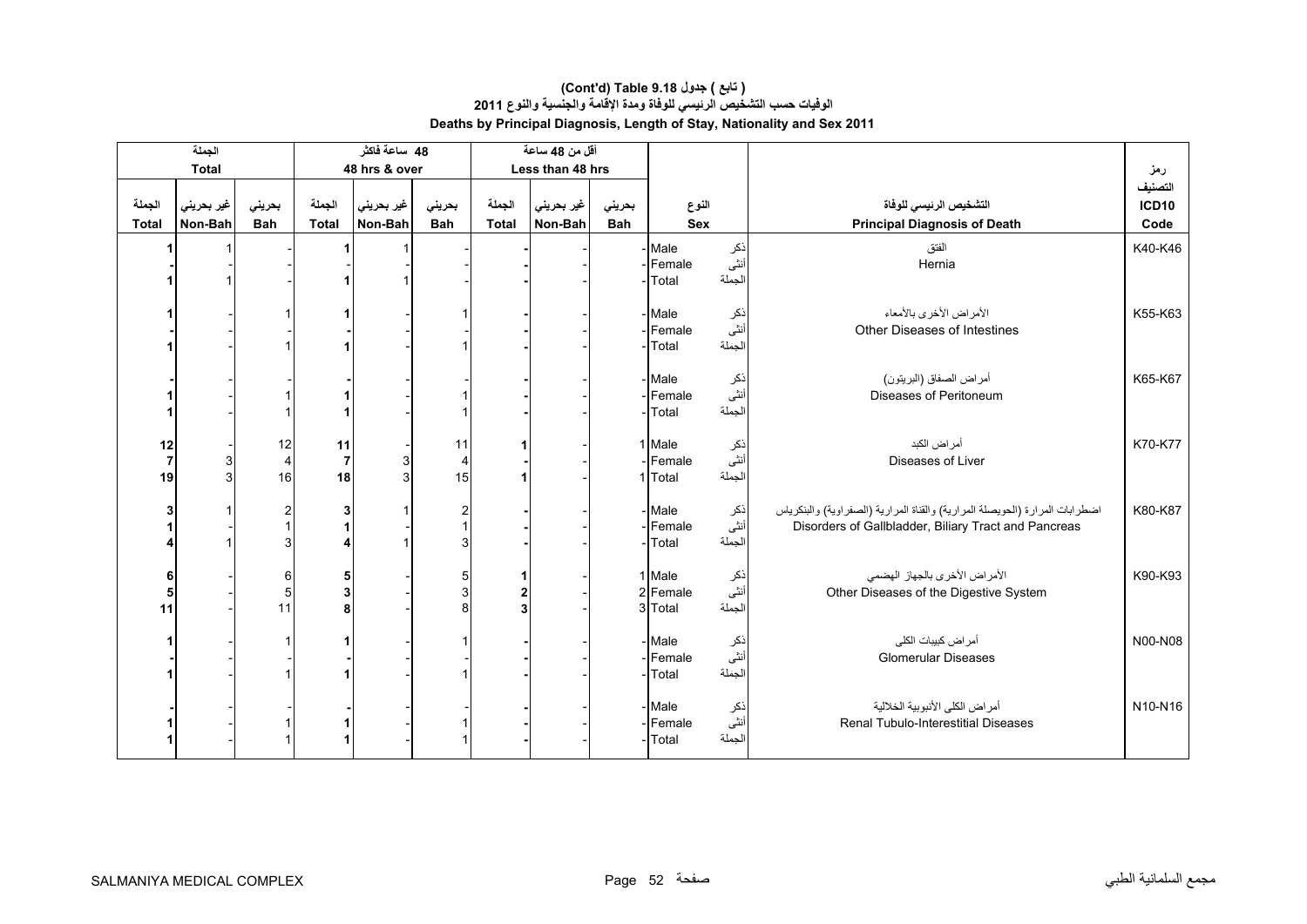#### **Deaths by Principal Diagnosis, Length of Stay, Nationality and Sex 2011 (Cont'd) Table 9.18 جدول ) تابع( الوفيات حسب التشخيص الرئيسي للوفاة ومدة اإلقامة والجنسية والنوع <sup>2011</sup>**

|                            | الجملة                       |                      |                                         | 48 ساعة فاكثر           |                      |                        | أقل من 48 ساعة        |                      |                               |                       |                                                                                                                                                     |                                 |
|----------------------------|------------------------------|----------------------|-----------------------------------------|-------------------------|----------------------|------------------------|-----------------------|----------------------|-------------------------------|-----------------------|-----------------------------------------------------------------------------------------------------------------------------------------------------|---------------------------------|
|                            | <b>Total</b>                 |                      |                                         | 48 hrs & over           |                      |                        | Less than 48 hrs      |                      |                               |                       |                                                                                                                                                     | رمز                             |
| الجملة<br><b>Total</b>     | غير بحريني<br>Non-Bah        | بحريني<br><b>Bah</b> | الجملة<br><b>Total</b>                  | غير بحريني ا<br>Non-Bah | بحريني<br><b>Bah</b> | الجملة<br><b>Total</b> | غير بحريني<br>Non-Bah | بحريني<br><b>Bah</b> | النوع<br><b>Sex</b>           |                       | التشخيص الرئيسى للوفاة<br><b>Principal Diagnosis of Death</b>                                                                                       | التصنيف<br><b>ICD10</b><br>Code |
|                            |                              |                      |                                         |                         |                      |                        |                       |                      | Male<br>- Female<br>Total     | نكر<br>أنثى<br>الجملة | الفشل (القصور) الكلوي<br><b>Renal Failure</b>                                                                                                       | N17-N19                         |
| 3<br>10<br>13              |                              | 3<br>10<br>13        |                                         |                         |                      |                        |                       |                      | 1 Male<br>3 Female<br>4 Total | ذكر<br>أنثى<br>الجملة | الأمر اض الأخر ي بالجهاز البولي<br>Other Diseases of the Urinary System                                                                             | N30-N39                         |
|                            |                              |                      |                                         |                         |                      |                        |                       |                      | - Male<br>Female<br>- Total   | ذکر<br>أنثى<br>الجملة | مضاعفات الوضع (المخاض) والولادة<br>Complications of Labour and Delivery                                                                             | O60-O75                         |
|                            |                              |                      |                                         |                         |                      |                        |                       |                      | - Male<br>Female<br>Total     | ذكر<br>أنثى<br>الجملة | الو لادة - التوليد<br>Delivery                                                                                                                      | O80-O84                         |
|                            |                              | 6                    |                                         |                         |                      |                        |                       |                      | 3 Male<br>1 Female<br>4 Total | ذکر<br>أنثى<br>الجملة | اضطر ابات تتعلق بطو ل مدة الحمل أن نمو الجنين<br>Disorders related to Length of Gestation and Fetal Growth                                          | P05-P08                         |
| 5<br>6<br>11               |                              | 5<br>5<br>10         |                                         |                         |                      |                        |                       |                      | - Male<br>2 Female<br>2 Total | ذکر<br>أنثى<br>الجملة | الاضطرابات التنفسية والقلبية الوعائية الخاصة بالفترة حواليّ الولادة<br>Respiratory and Cardiovascular Disorders<br>Specific to the Perinatal Period | P20-P29                         |
| 10<br>$\overline{7}$<br>17 | $\overline{\mathbf{c}}$<br>3 | 8<br>$\,6$<br>14     | 10<br>6 <sup>1</sup><br>16 <sup>1</sup> |                         | 8<br>5<br>13         |                        |                       |                      | - Male<br>1 Female<br>1 Total | ذكر<br>أنثى<br>الجملة | العداوي (الاخماج) الخاصة بالفترة حواليّ الولادة<br>Infectious Specific to the Perinatal Period                                                      | P35-P39                         |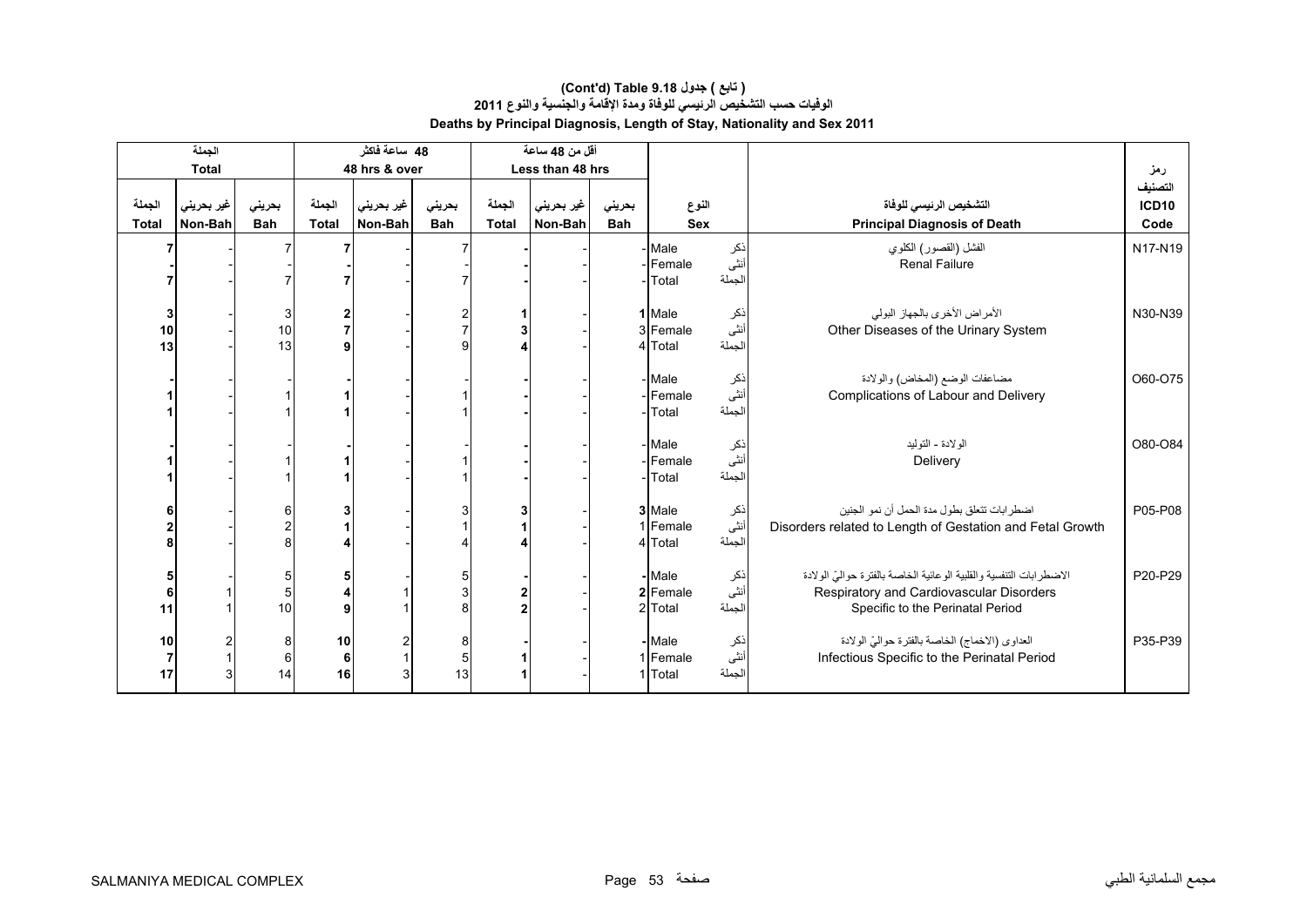|                        | الجملة                |                      |                 | 48 ساعة فاكثر         |                      |                        | أقل من 48 ساعة        |                      |                                      |                       |                                                                                                                                                                               |                                 |
|------------------------|-----------------------|----------------------|-----------------|-----------------------|----------------------|------------------------|-----------------------|----------------------|--------------------------------------|-----------------------|-------------------------------------------------------------------------------------------------------------------------------------------------------------------------------|---------------------------------|
|                        | <b>Total</b>          |                      |                 | 48 hrs & over         |                      |                        | Less than 48 hrs      |                      |                                      |                       |                                                                                                                                                                               | رمز                             |
| الجملة<br><b>Total</b> | غير بحريني<br>Non-Bah | بحريني<br><b>Bah</b> | الجملة<br>Total | غير بحريني<br>Non-Bah | بحريني<br><b>Bah</b> | الجملة<br><b>Total</b> | غير بحريني<br>Non-Bah | بحرينى<br><b>Bah</b> | النوع<br>Sex                         |                       | التشخيص الرئيسى للوفاة<br><b>Principal Diagnosis of Death</b>                                                                                                                 | التصنيف<br><b>ICD10</b><br>Code |
|                        |                       |                      |                 |                       |                      | 1                      |                       |                      | 1 Male<br>-Female<br>1 Total         | ذكر<br>أنثى<br>الجملة | الاضطرابات النزفية واضطرابات الدم بالجنين أو الوليد<br>Haemorrhagic and Haematological                                                                                        | P50-P61                         |
|                        |                       |                      |                 |                       |                      |                        |                       |                      | - Male<br>- <b>Female</b><br>Total   | نكر<br>أنثى<br>الجملة | الاضطرابات المؤقتة (العابرة) في عمليات الغدد الصماء<br>والتمثيل الغذائي الخاصة بالجنين والوليد<br><b>Transitory Endocrine and Metabolic</b><br>Disorders of Fetus and Newborn | P70-P74                         |
|                        |                       |                      |                 |                       |                      |                        |                       |                      | 1 Male<br>-Female<br>1 Total         | نكر<br>أنثى<br>الجملة | الحالات التي تكتنف اللحافة (الجلد) (الإهاب) وانتظام حرارة الجسم في الجنين أو الوليد<br>Conditions involving the Integument and Temperature<br>Regulation of Fetus and Newborn | P80-P83                         |
|                        |                       |                      |                 |                       |                      |                        |                       |                      | - Male<br>- Female<br>Total          | نكر<br>أنثى<br>الجملة | الاضطرابات الأخرى التي تنشأ خلال الفترة حواليّ الولادة<br>Other Disorders Originating in the Perinatal Period                                                                 | P90-P96                         |
|                        |                       |                      |                 |                       |                      |                        |                       |                      | - Male<br>- <b>Female</b><br>- Total | نكر<br>أنثى<br>الجملة | التشوهات الخلقية في الجهاز العصبي<br>Congenital Malformations of the Nervous System                                                                                           | Q00-Q07                         |
|                        |                       |                      |                 |                       |                      |                        |                       |                      | - Male<br>Female<br>Total            | ذكر<br>أنثى<br>الجملة | التشوهات الخلقية بالجهاز الدوري (الدورانبي)<br>Congenital Malformations of the Circulatory System                                                                             | Q20-Q28                         |
|                        |                       |                      |                 |                       |                      |                        |                       |                      | 2 Male<br>- Female<br>2 Total        | ذکر<br>انٹی<br>الجملة | التشو هات الخلقية بالجهاز التنفسي<br>Congenital Malformations of the Respiratory System                                                                                       | Q30-Q34                         |
|                        |                       |                      |                 |                       |                      |                        |                       |                      | - Male<br>-Female<br>- Total         | ذکر<br>انٹی<br>الجملة | التشوهات الخلقية الأخرى بالجهاز الهضمى<br>Other Congenital Malformations of the Digestive System                                                                              | Q38-Q45                         |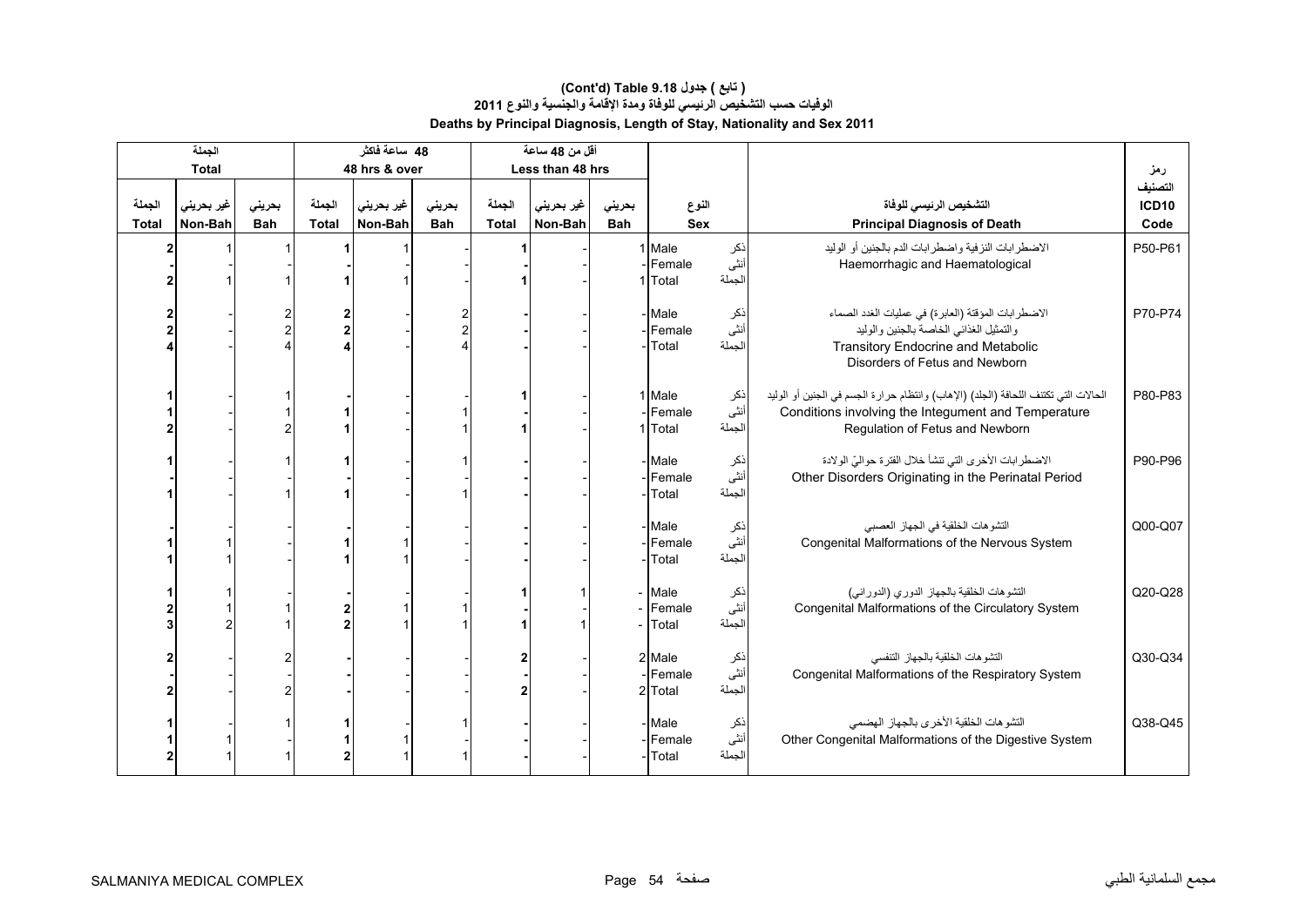|              | الجملة       |            |                | 48 ساعة فاكثر |            |              | أقل من 48 ساعة   |            |                     |                |                                                                                |         |
|--------------|--------------|------------|----------------|---------------|------------|--------------|------------------|------------|---------------------|----------------|--------------------------------------------------------------------------------|---------|
|              | <b>Total</b> |            |                | 48 hrs & over |            |              | Less than 48 hrs |            |                     |                |                                                                                | رمز     |
|              |              |            |                |               |            |              |                  |            |                     |                |                                                                                | التصنيف |
| الجملة       | غير بحريني   | بحريني     | الجملة         | غير بحريني    | بحريني     | الجملة       | غير بحريني       | بحريني     | النوع               |                | التشخيص الرئيسي للوفاة                                                         | ICD10   |
| <b>Total</b> | Non-Bah      | <b>Bah</b> | <b>Total</b>   | Non-Bah       | <b>Bah</b> | <b>Total</b> | Non-Bah          | <b>Bah</b> | <b>Sex</b>          |                | <b>Principal Diagnosis of Death</b>                                            | Code    |
|              |              |            |                |               |            | 2            |                  |            | 1 Male              | ذكر            | التشوهات الخلقية بالجهاز البولى                                                | Q60-Q64 |
|              |              |            |                |               |            |              |                  |            | Female              | أنثى           | Congenital Malformations of the Urinary System                                 |         |
|              |              |            |                |               |            |              |                  |            | 1 Total             | الجملة         |                                                                                |         |
|              |              |            |                |               |            |              |                  |            | Male                |                | التشوهات الخلقية الأخرى                                                        | Q80-Q89 |
|              |              |            |                |               |            |              |                  |            | Female              | نكر<br>أنثى    | <b>Other Congenital Malformations</b>                                          |         |
|              |              |            |                |               |            |              |                  |            | Total               | الجملة         |                                                                                |         |
|              |              |            |                |               |            |              |                  |            |                     |                |                                                                                |         |
|              |              |            | $\overline{2}$ |               |            |              |                  |            | Male                | نكر            | شذوذات صبغوية (بالصبغيات) (زيغ بالكروموسومات) لم تصنف في مكان أخر              | Q90-Q99 |
|              |              |            |                |               |            |              |                  |            | Female              | أنثى           | Chromosomal Abnormalities, not elsewhere classified                            |         |
|              |              |            |                |               |            |              |                  |            | Total               | الجملة         |                                                                                |         |
|              |              |            |                |               |            |              |                  |            |                     |                |                                                                                |         |
|              |              |            | 5              |               |            |              |                  |            | Male                | ذکر<br>انٹی    | الأعراض والعلامات (الدلائل المرضية) التي تكتنف الجهاز الدوري أو الجهاز التنفسي | R00-R09 |
|              |              |            |                |               |            |              |                  |            | Female<br>Total     | الجملة         | Symptoms, and Signs involving the Circulatory<br>and Respiratory Systems       |         |
|              |              |            |                |               |            |              |                  |            |                     |                |                                                                                |         |
|              |              |            |                |               |            |              |                  |            | - Male              |                | الأعراض والعلامات (الدلائل المرضية) العامة                                     | R50-R69 |
|              |              |            |                |               |            |              |                  |            | 1 Female            | ذکر<br>انٹی    | General Symptoms and Signs                                                     |         |
|              |              |            |                |               |            |              |                  |            | 1 Total             | الجملة         |                                                                                |         |
|              |              |            |                |               |            |              |                  |            |                     |                |                                                                                |         |
| 12           | 9            | 3          | 11             |               | 3          |              |                  |            | Male                | ذکر<br>أنثى    | إصابات الرأس                                                                   | S00-S09 |
|              | $\mathbf{Q}$ |            |                |               |            |              |                  |            | Female<br>Total     | الجملة         | Injuries to the Head                                                           |         |
| 12           |              |            | 11             |               |            |              |                  |            |                     |                |                                                                                |         |
|              |              |            |                |               |            |              |                  |            | Male                | نكر            | إصابات البطن ، أو أسفل الظهر أو الفقرات القطنية أو الحوض                       | S30-S39 |
|              |              |            |                |               |            |              |                  |            | Female              | أنثى           | Injuries to the Abdomen, Lower Back, Lumbar Spine and Pelvis                   |         |
|              |              |            |                |               |            |              |                  |            | Total               | الجملة         |                                                                                |         |
|              |              |            |                |               |            |              |                  |            |                     |                |                                                                                |         |
|              |              |            |                |               |            |              |                  |            | - Male              | نكر            | حرق أو ائتكال بمناطق متعددة أو غير معينة من الجسم                              | T29-T32 |
|              |              |            |                |               |            |              |                  |            | - Female<br>- Total | أنثى<br>الجملة | Burns and Corrosions of Multiple and Unspecified Body Regions                  |         |
|              |              |            |                |               |            |              |                  |            |                     |                |                                                                                |         |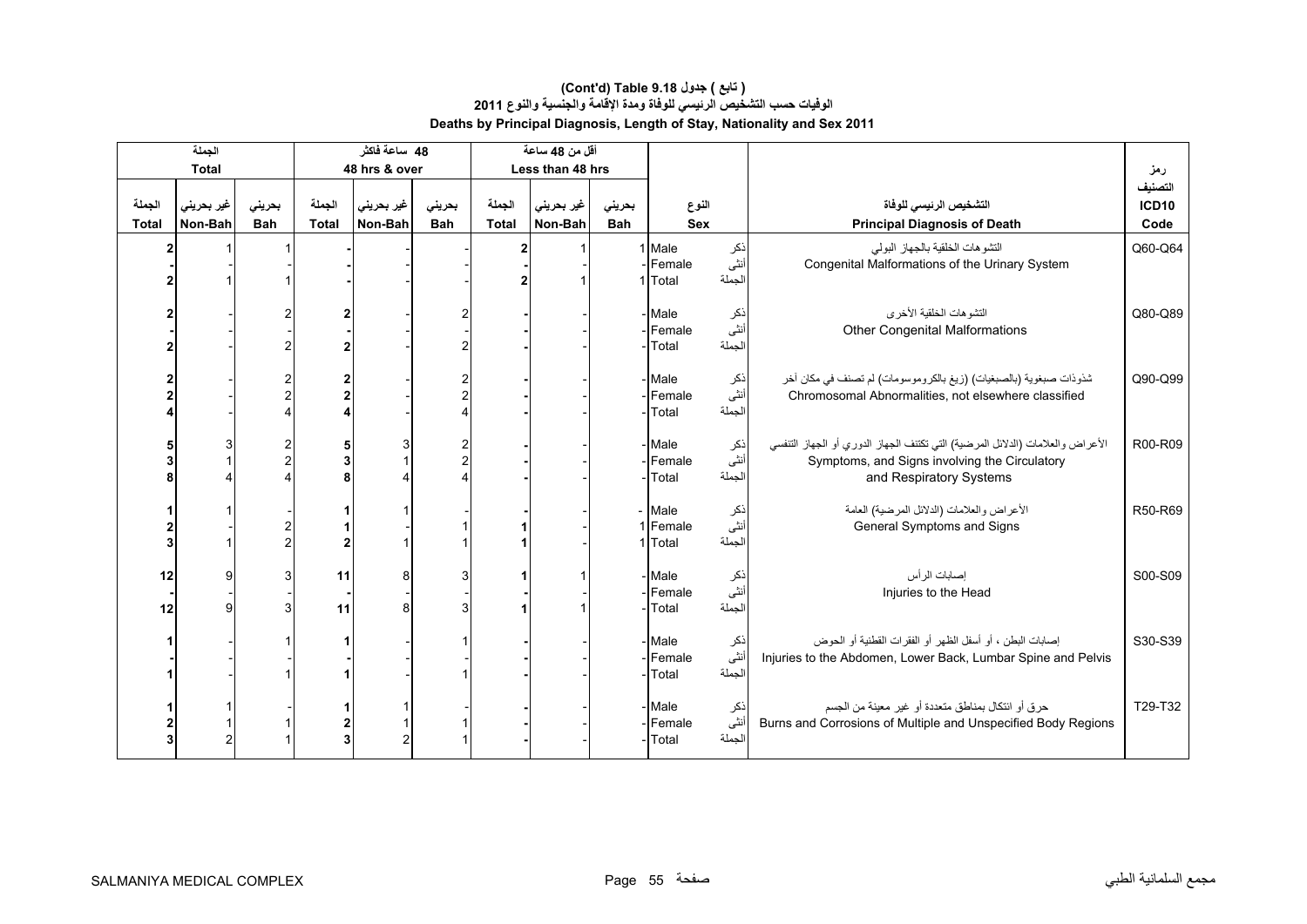|              | الجملة       |            |              | 48 ساعة فاكثر |            |              | أقل من 48 ساعة   |            |                     |                        |                                                                                  |              |
|--------------|--------------|------------|--------------|---------------|------------|--------------|------------------|------------|---------------------|------------------------|----------------------------------------------------------------------------------|--------------|
|              | <b>Total</b> |            |              | 48 hrs & over |            |              | Less than 48 hrs |            |                     |                        |                                                                                  | رمز          |
|              |              |            |              |               |            |              |                  |            |                     |                        |                                                                                  | التصنيف      |
| الجملة       | غير بحريني   | بحريني     | الجملة       | غير بحريني    | بحريني     | الجملة       | غیر بحرینی       | بحريني     | النوع               |                        | التشخيص الرئيسى للوفاة                                                           | <b>ICD10</b> |
| <b>Total</b> | Non-Bah      | <b>Bah</b> | <b>Total</b> | Non-Bah       | <b>Bah</b> | <b>Total</b> | Non-Bah          | <b>Bah</b> | <b>Sex</b>          |                        | <b>Principal Diagnosis of Death</b>                                              | Code         |
|              |              |            |              |               |            |              |                  |            | 1 Male<br>- Female  | ذکر<br>أنثى            | التسمم بالعقاقير (الأدوية) أو بالمستحضرات الطبية أو بالمواد الحيوية (البيولوجية) | T36-T50      |
|              |              |            |              |               |            |              |                  |            | 1 Total             | الجملة                 | Poisoning by Drugs, Medicaments and Biological Substances                        |              |
|              |              |            |              |               |            |              |                  |            | - Male<br>- Female  | نكر<br>أنثى            | الآثار السامة لمواد هي أساسا غير دوائية (غير طبية) من حيث الأصل                  | T51-T65      |
|              |              |            |              |               |            |              |                  |            | - Total             | الجملة                 | Toxic Effects of Substances Chiefly Nonmedicinal as to Source                    |              |
|              |              |            |              |               |            |              |                  |            | - Male              |                        | التَأْثِيرِ ات الأخرِ ي أو غيرِ المحددة لأسبابِ خارِ جِية                        | T66-T78      |
|              |              |            |              |               |            |              |                  |            | - Female<br>- Total | اذکر<br>انٹی<br>الجملة | Other and Unspecified Effects of External Causes                                 |              |
|              |              |            |              |               |            |              |                  |            | 1 Male<br>- Female  | ذکر<br>انٹی            | مضاعفات مبكرة معينة للرضح (الرض)                                                 | T79          |
|              |              |            |              |               |            |              |                  |            | 1 Total             | الجملة                 | Certain Early Complications of Trauma                                            |              |
|              |              |            |              |               |            |              |                  |            | - Male              |                        | مضاعفات الر عاية الجر احية والطبية التي لم تصنف في مكان آخر                      | T80-T88      |
|              |              |            |              |               |            |              |                  |            | -lFemale            | ذکر<br>أنثى            | Complications of Surgical and Medical Care,                                      |              |
|              |              |            |              |               |            |              |                  |            | - Total             | الجملة                 | not elsewhere classified                                                         |              |
| 594          | 92           | 502        | 514          | 73            | 441        | 80           | 19               |            | 61 Male             | ذكر                    |                                                                                  |              |
| 482          | 47           | 435        | 430          | 40            | 390        | 52           | $\overline{7}$   |            | 45 Female           | أننى                   | الجملة<br><b>Total</b>                                                           |              |
| 1,076        | 139          | 937        | 944          | 113           | 831        | 132          | 26               |            | 106 Total           | الجملة                 |                                                                                  |              |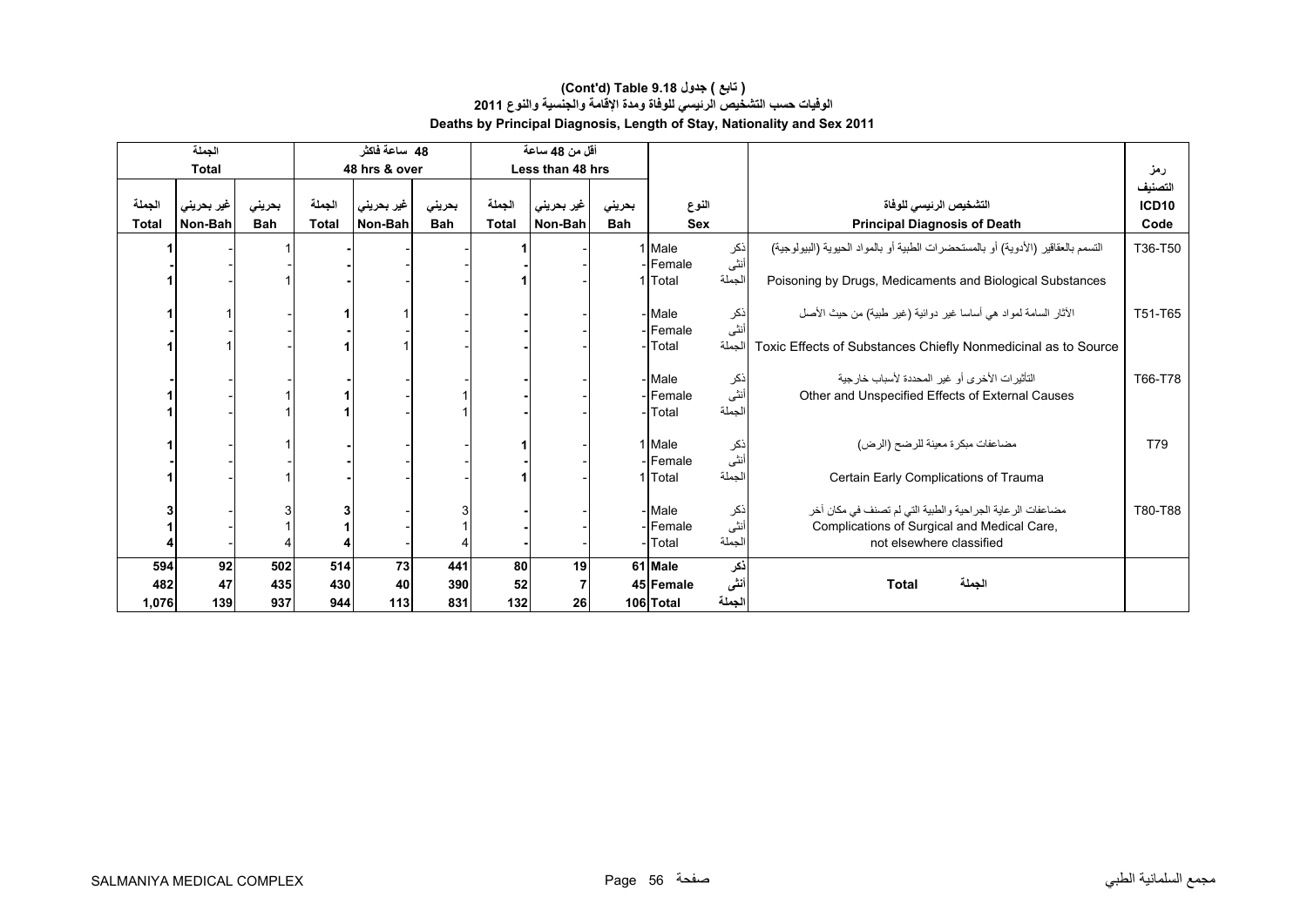**رسم بياني 9.5 Figure الوفيات حسب أعلى عشرة تشخيصات رئيسية والجنسية <sup>2011</sup> Deaths by Top Ten Principal Diagnosis and Nationality 2011**



Deaths

مرجع: جدول 9.18

Reference: Table 9.18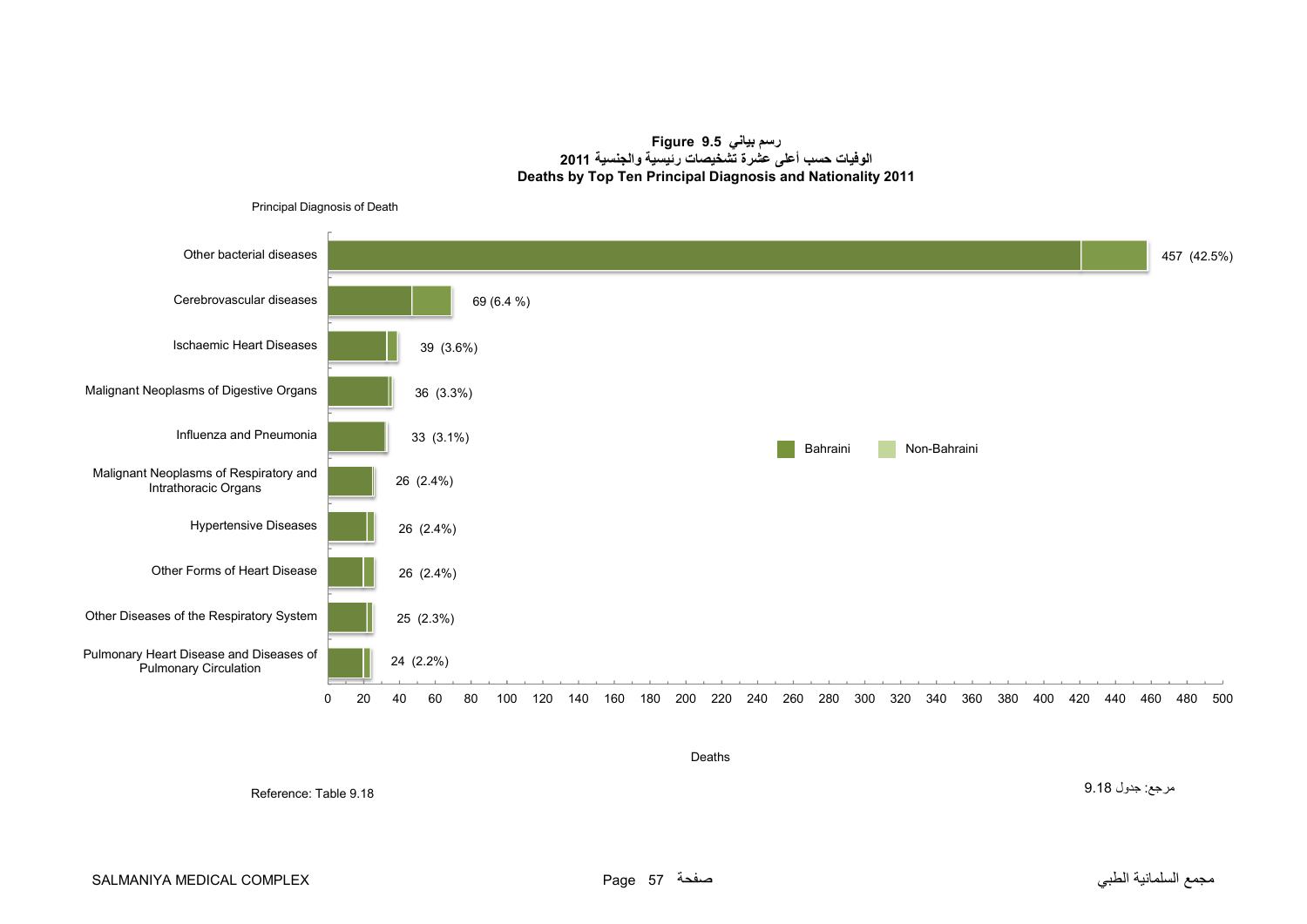<span id="page-56-0"></span>

|                                                                      | <b>Total</b>    |                 |                    | Non-Bahraini الجملة    |                | Bahraini غیر بحرینی |                        |                 | بحرينى             |                                                                      |
|----------------------------------------------------------------------|-----------------|-----------------|--------------------|------------------------|----------------|---------------------|------------------------|-----------------|--------------------|----------------------------------------------------------------------|
| <b>Department / Clinic</b>                                           | الجملة<br>Total | أنشى<br>Female  | ڏکر<br><b>Male</b> | الجملة<br><b>Total</b> | أنشى<br>Female | ذكر<br>Male         | الجملة<br><b>Total</b> | أنشى<br>Female  | ذكر<br><b>Male</b> | القسم / العيادة                                                      |
| <b>Accident &amp; Emergency</b>                                      | 237,977         | 103,370         | 134,607            | 75,909                 | 25,146         | 50,763              | 162,068                | 78,224          | 83,844             | الحوادث والطوارئ                                                     |
| <b>Out-Patient Clinics</b>                                           | 244,200         | 133,734         | 110,466            | 46,557                 | 20,321         | 26,236              | 197,643                | 113,413         | 84,230             | العيادات الخارجية                                                    |
| Medical                                                              | 54.062          | 30.748          | 23.314             | 9.434                  | 4.031          | 5.403               | 44.628                 | 26,717          | 17.911             | الباطنية                                                             |
| Surgical                                                             | 25,464          | 10.921          | 14.543             | 5,754                  | 1,920          | 3.834               | 19.710                 | 9.001           | 10.709             | الجر احة                                                             |
| Orthopedic Surgery & Fracture                                        | 29,689          | 14.778          | 14,911             | 5,738                  | 1,429          | 4.309               | 23,951                 | 13.349          | 10,602             | جراحة العظام والكسور                                                 |
| Plastic Surgery & Burns                                              | 2,367           | 1,020           | 1,347              | 690                    | 134            | 556                 | 1,677                  | 886             | 791                | جراحة التجميل والحروق                                                |
| Ophthalmology                                                        | 29,715          | 12,883          | 16,832             | 6,550                  | 1,510          | 5,040               | 23,165                 | 11,373          | 11,792             | العيون                                                               |
| Ear. Nose and Throat                                                 | 24,424          | 11.406          | 13,018             | 4.721                  | 1.762          | 2.959               | 19.703                 | 9.644           | 10.059             | أنف وأذن وحنجرة                                                      |
| Paediatric                                                           | 23,247          | 10.695          | 12.552             | 3.668                  | 1.672          | 1.996               | 19.579                 | 9.023           | 10,556             | أمراض الأطفال                                                        |
| Nephrology                                                           | 6,254           | 3.210           | 3.044              | 728                    | 278            | 450                 | 5.526                  | 2.932           | 2.594              | أمراض الكلى                                                          |
| Oncology                                                             | 11.547          | 7.741           | 3.806              | 1.241                  | 808            | 433                 | 10.306                 | 6.933           | 3,373              | الأورام                                                              |
| <b>Clinical Neurosciences</b>                                        | 11,184          | 6.078           | 5.106              | 1,530                  | 742            | 788                 | 9.654                  | 5.336           | 4,318              | العلوم العصبية                                                       |
| Obstetrics & Gynecology                                              | 21,494          | 21,494          | <b>NA</b>          | 5.639                  | 5,639          | <b>NA</b>           | 15,855                 | 15,855          | <b>NA</b>          | أمراض النساء والولادة                                                |
| Gynecology                                                           | 7,791           | 7.791           | <b>NA</b>          | 1,229                  | 1,229          | <b>NA</b>           | 6,562                  | 6.562           |                    | أمر اض النساء NA                                                     |
| Antenatal                                                            | 13,703          | 13.703          | <b>NA</b>          | 4,410                  | 4,410          | <b>NA</b>           | 9,293                  | 9,293           |                    | الحوامل NA                                                           |
| Dental                                                               | 4,753           | 2.760           | 1,993              | 864                    | 396            | 468                 | 3,889                  | 2,364           | 1,525              | الأسنان                                                              |
| <b>Total</b>                                                         | 482.177         | 237,104         | 245.073            | 122,466                | 45.467         | 76.999              | 359.711                | 191.637         | 168.074            | الحملة                                                               |
| <b>Other Services</b><br>Physiotherapy (SMC)<br>Occupational Therapy | 53,140<br>8,954 | 22.743<br>3,832 | 30.397<br>5,122    | 10.628<br>1,790        | 3.188<br>537   | 7.440<br>1,253      | 42,512<br>7,164        | 19,555<br>3,295 | 22.957<br>3,869    | خدمات أخرى<br>العلاج الطبيعي (مجمع السلمانية الطبي)<br>العلاج المهنى |
| Day Case Unit                                                        | 7,502           | 2,882           | 4,620              | 1,646                  | 363            | 1,283               | 5,856                  | 2,519           | 3,337              | وحدة الأقامة القصبر ة                                                |

# **جدول 9.19 Table زيارات العيادات الخارجية حسب القسم والجنسية والنوع <sup>2011</sup> Out-Patient Visits by Department, Nationality and Sex 2011**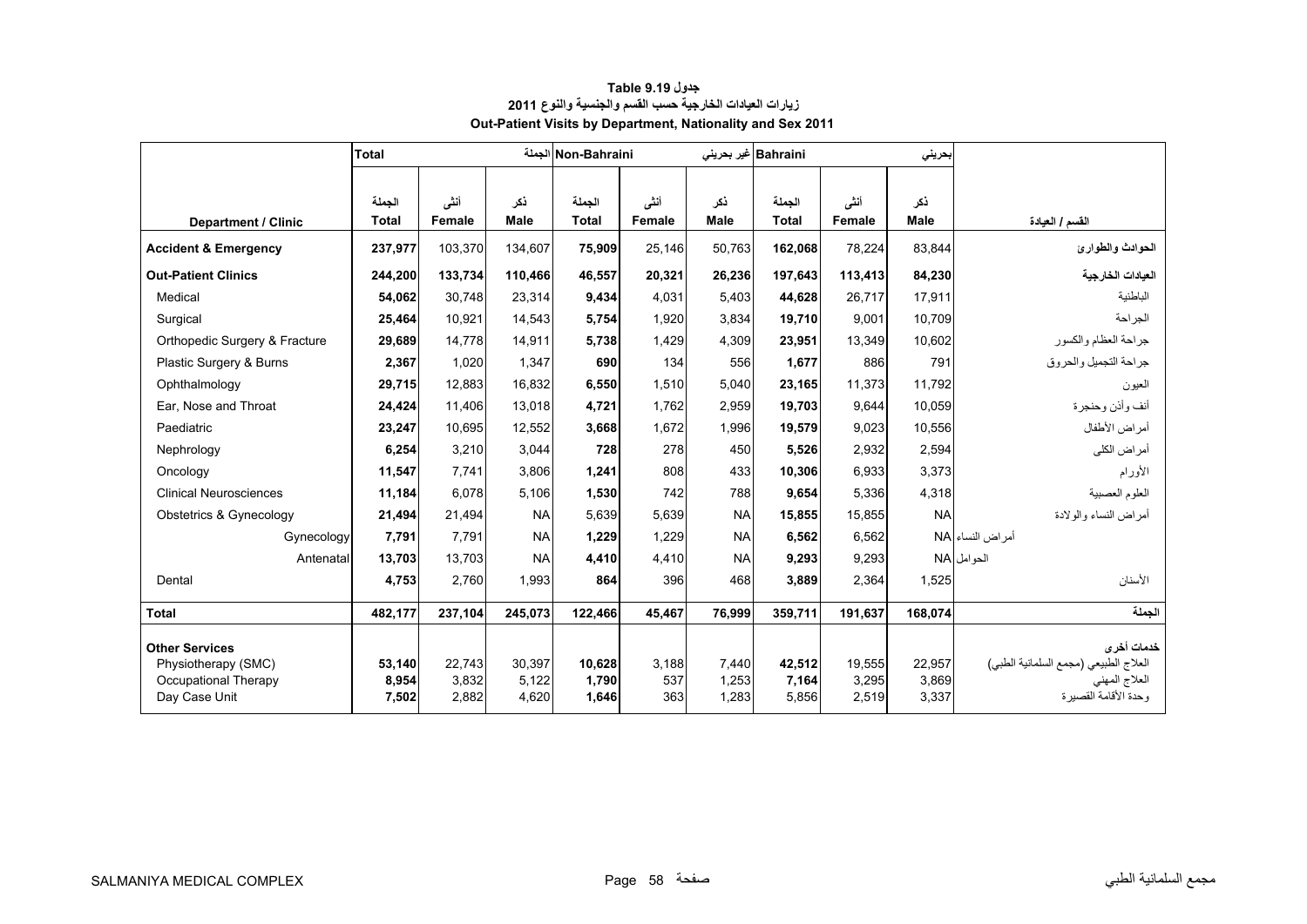# **جدول 9.20 Table زيارات العيادات الخارجية حسب القسم 2007 - 2011 Out-Patient Visits by Department 2007 - 2011**

<span id="page-57-0"></span>

| <b>Department / Clinic</b>      | 2011    | 2010    | 2009                 | 2008    | 2007           | القسم / العيادة                       |
|---------------------------------|---------|---------|----------------------|---------|----------------|---------------------------------------|
| <b>Accident &amp; Emergency</b> | 237,977 | 340,569 | 334,728              | 304,313 | 306,136        | الحوادث والطوارئ                      |
| <b>Out-Patient Clinics</b>      | 244.200 | 249,218 | 246.330              | 247,442 | 212,151        | العبادات الخارجية                     |
| Medical                         | 54,062  | 54,507  | 51,667               | 48,848  | 42,130         | الباطنية                              |
| Surgical                        | 25,464  | 24,789  | 21,983               | 21,809  | 20,238         | الجر احة                              |
| Orthopedic Surgery & Fracture   | 29,689  | 30,366  | 27.246               | 27.454  | 22.861         | جراحة العظام والكسور                  |
| Plastic Surgery & Burns         | 2,367   | 2,685   | 2,755                | 2,551   | 2,215          | جر احة التجميل و الحر و ق             |
| Ophthalmology                   | 29,715  | 31,268  | 31,690               | 35,180  | 27,118         | العيون                                |
| Ear, Nose and Throat            | 24,424  | 22,447  | 25,413               | 27,192  | 27,261         | أنف وأذن وحنجرة                       |
| Paediatric                      | 23,247  | 24,661  | 24,645               | 23,329  | 22,141         | أمراض الأطفال                         |
| Nephrology                      | 6,254   | 6,585   | 6,353                | 5,959   | 3,202          | أمر اض الكلي                          |
| Oncology                        | 11,547  | 11,769  | 10,267               | 11,118  | 7,488          | الأورام                               |
| <b>Clinical Neurosciences</b>   | 11,184  | 9,544   | 10,029               | 9.664   | 8,084          | العلوم العصبية                        |
| Obstetrics & Gynecology         | 21,494  | 27,066  | 30,148               | 28,487  | 23,054         | أمر اض النساء والو لادة               |
| Gynecology                      | 7,791   | 11,500  | $\sim$ $\sim$        | 13,105  |                | أمراض النساء 10,614                   |
| Antenatal                       | 13,703  | 15,566  | $\sim$ $\sim$ $\sim$ | 15,382  | الحوامل 12.440 |                                       |
| Dental                          | 4,753   | 3,531   | 4,134                | 5,851   | 6,359          | الأسنان                               |
| <b>Total</b>                    | 482,177 | 589,787 | 581,058              | 551,755 | 518,287        | الحملة                                |
| <b>Other Services</b>           |         |         |                      |         |                | خدمات أخرى                            |
| Physiotherapy (SMC)             | 53,140  | 62,120  | 40,954               | 40,954  | 95,716         | العلاج الطبيعي (مجمع السلمانية الطبي) |
| Occupational Therapy            | 8,954   | 11,473  | 13,494               | 13,494  | 7,384          | العلاج المهنى                         |
| Day Case Unit                   | 7,502   | 8,867   | 8,238                | 7,936   | 8,915          | ، حدة الأقامة القصير ة                |

ملاحظة : تم مراجعة وتحديث بيانات عام 2009 .<br>ـ .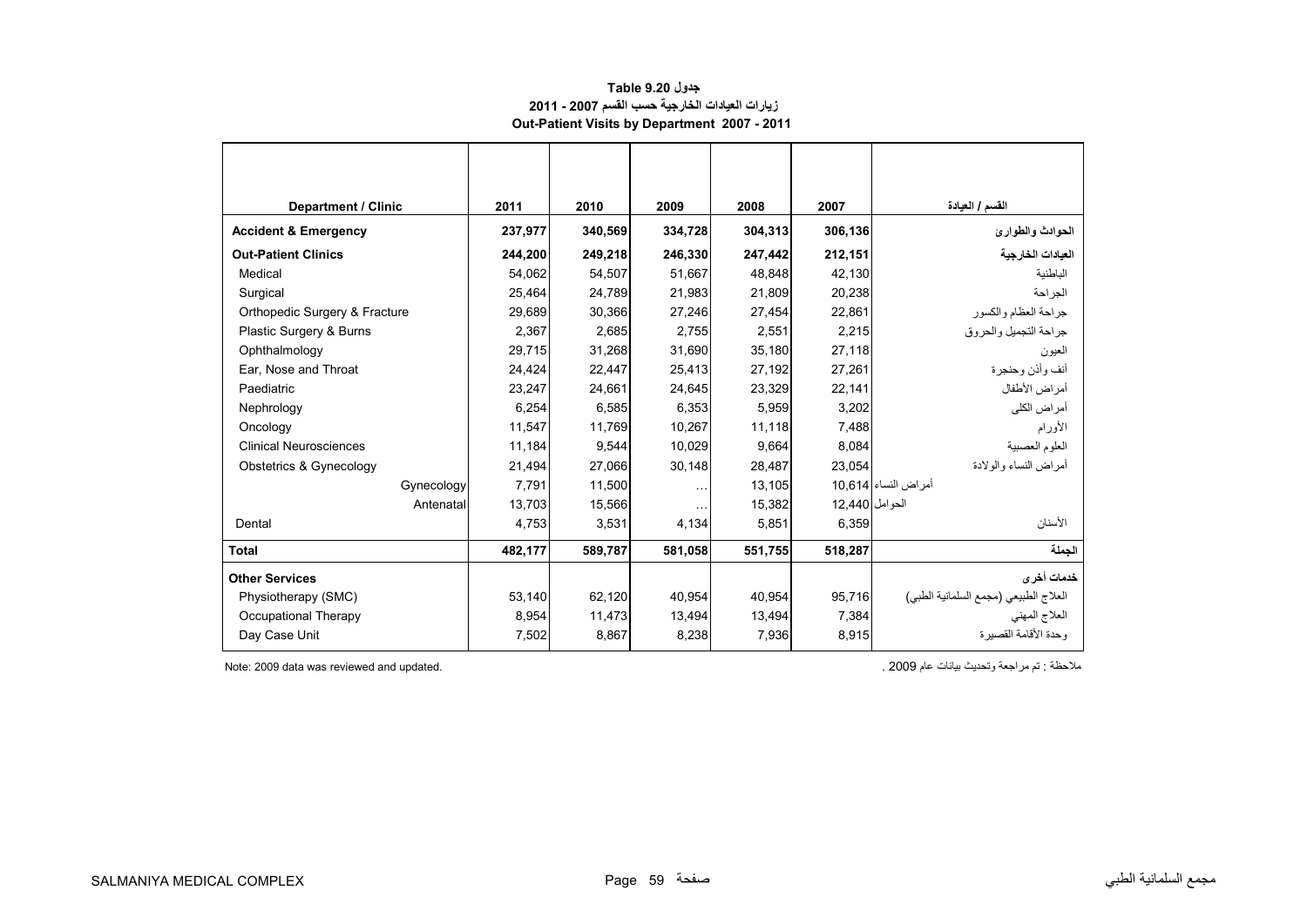#### **رسم بياني 9.6 Figure زيارات العيادات الخارجية حسب القسم <sup>2011</sup> Out-Patient Visits by Department 2011**

<span id="page-58-0"></span>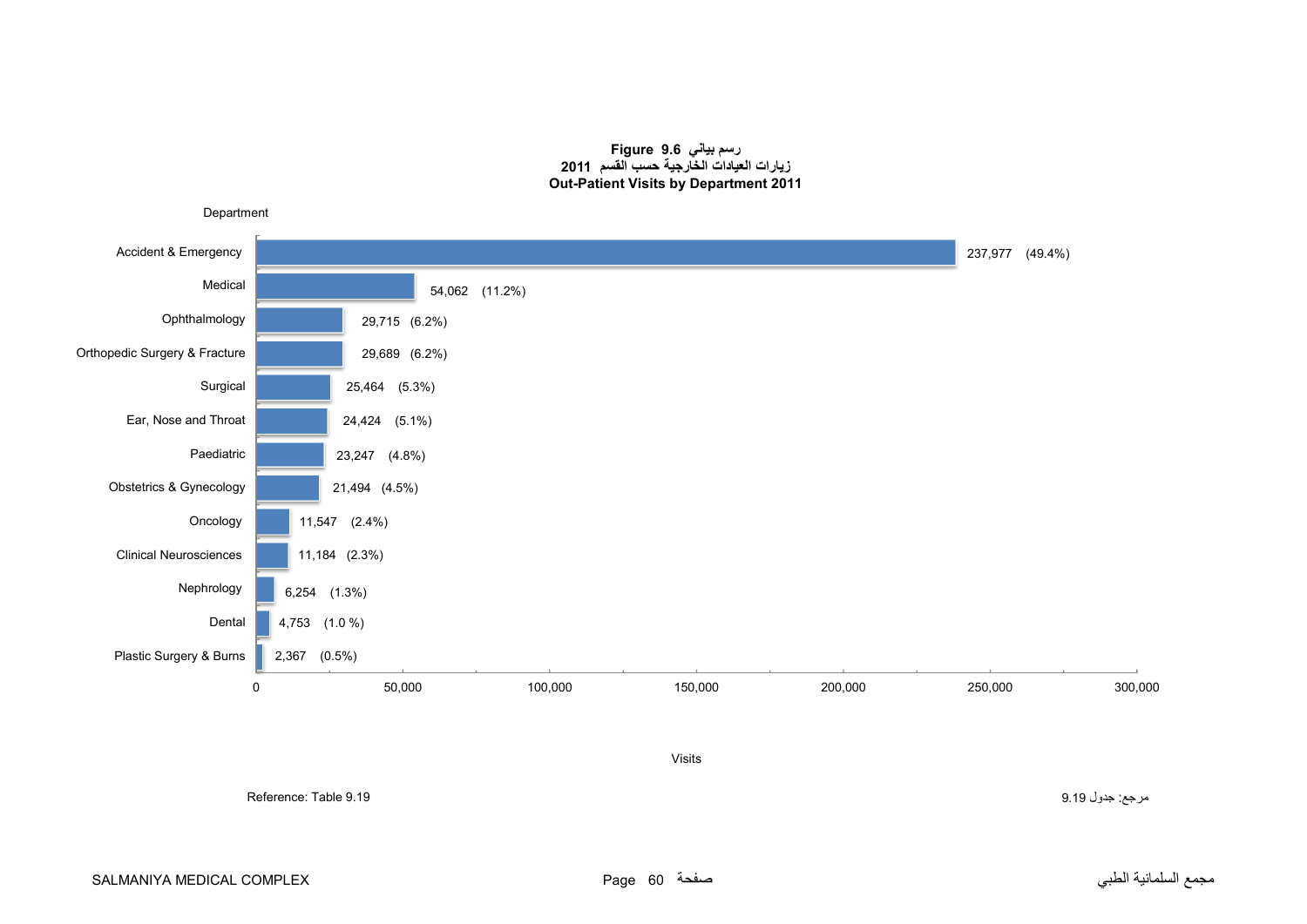# **جدول 9.21 Table عدد التحاليل المختبرية حسب مصدر العينات <sup>2011</sup> Laboratory Tests by Source of Specimens 2011**

<span id="page-59-0"></span>

|                                        |                 | البكتيريا                | الطفيليات         | الأمصال       | المناعة         | الخلايا       | النسجيات       | السحب                             | بنك الدم                    | خلايا الدم        | الكيمياء                     |                                   |
|----------------------------------------|-----------------|--------------------------|-------------------|---------------|-----------------|---------------|----------------|-----------------------------------|-----------------------------|-------------------|------------------------------|-----------------------------------|
| <b>Source of Specimens</b>             | الجملة<br>Total | <b>Bacterio-</b><br>logy | Parasito-<br>logy | Sero-<br>logy | Immuno-<br>logy | Cyto-<br>logy | Histo-<br>logy | بالإبرة<br>السريعة<br><b>FNAC</b> | <b>Blood</b><br><b>Bank</b> | Haema-<br>tology  | الحيوية<br>Bioche-<br>mistry | مصدر العينات                      |
| Salmaniya Medical Complex              | 6,191,021       | 531,518                  | 109,877           | 56,789        | 19,511          | 2,903         | 7.756          | 1.506                             |                             |                   | 412,775 1,887,366 3,161,020  | مجمع السلمانية الطبى              |
| <b>Limited Private Practice</b>        | 3,826           | 860                      | 30                | 61            | 39              |               |                |                                   | 42                          | 1,383             | 1,410                        | الطب الخاص المحدود                |
| Maternity Hospitals                    | 62,692          | 15,398                   | 181               | 1,144         | 37              |               | 36             |                                   | 1,013                       | 6,071             | 38,811                       | مستشفيات الولادة                  |
| Psychiatric Hospital                   | 51,715          | 2,342                    | 830               | 923           | 25              |               |                |                                   | $\overline{4}$              | 15,380            | 32,209                       | مستشفى الطب النفسى                |
| Health Centers*                        | 2,086,933       | 194,490                  | 1.601             | 20,986        | 2,524           | 4,993         | 4              |                                   | 6,833                       | 75,437            | 1,780,065                    | المراكز الصحية *                  |
| Medical Commission                     | 14,477          |                          |                   |               |                 |               |                |                                   | 114                         |                   | 14,363                       | اللجان الطبية                     |
| Public Health                          | 2,159           | 70                       | 19                | 127           | 13              |               |                |                                   | 3                           | 271               | 1.656                        | الصحة العامة                      |
| College of Health Sciences             | 44              |                          |                   |               |                 |               |                |                                   |                             | 13                | 29                           | كلية العلوم الصحية                |
| Military Hospital                      | 393             | 12                       |                   | 53            |                 |               |                |                                   | 3                           | 31                | 294                          | المستشفى العسكري                  |
| Directorate of Health & Social Affairs | 4,527           | 1,516                    | 3                 | 82            |                 |               |                |                                   | 3                           | 938               | 1,978                        | إدار ة الشئون الصحية و الإجتماعية |
| (Ministry of Interior)                 |                 |                          |                   |               |                 |               |                |                                   |                             |                   |                              | ( وزارة الداخلية )                |
| <b>Private Hospitals</b>               | 10,966          | 256                      |                   | 41            |                 |               | 4              |                                   | 4,872                       | 5.334             | 458                          | المستشفيات الخاصة                 |
| <b>Private Clinics</b>                 | 6,190           | 296                      |                   | 19            | 3               |               | 47             |                                   | 211                         | 2,828             | 2,785                        | العدادات الخاصة                   |
| <b>Private Companies</b>               | 7,138           | 6                        |                   | 60            |                 |               |                |                                   | 24                          | 2.439             | 4.609                        | المؤسسات الخاصة                   |
| Others                                 | 18              |                          |                   |               |                 |               |                |                                   |                             |                   | 18                           | أخرى                              |
| <b>Total</b>                           | 8,442,099       | 746,764                  | 112,542           | 80,286        | 22,160          | 7,898         | 7,847          | 1,509                             |                             | 425,897 1,997,491 | 5,039,705                    | الجملة                            |

\* Excluding Al Razi Health Center which is specifically provided for labour force / workers & pre-employment examination . . . التشمل مركز الرازي الصحي المخصص لعلاج القوى العاملة وفحصهم قبل التوظيف .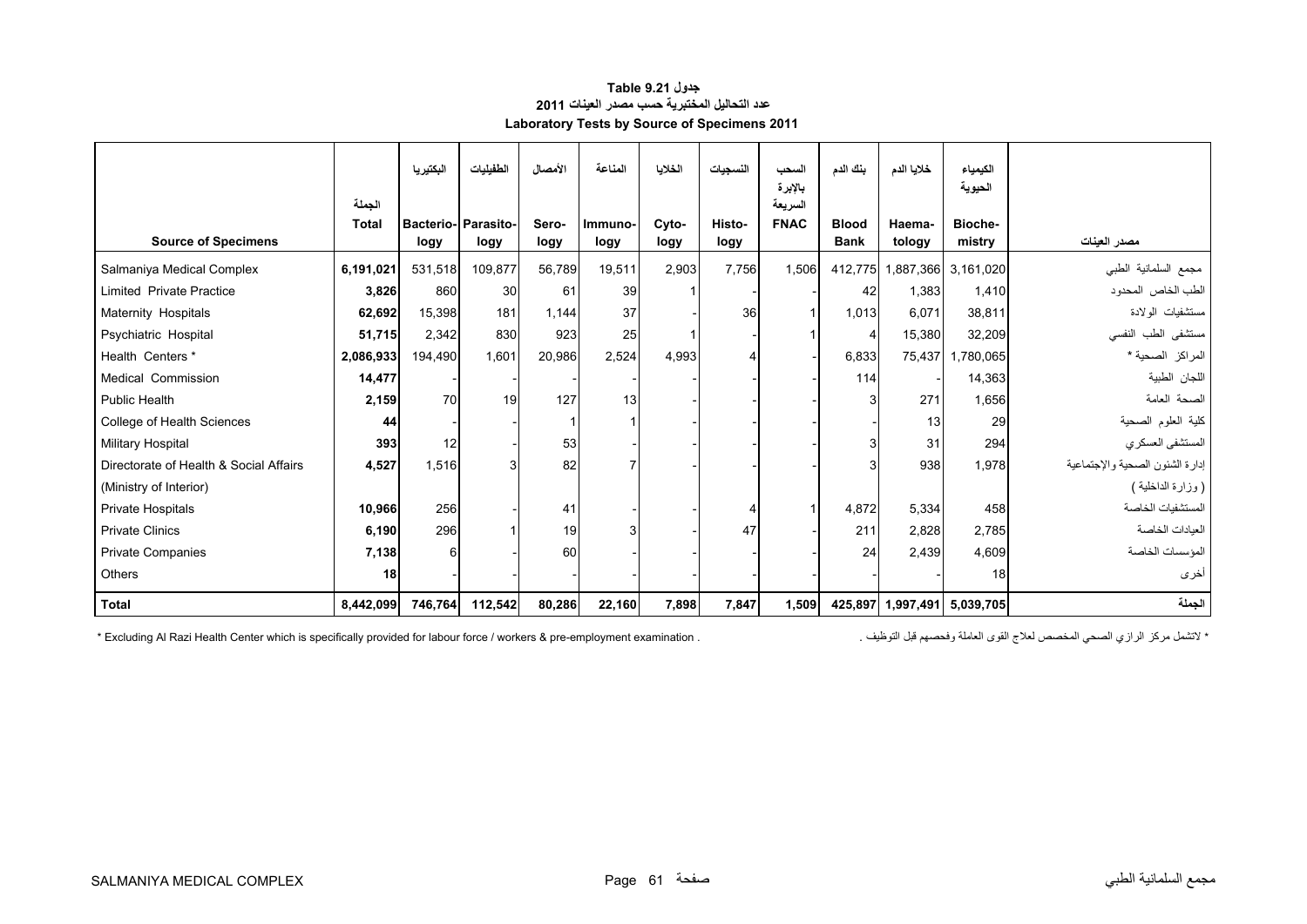# **جدول 9.22 Table إجراءات قسم األشعة حسب مصدر الطلب <sup>2011</sup> Radiology Procedures by Source of Request 2011**

<span id="page-60-0"></span>

|                                 |              | الحوادث    | الطب           |                        | مجمع       |                                           |
|---------------------------------|--------------|------------|----------------|------------------------|------------|-------------------------------------------|
|                                 |              | والطوارئ   | الخاص          | المستشفيات             | السلمانية  |                                           |
|                                 | الجملة       | Accident & | المحدود *      | الأخرى                 | الطبى      |                                           |
| <b>Radiology Procedure</b>      | <b>Total</b> | Emergency  | LPP*           | <b>Other Hospitals</b> | <b>SMC</b> | نوع الأشعة                                |
| Skull                           | 4,927        | 3,300      | 47             |                        | 1,580      | الجمجمة                                   |
| Spines (All Views)              | 10,903       | 7,281      | 34             |                        | 3,588      | العمود الفقري                             |
| <b>Extremities &amp; Joints</b> | 50,865       | 32,246     | 86             |                        | 18,533     | الأطراف والمفاصل                          |
| Chest (All Views)               | 111,935      | 29,285     | 26             |                        | 82,624     | الصدر                                     |
| Abdomen                         | 14,780       | 12,166     | $\overline{4}$ |                        | 2,610      | البطن                                     |
| Hysterosalpingogram             | 345          |            | 26             |                        | 319        | تصوير الرحم وقنوات فالوب                  |
| IVP (All G.U.)                  | 1,698        | 23         | 12             |                        | 1,663      | تصوير المسالك البولية والمثانة الظليل     |
| Barium Swallow & BA Meal        | 1,375        | 25         | 28             |                        | 1,322      | تصوير المريئ والمعدة الظليل               |
| Small Bowel Meal                | 26           |            |                |                        | 26         | تصوير الأمعاء الدقيق الظليل               |
| <b>Barium Enema</b>             | 361          |            | 18             |                        | 336        | تصوير ظليل للأمعاء الغليظة                |
| Fluoroscopy                     | 266          |            |                |                        | 265        | التصوير الوميضى                           |
| Sinogram (Fistulogram)          | 15           |            |                |                        | 15         | تصوير الناسور                             |
| Sialogram                       | 16           |            |                |                        | 15         | تصوير الغدد اللعابية الظليل               |
| Dacrocystogram                  |              |            |                |                        | 3          | تصوير القناة الدمعية الظليل               |
| Myelogram                       |              |            |                |                        | 3          | تصوير الحبل الشوكي الظليل                 |
| Angiogram                       | 684          | 17         |                |                        | 667        | تصوير الأوعية الدموية الظليل              |
| Venogram                        | 121          |            |                |                        | 121        | تصوير الأوردة الظليل                      |
| <b>Skeletal Survey</b>          | 38           |            |                |                        | 37         | مسح شامل للجهاز العظمى                    |
| Arthogram                       |              |            |                |                        |            | تصوير المفاصل الظليل                      |
| Cavernogram                     |              |            |                |                        |            | تصوير التجاويف الظليل                     |
| P.C.N.L.                        |              |            |                |                        |            | استخراج حصوات كلوية من خلال فتحة في الجلد |
| Imaging Report                  |              |            |                |                        |            | تقرير الأشعة                              |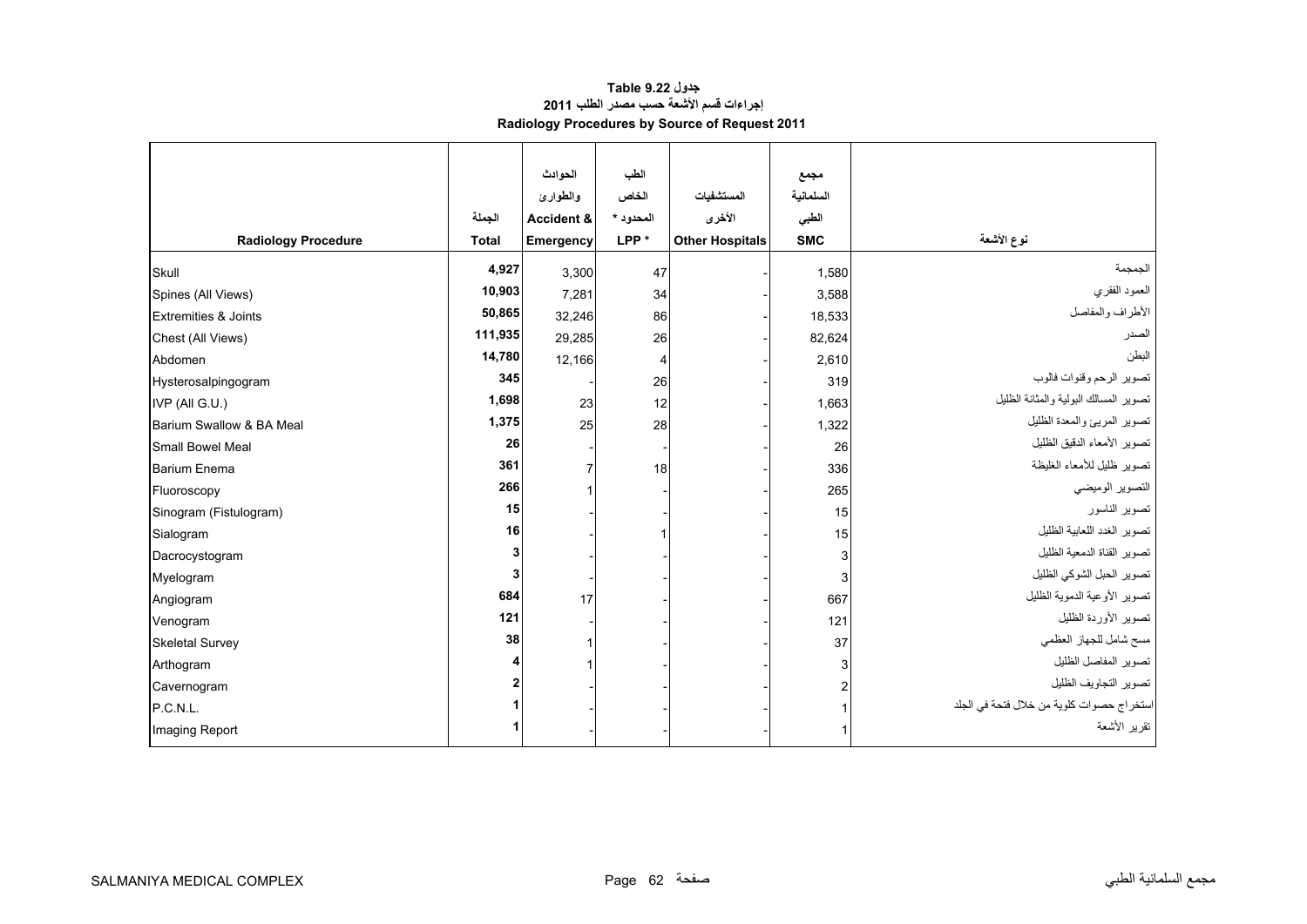# **Radiology Procedures by Source of Request 2011 (Cont'd) Table 9.22 جدول ) تابع( إجراءات قسم األشعة حسب مصدر الطلب <sup>2011</sup>**

|                                               |              | الحوادث               | الطب      |                        | مجمع       |                                                                |
|-----------------------------------------------|--------------|-----------------------|-----------|------------------------|------------|----------------------------------------------------------------|
|                                               |              | والطوارئ              | الخاص     | المستشفيات             | السلمانية  |                                                                |
|                                               | الجملة       | <b>Accident &amp;</b> | المحدود * | الأخرى                 | الطبى      |                                                                |
| <b>Radiology Procedure</b>                    | <b>Total</b> | Emergency             | LPP*      | <b>Other Hospitals</b> | <b>SMC</b> | نوع الأشعة                                                     |
| C.T. Scan                                     | 19,036       | 6.092                 | 271       |                        | 12,673     | تصوير طبقي محوري (المفراس)                                     |
| E.S.W.L.                                      | 380          | 3                     |           |                        | 377        | تفتيت الحصي بالموجات الصادمة                                   |
| E.R.C.P.                                      | 91           | 4                     |           |                        | 86         | تصوير رجوعي ظليل للقنوات الصفراوية وقناة البنكرياس             |
| Mobiles (Ward Radiography)                    | 15,399       | 3,205                 |           | 122                    | 12,072     | أجهزة الأشعة المتنقلة لتصوير مرضى الأجنحة                      |
| R.N.I.                                        | 2,166        | 2                     | 45        |                        | 2,119      | التصوير بالنظائر المشعة                                        |
| Magnetic Resonace Imaging (MRI)               | 5,756        | 90                    | 128       |                        | 5,538      | الرنين المغناطيسي                                              |
| Bone Mineral Densitometry (BMD)               | 1,249        |                       | 35        |                        | 1,214      | قياس كثافة العظم                                               |
| O.P.G.                                        | 1,358        | 161                   | 352       |                        | 845        | الأشعة الطبقية للأسنان                                         |
| <b>Operation Theater</b>                      | 1,837        | 22                    |           |                        | 1,815      | تصوير في داخل غرفة العمليات                                    |
| Copy & CD-Rom                                 | 587          |                       | 58        |                        | 529        | نسخ وحفظ صور الأشعة                                            |
| Percutaneous Transhepatic Cholangiogram (PTC) | 12           | 1                     |           |                        | 11         | تصوير قنوات الكبد الصفر اوية من خلال فتحة في الجلد             |
| Ultrasound                                    | 21,395       | 2.299                 | 135       |                        | 18.961     | الموجات فوق الصوتية                                            |
| <b>Ultrasound Biopsy</b>                      | 264          |                       |           |                        | 261        | أخذ عبنة بمساعدة الموجات فوق الصوتبة                           |
| Ultrasound (National Campaign)                | 253          |                       |           |                        | 253        | الموجات فوق الصوتية (الحملة الوطنية)                           |
| Ultrasound Biopsy (National Campaign)         | 35           |                       |           |                        | 35         | أخذ عينة بمساعدة الموجات فوق الصوتية للحملة الوطنية لفحص الثدى |
| Ultrasound Portable                           | 688          | 4                     |           |                        | 684        | أجهزة الأمواج فوق الصوتية المتنقلة                             |
| Mammography                                   | 2,727        |                       | 40        |                        | 2.687      | تصوير الثدي                                                    |
| Mammography (National Campaign)               | 804          |                       |           |                        | 804        | الحملة الوطنية لفحص الثدى باستخدام الأشعة السينية              |
| Dead Body                                     | 12           | 10                    |           |                        |            | تصوير الجثة                                                    |
| <b>Total</b>                                  | 272,418      | 96,247                | 1,349     | 122                    | 174,700    | الجملة                                                         |

\* الطب الخاص المحدود (العيادات المسائية) : عيادات خاصة مسائية يعمل بھا أطباء physicians by out carried practice private Limited : LPP\*

أخصائيين في مستشفيات وزارة الصحة . .hospitals Health of Ministry in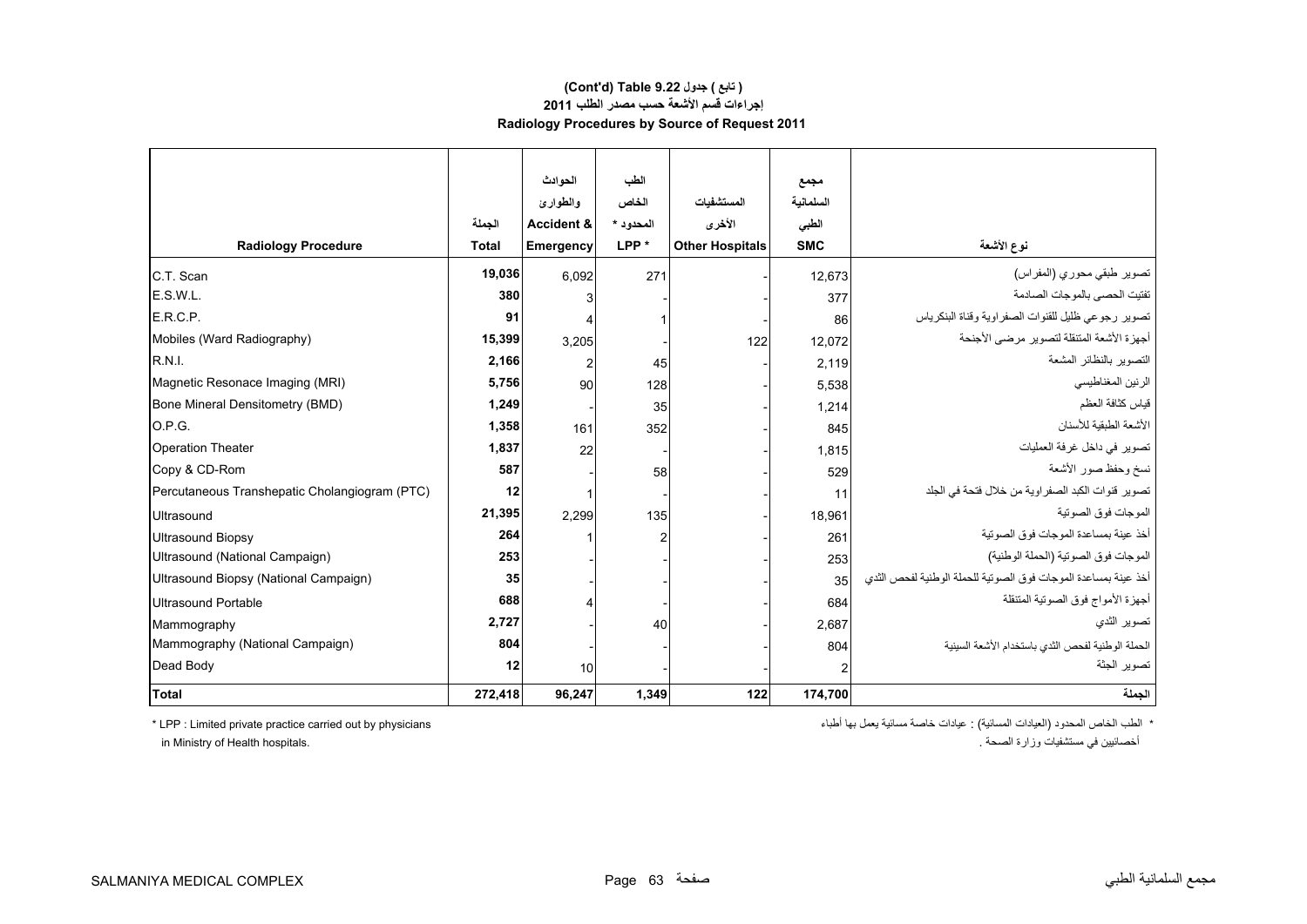<span id="page-62-0"></span>

|              | <b>Total</b> |        |        | الجملة | Dead         |                |                | الأموات | Alive        |       |        | الأحياء         |        |
|--------------|--------------|--------|--------|--------|--------------|----------------|----------------|---------|--------------|-------|--------|-----------------|--------|
|              | <b>Total</b> | الجملة |        |        | <b>Total</b> | الجملة         |                |         | <b>Total</b> | لجملة |        |                 |        |
|              |              |        |        |        |              |                |                |         |              |       |        |                 |        |
|              |              | العدد  | أننى   | ذكر    |              | العدد          | أننى           | ذكر     |              | العدد | أننى   | ذكر             |        |
| <b>Month</b> | $\%$         | No.    | Female | Male   | $\%$         | No.            | Female         | Male    | $\%$         | No.   | Female | Male            | الشهر  |
| January      | 11.1         | 89     | 45     | 44     | 8.6          | 5              |                | 4       | 11.3         | 84    | 44     | 40              | يناير  |
| February     | 8.5          | 68     | 30     | 38     | 6.9          | 4              |                | 3       | 8.6          | 64    | 29     | 35 <sub>5</sub> | فبراير |
| March        | 8.1          | 65     | 25     | 40     | 10.3         | $6 \mid$       | 2              |         | 8.0          | 59    | 23     | 36              | مارس   |
| April        | 7.6          | 61     | 33     | 28     | 8.6          | 5              | $\overline{c}$ | 3       | 7.5          | 56    | 31     | 25              | أبريل  |
| May          | 7.4          | 59     | 28     | 31     | 13.8         | 8 <sub>l</sub> | 4              |         | 6.9          | 51    | 24     | 27              | مايو   |
| June         | 8.3          | 66     | 27     | 39     | 10.3         | 6              | 3              | 3       | 8.1          | 60    | 24     | 36              | يونية  |
| July         | 7.6          | 61     | 23     | 38     | 1.7          |                |                |         | 8.1          | 60    | 22     | 38              | يولية  |
| August       | 8.0          | 64     | 20     | 44     | 3.4          | 2              |                |         | 8.4          | 62    | 19     | 43              | أغسطس  |
| September    | 8.5          | 68     | 35     | 33     | 6.9          | 4              |                | 3       | 8.6          | 64    | 34     | 30              | سبتمبر |
| October      | 8.1          | 65     | 28     | 37     | 13.8         | 8              | 2              | 6       | 7.7          | 57    | 26     | 31              | أكتوبر |
| November     | 7.4          | 59     | 30     | 29     | 8.6          | 5              | 2              | 3       | 7.3          | 54    | 28     | 26              | نوفمبر |
| December     | 9.4          | 75     | 34     | 41     | 6.9          | 4              |                | 3       | 9.6          | 71    | 33     | 38              | ديسمبر |
| <b>Total</b> | 100.0        | 800    | 358    | 442    | 100          | 58             | 21             | 37      | 100.0        | 742   | 337    | 405             | الجملة |

# **جدول 9.23 Table الخروج (أحياء وأموات) من وحدة العناية الخاصة بالمواليد حسب الشھر والنوع <sup>2011</sup> Discharges (Alive and Dead) from Special Care Baby Unit by Month and Sex 2011**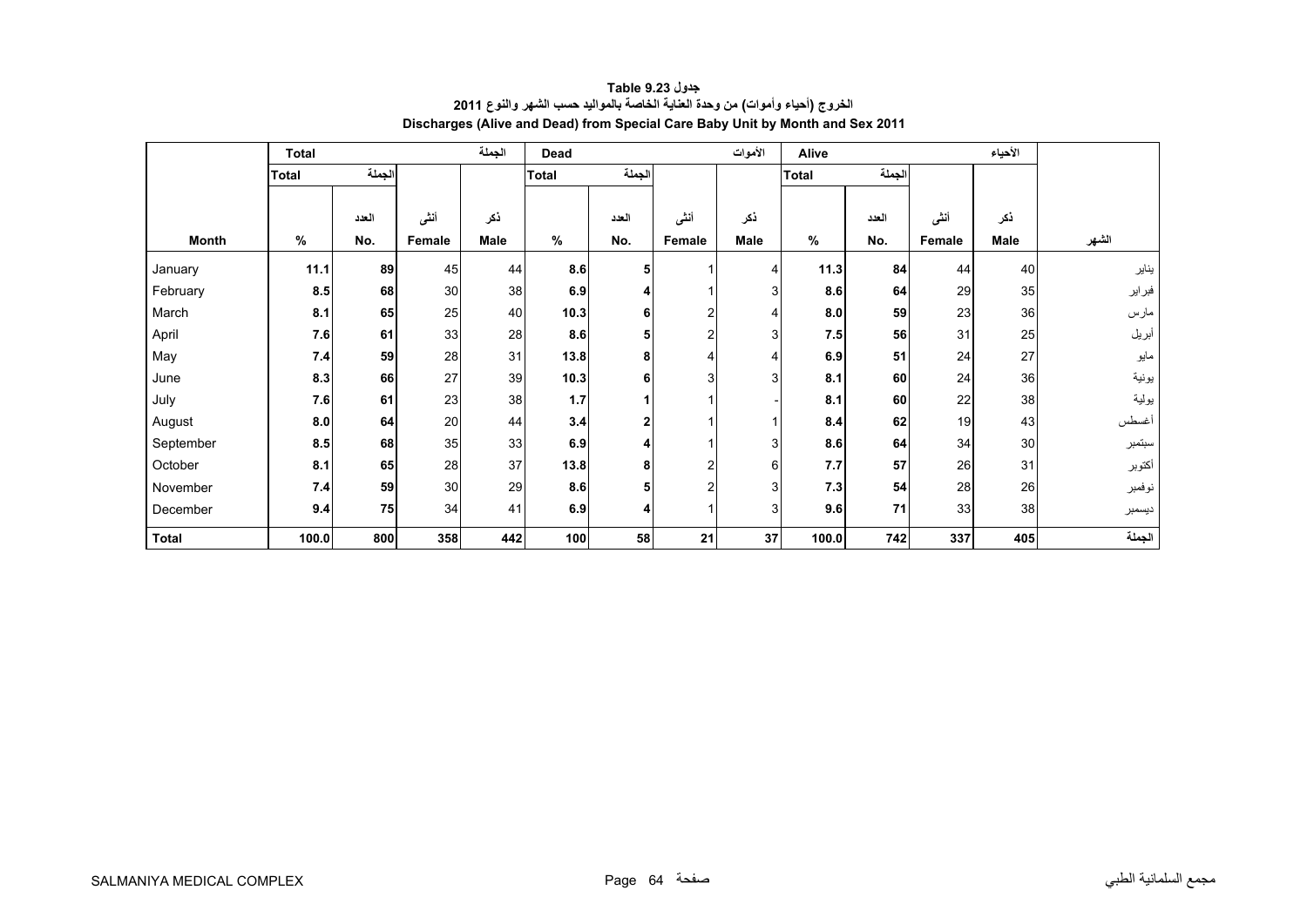<span id="page-63-0"></span>

|              | <b>Total</b> |        | المجموع        | Non-Bahraini |                | غير بحريني | <b>Bahraini</b> | بحريني |      |                  |
|--------------|--------------|--------|----------------|--------------|----------------|------------|-----------------|--------|------|------------------|
|              |              |        |                |              |                |            |                 |        |      |                  |
| Geographical | الجملة       | أنشى   | ذكر            | الجملة       | أنشى           | ذكر        | الجملة          | أنشى   | ذكر  | المنطقة          |
| Region       | <b>Total</b> | Female | <b>Male</b>    | <b>Total</b> | Female         | Male       | <b>Total</b>    | Female | Male | الجغرافية        |
| Hidd         | 10           | 3      | $\overline{7}$ | 3            |                | 3          | 7               | 3      | 4    | الحد             |
| Muharraq     | 142          | 60     | 82             | 24           | 13             | 11         | 118             | 47     | 71   | المحرق           |
| Manama       | 140          | 63     | 77             | 79           | 33             | 46         | 61              | 30     | 31   | المنامة          |
| Jidhafs      | 83           | 36     | 47             | 1            | 1              |            | 82              | 35     | 47   | جدحفص            |
| Northern     | 56           | 25     | 31             | 5            | $\overline{2}$ | 3          | 51              | 23     | 28   | المنطقة الشمالبة |
| Sitra        | 73           | 27     | 46             | 3            | $\overline{2}$ |            | 70              | 25     | 45   | سترة             |
| Central      | 73           | 34     | 39             | 5            | 3              | 2          | 68              | 31     | 37   | المنطقة الوسطى   |
| Isa Town     | 38           | 20     | 18             | 4            | $\mathbf{1}$   | 3          | 34              | 19     | 15   | مدينة عيسى       |
| Riffa        | 66           | 26     | 40             | 27           | 13             | 14         | 39              | 13     | 26   | الرفاع           |
| Western      | 53           | 30     | 23             | 1            | 1              |            | 52              | 29     | 23   | المنطقة الغربية  |
| Southern     | 65           | 33     | 32             | 4            | 3              |            | 61              | 30     | 31   | المنطقة الجنوبية |
| Hamad Town   | 1            | 1      |                | 1            |                |            |                 |        |      | مدينة حمد        |
| <b>Total</b> | 800          | 358    | 442            | 157          | 73             | 84         | 643             | 285    | 358  | الجملة           |

**جدول 9.24 Table الخروج من وحدة العناية الخاصة بالمواليد حسب المنطقة الجغرافية والجنسية والنوع <sup>2011</sup> Discharges from Special Care Baby Unit by Geographical Region, Nationality and Sex 2011**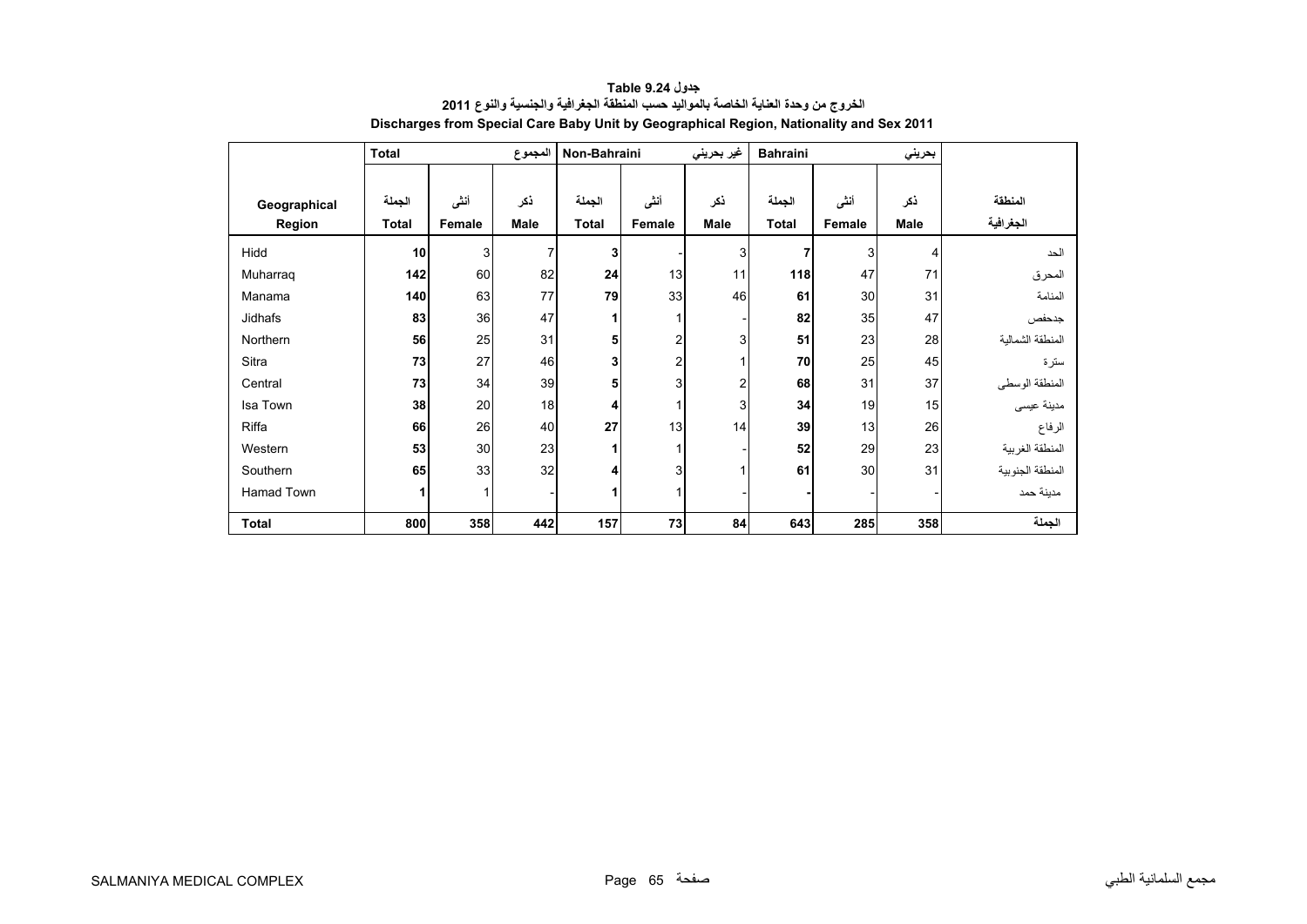<span id="page-64-0"></span>

| <b>Speciality</b>                        | 2011   | 2010   | 2009   | 2008   | 2007     | التخصص                                   |
|------------------------------------------|--------|--------|--------|--------|----------|------------------------------------------|
| <b>General Surgery</b>                   | 3.831  | 4.796  | 4.594  | 4,930  | 4,851    | جر احة عامة                              |
| Orthopaedic Surgery and Fracture         | 3.673  | 4,580  | 4,229  | 4,385  | 3,844    | جراحة العظام والكسور                     |
| Surgical Operations of Lung and Vascular | 594    | 620    | 555    | 495    | 496      | العمليات الجراحية للرئة والأوعية الدموية |
| Neurology Surgery                        | 268    | 286    | 316    | 275    | 260      | جراحة الجهاز العصبي                      |
| <b>Urology Surgery</b>                   | 1,448  | 1,607  | 1.691  | 1,707  | 1,762    | جراحة المسالك البولية                    |
| <b>Peadiatrics Surgery</b>               | 1,092  | 1,427  | 1,413  | 1,447  | 1,388    | جراحة الأطفال                            |
| Plastic Surgery and Burns                | 794    | 918    | 1,098  | 1,300  | 1,261    | جراحة التجميل والحروق                    |
| Dental & Maxillofacial Surgery           | 750    | 1,139  | 958    | 1,055  | 1,075    | جراحة الأسنان والفك والوجه               |
| Ophthalmology Surgery                    | 1,197  | 1,353  | 1,223  | 1,179  | 987      | جراحة العيون                             |
| Ear, Nose & Throt Surgery                | 1,293  | 1,782  | 1,753  | 1,944  | 2,108    | جراحة الأنف و الأذن و الحنجرة            |
| Gyneacology Surgery                      | 1.417  | 1,832  | 1,954  | 2,481  | 2,500    | جراحة أمراض النساء                       |
| Obstetrics (Caesarean) *                 | 183    | 172    | 124    |        | 230      | الولادة ( العمليات القيصرية) *           |
| Oncology                                 |        |        |        |        | 4        | الأورام                                  |
| Kidney Transplant                        | 12     | 17     | 12     | 11     | 8        | زراعة الكلى                              |
| Endoscopy (M.O.T.)                       | 48     | 64     |        | 70     | $\cdots$ | المناظير (العمليات الرئيسية)             |
| Total                                    | 16,600 | 20,593 | 19,920 | 21,279 | 20,774   | الجملة                                   |
| Deaths                                   | 1      |        | 4      | 6      | 5        | الوفيات                                  |

**جدول 9.25 Table العمليات الجراحية واإلجراءات التي تمت في غرفة العمليات الرئيسية حسب التخصص 2007 - 2011 Surgical Operations and Procedures at Main Operation Theatre by Specialty 2007 - 2011**

\* Obstetrics (Caesarean): data only include emergency cases,

other cases are done at Labour room (Ward 308).

\* الولادة (العمليات القيصرية) : البيانات تشمل فقط الحالات الطارئة ،

أما بقية الحالات تجري في غرفة المخاض ( جناح 308 ) .